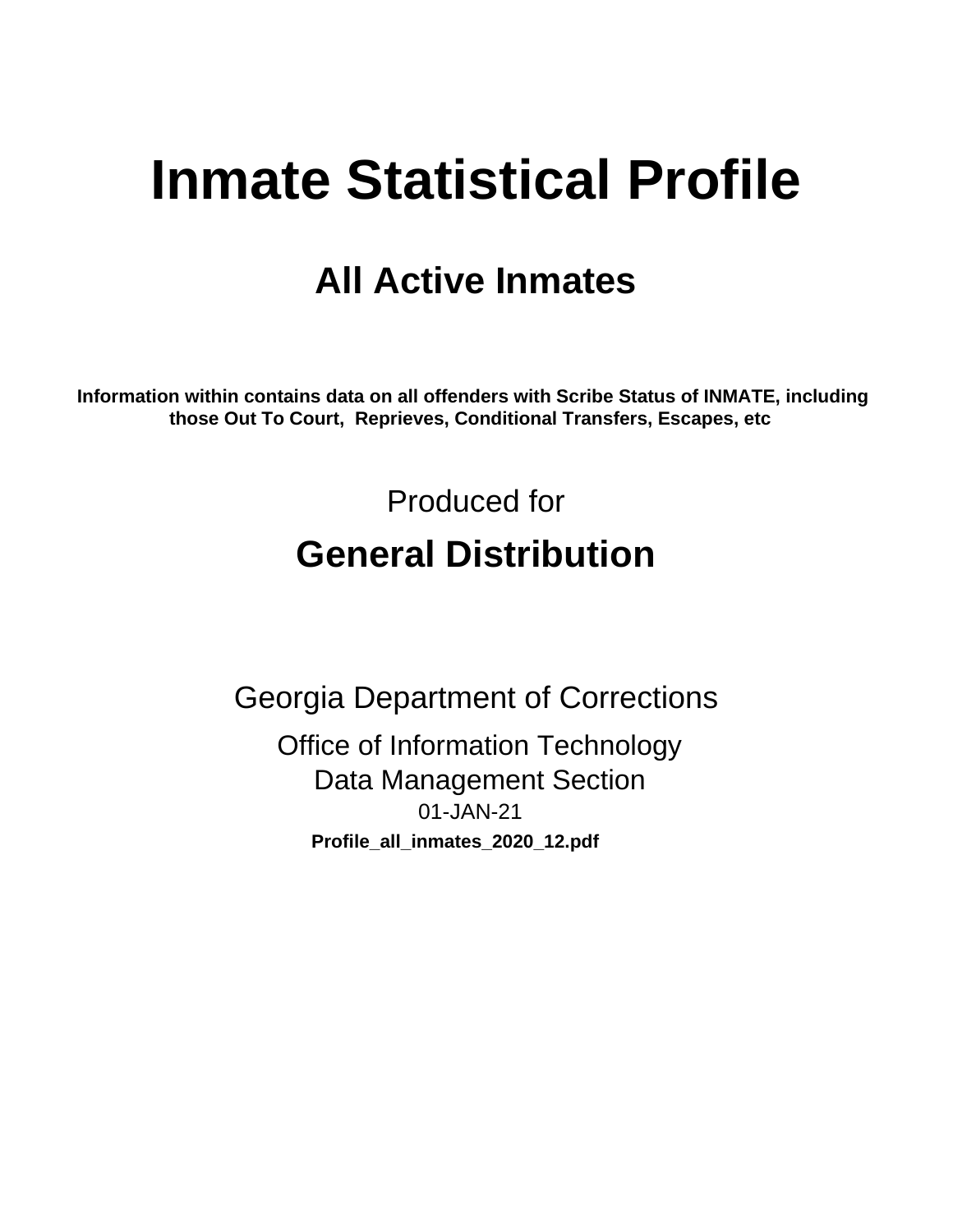# **Inmate Statistical Profile 01-JAN-21**

Contents

**All Active Inmates** 

**General Distribution** Produced for

# **Table of Contents**

| <b>Demographic information</b>                                        |
|-----------------------------------------------------------------------|
| 4 Current age, broken out in ten year age groups                      |
| 5 Race group                                                          |
| 6 Marital status, self-reported at entry to prison                    |
| 7 Number of Inmates with Dependents, self-reported at entry to prison |
| 8 Religious affiliation, self-reported at entry to prison             |
| 9 Home county - self-reported at entry to prison                      |
| 14 Employment status before prison, self-reported at entry to prison  |
| 15 Age at admission                                                   |
| 17 Age at admission                                                   |
| 20 Height, measured at entry to prison                                |
| 22 Weight, measured at entry to prison                                |
| 23 Military service                                                   |
| <b>Correctional information</b>                                       |
| 24 Type of admission to prison                                        |
| 25 Current / last supervision level                                   |
| 26 Current / last institution type                                    |
| 27 Institution type - transitional centers                            |
| 28 Institution type - county prisons                                  |
| 30 Institution type - state prisons                                   |
| 32 Institution type - private prisons                                 |
| 33 Institution type - inmate boot camp                                |
| 34 Number of disciplinary reports                                     |
| 35 Number of transfers                                                |
| 36 Number of escapes                                                  |
| 37 Split sentence - Probation to follow                               |
| 38 Probable future release type of still active inmates               |
| 39 Time served in current (or last) institution                       |
| Educational, psychological and physical information                   |
| 40 Highest grade level attained                                       |
| 41 Culture fair IQ scores                                             |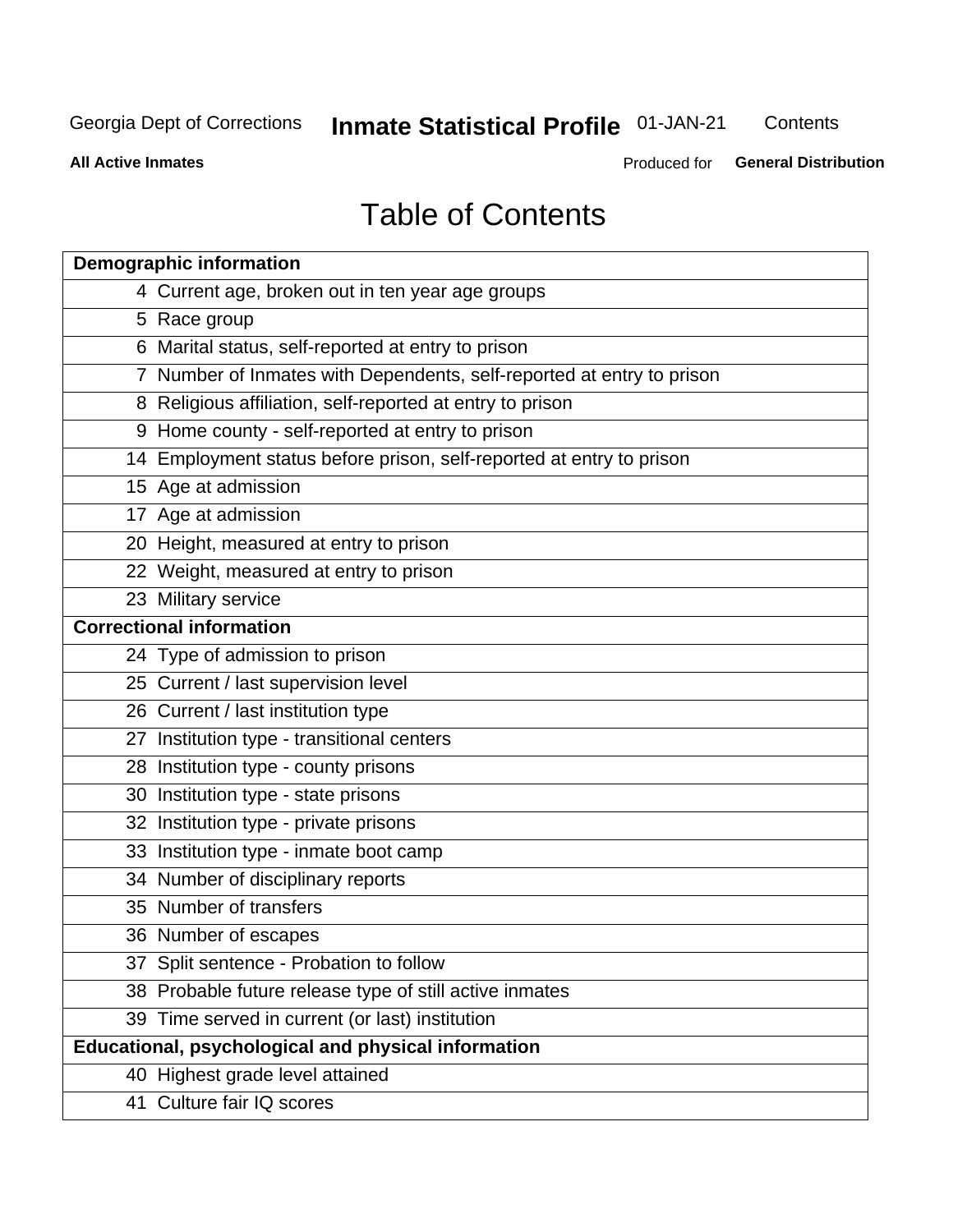# Inmate Statistical Profile 01-JAN-21

Contents

**All Active Inmates** 

Produced for **General Distribution** 

# **Table of Contents**

| Educational, psychological and physical information              |
|------------------------------------------------------------------|
| 42 Wide Range Achievement Test (WRAT) reading score              |
| 43 Wide Range Achievement Test (WRAT) math score                 |
| 44 Wide Range Achievement Test (WRAT) spelling score             |
| 45 Current / last mental health treatment level                  |
| 46 PULHESDWIT medical scale - 'P' overall condition ('P'hysical) |
| 47 PULHESDWIT medical scale - 'U' upper body                     |
| 48 PULHESDWIT medical scale - 'L' lower body                     |
| 49 PULHESDWIT medical scale - 'H' hearing                        |
| 50 PULHESDWIT medical scale - 'E' vision                         |
| 51 PULHESDWIT medical scale -'S' psychiatric                     |
| 52 PULHESDWIT medical scale - 'D' dental                         |
| 53 PULHESDWIT medical scale - 'W' work ability                   |
| 54 PULHESDWIT medical scale - 'I' impairment                     |
| 55 PULHESDWIT medical scale - 'T' transportability               |
| <b>Crimes and criminal history information</b>                   |
| 56 Number of prior Georgia incarcerations                        |
| 57 Prison sentence in years                                      |
| 58 Primary offense, broken out into felonies vs misdemeanors     |
| 59 Primary offense, broken out into six broad crime categories   |
| 60 Primary offense, detailed offense code                        |
| 68 County of conviction of primary offense                       |
| 73 Circuit of conviction of primary offense                      |
| 75 Years served (jail + prison) in this incarceration            |
| <b>Medical information</b>                                       |
| 76 Results of most recent HIV test                               |
| 77 Results of most recent tuberculosis test                      |
| 78 Results of most recent syphilis test                          |
| 79 Results of most recent Hepatitis-C test                       |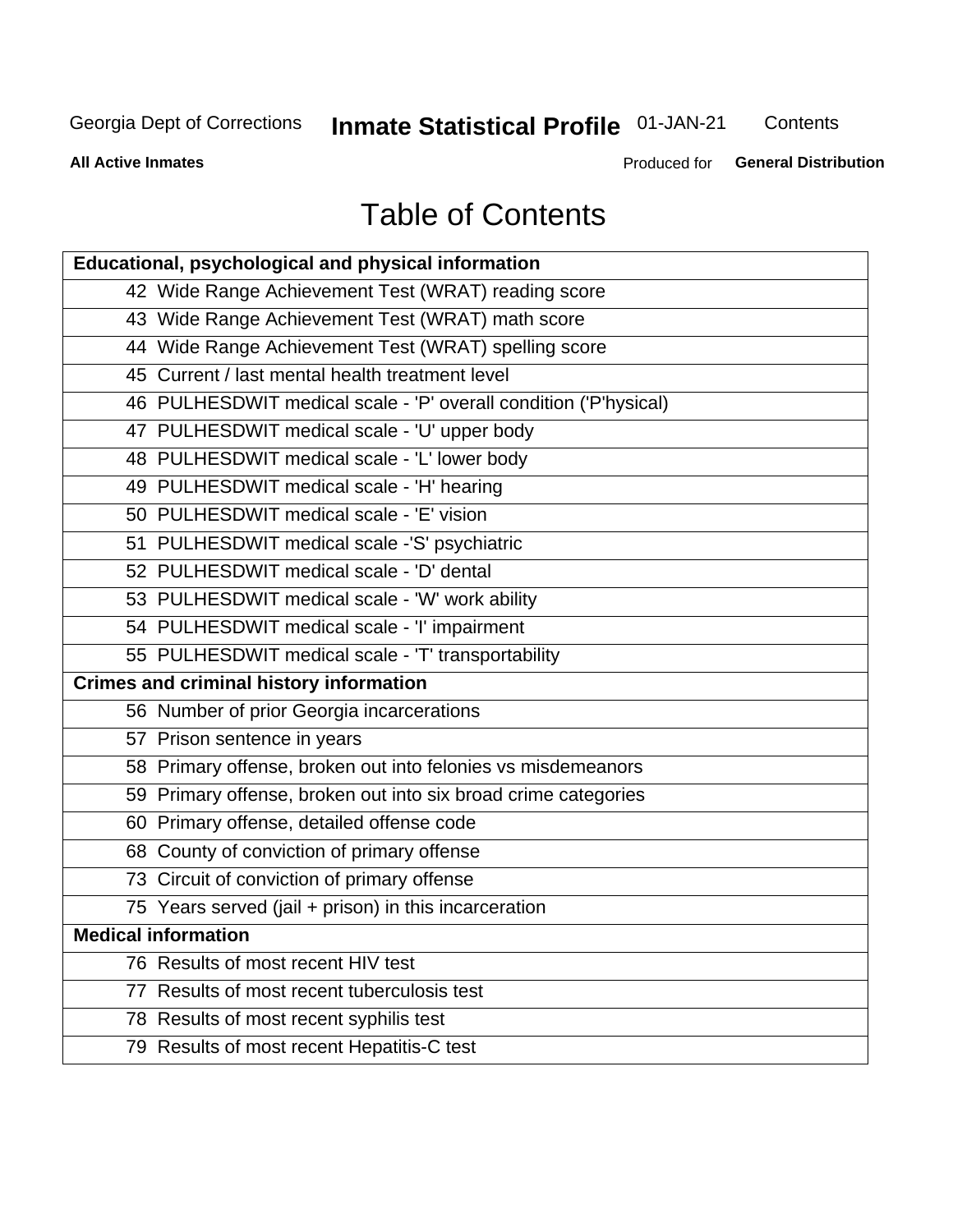### **All Active Inmates**

### Produced for General Distribution

# Current age, broken out in ten-year age groups

COL % - percent each COUNT is of its particular column

|                          |              | <b>Male</b> |        |              | <b>Female</b> | <b>Total</b> |              |        |
|--------------------------|--------------|-------------|--------|--------------|---------------|--------------|--------------|--------|
| <b>Current Age</b>       | <b>Count</b> | Col %       | Row %  | <b>Count</b> | Col %         | Row %        | <b>Total</b> | Col %  |
| <b>Teens (1-19)</b>      | 368          | 0.83%       | 95.83% | 16           | 0.51%         | 4.17%        | 384          | 0.81%  |
| <b>Twenties (20-29)</b>  | 10,734       | 24.25%      | 93.56% | 739          | 23.75%        | $6.44\%$     | 11,473       | 24.22% |
| <b>Thirties (30-39)</b>  | 13,563       | 30.64%      | 92.49% | 1,102        | 35.42%        | $7.51\%$     | 14,665       | 30.96% |
| <b>Forties (40-49)</b>   | 9,934        | 22.44%      | 93.14% | 732          | 23.53%        | 6.86%        | 10,666       | 22.52% |
| <b>Fifties (50-59)</b>   | 6,318        | 14.27%      | 94.27% | 384          | 12.34%        | 5.73%        | 6,702        | 14.15% |
| <b>Sixties (60-69)</b>   | 2,667        | 6.03%       | 95.66% | 121          | 3.89%         | 4.34%        | 2,788        | 5.89%  |
| Seventy + (70 and above) | 676          | 1.53%       | 97.55% | 17           | 0.55%         | 2.45%        | 693          | 1.46%  |
| <b>Total Reported</b>    | 44,260       | 100%        | 93.43% | 3,111        | 100%          | 6.57%        | 47,371       | 100.0% |

| <b>Enorted</b> | 227     |                       | າາດ   |
|----------------|---------|-----------------------|-------|
| <b>NOT</b>     | וטט     |                       | ააი   |
| <b>Total</b>   | $A$ 507 | , 449<br>. . <i>.</i> | 7,709 |

| <b>Mean</b><br>(average) | 39.37         | 38.19 | 39.30    |
|--------------------------|---------------|-------|----------|
| Median (middle)          | $\sim$<br>ا پ |       | ^¬<br>o. |
| Mode<br>(most frequent)  |               | 29    |          |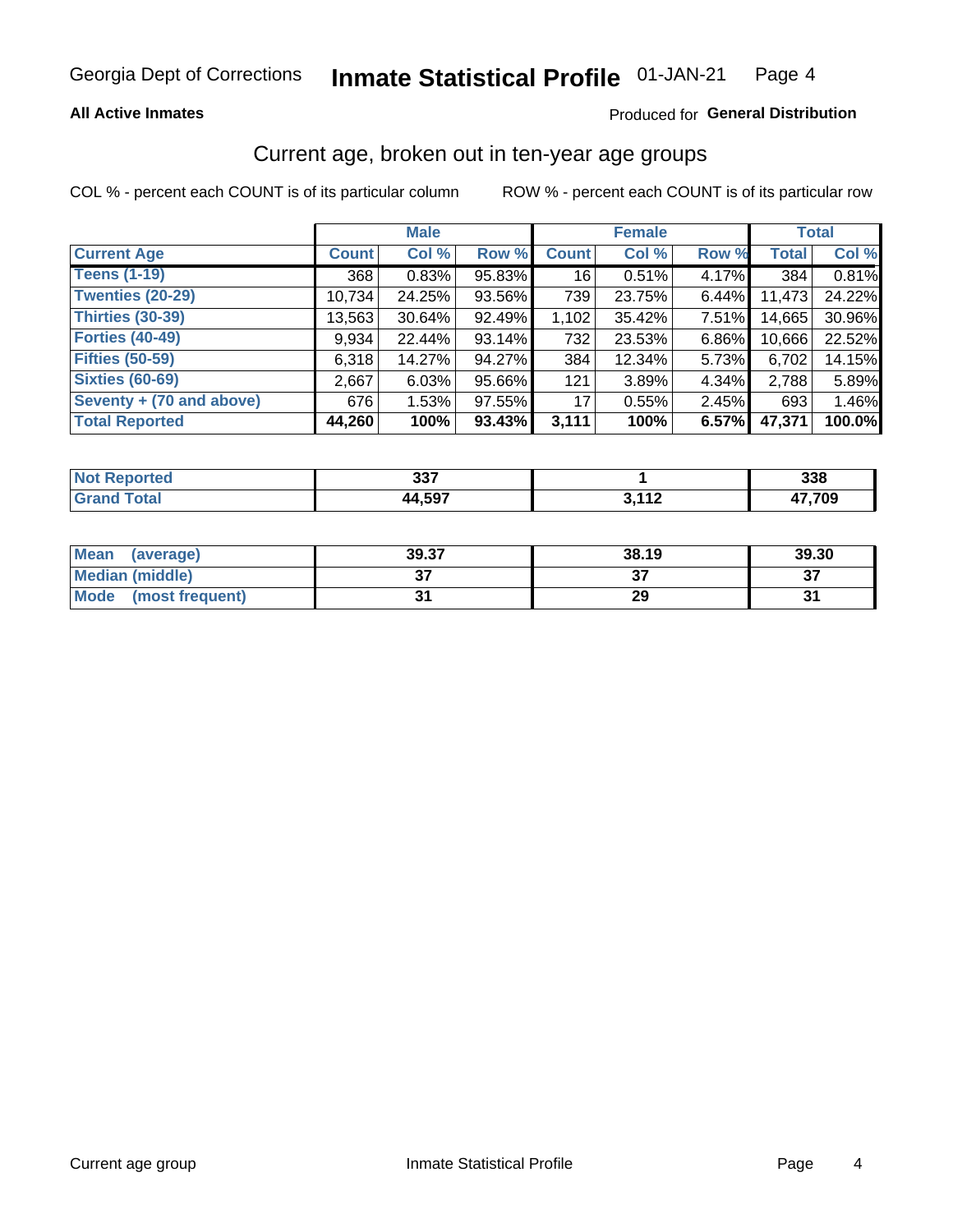#### **Inmate Statistical Profile 01-JAN-21** Page 5

### **All Active Inmates**

### Produced for General Distribution

## Race group

COL % - percent each COUNT is of its particular column

|                                   |                 | <b>Male</b> |             |       | <b>Female</b> |          |              | <b>Total</b> |  |
|-----------------------------------|-----------------|-------------|-------------|-------|---------------|----------|--------------|--------------|--|
| <b>Race Group</b>                 | <b>Count</b>    | Col %       | Row % Count |       | Col %         | Row %    | <b>Total</b> | Col %        |  |
| <b>White</b>                      | 15,119          | 33.90%      | 89.31%      | .809  | 58.13%        | 10.69%   | 16,928       | 35.48%       |  |
| <b>Black</b><br>2                 | 27,432          | 61.51%      | 95.66%      | 1,245 | 40.01%        | 4.34%    | 28,677       | 60.11%       |  |
| <b>Other</b><br>5.                | 4               | $.01\%$     | 66.67%      | 2     | $.06\%$       | 33.33%   | 6            | .01%         |  |
| <b>Asian</b><br>6                 | 149             | .33%        | 95.51%      |       | $.22\%$       | 4.49%    | 156          | .33%         |  |
| <b>Unknown</b><br>9               | 2               | $.01\%$     | 100.00%     |       |               |          | 2            | .01%         |  |
| <b>Hispanic</b><br>10             | ,866            | 4.18%       | 97.49%      | 48    | 1.54%         | 2.51%    | 1,914        | 4.01%        |  |
| <b>Native American</b><br>$12 \,$ | 25 <sub>1</sub> | $.06\%$     | 96.15%      |       | $.03\%$       | $3.85\%$ | 26           | .05%         |  |
| <b>Total Reported</b>             | 44,597          | 100%        | 93.48%      | 3,112 | 100%          | 6.52%    | 47,709       | 100%         |  |

| <b>Not</b><br>Reported |        |            |        |
|------------------------|--------|------------|--------|
| <b>Total</b>           | 44,597 | . 110<br>. | 17,709 |

| IМ | - - -- |  |
|----|--------|--|
|    |        |  |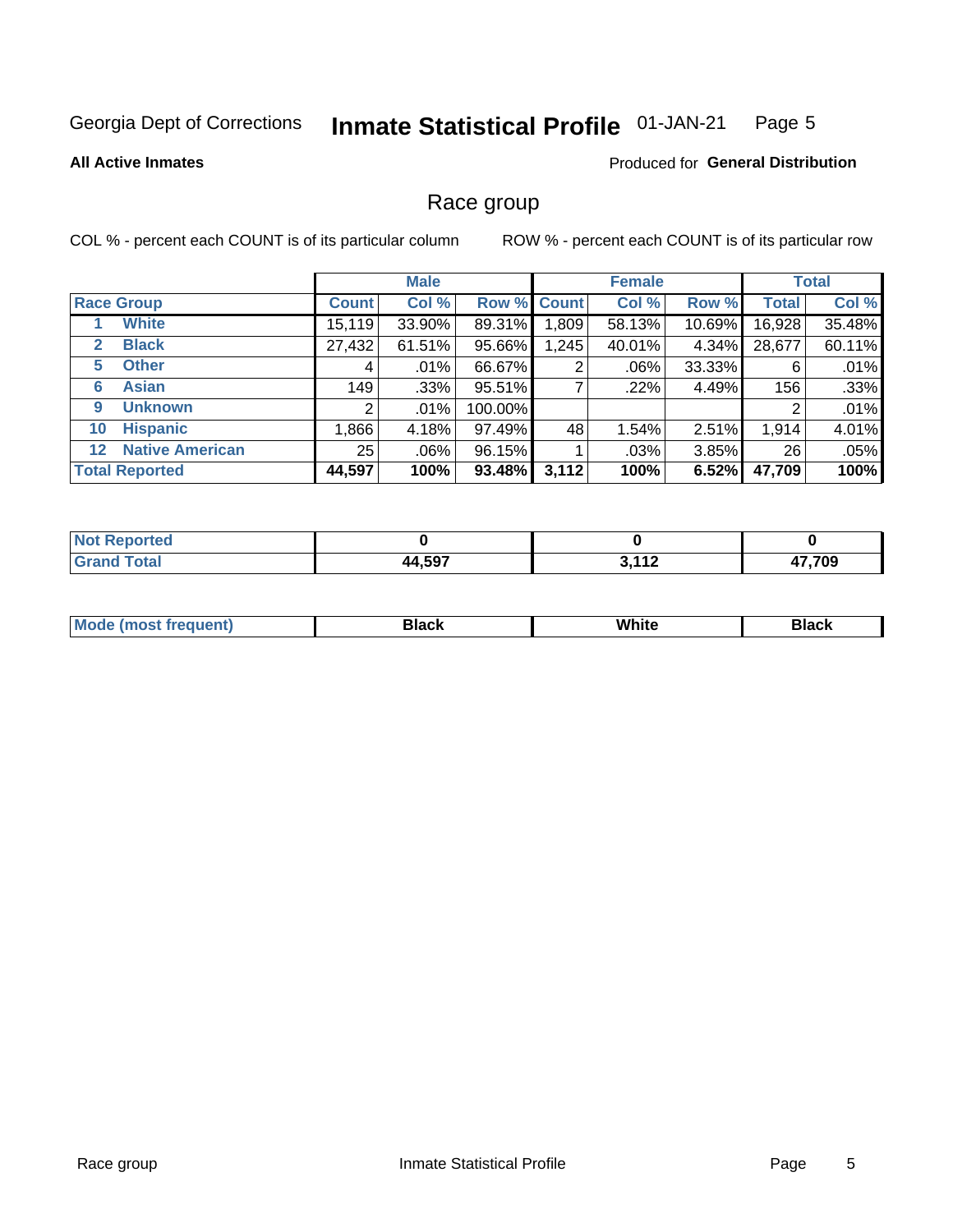#### **Inmate Statistical Profile 01-JAN-21** Page 6

**All Active Inmates** 

### Produced for General Distribution

# Marital status, self-reported at entry to prison

COL % - percent each COUNT is of its particular column

|                            | <b>Male</b>  |          |        |              | <b>Female</b> | <b>Total</b> |              |        |
|----------------------------|--------------|----------|--------|--------------|---------------|--------------|--------------|--------|
| <b>Marital Status</b>      | <b>Count</b> | Col %    | Row %  | <b>Count</b> | Col %         | Row %        | <b>Total</b> | Col %  |
| <b>Unknown</b><br>$\bf{0}$ | 1,436        | 3.22%    | 92.82% | 111          | $3.57\%$      | 7.18%        | 1,547        | 3.24%  |
| <b>Divorced</b><br>D       | 4,131        | $9.26\%$ | 91.15% | 401          | 12.89%        | 8.85%        | 4,532        | 9.50%  |
| <b>Married</b><br>М        | 5,730        | 12.85%   | 90.94% | 571          | 18.35%        | 9.06%        | 6,301        | 13.21% |
| <b>Separated</b><br>S.     | 1,499        | 3.36%    | 89.92% | 168          | 5.40%         | 10.08%       | 1,667        | 3.49%  |
| <b>Unmarried</b><br>U      | 31,276       | 70.13%   | 94.73% | 1,741        | 55.94%        | 5.27%        | 33,017       | 69.20% |
| <b>Widow</b><br>W          | 525          | 1.18%    | 81.40% | 120          | 3.86%         | 18.60%       | 645          | 1.35%  |
| <b>Total Reported</b>      | 44,597       | 100%     | 93.48% | 3,112        | 100%          | 6.52%        | 47,709       | 100%   |

| <b>rtea</b><br><b>NOT</b> |              |                |      |
|---------------------------|--------------|----------------|------|
| $\sim$                    | 4 5Q7<br>,,, | 113<br>v.<br>. | .709 |

|--|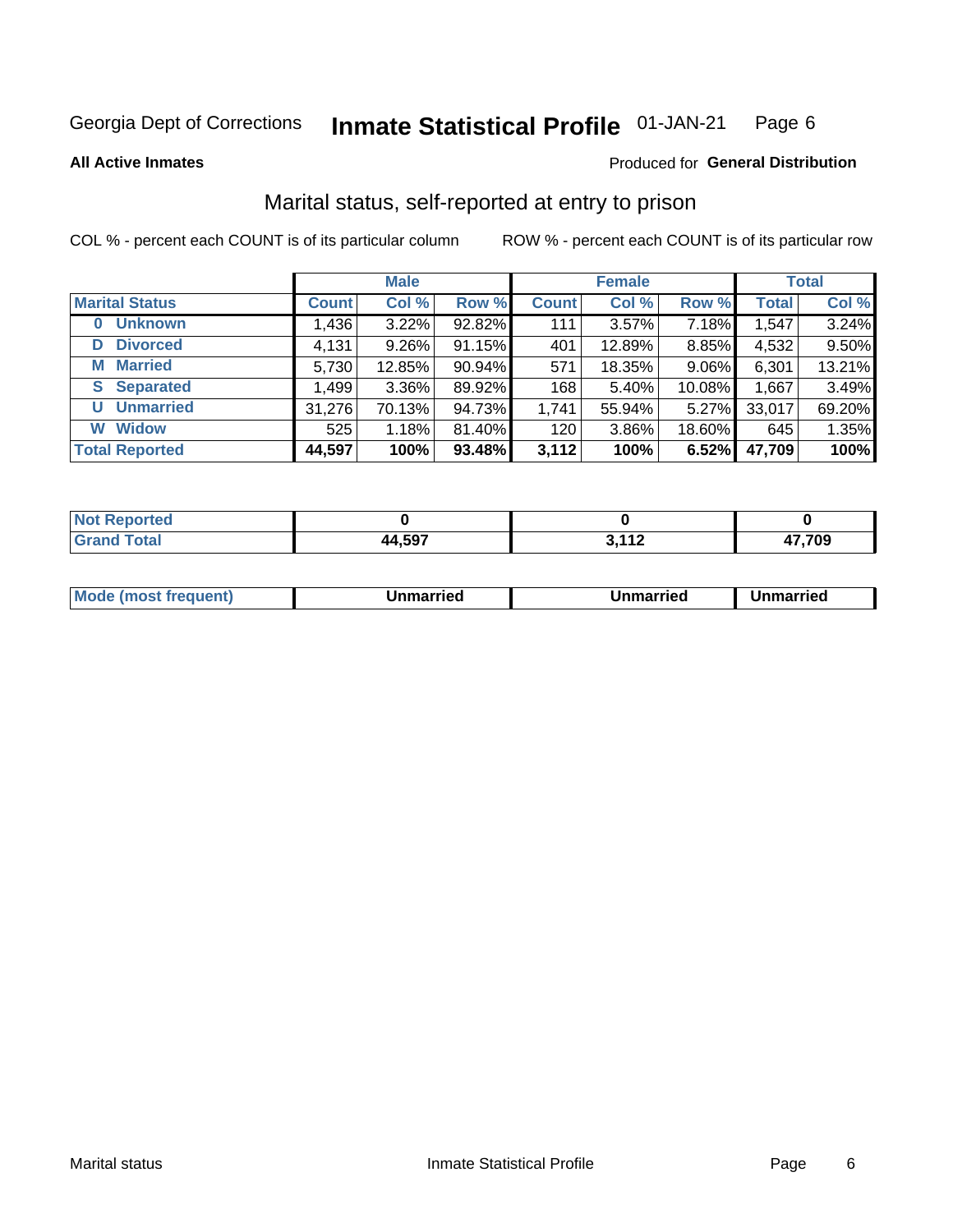#### **Inmate Statistical Profile 01-JAN-21** Page 7

### **All Active Inmates**

### Produced for General Distribution

# Number of Inmates with Dependents, Self-Reported at Entry to Prison

COL % - percent each COUNT is of its particular column

|                             | <b>Male</b>  |        |        | <b>Female</b> |        |       | <b>Total</b> |        |
|-----------------------------|--------------|--------|--------|---------------|--------|-------|--------------|--------|
| <b>Number of dependents</b> | <b>Count</b> | Col %  | Row %  | <b>Count</b>  | Col %  | Row % | <b>Total</b> | Col %  |
| l 0                         | 13,699       | 36.87% | 92.31% | 1,142         | 42.02% | 7.69% | 14,841       | 37.22% |
|                             | 8,537        | 22.98% | 94.45% | 502           | 18.47% | 5.55% | 9,039        | 22.67% |
| $\overline{2}$              | 6,531        | 17.58% | 93.17% | 479           | 17.62% | 6.83% | 7,010        | 17.58% |
| $\mathbf{3}$                | 3,932        | 10.58% | 92.52% | 318           | 11.70% | 7.48% | 4,250        | 10.66% |
| $\overline{\mathbf{4}}$     | 2,104        | 5.66%  | 92.77% | 164           | 6.03%  | 7.23% | 2,268        | 5.69%  |
| 5                           | 1,097        | 2.95%  | 95.06% | 57            | 2.10%  | 4.94% | 1,154        | 2.89%  |
| 6                           | 572          | 1.54%  | 94.86% | 31            | 1.14%  | 5.14% | 603          | 1.51%  |
| 7                           | 267          | 0.72%  | 95.70% | 12            | 0.44%  | 4.30% | 279          | 0.70%  |
| 8                           | 160          | 0.43%  | 95.24% | 8             | 0.29%  | 4.76% | 168          | 0.42%  |
| 9                           | 84           | 0.23%  | 98.82% |               | 0.04%  | 1.18% | 85           | 0.21%  |
| 10                          | 66           | 0.18%  | 95.65% | 3             | 0.11%  | 4.35% | 69           | 0.17%  |
| Over 10                     | 103          | 0.28%  | 99.04% |               | 0.04%  | 0.96% | 104          | 0.26%  |
| <b>Total Reported</b>       | 37,152       | 100%   | 93.18% | 2,718         | 100%   | 6.82% | 39,870       | 100%   |

| 7,445           | 394                     | 7,839        |
|-----------------|-------------------------|--------------|
| E <sub>07</sub> | .11 <sup>2</sup><br>. . | 47,709<br>т, |

| Mean (average)          | l.53 | 1.38 | 1.52 |
|-------------------------|------|------|------|
| <b>Median (middle)</b>  |      |      |      |
| Mode<br>(most frequent) |      |      |      |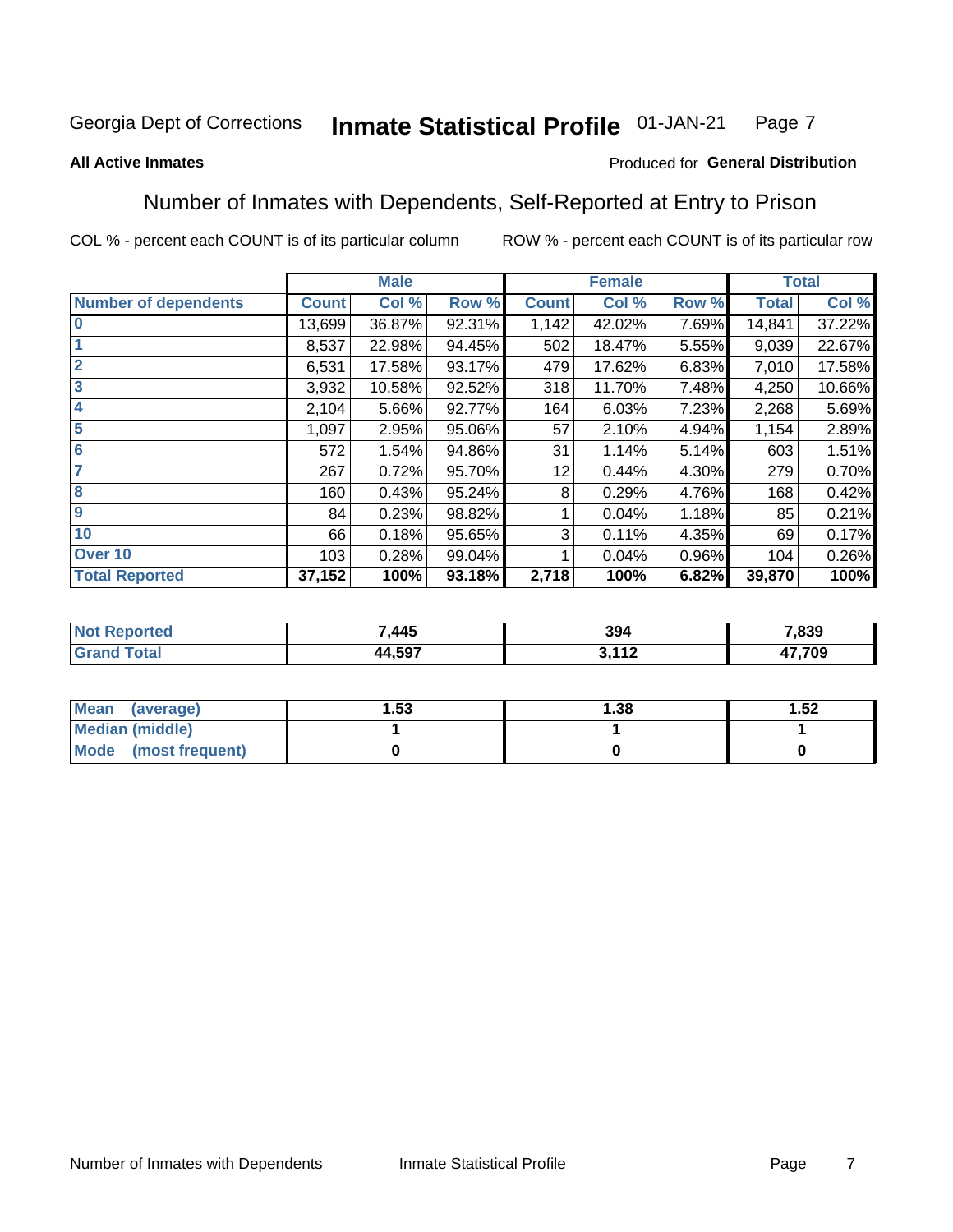#### **Inmate Statistical Profile 01-JAN-21** Page 8

#### **All Active Inmates**

### Produced for General Distribution

# Religious affiliation, self-reported at entry to prison

COL % - percent each COUNT is of its particular column

|                         |                              |                 | <b>Male</b> |         |                         | <b>Female</b> |                  |                 | <b>Total</b> |
|-------------------------|------------------------------|-----------------|-------------|---------|-------------------------|---------------|------------------|-----------------|--------------|
|                         | <b>Religious Affiliation</b> | <b>Count</b>    | Col %       | Row %   | <b>Count</b>            | Col %         | Row <sup>%</sup> | <b>Total</b>    | Col %        |
| 1                       | <b>Islam</b>                 | 1,886           | 7.99%       | 95.69%  | 85                      | 3.22%         | 4.31%            | 1,971           | 7.51%        |
| $\overline{\mathbf{2}}$ | <b>Catholic</b>              | 1,104           | 4.68%       | 89.61%  | 128                     | 4.85%         | 10.39%           | 1,232           | 4.69%        |
| 3                       | <b>Baptist</b>               | 10,741          | 45.50%      | 90.59%  | 1,116                   | 42.27%        | 9.41%            | 11,857          | 45.17%       |
| 4                       | <b>Methodist</b>             | 327             | 1.39%       | 91.09%  | 32                      | 1.21%         | 8.91%            | 359             | 1.37%        |
| 5                       | <b>Episcopal</b>             | 33              | .14%        | 89.19%  | $\overline{\mathbf{4}}$ | .15%          | 10.81%           | 37              | .14%         |
| $\overline{6}$          | <b>Presbyterian</b>          | 59              | .25%        | 93.65%  | $\overline{4}$          | .15%          | 6.35%            | 63              | .24%         |
| 7                       | <b>Church Of God</b>         | 299             | 1.27%       | 93.44%  | 21                      | .80%          | 6.56%            | 320             | 1.22%        |
| 8                       | <b>Holiness</b>              | 414             | 1.75%       | 87.90%  | 57                      | 2.16%         | 12.10%           | 471             | 1.79%        |
| $\overline{9}$          | <b>Jewish</b>                | $\overline{75}$ | .32%        | 80.65%  | 18                      | .68%          | 19.35%           | 93              | .35%         |
| 10                      | <b>Anglican</b>              | 26              | .11%        | 92.86%  | $\mathbf 2$             | .08%          | 7.14%            | 28              | .11%         |
| 11                      | <b>Greek Orthodox</b>        | $6\phantom{1}6$ | .03%        | 75.00%  | $\overline{2}$          | .08%          | 25.00%           | 8               | .03%         |
| 12                      | <b>Hindu</b>                 | $\overline{16}$ | .07%        | 94.12%  | $\mathbf{1}$            | .04%          | 5.88%            | $\overline{17}$ | .06%         |
| 13                      | <b>Buddhist</b>              | 55              | .23%        | 91.67%  | 5                       | .19%          | 8.33%            | 60              | .23%         |
| $\overline{14}$         | <b>Taoist</b>                | 3               | .01%        | 100.00% |                         |               |                  | 3               | .01%         |
| 15                      | <b>Shintoist</b>             | $\mathbf{1}$    | .01%        | 100.00% |                         |               |                  | 1               | .01%         |
| 16                      | <b>Seventh Day Adventist</b> | 68              | .29%        | 77.27%  | 20                      | .76%          | 22.73%           | 88              | .34%         |
| 17                      | <b>Jehovah Witness</b>       | 260             | 1.10%       | 87.54%  | 37                      | 1.40%         | 12.46%           | 297             | 1.13%        |
| 18                      | <b>Latter Day Saints</b>     | 27              | .11%        | 87.10%  | 4                       | .15%          | 12.90%           | 31              | .12%         |
| 19                      | Quaker                       | $\overline{2}$  | .01%        | 100.00% |                         |               |                  | $\overline{2}$  | .01%         |
| 20                      | <b>Other Prot</b>            | 1,265           | 5.36%       | 98.06%  | 25                      | .95%          | 1.94%            | 1,290           | 4.91%        |
| 21                      | <b>Messianic Judaism</b>     | 47              | .20%        | 25.27%  | 139                     | 5.27%         | 74.73%           | 186             | .71%         |
| 22                      | <b>Asatru-Odinism</b>        | $\overline{2}$  | .01%        | 100.00% |                         |               |                  | $\overline{2}$  | .01%         |
| 23                      | <b>Hebrew Israelite</b>      | 60              | .25%        | 90.91%  | 6                       | .23%          | 9.09%            | 66              | .25%         |
| 24                      | <b>Nation Of Islam</b>       | 39              | .17%        | 88.64%  | 5                       | .19%          | 11.36%           | 44              | .17%         |
| 25                      | <b>Native American</b>       | 22              | .09%        | 100.00% |                         |               |                  | 22              | .08%         |
| 26                      | Pagan                        | $6\phantom{1}6$ | .03%        | 75.00%  | $\overline{2}$          | .08%          | 25.00%           | 8               | .03%         |
| 27                      | <b>Pentecostal</b>           | 86              | .36%        | 73.50%  | 31                      | 1.17%         | 26.50%           | 117             | .45%         |
| 28                      | <b>Rastafari</b>             | 9               | .04%        | 47.37%  | 10                      | .38%          | 52.63%           | 19              | .07%         |
| 29                      | <b>Wiccan</b>                | 23              | .10%        | 88.46%  | $\overline{3}$          | .11%          | 11.54%           | 26              | .10%         |
| 30                      | <b>No Religion</b>           | 1,389           | 5.88%       | 88.92%  | 173                     | 6.55%         | 11.08%           | 1,562           | 5.95%        |
| 31                      | Christian -                  | 4,025           | 17.05%      | 85.04%  | 708                     | 26.82%        | 14.96%           | 4,733           | 18.03%       |
|                         | <b>Unspecified</b>           |                 |             |         |                         |               |                  |                 |              |
| 96                      | <b>None</b>                  | 1,234           | 5.23%       | 99.84%  | $\overline{2}$          | .08%          | .16%             | 1,236           | 4.71%        |
|                         | <b>Total Reported</b>        | 23,609          | 100%        | 89.94%  | 2,640                   | 100%          | 10.06%           | 26,249          | 100%         |

| rrec. | 20.988 | ים<br>41 Z  | 460<br>O4.   |
|-------|--------|-------------|--------------|
|       | +4,597 | <b>2442</b> | 17,709       |
|       | 44     | . <i>.</i>  | $\mathbf{r}$ |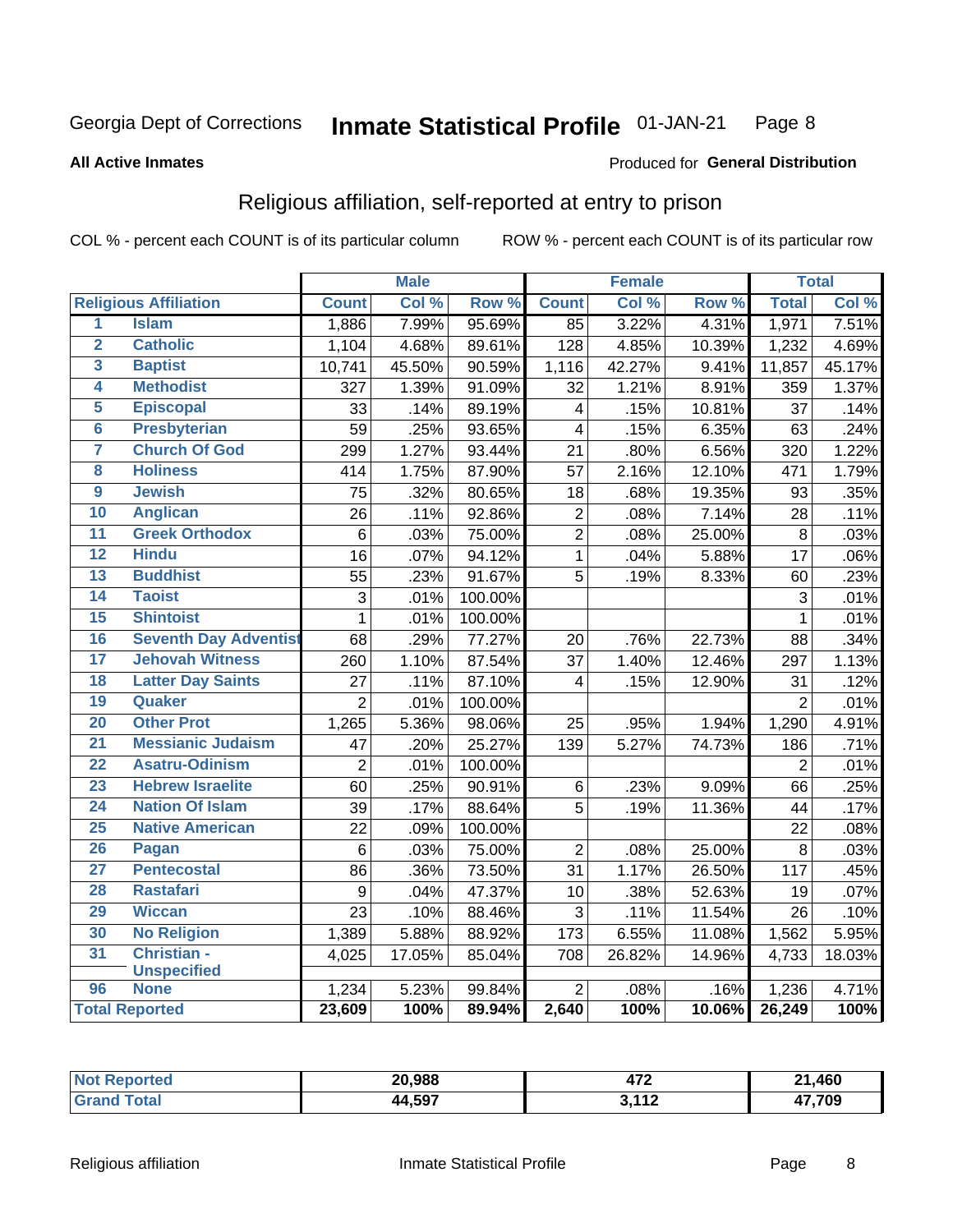#### **Inmate Statistical Profile 01-JAN-21** Georgia Dept of Corrections Page 9

**All Active Inmates** 

Produced for General Distribution

# Religious affiliation, self-reported at entry to prison

COL % - percent each COUNT is of its particular column ROW % - percent each COUNT is of its particular row

| <b>Mode (most frequent)</b> | <b>3aptist</b> | }aptist | <b>Baptist</b> |
|-----------------------------|----------------|---------|----------------|
|-----------------------------|----------------|---------|----------------|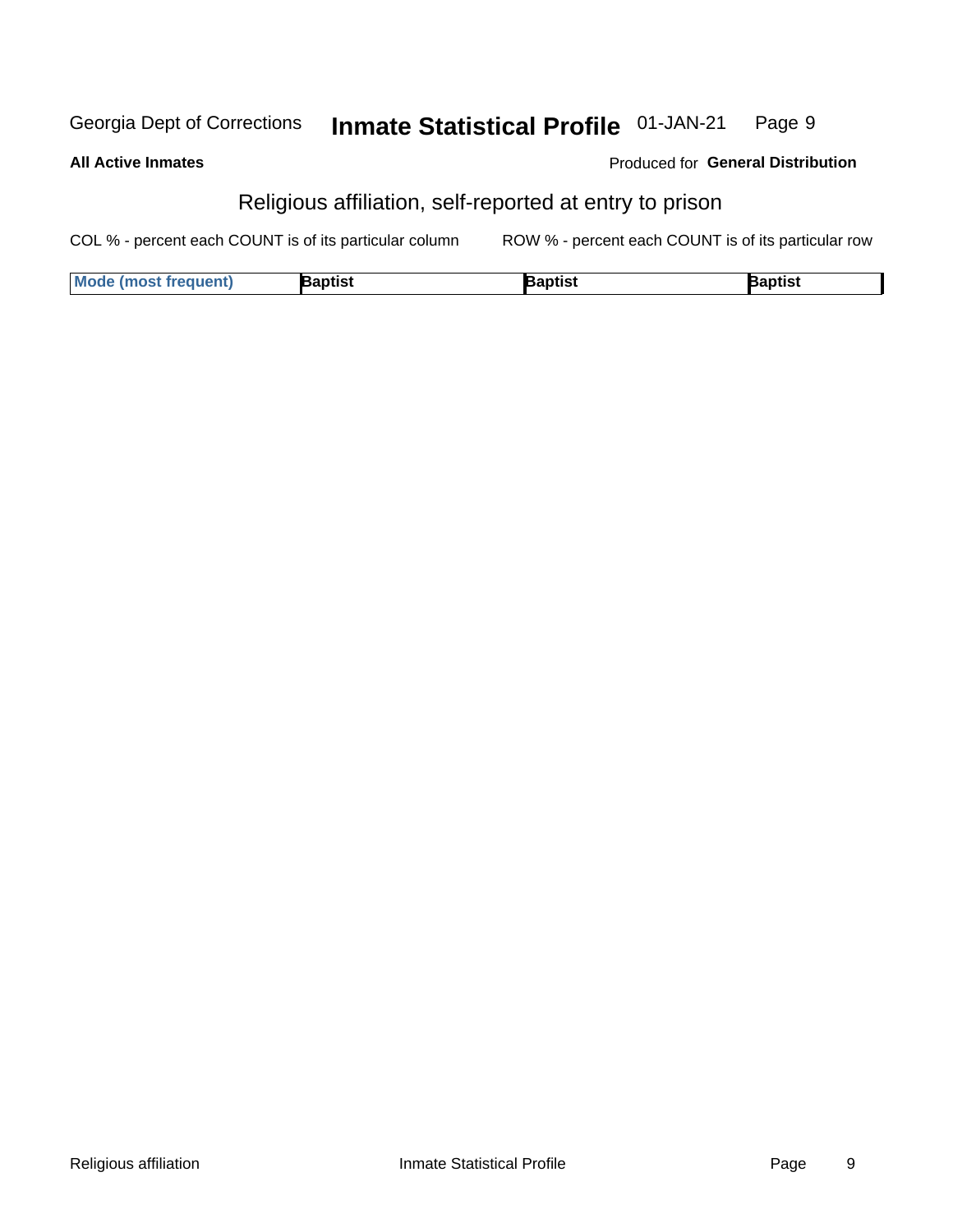#### Inmate Statistical Profile 01-JAN-21 Page 9

**All Active Inmates** 

### Produced for General Distribution

# Home county, self-reported at entry to prison

COL % - percent each COUNT is of its particular column

|     |                             |              | <b>Male</b> |        |                         | <b>Female</b> |        | <b>Total</b> |        |
|-----|-----------------------------|--------------|-------------|--------|-------------------------|---------------|--------|--------------|--------|
|     | <b>Home County</b>          | <b>Count</b> | Col %       | Row %  | <b>Count</b>            | Col %         | Row %  | <b>Total</b> | Col %  |
| 000 | <b>Unknown</b>              | 6,872        | 15.41%      | 92.38% | 567                     | 18.22%        | 7.62%  | 7,439        | 15.59% |
| 001 | <b>Appling County</b>       | 110          | .25%        | 95.65% | 5                       | .16%          | 4.35%  | 115          | .24%   |
| 002 | <b>Atkinson County</b>      | 34           | .08%        | 97.14% | 1                       | .03%          | 2.86%  | 35           | .07%   |
| 003 | <b>Bacon County</b>         | 86           | .19%        | 96.63% | 3                       | .10%          | 3.37%  | 89           | .19%   |
| 004 | <b>Baker County</b>         | 19           | .04%        | 95.00% | 1                       | .03%          | 5.00%  | 20           | .04%   |
| 005 | <b>Baldwin County</b>       | 246          | .55%        | 91.11% | 24                      | .77%          | 8.89%  | 270          | .57%   |
| 006 | <b>Banks County</b>         | 71           | .16%        | 94.67% | $\overline{4}$          | .13%          | 5.33%  | 75           | .16%   |
| 007 | <b>Barrow County</b>        | 280          | .63%        | 91.50% | 26                      | .84%          | 8.50%  | 306          | .64%   |
| 008 | <b>Bartow County</b>        | 441          | .99%        | 88.38% | 58                      | 1.86%         | 11.62% | 499          | 1.05%  |
| 009 | <b>Ben Hill County</b>      | 159          | .36%        | 97.55% | 4                       | .13%          | 2.45%  | 163          | .34%   |
| 010 | <b>Berrien County</b>       | 80           | .18%        | 97.56% | $\mathbf 2$             | .06%          | 2.44%  | 82           | .17%   |
| 011 | <b>Bibb County</b>          | 988          | 2.22%       | 95.55% | 46                      | 1.48%         | 4.45%  | 1,034        | 2.17%  |
| 012 | <b>Bleckley County</b>      | 61           | .14%        | 89.71% | $\overline{7}$          | .22%          | 10.29% | 68           | .14%   |
| 013 | <b>Brantley County</b>      | 78           | .17%        | 90.70% | 8                       | .26%          | 9.30%  | 86           | .18%   |
| 014 | <b>Brooks County</b>        | 165          | .37%        | 99.40% | $\mathbf{1}$            | .03%          | .60%   | 166          | .35%   |
| 015 | <b>Bryan County</b>         | 64           | .14%        | 95.52% | 3                       | .10%          | 4.48%  | 67           | .14%   |
| 016 | <b>Bulloch County</b>       | 298          | .67%        | 93.71% | 20                      | .64%          | 6.29%  | 318          | .67%   |
| 017 | <b>Burke County</b>         | 182          | .41%        | 97.85% | 4                       | .13%          | 2.15%  | 186          | .39%   |
| 018 | <b>Butts County</b>         | 137          | .31%        | 93.20% | 10                      | .32%          | 6.80%  | 147          | .31%   |
| 019 | <b>Calhoun County</b>       | 62           | .14%        | 89.86% | $\overline{7}$          | .22%          | 10.14% | 69           | .14%   |
| 020 | <b>Camden County</b>        | 101          | .23%        | 90.99% | 10                      | .32%          | 9.01%  | 111          | .23%   |
| 021 | <b>Candler County</b>       | 74           | .17%        | 94.87% | $\overline{\mathbf{4}}$ | .13%          | 5.13%  | 78           | .16%   |
| 022 | <b>Carroll County</b>       | 464          | 1.04%       | 92.43% | 38                      | 1.22%         | 7.57%  | 502          | 1.05%  |
| 023 | <b>Catoosa County</b>       | 177          | .40%        | 90.31% | 19                      | .61%          | 9.69%  | 196          | .41%   |
| 024 | <b>Charlton County</b>      | 33           | .07%        | 84.62% | 6                       | .19%          | 15.38% | 39           | .08%   |
| 025 | <b>Chatham County</b>       | 1,408        | 3.16%       | 96.37% | 53                      | 1.70%         | 3.63%  | 1,461        | 3.06%  |
| 026 | <b>Chattahoochee County</b> | 15           | .03%        | 93.75% | 1                       | .03%          | 6.25%  | 16           | .03%   |
| 027 | <b>Chattooga County</b>     | 168          | .38%        | 91.80% | 15                      | .48%          | 8.20%  | 183          | .38%   |
| 028 | <b>Cherokee County</b>      | 365          | .82%        | 90.35% | 39                      | 1.25%         | 9.65%  | 404          | .85%   |
| 029 | <b>Clarke County</b>        | 410          | .92%        | 93.82% | 27                      | .87%          | 6.18%  | 437          | .92%   |
| 030 | <b>Clay County</b>          | 28           | .06%        | 93.33% | $\overline{2}$          | .06%          | 6.67%  | 30           | .06%   |
| 031 | <b>Clayton County</b>       | 1,334        | 2.99%       | 94.01% | 85                      | 2.73%         | 5.99%  | 1,419        | 2.97%  |
| 032 | <b>Clinch County</b>        | 33           | .07%        | 86.84% | 5                       | .16%          | 13.16% | 38           | .08%   |
| 033 | <b>Cobb County</b>          | 1,403        | 3.15%       | 93.22% | 102                     | 3.28%         | 6.78%  | 1,505        | 3.15%  |
| 034 | <b>Coffee County</b>        | 241          | .54%        | 96.02% | 10                      | .32%          | 3.98%  | 251          | .53%   |
| 035 | <b>Colquitt County</b>      | 210          | .47%        | 97.22% | $\,6$                   | .19%          | 2.78%  | 216          | .45%   |
| 036 | <b>Columbia County</b>      | 243          | .54%        | 89.34% | 29                      | .93%          | 10.66% | 272          | .57%   |
| 037 | <b>Cook County</b>          | 123          | .28%        | 96.09% | $\sqrt{5}$              | .16%          | 3.91%  | 128          | .27%   |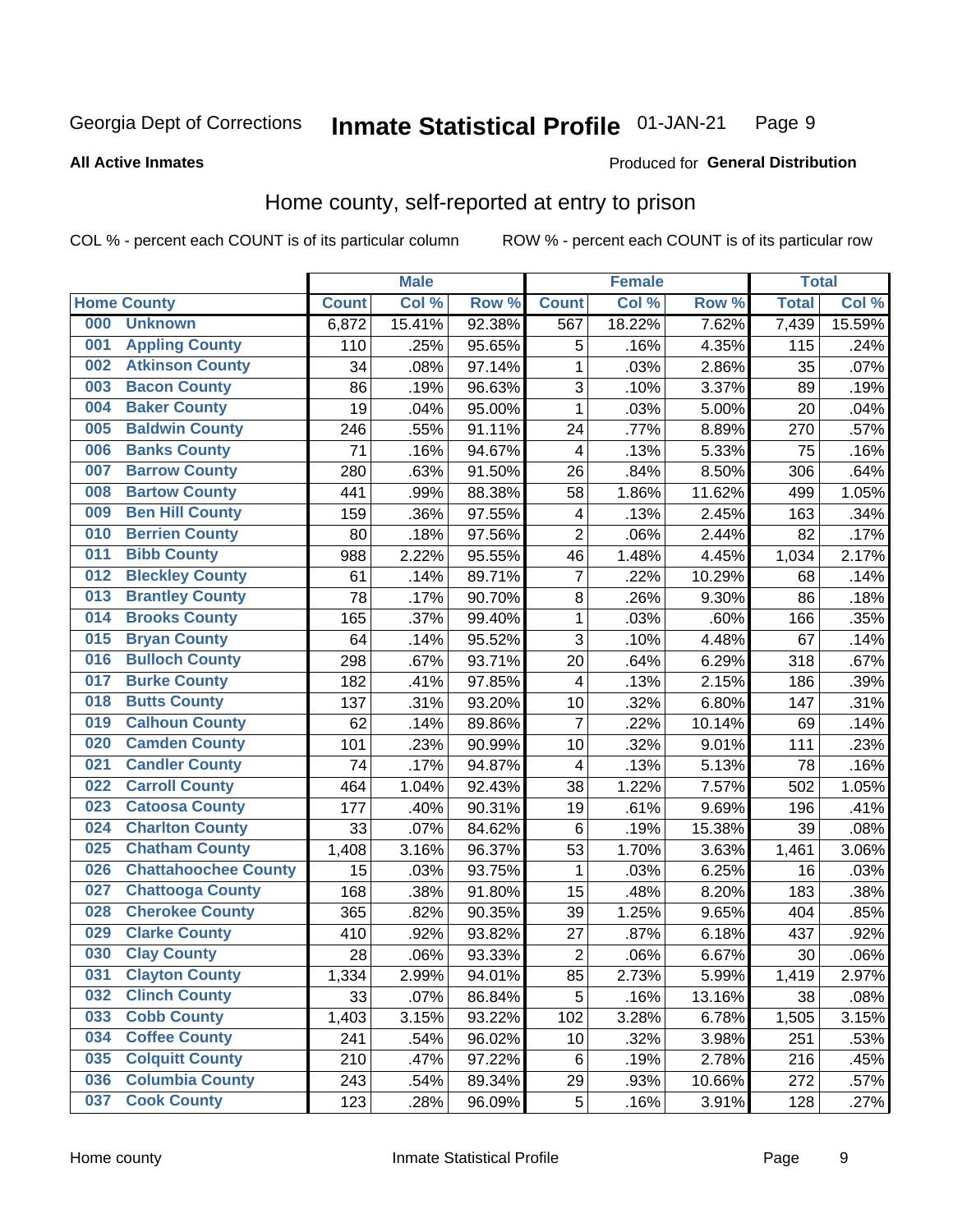#### Inmate Statistical Profile 01-JAN-21 Page 10

### **All Active Inmates**

### Produced for General Distribution

# Home county, self-reported at entry to prison

COL % - percent each COUNT is of its particular column

|     |                         |              | <b>Male</b> |         |                         | <b>Female</b> |        | <b>Total</b> |         |
|-----|-------------------------|--------------|-------------|---------|-------------------------|---------------|--------|--------------|---------|
|     | <b>Home County</b>      | <b>Count</b> | Col %       | Row %   | <b>Count</b>            | Col %         | Row %  | <b>Total</b> | Col%    |
| 038 | <b>Coweta County</b>    | 395          | .89%        | 94.72%  | $\overline{22}$         | .71%          | 5.28%  | 417          | $.87\%$ |
| 039 | <b>Crawford County</b>  | 37           | .08%        | 90.24%  | 4                       | .13%          | 9.76%  | 41           | .09%    |
| 040 | <b>Crisp County</b>     | 211          | .47%        | 94.20%  | 13                      | .42%          | 5.80%  | 224          | .47%    |
| 041 | <b>Dade County</b>      | 52           | .12%        | 89.66%  | 6                       | .19%          | 10.34% | 58           | .12%    |
| 042 | <b>Dawson County</b>    | 68           | .15%        | 89.47%  | 8                       | .26%          | 10.53% | 76           | .16%    |
| 043 | <b>Decatur County</b>   | 209          | .47%        | 96.31%  | 8                       | .26%          | 3.69%  | 217          | .45%    |
| 044 | <b>Dekalb County</b>    | 2,383        | 5.34%       | 95.09%  | 123                     | 3.95%         | 4.91%  | 2,506        | 5.25%   |
| 045 | <b>Dodge County</b>     | 99           | .22%        | 92.52%  | 8                       | .26%          | 7.48%  | 107          | .22%    |
| 046 | <b>Dooly County</b>     | 121          | .27%        | 96.80%  | $\overline{\mathbf{4}}$ | .13%          | 3.20%  | 125          | .26%    |
| 047 | <b>Dougherty County</b> | 610          | 1.37%       | 95.16%  | 31                      | 1.00%         | 4.84%  | 641          | 1.34%   |
| 048 | <b>Douglas County</b>   | 519          | 1.16%       | 92.84%  | 40                      | 1.29%         | 7.16%  | 559          | 1.17%   |
| 049 | <b>Early County</b>     | 49           | .11%        | 96.08%  | $\overline{2}$          | .06%          | 3.92%  | 51           | .11%    |
| 050 | <b>Echols County</b>    | 8            | .02%        | 100.00% |                         |               |        | 8            | .02%    |
| 051 | <b>Effingham County</b> | 162          | .36%        | 89.50%  | 19                      | .61%          | 10.50% | 181          | .38%    |
| 052 | <b>Elbert County</b>    | 102          | .23%        | 93.58%  | $\overline{7}$          | .22%          | 6.42%  | 109          | .23%    |
| 053 | <b>Emanuel County</b>   | 154          | .35%        | 93.90%  | 10                      | .32%          | 6.10%  | 164          | .34%    |
| 054 | <b>Evans County</b>     | 51           | .11%        | 92.73%  | $\overline{\mathbf{4}}$ | .13%          | 7.27%  | 55           | .12%    |
| 055 | <b>Fannin County</b>    | 78           | .17%        | 90.70%  | 8                       | .26%          | 9.30%  | 86           | .18%    |
| 056 | <b>Fayette County</b>   | 142          | .32%        | 92.21%  | 12                      | .39%          | 7.79%  | 154          | .32%    |
| 057 | <b>Floyd County</b>     | 611          | 1.37%       | 89.85%  | 69                      | 2.22%         | 10.15% | 680          | 1.43%   |
| 058 | <b>Forsyth County</b>   | 171          | .38%        | 90.00%  | 19                      | .61%          | 10.00% | 190          | .40%    |
| 059 | <b>Franklin County</b>  | 111          | .25%        | 90.98%  | 11                      | .35%          | 9.02%  | 122          | .26%    |
| 060 | <b>Fulton County</b>    | 4,033        | 9.04%       | 96.16%  | 161                     | 5.17%         | 3.84%  | 4,194        | 8.79%   |
| 061 | <b>Gilmer County</b>    | 78           | .17%        | 89.66%  | 9                       | .29%          | 10.34% | 87           | .18%    |
| 062 | <b>Glascock County</b>  | 4            | .01%        | 66.67%  | $\overline{2}$          | .06%          | 33.33% | 6            | .01%    |
| 063 | <b>Glynn County</b>     | 337          | .76%        | 91.58%  | 31                      | 1.00%         | 8.42%  | 368          | .77%    |
| 064 | <b>Gordon County</b>    | 264          | .59%        | 88.59%  | 34                      | 1.09%         | 11.41% | 298          | .62%    |
| 065 | <b>Grady County</b>     | 96           | .22%        | 93.20%  | 7                       | .22%          | 6.80%  | 103          | .22%    |
| 066 | <b>Greene County</b>    | 72           | .16%        | 88.89%  | 9                       | .29%          | 11.11% | 81           | .17%    |
| 067 | <b>Gwinnett County</b>  | 1,582        | 3.55%       | 94.05%  | 100                     | 3.21%         | 5.95%  | 1,682        | 3.53%   |
| 068 | <b>Habersham County</b> | 92           | .21%        | 85.19%  | 16                      | .51%          | 14.81% | 108          | .23%    |
| 069 | <b>Hall County</b>      | 499          | 1.12%       | 92.24%  | 42                      | 1.35%         | 7.76%  | 541          | 1.13%   |
| 070 | <b>Hancock County</b>   | 46           | .10%        | 92.00%  | 4                       | .13%          | 8.00%  | 50           | .10%    |
| 071 | <b>Haralson County</b>  | 105          | .24%        | 91.30%  | 10                      | .32%          | 8.70%  | 115          | .24%    |
| 072 | <b>Harris County</b>    | 83           | .19%        | 96.51%  | 3                       | .10%          | 3.49%  | 86           | .18%    |
| 073 | <b>Hart County</b>      | 119          | .27%        | 90.84%  | 12                      | .39%          | 9.16%  | 131          | .27%    |
| 074 | <b>Heard County</b>     | 51           | .11%        | 91.07%  | 5                       | .16%          | 8.93%  | 56           | .12%    |
| 075 | <b>Henry County</b>     | 575          | 1.29%       | 93.19%  | 42                      | 1.35%         | 6.81%  | 617          | 1.29%   |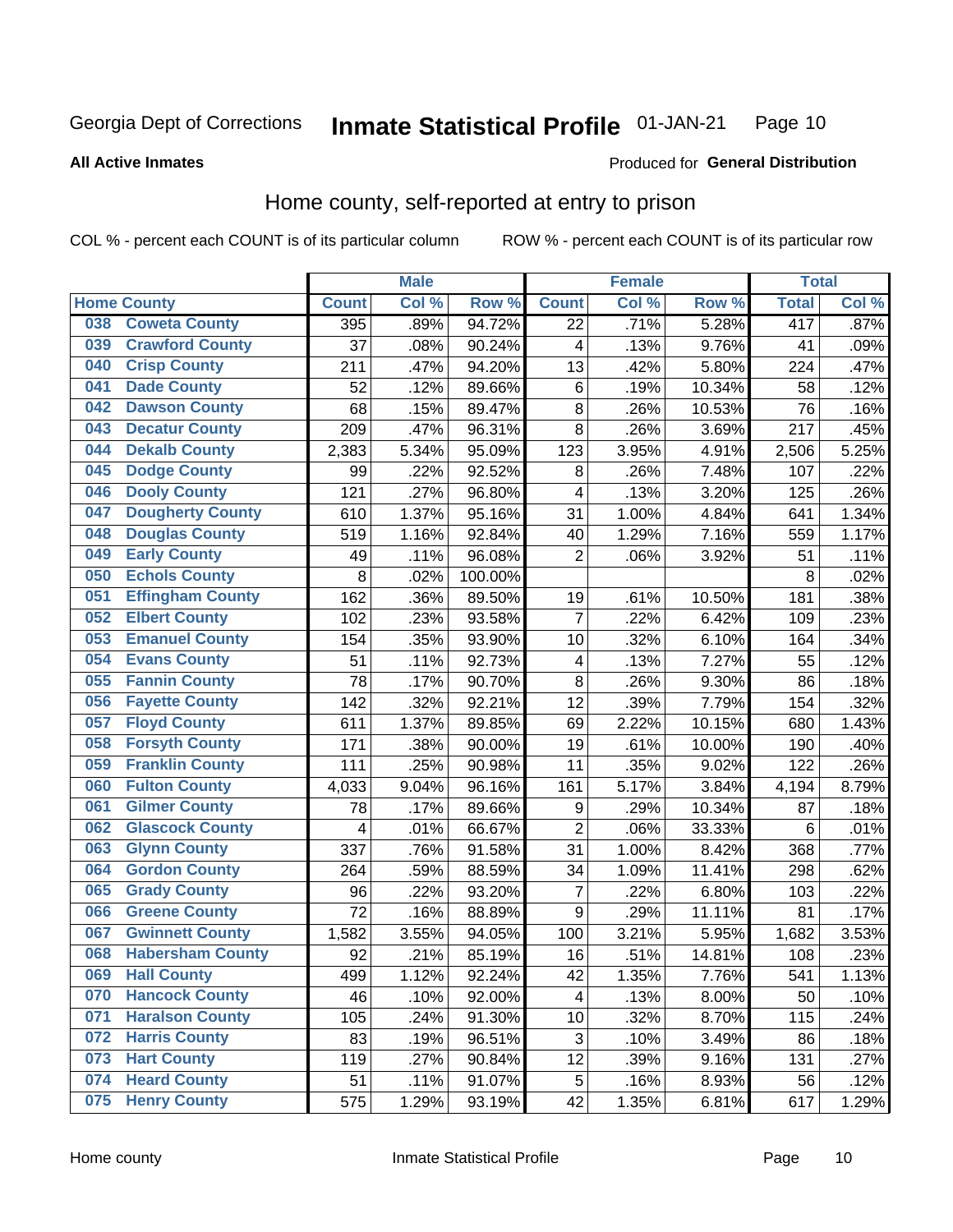#### Inmate Statistical Profile 01-JAN-21 Page 11

### **All Active Inmates**

# Produced for General Distribution

# Home county, self-reported at entry to prison

COL % - percent each COUNT is of its particular column

|     |                          |                  | <b>Male</b> |        |                         | <b>Female</b> |        | <b>Total</b> |       |
|-----|--------------------------|------------------|-------------|--------|-------------------------|---------------|--------|--------------|-------|
|     | <b>Home County</b>       | <b>Count</b>     | Col %       | Row %  | <b>Count</b>            | Col %         | Row %  | <b>Total</b> | Col % |
| 076 | <b>Houston County</b>    | $\overline{514}$ | 1.15%       | 91.62% | 47                      | 1.51%         | 8.38%  | 561          | 1.18% |
| 077 | <b>Irwin County</b>      | 48               | .11%        | 92.31% | 4                       | .13%          | 7.69%  | 52           | .11%  |
| 078 | <b>Jackson County</b>    | 217              | .49%        | 93.53% | 15                      | .48%          | 6.47%  | 232          | .49%  |
| 079 | <b>Jasper County</b>     | 66               | .15%        | 97.06% | $\overline{c}$          | .06%          | 2.94%  | 68           | .14%  |
| 080 | <b>Jeff Davis County</b> | 73               | .16%        | 90.12% | 8                       | .26%          | 9.88%  | 81           | .17%  |
| 081 | <b>Jefferson County</b>  | 164              | .37%        | 94.25% | 10                      | .32%          | 5.75%  | 174          | .36%  |
| 082 | <b>Jenkins County</b>    | 67               | .15%        | 93.06% | 5                       | .16%          | 6.94%  | 72           | .15%  |
| 083 | <b>Johnson County</b>    | 39               | .09%        | 97.50% | 1                       | .03%          | 2.50%  | 40           | .08%  |
| 084 | <b>Jones County</b>      | 83               | .19%        | 87.37% | 12                      | .39%          | 12.63% | 95           | .20%  |
| 085 | <b>Lamar County</b>      | 53               | .12%        | 91.38% | 5                       | .16%          | 8.62%  | 58           | .12%  |
| 086 | <b>Lanier County</b>     | 70               | .16%        | 97.22% | $\overline{2}$          | .06%          | 2.78%  | 72           | .15%  |
| 087 | <b>Laurens County</b>    | 244              | .55%        | 92.42% | 20                      | .64%          | 7.58%  | 264          | .55%  |
| 088 | <b>Lee County</b>        | 87               | .20%        | 95.60% | $\overline{\mathbf{4}}$ | .13%          | 4.40%  | 91           | .19%  |
| 089 | <b>Liberty County</b>    | 175              | .39%        | 94.59% | 10                      | .32%          | 5.41%  | 185          | .39%  |
| 090 | <b>Lincoln County</b>    | 32               | .07%        | 94.12% | $\overline{2}$          | .06%          | 5.88%  | 34           | .07%  |
| 091 | <b>Long County</b>       | 35               | .08%        | 87.50% | 5                       | .16%          | 12.50% | 40           | .08%  |
| 092 | <b>Lowndes County</b>    | 383              | .86%        | 95.99% | 16                      | .51%          | 4.01%  | 399          | .84%  |
| 093 | <b>Lumpkin County</b>    | 66               | .15%        | 90.41% | $\overline{7}$          | .22%          | 9.59%  | 73           | .15%  |
| 094 | <b>Macon County</b>      | 67               | .15%        | 93.06% | 5                       | .16%          | 6.94%  | 72           | .15%  |
| 095 | <b>Madison County</b>    | 138              | .31%        | 90.20% | 15                      | .48%          | 9.80%  | 153          | .32%  |
| 096 | <b>Marion County</b>     | 44               | .10%        | 89.80% | 5                       | .16%          | 10.20% | 49           | .10%  |
| 097 | <b>Mcduffie County</b>   | 122              | .27%        | 93.85% | $\bf 8$                 | .26%          | 6.15%  | 130          | .27%  |
| 098 | <b>Mcintosh County</b>   | 42               | .09%        | 93.33% | $\overline{3}$          | .10%          | 6.67%  | 45           | .09%  |
| 099 | <b>Meriwether County</b> | 151              | .34%        | 93.79% | 10                      | .32%          | 6.21%  | 161          | .34%  |
| 100 | <b>Miller County</b>     | 25               | .06%        | 89.29% | 3                       | .10%          | 10.71% | 28           | .06%  |
| 101 | <b>Mitchell County</b>   | 129              | .29%        | 94.85% | 7                       | .22%          | 5.15%  | 136          | .29%  |
| 102 | <b>Monroe County</b>     | 96               | .22%        | 95.05% | 5                       | .16%          | 4.95%  | 101          | .21%  |
| 103 | <b>Montgomery County</b> | 89               | .20%        | 92.71% | $\overline{7}$          | .22%          | 7.29%  | 96           | .20%  |
| 104 | <b>Morgan County</b>     | 100              | .22%        | 96.15% | $\overline{\mathbf{4}}$ | .13%          | 3.85%  | 104          | .22%  |
| 105 | <b>Murray County</b>     | 164              | .37%        | 86.32% | 26                      | .84%          | 13.68% | 190          | .40%  |
| 106 | <b>Muscogee County</b>   | 906              | 2.03%       | 95.47% | 43                      | 1.38%         | 4.53%  | 949          | 1.99% |
| 107 | <b>Newton County</b>     | 483              | 1.08%       | 92.35% | 40                      | 1.29%         | 7.65%  | 523          | 1.10% |
| 108 | <b>Oconee County</b>     | 46               | .10%        | 92.00% | 4                       | .13%          | 8.00%  | 50           | .10%  |
| 109 | <b>Oglethorpe County</b> | 60               | .13%        | 92.31% | 5                       | .16%          | 7.69%  | 65           | .14%  |
| 110 | <b>Paulding County</b>   | 277              | .62%        | 87.66% | 39                      | 1.25%         | 12.34% | 316          | .66%  |
| 111 | <b>Peach County</b>      | 96               | .22%        | 92.31% | 8                       | .26%          | 7.69%  | 104          | .22%  |
| 112 | <b>Pickens County</b>    | 112              | .25%        | 93.33% | $\bf 8$                 | .26%          | 6.67%  | 120          | .25%  |
| 113 | <b>Pierce County</b>     | 85               | .19%        | 92.39% | 7                       | .22%          | 7.61%  | 92           | .19%  |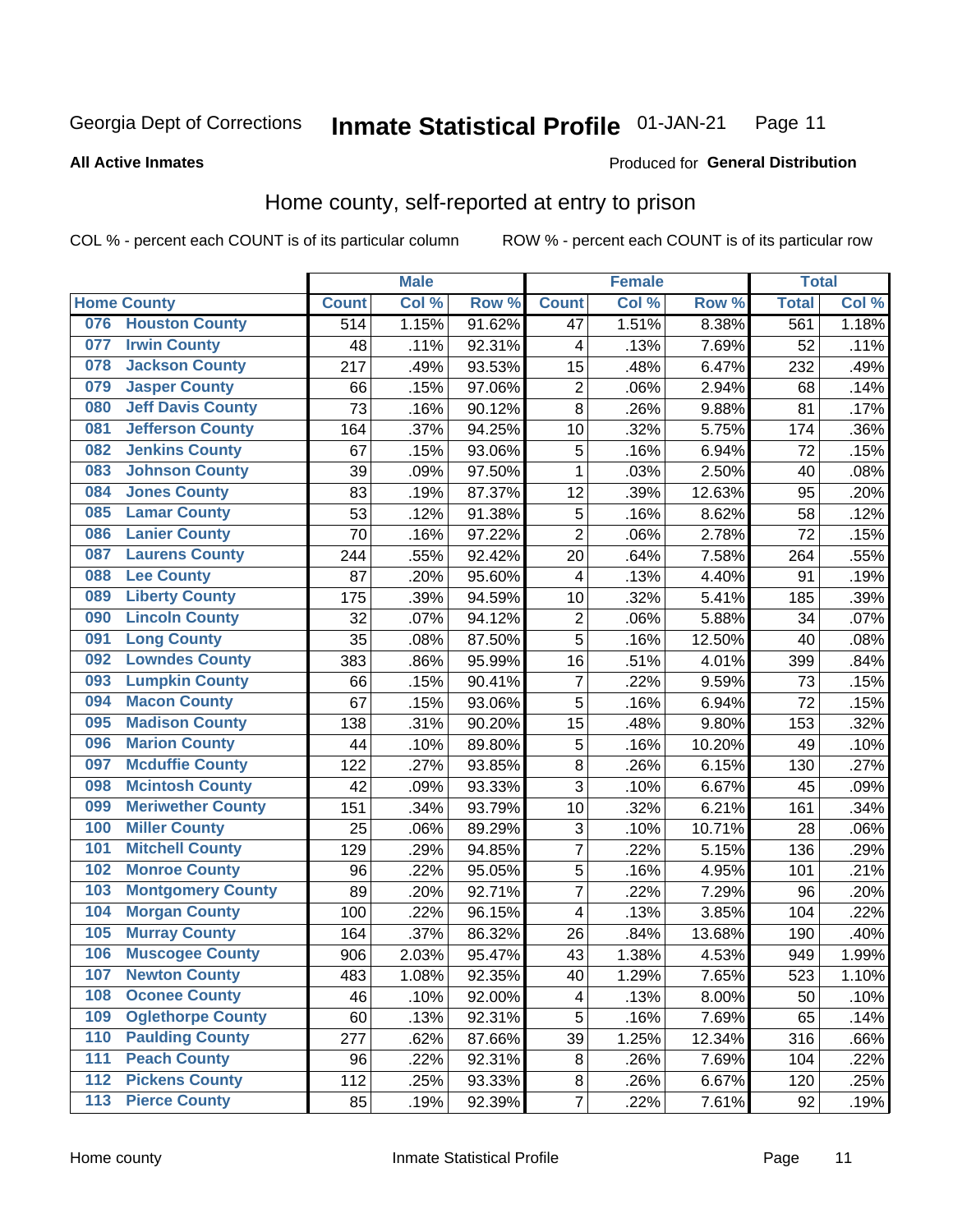#### Inmate Statistical Profile 01-JAN-21 Page 12

**All Active Inmates** 

### Produced for General Distribution

# Home county, self-reported at entry to prison

COL % - percent each COUNT is of its particular column

|                  |                          |              | <b>Male</b> |         |                         | <b>Female</b> |        | <b>Total</b>    |       |
|------------------|--------------------------|--------------|-------------|---------|-------------------------|---------------|--------|-----------------|-------|
|                  | <b>Home County</b>       | <b>Count</b> | Col %       | Row %   | <b>Count</b>            | Col %         | Row %  | <b>Total</b>    | Col % |
| 114              | <b>Pike County</b>       | 31           | .07%        | 93.94%  | 2                       | .06%          | 6.06%  | $\overline{33}$ | .07%  |
| 115              | <b>Polk County</b>       | 221          | .50%        | 90.57%  | 23                      | .74%          | 9.43%  | 244             | .51%  |
| 116              | <b>Pulaski County</b>    | 50           | .11%        | 87.72%  | $\overline{7}$          | .22%          | 12.28% | 57              | .12%  |
| 117              | <b>Putnam County</b>     | 120          | .27%        | 93.02%  | 9                       | .29%          | 6.98%  | 129             | .27%  |
| 118              | <b>Quitman County</b>    | 14           | .03%        | 100.00% |                         |               |        | 14              | .03%  |
| 119              | <b>Rabun County</b>      | 33           | .07%        | 80.49%  | 8                       | .26%          | 19.51% | 41              | .09%  |
| 120              | <b>Randolph County</b>   | 49           | .11%        | 87.50%  | $\overline{7}$          | .22%          | 12.50% | 56              | .12%  |
| 121              | <b>Richmond County</b>   | 1,484        | 3.33%       | 94.70%  | 83                      | 2.67%         | 5.30%  | 1,567           | 3.28% |
| 122              | <b>Rockdale County</b>   | 285          | .64%        | 91.64%  | 26                      | .84%          | 8.36%  | 311             | .65%  |
| 123              | <b>Schley County</b>     | 15           | .03%        | 100.00% |                         |               |        | 15              | .03%  |
| 124              | <b>Screven County</b>    | 90           | .20%        | 95.74%  | $\overline{\mathbf{4}}$ | .13%          | 4.26%  | 94              | .20%  |
| 125              | <b>Seminole County</b>   | 67           | .15%        | 91.78%  | $\,6$                   | .19%          | 8.22%  | 73              | .15%  |
| 126              | <b>Spalding County</b>   | 342          | .77%        | 94.48%  | 20                      | .64%          | 5.52%  | 362             | .76%  |
| 127              | <b>Stephens County</b>   | 107          | .24%        | 89.92%  | 12                      | .39%          | 10.08% | 119             | .25%  |
| 128              | <b>Stewart County</b>    | 31           | .07%        | 100.00% |                         |               |        | 31              | .06%  |
| 129              | <b>Sumter County</b>     | 161          | .36%        | 96.41%  | $\,6$                   | .19%          | 3.59%  | 167             | .35%  |
| 130              | <b>Talbot County</b>     | 34           | .08%        | 97.14%  | 1                       | .03%          | 2.86%  | 35              | .07%  |
| 131              | <b>Taliaferro County</b> | 7            | .02%        | 87.50%  | 1                       | .03%          | 12.50% | 8               | .02%  |
| 132              | <b>Tattnall County</b>   | 208          | .47%        | 95.41%  | 10                      | .32%          | 4.59%  | 218             | .46%  |
| 133              | <b>Taylor County</b>     | 46           | .10%        | 90.20%  | 5                       | .16%          | 9.80%  | 51              | .11%  |
| 134              | <b>Telfair County</b>    | 70           | .16%        | 98.59%  | 1                       | .03%          | 1.41%  | 71              | .15%  |
| 135              | <b>Terrell County</b>    | 64           | .14%        | 98.46%  | 1                       | .03%          | 1.54%  | 65              | .14%  |
| 136              | <b>Thomas County</b>     | 157          | .35%        | 96.91%  | 5                       | .16%          | 3.09%  | 162             | .34%  |
| 137              | <b>Tift County</b>       | 247          | .55%        | 96.86%  | 8                       | .26%          | 3.14%  | 255             | .53%  |
| 138              | <b>Toombs County</b>     | 228          | .51%        | 93.83%  | 15                      | .48%          | 6.17%  | 243             | .51%  |
| 139              | <b>Towns County</b>      | 26           | .06%        | 78.79%  | 7                       | .22%          | 21.21% | 33              | .07%  |
| 140              | <b>Treutlen County</b>   | 46           | .10%        | 92.00%  | $\overline{\mathbf{4}}$ | .13%          | 8.00%  | 50              | .10%  |
| 141              | <b>Troup County</b>      | 448          | 1.00%       | 93.92%  | 29                      | .93%          | 6.08%  | 477             | 1.00% |
| $\overline{142}$ | <b>Turner County</b>     | 64           | .14%        | 98.46%  | 1                       | .03%          | 1.54%  | 65              | .14%  |
| 143              | <b>Twiggs County</b>     | 42           | .09%        | 93.33%  | 3                       | .10%          | 6.67%  | 45              | .09%  |
| 144              | <b>Union County</b>      | 76           | .17%        | 86.36%  | 12                      | .39%          | 13.64% | 88              | .18%  |
| 145              | <b>Upson County</b>      | 123          | .28%        | 92.48%  | 10                      | .32%          | 7.52%  | 133             | .28%  |
| 146              | <b>Walker County</b>     | 331          | .74%        | 91.18%  | 32                      | 1.03%         | 8.82%  | 363             | .76%  |
| 147              | <b>Walton County</b>     | 388          | .87%        | 92.82%  | 30                      | .96%          | 7.18%  | 418             | .88%  |
| 148              | <b>Ware County</b>       | 218          | .49%        | 93.97%  | 14                      | .45%          | 6.03%  | 232             | .49%  |
| 149              | <b>Warren County</b>     | 29           | .07%        | 93.55%  | $\overline{2}$          | .06%          | 6.45%  | 31              | .06%  |
| 150              | <b>Washington County</b> | 160          | .36%        | 92.49%  | 13                      | .42%          | 7.51%  | 173             | .36%  |
| 151              | <b>Wayne County</b>      | 185          | .41%        | 94.87%  | 10                      | .32%          | 5.13%  | 195             | .41%  |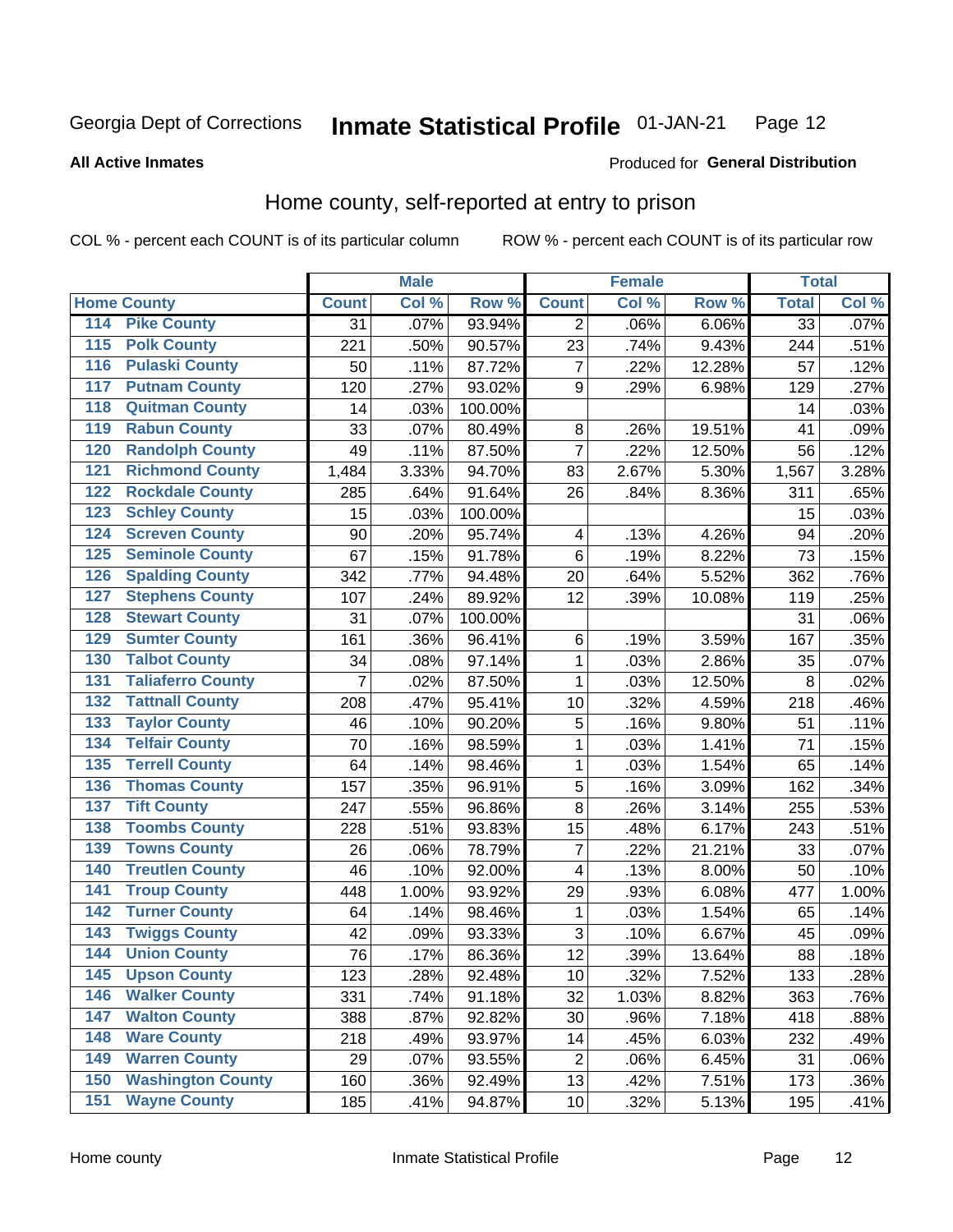#### Inmate Statistical Profile 01-JAN-21 Page 13

Produced for General Distribution

### **All Active Inmates**

# Home county, self-reported at entry to prison

COL % - percent each COUNT is of its particular column

|     |                             |              | <b>Male</b> |        |                | <b>Female</b> |           | <b>Total</b> |       |
|-----|-----------------------------|--------------|-------------|--------|----------------|---------------|-----------|--------------|-------|
|     | <b>Home County</b>          | <b>Count</b> | Col %       | Row %  | <b>Count</b>   | Col %         | Row %     | <b>Total</b> | Col % |
| 152 | <b>Webster County</b>       | 4            | .01%        | 80.00% |                | .03%          | 20.00%    | 5            | .01%  |
| 153 | <b>Wheeler County</b>       | 78           | .17%        | 96.30% | 3              | .10%          | 3.70%     | 81           | .17%  |
| 154 | <b>White County</b>         | 69           | .15%        | 88.46% | 9              | .29%          | 11.54%    | 78           | .16%  |
| 155 | <b>Whitfield County</b>     | 474          | 1.06%       | 89.60% | 55             | 1.77%         | $10.40\%$ | 529          | 1.11% |
| 156 | <b>Wilcox County</b>        | 53           | .12%        | 96.36% | $\overline{2}$ | .06%          | 3.64%     | 55           | .12%  |
| 157 | <b>Wilkes County</b>        | 57           | .13%        | 91.94% | 5              | .16%          | $8.06\%$  | 62           | .13%  |
| 158 | <b>Wilkinson County</b>     | 43           | .10%        | 95.56% | $\overline{2}$ | .06%          | 4.44%     | 45           | .09%  |
| 159 | <b>Worth County</b>         | 116          | .26%        | 94.31% | 7              | .22%          | 5.69%     | 123          | .26%  |
| 999 | <b>Other Custody/Out Of</b> | 116          | .26%        | 98.31% | $\overline{2}$ | .06%          | 1.69%     | 118          | .25%  |
|     | <b>State</b>                |              |             |        |                |               |           |              |       |
|     | <b>Total Rported</b>        | 44,597       | 100%        | 93.48% | 3,112          | 100%          | 6.52%     | 47,709       | 100%  |

| <b>Not</b><br>eported        |        |             |       |
|------------------------------|--------|-------------|-------|
| <b>Total</b><br><b>Grand</b> | 44,597 | <b>2440</b> | 7,709 |

| Mode (most frequent) | <b>Fulton County</b> | <b>Fulton County</b> | <b>Fulton County</b> |
|----------------------|----------------------|----------------------|----------------------|
|                      |                      |                      |                      |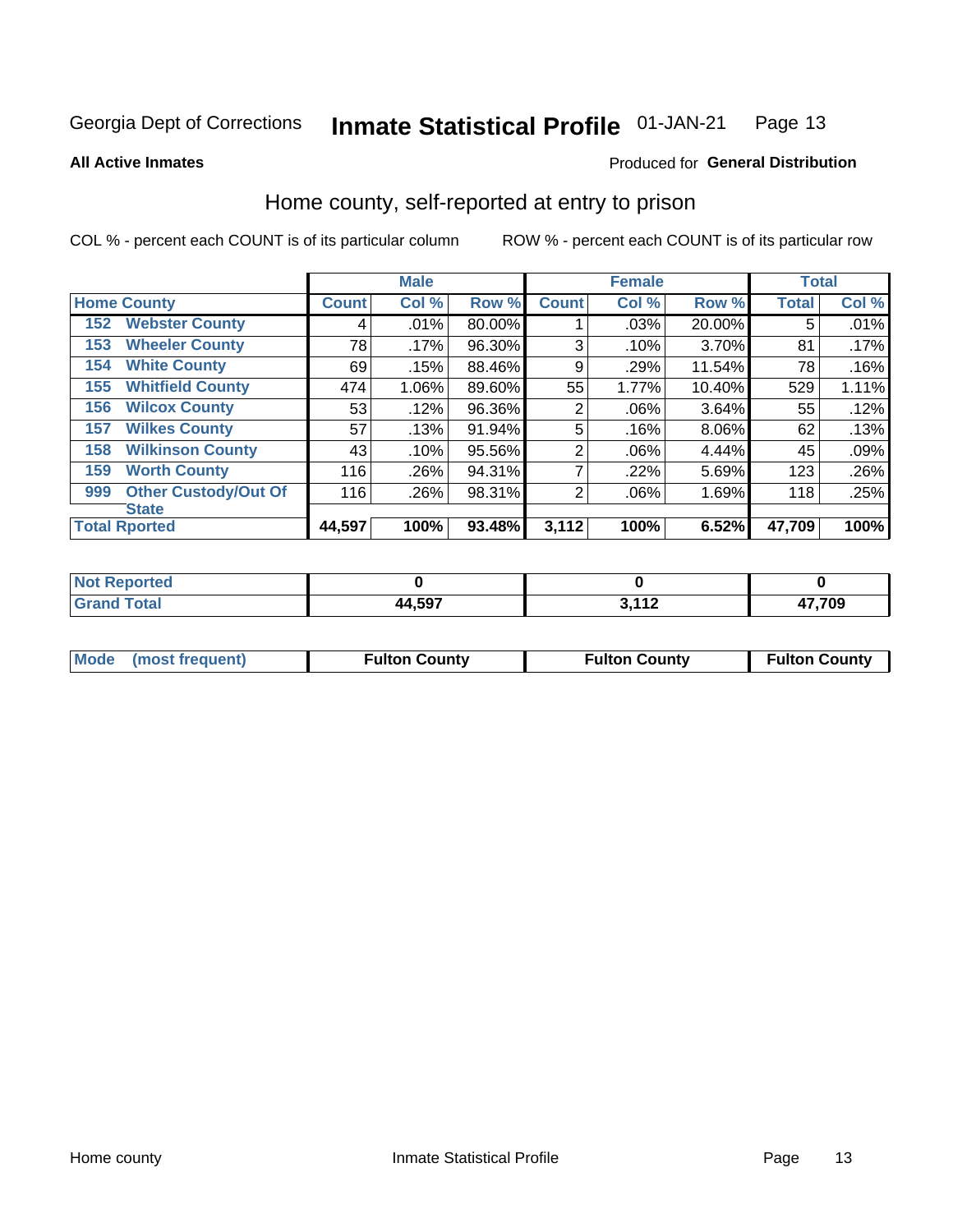#### Inmate Statistical Profile 01-JAN-21 Page 14

### **All Active Inmates**

### Produced for General Distribution

# Employment status before prison, self-reported at entry to prison

COL % - percent each COUNT is of its particular column

|                           | <b>Male</b>  |        |        |              | <b>Female</b> |        |              | <b>Total</b> |
|---------------------------|--------------|--------|--------|--------------|---------------|--------|--------------|--------------|
| <b>Employment Status</b>  | <b>Count</b> | Col %  | Row %  | <b>Count</b> | Col %         | Row %  | <b>Total</b> | Col %        |
| <b>Full Time</b><br>01    | 12,158       | 45.03% | 95.66% | 551          | 34.12%        | 4.34%  | 12,709       | 44.41%       |
| <b>Part Time</b><br>02    | 1,882        | 6.97%  | 93.45% | 132          | 8.17%         | 6.55%  | 2,014        | 7.04%        |
| Unempl $<$ 6M<br>03       | 1,740        | 6.44%  | 98.08% | 34           | 2.11%         | 1.92%  | 1,774        | 6.20%        |
| Unempl > 6M<br>04         | 6,428        | 23.81% | 92.16% | 547          | 33.87%        | 7.84%  | 6,975        | 24.37%       |
| <b>Never Worked</b><br>05 | 2,945        | 10.91% | 95.77% | 130          | 8.05%         | 4.23%  | 3,075        | 10.75%       |
| <b>Student</b><br>06      | 747          | 2.77%  | 95.65% | 34           | 2.11%         | 4.35%  | 781          | 2.73%        |
| <b>Incapable</b><br>07    | 1,101        | 4.08%  | 85.48% | 187          | 11.58%        | 14.52% | 1,288        | 4.50%        |
| <b>Total Reported</b>     | 27,001       | 100%   | 94.36% | 1,615        | 100%          | 5.64%  | 28,616       | 100%         |

| orteo<br>NO | 17,596 | ,497               | 19.093 |
|-------------|--------|--------------------|--------|
| $\sim$      | 44,597 | <b>2440</b><br>. L | 709.   |

| Mc | ----<br>me<br>ш | nc<br>. |
|----|-----------------|---------|
|    |                 |         |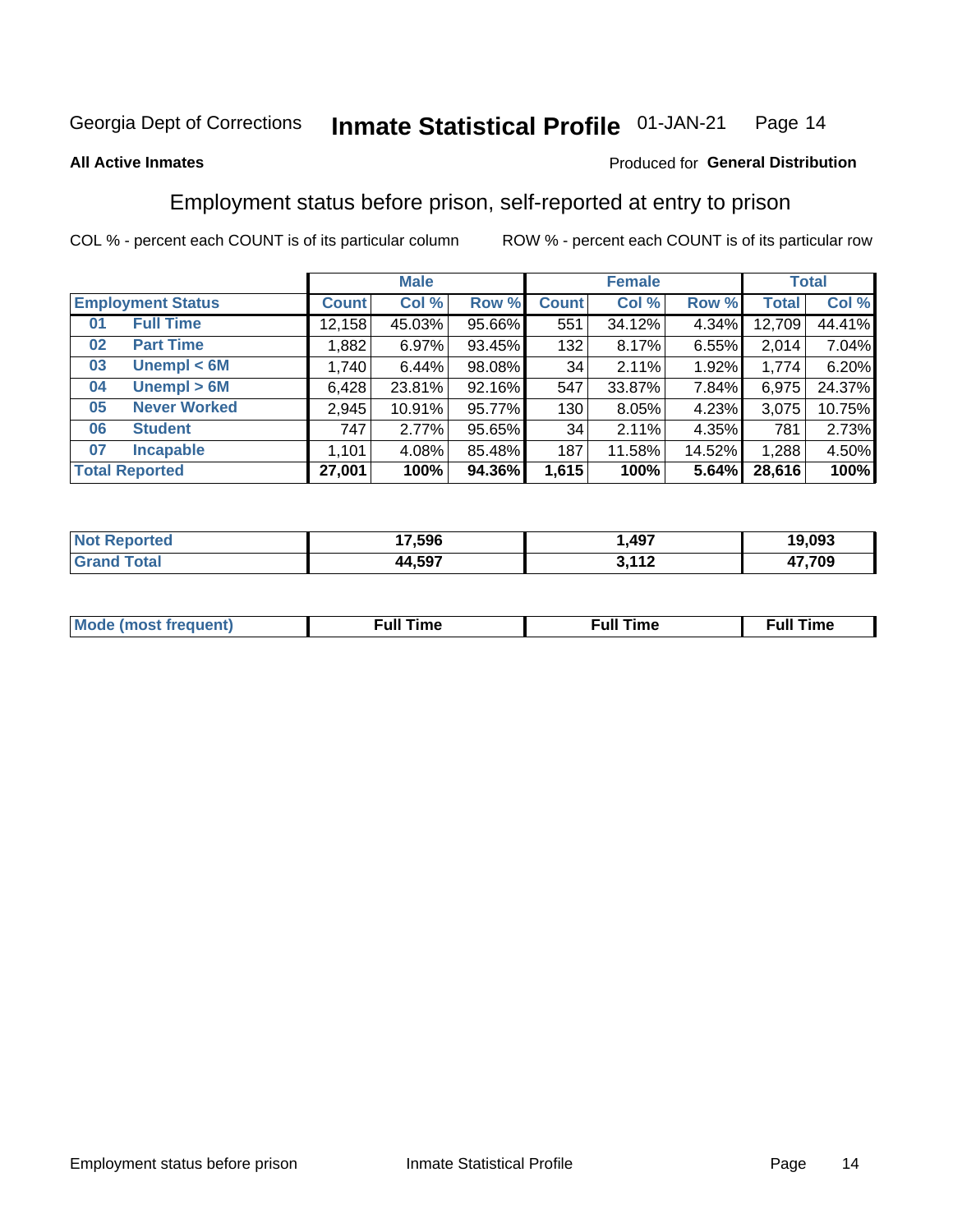### **All Active Inmates**

Produced for General Distribution

# Age at admission

COL % - percent each COUNT is of its particular column

|                         |              | <b>Male</b> |         |                | <b>Female</b> |        |              | <b>Total</b> |
|-------------------------|--------------|-------------|---------|----------------|---------------|--------|--------------|--------------|
| <b>Age At Admission</b> | <b>Count</b> | Col %       | Row %   | <b>Count</b>   | Col %         | Row %  | <b>Total</b> | Col %        |
| 13                      | 1            | 0.01%       | 100.00% |                |               |        | 1            | 0.01%        |
| $\overline{14}$         | 5            | 0.01%       | 83.33%  | 1              | 0.03%         | 16.67% | $\,6$        | 0.01%        |
| 15                      | 33           | 0.07%       | 100.00% |                |               |        | 33           | 0.07%        |
| 16                      | 115          | 0.26%       | 98.29%  | $\overline{2}$ | 0.06%         | 1.71%  | 117          | 0.25%        |
| $\overline{17}$         | 574          | 1.29%       | 95.83%  | 25             | 0.80%         | 4.17%  | 599          | 1.26%        |
| 18                      | 1,162        | 2.61%       | 96.91%  | 37             | 1.19%         | 3.09%  | 1,199        | 2.51%        |
| 19                      | 1,601        | 3.59%       | 96.80%  | 53             | 1.70%         | 3.20%  | 1,654        | 3.47%        |
| $\overline{20}$         | 1,810        | 4.06%       | 95.56%  | 84             | 2.70%         | 4.44%  | 1,894        | 3.97%        |
| $\overline{21}$         | 1,773        | 3.98%       | 95.58%  | 82             | 2.63%         | 4.42%  | 1,855        | 3.89%        |
| $\overline{22}$         | 1,844        | 4.13%       | 95.05%  | 96             | 3.08%         | 4.95%  | 1,940        | 4.07%        |
| 23                      | 1,750        | 3.92%       | 94.75%  | 97             | 3.12%         | 5.25%  | 1,847        | 3.87%        |
| $\overline{24}$         | 1,675        | 3.76%       | 93.16%  | 123            | 3.95%         | 6.84%  | 1,798        | 3.77%        |
| $\overline{25}$         | 1,659        | 3.72%       | 94.05%  | 105            | 3.37%         | 5.95%  | 1,764        | 3.70%        |
| 26                      | 1,663        | 3.73%       | 93.06%  | 124            | 3.98%         | 6.94%  | 1,787        | 3.75%        |
| $\overline{27}$         | 1,672        | 3.75%       | 93.93%  | 108            | 3.47%         | 6.07%  | 1,780        | 3.73%        |
| 28                      | 1,562        | 3.50%       | 93.14%  | 115            | 3.70%         | 6.86%  | 1,677        | 3.52%        |
| 29                      | 1,577        | 3.54%       | 92.71%  | 124            | 3.98%         | 7.29%  | 1,701        | 3.57%        |
| 30                      | 1,529        | 3.43%       | 92.28%  | 128            | 4.11%         | 7.72%  | 1,657        | 3.47%        |
| 31                      | 1,384        | 3.10%       | 92.33%  | 115            | 3.70%         | 7.67%  | 1,499        | 3.14%        |
| 32                      | 1,294        | 2.90%       | 91.71%  | 117            | 3.76%         | 8.29%  | 1,411        | 2.96%        |
| 33                      | 1,313        | 2.94%       | 90.93%  | 131            | 4.21%         | 9.07%  | 1,444        | 3.03%        |
| 34                      | 1,236        | 2.77%       | 92.45%  | 101            | 3.25%         | 7.55%  | 1,337        | 2.80%        |
| 35                      | 1,208        | 2.71%       | 92.78%  | 94             | 3.02%         | 7.22%  | 1,302        | 2.73%        |
| 36                      | 1,209        | 2.71%       | 93.94%  | 78             | 2.51%         | 6.06%  | 1,287        | 2.70%        |
| $\overline{37}$         | 1,133        | 2.54%       | 92.64%  | 90             | 2.89%         | 7.36%  | 1,223        | 2.56%        |
| 38                      | 1,091        | 2.45%       | 92.77%  | 85             | 2.73%         | 7.23%  | 1,176        | 2.46%        |
| 39                      | 1,029        | 2.31%       | 92.04%  | 89             | 2.86%         | 7.96%  | 1,118        | 2.34%        |
| 40                      | 971          | 2.18%       | 91.35%  | 92             | 2.96%         | 8.65%  | 1,063        | 2.23%        |
| 41                      | 946          | 2.12%       | 92.11%  | 81             | 2.60%         | 7.89%  | 1,027        | 2.15%        |
| 42                      | 823          | 1.85%       | 93.95%  | 53             | 1.70%         | 6.05%  | 876          | 1.84%        |
| 43                      | 742          | 1.66%       | 92.06%  | 64             | 2.06%         | 7.94%  | 806          | 1.69%        |
| 44                      | 679          | 1.52%       | 92.26%  | 57             | 1.83%         | 7.74%  | 736          | 1.54%        |
| 45                      | 699          | 1.57%       | 93.08%  | 52             | 1.67%         | 6.92%  | 751          | 1.57%        |
| 46                      | 638          | 1.43%       | 92.87%  | 49             | 1.57%         | 7.13%  | 687          | 1.44%        |
| 47                      | 609          | 1.37%       | 91.17%  | 59             | 1.90%         | 8.83%  | 668          | 1.40%        |
| 48                      | 593          | 1.33%       | 92.22%  | 50             | 1.61%         | 7.78%  | 643          | 1.35%        |
| 49                      | 517          | 1.16%       | 92.16%  | 44             | 1.41%         | 7.84%  | 561          | 1.18%        |
| 50                      | 496          | 1.11%       | 91.18%  | 48             | 1.54%         | 8.82%  | 544          | 1.14%        |
| $\overline{51}$         | 421          | 0.94%       | 93.35%  | 30             | 0.96%         | 6.65%  | 451          | 0.95%        |
| 52                      | 449          | 1.01%       | 94.13%  | 28             | 0.90%         | 5.87%  | 477          | 1.00%        |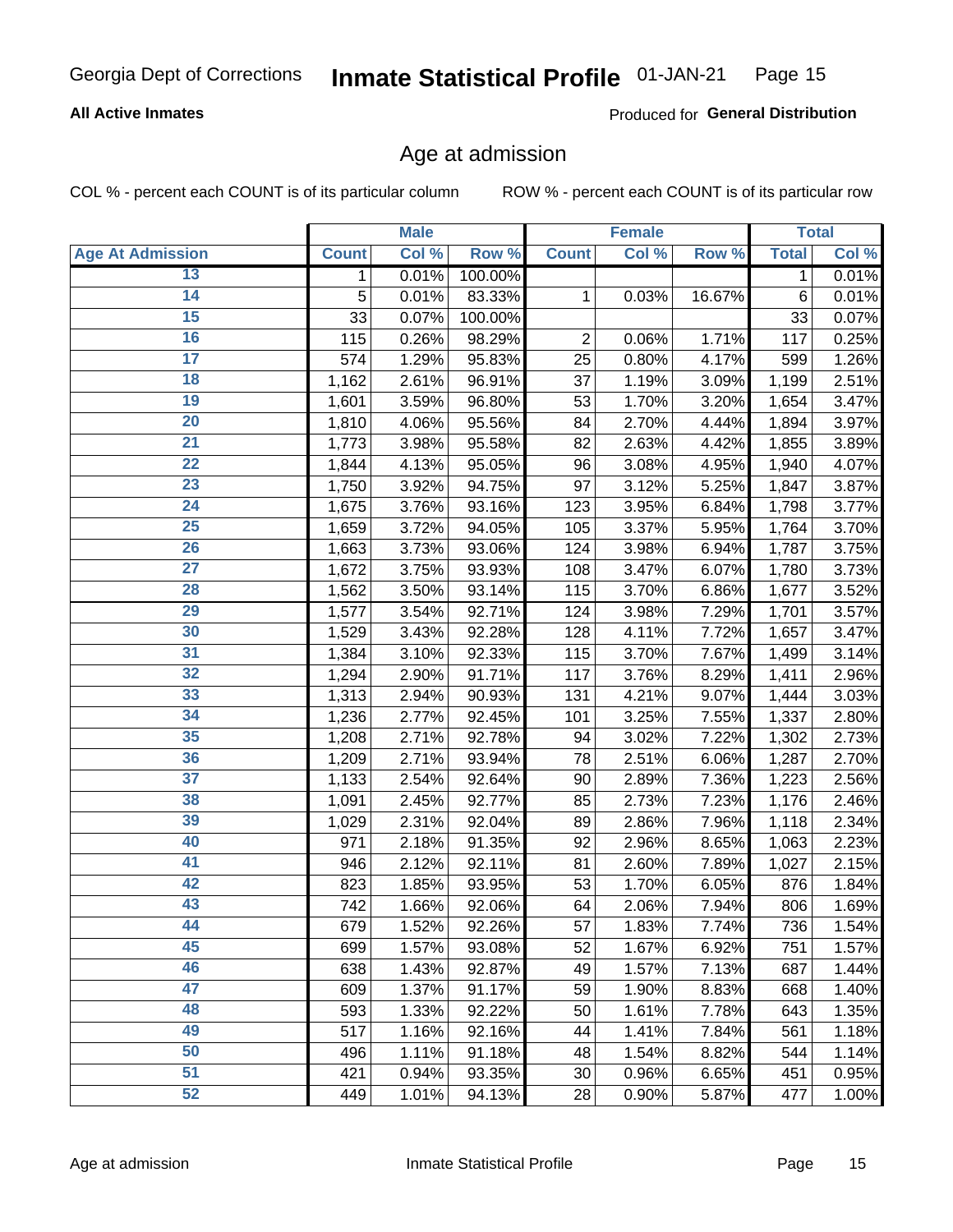### **All Active Inmates**

Produced for General Distribution

# Age at admission

COL % - percent each COUNT is of its particular column

|                         |                         | <b>Male</b> |         |                | <b>Female</b> |       |                | <b>Total</b> |
|-------------------------|-------------------------|-------------|---------|----------------|---------------|-------|----------------|--------------|
| <b>Age At Admission</b> | <b>Count</b>            | Col %       | Row %   | <b>Count</b>   | Col %         | Row % | <b>Total</b>   | Col %        |
| 53                      | 407                     | 0.91%       | 91.67%  | 37             | 1.19%         | 8.33% | 444            | 0.93%        |
| 54                      | 348                     | 0.78%       | 92.80%  | 27             | 0.87%         | 7.20% | 375            | 0.79%        |
| 55                      | 312                     | 0.70%       | 94.26%  | 19             | 0.61%         | 5.74% | 331            | 0.69%        |
| 56                      | 298                     | 0.67%       | 93.71%  | 20             | 0.64%         | 6.29% | 318            | 0.67%        |
| $\overline{57}$         | 272                     | 0.61%       | 93.47%  | 19             | 0.61%         | 6.53% | 291            | 0.61%        |
| 58                      | 242                     | 0.54%       | 92.72%  | 19             | 0.61%         | 7.28% | 261            | 0.55%        |
| 59                      | 208                     | 0.47%       | 92.86%  | 16             | 0.51%         | 7.14% | 224            | 0.47%        |
| 60                      | 179                     | 0.40%       | 97.28%  | 5              | 0.16%         | 2.72% | 184            | 0.39%        |
| 61                      | 148                     | 0.33%       | 94.87%  | $\overline{8}$ | 0.26%         | 5.13% | 156            | 0.33%        |
| 62                      | 138                     | 0.31%       | 93.24%  | 10             | 0.32%         | 6.76% | 148            | 0.31%        |
| 63                      | 104                     | 0.23%       | 93.69%  | $\overline{7}$ | 0.22%         | 6.31% | 111            | 0.23%        |
| 64                      | 73                      | 0.16%       | 97.33%  | $\overline{c}$ | 0.06%         | 2.67% | 75             | 0.16%        |
| 65                      | 73                      | 0.16%       | 98.65%  | $\mathbf 1$    | 0.03%         | 1.35% | 74             | 0.16%        |
| 66                      | 44                      | 0.10%       | 93.62%  | $\overline{3}$ | 0.10%         | 6.38% | 47             | 0.10%        |
| 67                      | 49                      | 0.11%       | 98.00%  | 1              | 0.03%         | 2.00% | 50             | 0.10%        |
| 68                      | 39                      | 0.09%       | 92.86%  | 3              | 0.10%         | 7.14% | 42             | 0.09%        |
| 69                      | 34                      | 0.08%       | 97.14%  | $\mathbf{1}$   | 0.03%         | 2.86% | 35             | 0.07%        |
| 70                      | 25                      | 0.06%       | 100.00% |                |               |       | 25             | 0.05%        |
| $\overline{71}$         | 18                      | 0.04%       | 94.74%  | $\mathbf{1}$   | 0.03%         | 5.26% | 19             | 0.04%        |
| $\overline{72}$         | 19                      | 0.04%       | 95.00%  | $\mathbf{1}$   | 0.03%         | 5.00% | 20             | 0.04%        |
| 73                      | 19                      | 0.04%       | 100.00% |                |               |       | 19             | 0.04%        |
| $\overline{74}$         | 11                      | 0.02%       | 91.67%  | 1              | 0.03%         | 8.33% | 12             | 0.03%        |
| $\overline{75}$         | 11                      | 0.02%       | 100.00% |                |               |       | 11             | 0.02%        |
| 76                      | 9                       | 0.02%       | 100.00% |                |               |       | $\mathsf g$    | 0.02%        |
| $\overline{77}$         | $\overline{\mathbf{4}}$ | 0.01%       | 100.00% |                |               |       | 4              | 0.01%        |
| 78                      | $\overline{7}$          | 0.02%       | 100.00% |                |               |       | 7              | 0.01%        |
| 80                      | 3                       | 0.01%       | 100.00% |                |               |       | $\overline{3}$ | 0.01%        |
| 81                      | 5                       | 0.01%       | 100.00% |                |               |       | 5              | 0.01%        |
| 82                      | 5                       | 0.01%       | 100.00% |                |               |       | $\overline{5}$ | 0.01%        |
| 83                      | 3                       | 0.01%       | 100.00% |                |               |       | 3              | 0.01%        |
| 84                      | $\overline{2}$          | 0.01%       | 100.00% |                |               |       | $\overline{2}$ | 0.01%        |
| 86                      | $\mathbf{1}$            | 0.01%       | 100.00% |                |               |       | 1              | 0.01%        |
| 87                      | $\mathbf{1}$            | 0.01%       | 100.00% |                |               |       | 1              | 0.01%        |
| <b>Total Reported</b>   | 44,596                  | 100%        | 93.48%  | 3,112          | 100%          | 6.52% | 47,708         | 100%         |

| rtea |        |            |             |
|------|--------|------------|-------------|
|      | 44,597 | , 440<br>. | 47,709<br>" |

| Mear | 32.99 | $\sim$<br>. .<br>34.3. | דה הה<br>33.U. |
|------|-------|------------------------|----------------|
|      |       |                        |                |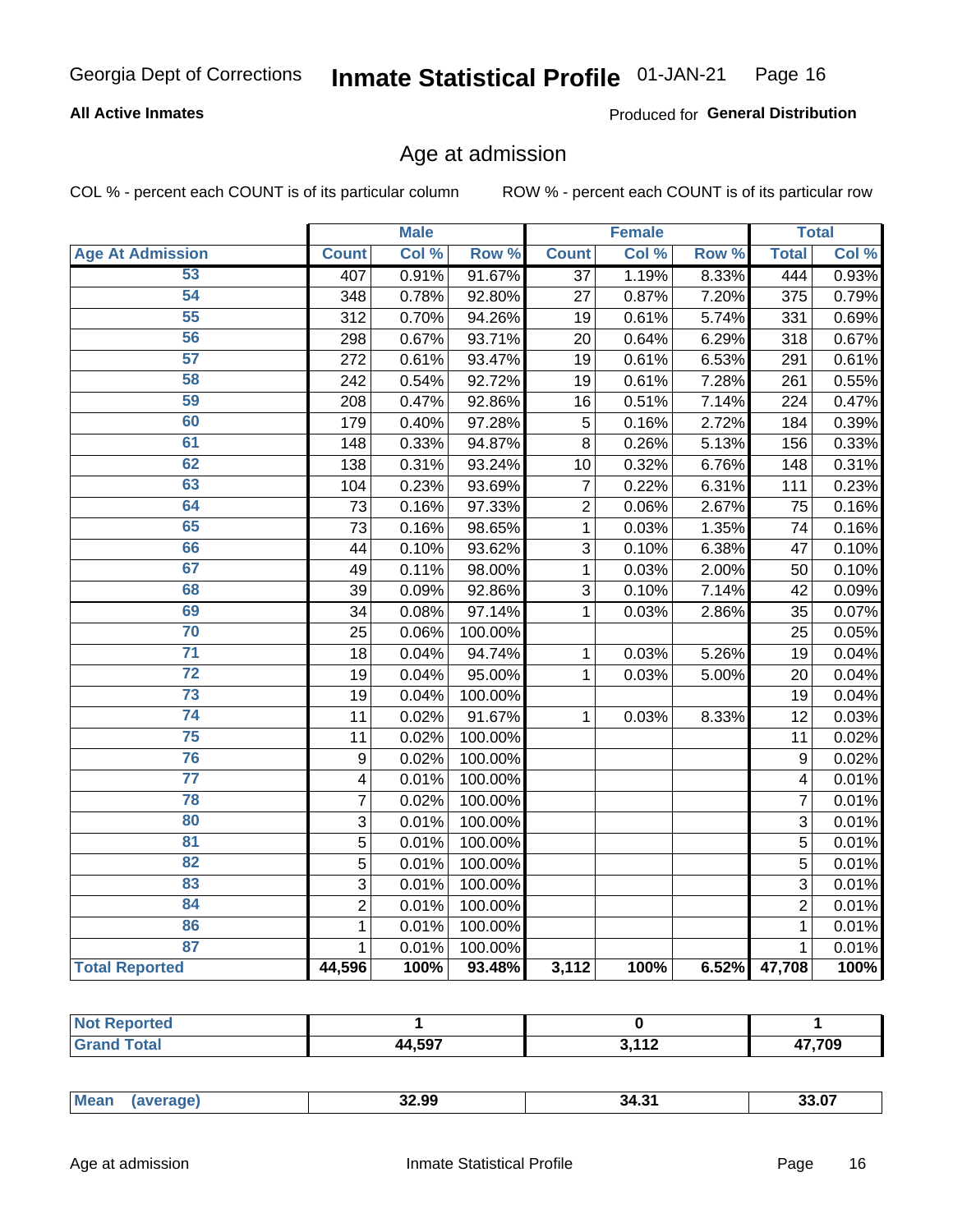# Age at admission

COL % - percent each COUNT is of its particular column

ROW % - percent each COUNT is of its particular row

|                                  | <b>Male</b> | <b>Female</b> | <b>Total</b> |
|----------------------------------|-------------|---------------|--------------|
| MetiRep(aniektlig)               |             | 33            | ີ            |
| <b>Micaded Tomadst frequent)</b> |             | 33            | ne.<br>22    |
|                                  |             |               |              |

Produced for General Distribution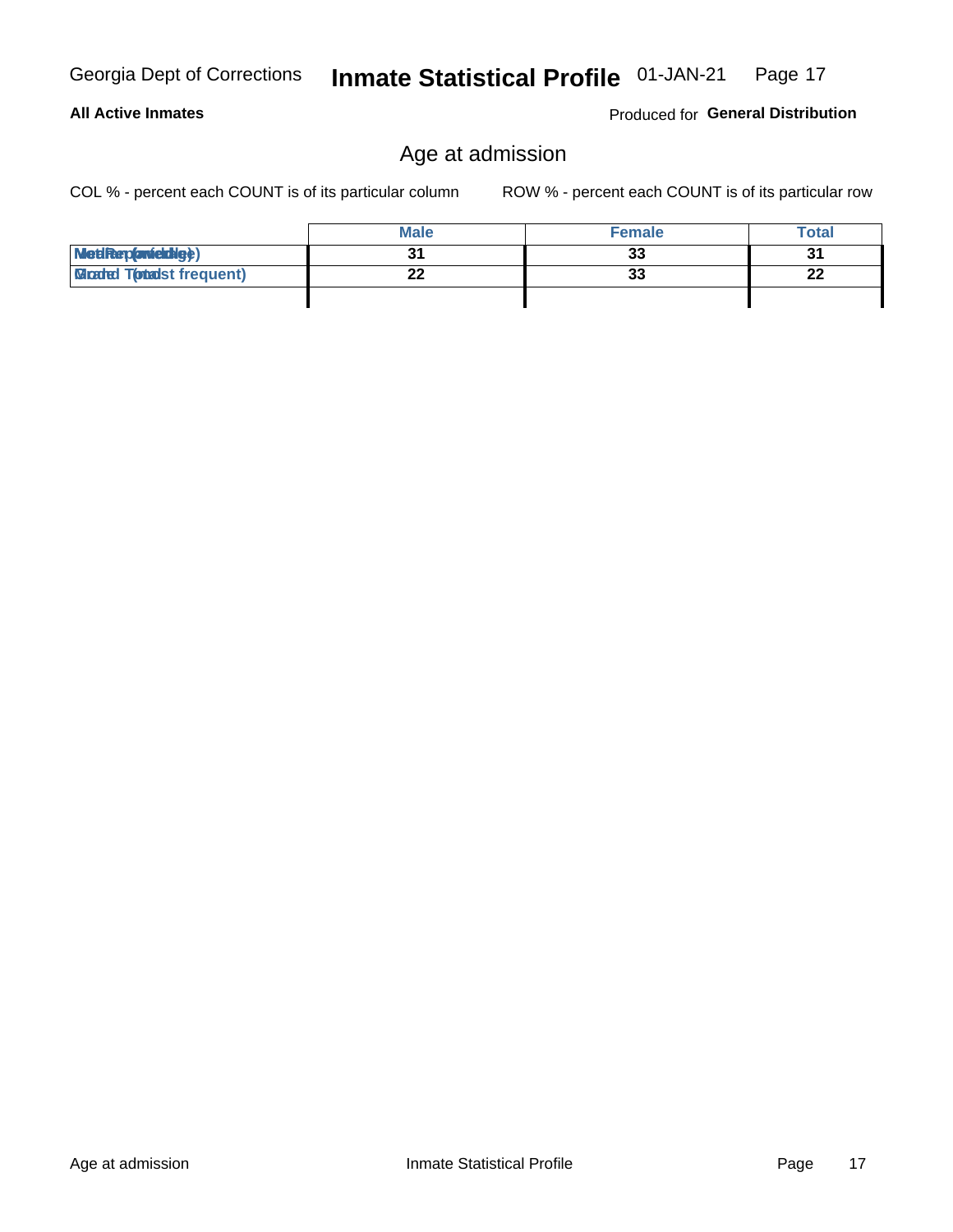### **All Active Inmates**

### Produced for General Distribution

# Height, measured at entry to prison

COL % - percent each COUNT is of its particular column

|                         |                | <b>Male</b> |         |              | <b>Female</b> |         |                | <b>Total</b> |
|-------------------------|----------------|-------------|---------|--------------|---------------|---------|----------------|--------------|
| <b>Height</b>           | <b>Count</b>   | Col %       | Row %   | <b>Count</b> | Col %         | Row %   | <b>Total</b>   | Col %        |
| $\overline{\mathbf{0}}$ | 601            | 1.35%       | 95.70%  | 27           | 0.87%         | 4.30%   | 628            | 1.32%        |
| 4'02''                  | 1              | 0.01%       | 100.00% |              |               |         | 1              | 0.01%        |
| 4'03''                  | 3              | 0.01%       | 75.00%  | 1            | 0.03%         | 25.00%  | 4              | 0.01%        |
| 4'04"                   | 1              | 0.01%       | 100.00% |              |               |         | 1              | 0.01%        |
| 4'05"                   | 3              | 0.01%       | 75.00%  | $\mathbf{1}$ | 0.03%         | 25.00%  | 4              | 0.01%        |
| 4'06"                   | $\overline{2}$ | 0.01%       | 100.00% |              |               |         | $\overline{2}$ | 0.01%        |
| 4'07"                   |                |             |         | 1            | 0.03%         | 100.00% | 1              | 0.01%        |
| 4'08"                   | 5              | 0.01%       | 55.56%  | 4            | 0.13%         | 44.44%  | 9              | 0.02%        |
| 4'09"                   | $\overline{2}$ | 0.01%       | 18.18%  | 9            | 0.29%         | 81.82%  | 11             | 0.02%        |
| 4'10''                  | 8              | 0.02%       | 50.00%  | 8            | 0.26%         | 50.00%  | 16             | 0.03%        |
| 4'11''                  | 19             | 0.04%       | 19.79%  | 77           | 2.47%         | 80.21%  | 96             | 0.20%        |
| 5'00''                  | 99             | 0.22%       | 49.01%  | 103          | 3.31%         | 50.99%  | 202            | 0.42%        |
| 5'01"                   | 106            | 0.24%       | 38.97%  | 166          | 5.33%         | 61.03%  | 272            | 0.57%        |
| 5'02"                   | 252            | 0.57%       | 47.64%  | 277          | 8.90%         | 52.36%  | 529            | 1.11%        |
| 5'03''                  | 390            | 0.87%       | 48.81%  | 409          | 13.14%        | 51.19%  | 799            | 1.67%        |
| 5'04"                   | 828            | 1.86%       | 63.84%  | 469          | 15.07%        | 36.16%  | 1,297          | 2.72%        |
| 5'05"                   | 1,580          | 3.54%       | 80.90%  | 373          | 11.99%        | 19.10%  | 1,953          | 4.09%        |
| 5'06''                  | 3,110          | 6.97%       | 88.43%  | 407          | 13.08%        | 11.57%  | 3,517          | 7.37%        |
| 5'07"                   | 3,560          | 7.98%       | 91.99%  | 310          | 9.96%         | 8.01%   | 3,870          | 8.11%        |
| 5'08''                  | 4,286          | 9.61%       | 95.46%  | 204          | 6.56%         | 4.54%   | 4,490          | 9.41%        |
| 5'09''                  | 5,601          | 12.56%      | 97.60%  | 138          | 4.43%         | 2.40%   | 5,739          | 12.03%       |
| 5'10''                  | 4,829          | 10.83%      | 98.61%  | 68           | 2.19%         | 1.39%   | 4,897          | 10.26%       |
| 5'11''                  | 5,217          | 11.70%      | 99.45%  | 29           | 0.93%         | 0.55%   | 5,246          | 11.00%       |
| 6'00''                  | 4,930          | 11.05%      | 99.70%  | 15           | 0.48%         | 0.30%   | 4,945          | 10.36%       |
| 6'01''                  | 3,607          | 8.09%       | 99.64%  | 13           | 0.42%         | 0.36%   | 3,620          | 7.59%        |
| 6'02"                   | 2,668          | 5.98%       | 100.00% |              |               |         | 2,668          | 5.59%        |
| 6'03''                  | 1,489          | 3.34%       | 99.87%  | 2            | 0.06%         | 0.13%   | 1,491          | 3.13%        |
| 6'04"                   | 782            | 1.75%       | 99.87%  | $\mathbf{1}$ | 0.03%         | 0.13%   | 783            | 1.64%        |
| 6'05"                   | 342            | 0.77%       | 100.00% |              |               |         | 342            | 0.72%        |
| 6'06''                  | 154            | 0.35%       | 100.00% |              |               |         | 154            | 0.32%        |
| 6'07''                  | 46             | 0.10%       | 100.00% |              |               |         | 46             | 0.10%        |
| 6'08"                   | 30             | 0.07%       | 100.00% |              |               |         | 30             | 0.06%        |
| 6'09''                  | 24             | 0.05%       | 100.00% |              |               |         | 24             | 0.05%        |
| 6'10''                  | 6              | 0.01%       | 100.00% |              |               |         | 6              | 0.01%        |
| 6'11''                  | 9              | 0.02%       | 100.00% |              |               |         | 9              | 0.02%        |
| 7'00"                   | 5              | 0.01%       | 100.00% |              |               |         | 5              | 0.01%        |
| 7'01''                  | 1              | 0.01%       | 100.00% |              |               |         | 1              | 0.01%        |
| 7'02"                   | 1              | 0.01%       | 100.00% |              |               |         | 1              | 0.01%        |
| <b>Total Reported</b>   | 44,597         | 100%        | 93.48%  | 3,112        | 100%          | 6.52%   | 47,709         | 100%         |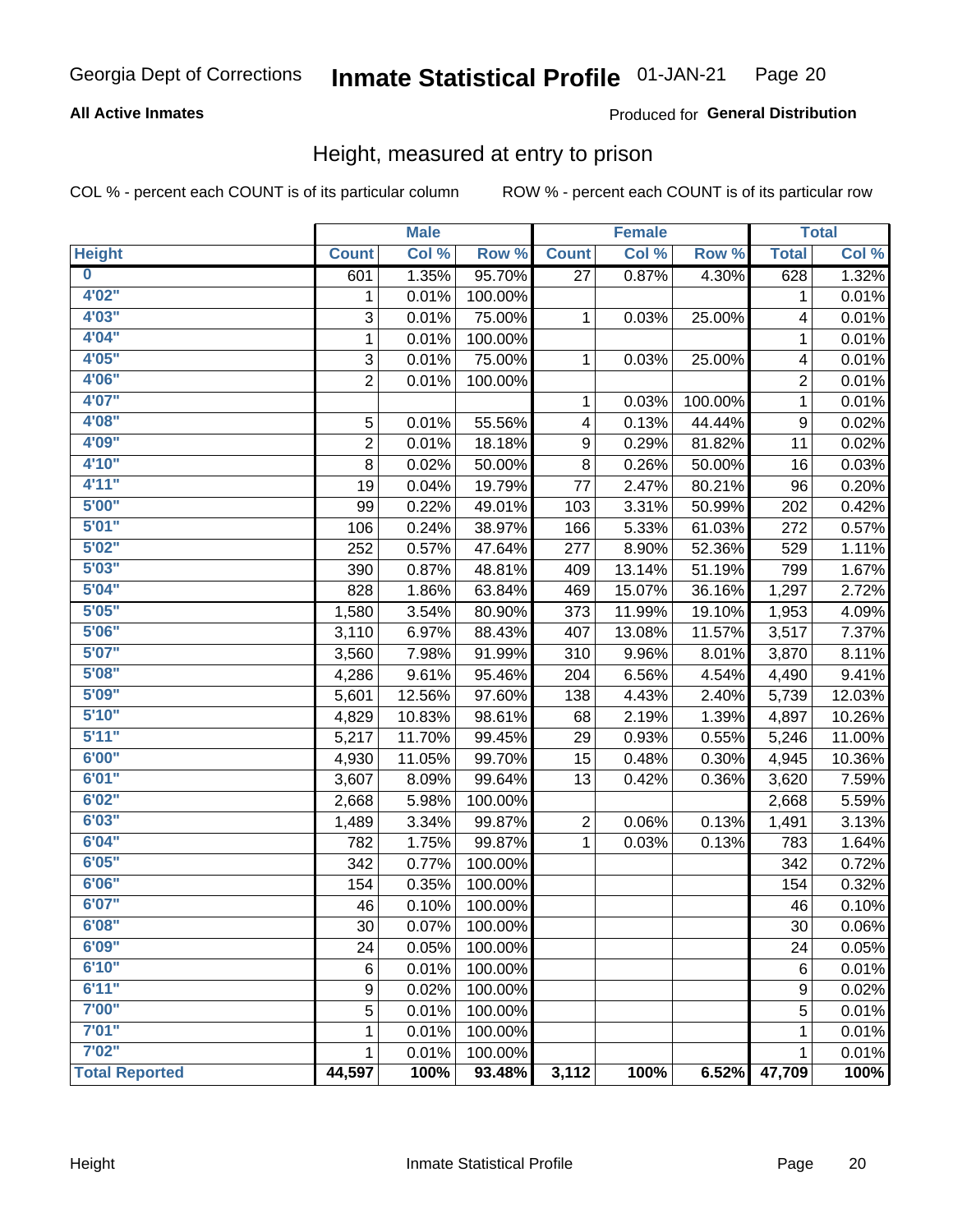### **All Active Inmates**

Produced for General Distribution

# Height, measured at entry to prison

COL % - percent each COUNT is of its particular column

|                     | <b>Male</b> | <b>Female</b> | Total  |
|---------------------|-------------|---------------|--------|
| <b>Not Reported</b> |             |               |        |
| <b>Grand Total</b>  | 44,597      | 3,112         | 47,709 |

| <b>Mean</b> | erage) | 5'10" | 5'05" | <b>CIA AIL</b><br>. . |
|-------------|--------|-------|-------|-----------------------|
|             |        |       |       |                       |
| <b>Mode</b> |        | 5'09" | 5'04" | 5'09"                 |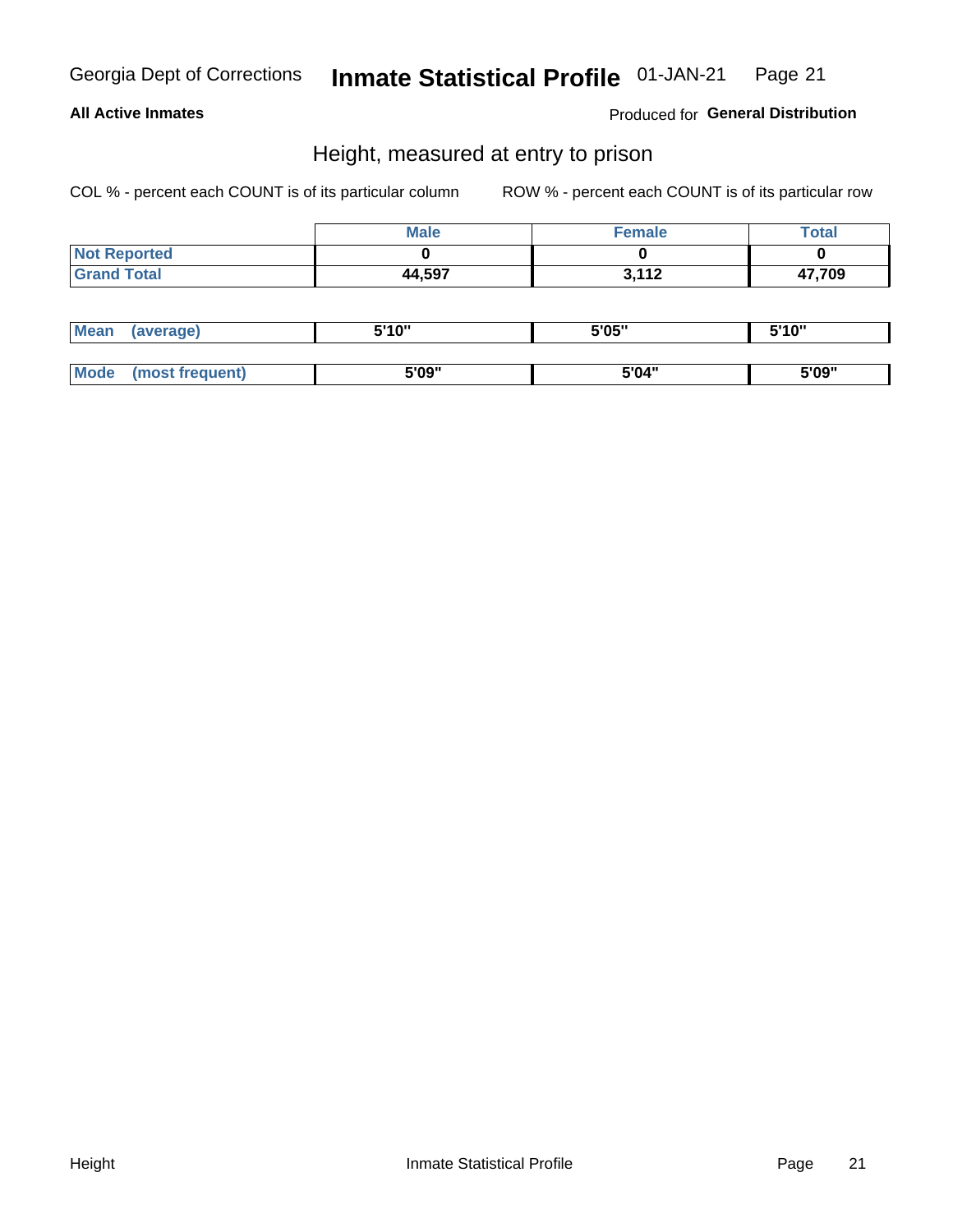**All Active Inmates** 

Produced for General Distribution

# Weight, measured at entry to prison

COL % - percent each COUNT is of its particular column

ROW % - percent each COUNT is of its particular row

|                                |                 | <b>Male</b> |         |                           | <b>Female</b>   |        |                | <b>Total</b> |
|--------------------------------|-----------------|-------------|---------|---------------------------|-----------------|--------|----------------|--------------|
| Weight                         | <b>Count</b>    | Col %       | Row %   | <b>Count</b>              | Col %           | Row %  | <b>Total</b>   | Col %        |
| <b>Under 80 pounds</b>         | 11              | 0.02%       | 100.00% |                           |                 |        | 11             | 0.02%        |
| 90 - 99 pounds                 | 3               | 0.01%       | 50.00%  | $\ensuremath{\mathsf{3}}$ | 0.10%           | 50.00% | 6              | 0.01%        |
| 100 - 109 pounds               | 32              | 0.07%       | 50.79%  | 31                        | 1.01%           | 49.21% | 63             | 0.13%        |
| 110 - 119 pounds               | 122             | 0.28%       | 66.30%  | 62                        | 2.01%           | 33.70% | 184            | 0.39%        |
| 120 - 129 pounds               | 519             | 1.18%       | 78.88%  | 139                       | 4.51%           | 21.12% | 658            | 1.40%        |
| 130 - 139 pounds               | 1,484           | 3.37%       | 87.14%  | 219                       | 7.10%           | 12.86% | 1,703          | 3.62%        |
| 140 - 149 pounds               | 2,927           | 6.65%       | 91.07%  | 287                       | 9.31%           | 8.93%  | 3,214          | 6.82%        |
| 150 - 159 pounds               | 4,454           | 10.12%      | 93.00%  | 335                       | 10.87%          | 7.00%  | 4,789          | 10.17%       |
| 160 - 169 pounds               | 5,697           | 12.94%      | 94.09%  | 358                       | 11.61%          | 5.91%  | 6,055          | 12.86%       |
| 170 - 179 pounds               | 5,379           | 12.22%      | 94.37%  | 321                       | 10.41%          | 5.63%  | 5,700          | 12.10%       |
| 180 - 189 pounds               | 5,682           | 12.91%      | 94.89%  | 306                       | 9.93%           | 5.11%  | 5,988          | 12.71%       |
| 190 - 199 pounds               | 3,887           | 8.83%       | 95.20%  | 196                       | 6.36%           | 4.80%  | 4,083          | 8.67%        |
| 200 - 209 pounds               | 3,639           | 8.27%       | 94.37%  | 217                       | 7.04%           | 5.63%  | 3,856          | 8.19%        |
| 210 - 219 pounds               | 2,610           | 5.93%       | 95.92%  | 111                       | 3.60%           | 4.08%  | 2,721          | 5.78%        |
| 220 - 229 pounds               | 2,227           | 5.06%       | 94.28%  | 135                       | 4.38%           | 5.72%  | 2,362          | 5.02%        |
| 230 - 239 pounds               | 1,487           | 3.38%       | 93.70%  | 100                       | 3.24%           | 6.30%  | 1,587          | 3.37%        |
| 240 - 249 pounds               | 1,143           | 2.60%       | 94.07%  | 72                        | 2.34%           | 5.93%  | 1,215          | 2.58%        |
| 250 - 259 pounds               | 860             | 1.95%       | 94.30%  | 52                        | 1.69%           | 5.70%  | 912            | 1.94%        |
| 260 - 269 pounds               | 540             | 1.23%       | 93.43%  | 38                        | 1.23%           | 6.57%  | 578            | 1.23%        |
| 270 - 279 pounds               | 364             | 0.83%       | 94.55%  | 21                        | 0.68%           | 5.45%  | 385            | 0.82%        |
| 280 - 289 pounds               | 305             | 0.69%       | 93.85%  | 20                        | 0.65%           | 6.15%  | 325            | 0.69%        |
| 290 - 299 pounds               | 153             | 0.35%       | 91.62%  | 14                        | 0.45%           | 8.38%  | 167            | 0.35%        |
| 300 - 309 pounds               | 156             | 0.35%       | 90.70%  | 16                        | 0.52%           | 9.30%  | 172            | 0.37%        |
| 310 - 319 pounds               | 71              | 0.16%       | 89.87%  | 8                         | 0.26%           | 10.13% | 79             | 0.17%        |
| 320 - 329 pounds               | 76              | 0.17%       | 92.68%  | 6                         | 0.19%           | 7.32%  | 82             | 0.17%        |
| 330 - 339 pounds               | 40              | 0.09%       | 90.91%  | 4                         | 0.13%           | 9.09%  | 44             | 0.09%        |
| 340 - 349 pounds               | 32              | 0.07%       | 94.12%  | 2                         | 0.06%           | 5.88%  | 34             | 0.07%        |
| 350 - 359 pounds               | 38              | 0.09%       | 90.48%  | 4                         | 0.13%           | 9.52%  | 42             | 0.09%        |
| 360 - 369 pounds               | 20              | 0.05%       | 100.00% |                           |                 |        | 20             | 0.04%        |
| 370 - 379 pounds               | 15              | 0.03%       | 100.00% |                           |                 |        | 15             | 0.03%        |
| 380 - 389 pounds               | 10 <sup>1</sup> | 0.02%       | 76.92%  | $\sqrt{3}$                | 0.10%           | 23.08% | 13             | 0.03%        |
| 390 - 399 pounds               | 6               | 0.01%       | 85.71%  | 1                         | 0.03%           | 14.29% | $\overline{7}$ | 0.01%        |
| 400 pounds and over            | 23              | 0.05%       | 92.00%  | $\overline{2}$            | 0.06%           | 8.00%  | 25             | 0.05%        |
| <b>Total Reported</b>          | 44,012          | 100%        | 93.45%  | 3,083                     | 100%            | 6.55%  | 47,095         | 100%         |
| <b>Not Reported</b>            |                 | 585         |         |                           | $\overline{29}$ |        |                | 614          |
| <b>Grand Total</b>             |                 | 44,597      |         |                           | 3,112           |        |                |              |
|                                |                 |             |         |                           |                 |        | 47,709         |              |
| <b>Mean</b><br>(average)       |                 | 186         |         |                           | 178             |        |                | 185          |
| <b>Median (middle)</b>         |                 | 180         |         |                           | 170             |        |                | 180          |
| <b>Mode</b><br>(most frequent) |                 | 180         |         |                           | 160             |        |                | 180          |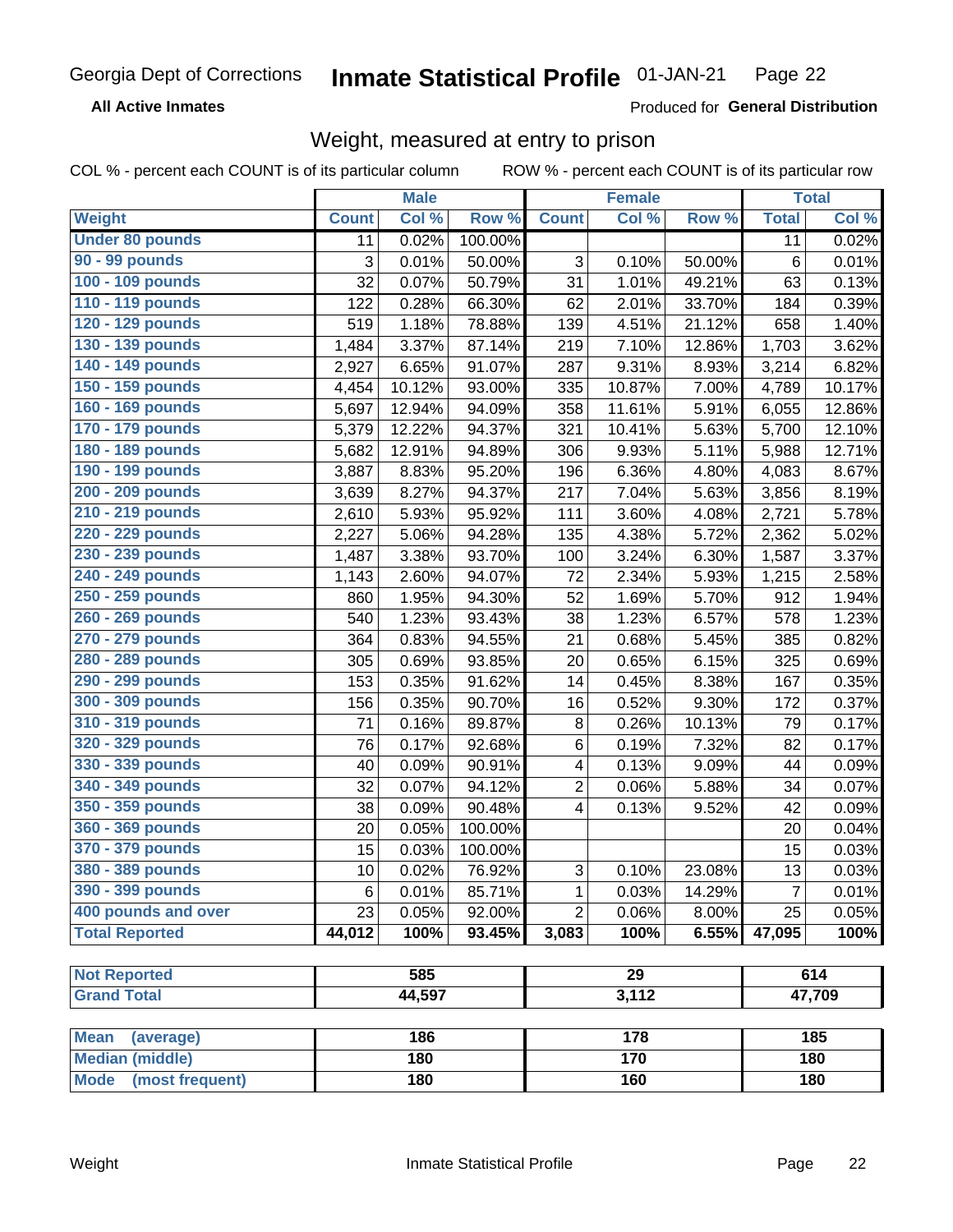#### **Inmate Statistical Profile 01-JAN-21** Page 23

**All Active Inmates** 

### Produced for General Distribution

# Veterans validated by Veteran's Administration

COL % - percent each COUNT is of its particular column

|                          |              | <b>Male</b> |         |                    | <b>Female</b> |       |              | <b>Total</b> |
|--------------------------|--------------|-------------|---------|--------------------|---------------|-------|--------------|--------------|
| <b>Military service</b>  | <b>Count</b> | Col %       |         | <b>Row % Count</b> | Col %         | Row % | <b>Total</b> | Col %        |
| <b>Others</b><br>0       | 701          | 28.74%      | 97.09%  | 21                 | 44.68%        | 2.91% | 722          | 29.04%       |
| <b>Air Force</b>         | 1,031        | 42.27%      | 98.19%  | 19                 | 40.43%        | 1.81% | 1,050        | 42.24%       |
| 2<br><b>Army</b>         | 138          | 5.66%       | 99.28%  |                    | 2.13%         | .72%  | 139          | 5.59%        |
| <b>Navy</b><br>3         | 319          | 13.08%      | 99.07%  | 3                  | 6.38%         | .93%  | 322          | 12.95%       |
| <b>Marines</b><br>4      | 15           | .62%        | 100.00% |                    |               |       | 15           | .60%         |
| <b>Coast Guard</b><br>5. | 235          | 9.64%       | 98.74%  | 3                  | 6.38%         | 1.26% | 238          | 9.57%        |
| <b>Total Reported</b>    | 2,439        | 100%        | 98.11%  | 47                 | 100%          | 1.89% | 2,486        | 100%         |

| "ted | 42,158 | 3,065            | パス つつつ<br>4J.LLJ |
|------|--------|------------------|------------------|
|      | 44,597 | <b>2440</b><br>. | 17,709           |

|  |  | <b>Mode (most frequent)</b> | <b>Force</b><br>Aır | วthers | orce |
|--|--|-----------------------------|---------------------|--------|------|
|--|--|-----------------------------|---------------------|--------|------|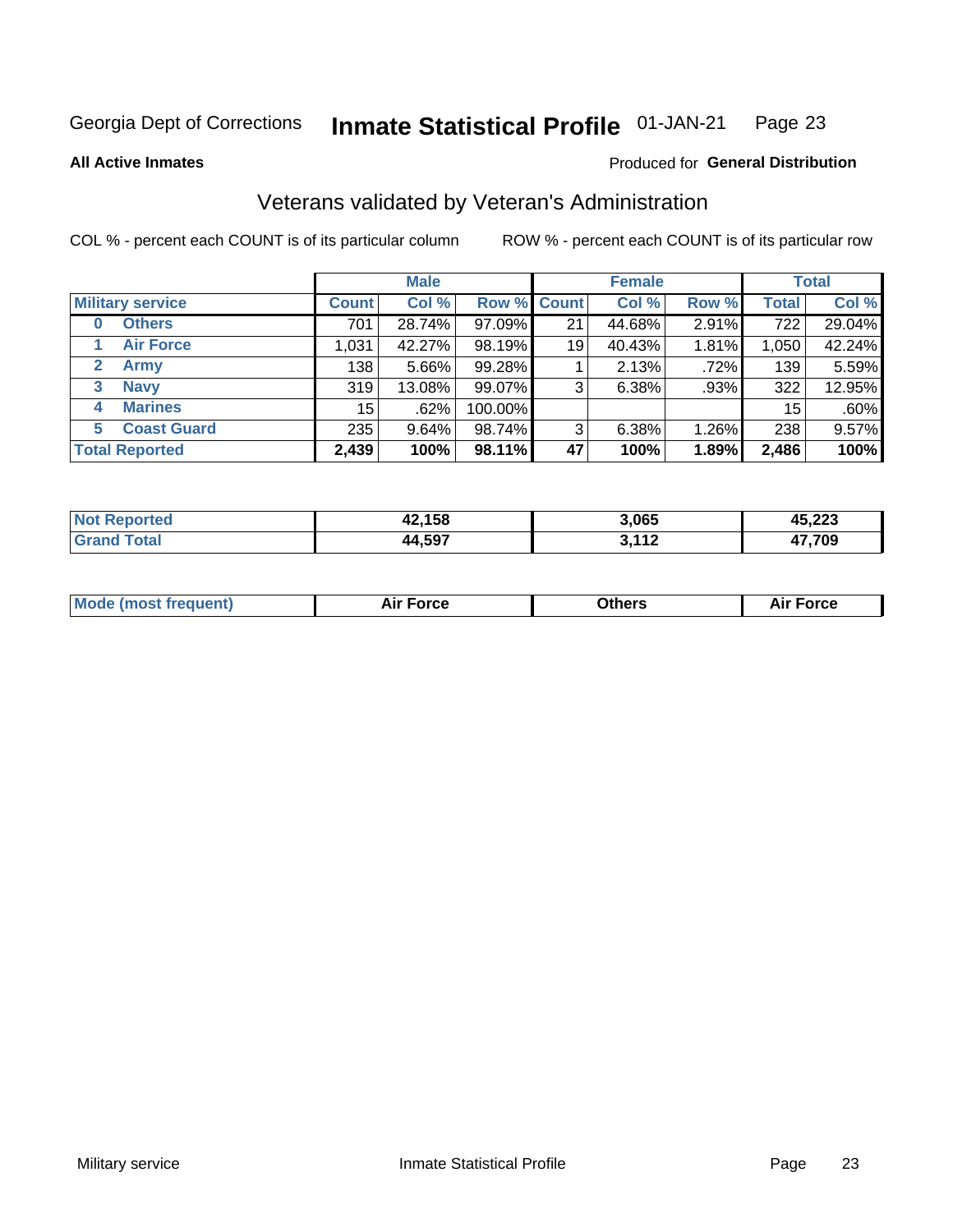#### Inmate Statistical Profile 01-JAN-21 Page 24

**All Active Inmates** 

### Produced for General Distribution

# Type of admission to prison

COL % - percent each COUNT is of its particular column

|    |                                  |                | <b>Male</b> |                    |       | <b>Female</b> |       |                | <b>Total</b> |
|----|----------------------------------|----------------|-------------|--------------------|-------|---------------|-------|----------------|--------------|
|    | <b>Type of Admission</b>         | <b>Count</b>   | Col %       | <b>Row % Count</b> |       | Col %         | Row % | <b>Total</b>   | Col %        |
| 16 | <b>Population Redistribution</b> | 3              | .01%        | 100.00%            |       |               |       | 3              | .01%         |
| 27 | <b>Boot Camp Plus</b>            |                | .01%        | 100.00%            |       |               |       |                | .01%         |
| 28 | <b>Initial Assignment</b>        |                | .02%        | 100.00%            |       |               |       |                | .01%         |
| 52 | <b>New Sentence</b>              | 35,785         | 80.26%      | 93.35%             | 2,548 | 81.88%        | 6.65% | 38,333         | 80.36%       |
| 53 | <b>Probation Rev Partial</b>     | 1,762          | 3.95%       | 93.23%             | 128   | 4.11%         | 6.77% | 1,890          | 3.96%        |
| 54 | <b>Probation Rev Remainder</b>   | 2,811          | 6.30%       | 92.13%             | 240   | 7.71%         | 7.87% | 3,051          | 6.40%        |
| 55 | <b>Parole Rev New Sentence</b>   | 2,653          | 5.95%       | 95.19%             | 134   | 4.31%         | 4.81% | 2,787          | 5.84%        |
| 56 | <b>Parole Rev No New</b>         | 1,505          | 3.38%       | 96.04%             | 62    | 1.99%         | 3.96% | 1,567          | 3.29%        |
|    | <b>Sentence</b>                  |                |             |                    |       |               |       |                |              |
| 57 | <b>Released In Error</b>         | 12             | .03%        | 100.00%            |       |               |       | 12             | .03%         |
| 65 | <b>Return Appeal/Bond</b>        | $\overline{2}$ | .01%        | 100.00%            |       |               |       | $\overline{2}$ | .01%         |
| 67 | <b>Admit Fm Other Cust</b>       | 3              | .01%        | 100.00%            |       |               |       | 3              | .01%         |
| 69 | <b>New Sent/Par Rev Pnd</b>      | 2              | .01%        | 100.00%            |       |               |       | 2              | .01%         |
| 70 | <b>Life W/O Parole</b>           | 14             | .03%        | 100.00%            |       |               |       | 14             | .03%         |
| 72 | <b>Par Rev/Rsn Unknown</b>       | 23             | .05%        | 100.00%            |       |               |       | 23             | .05%         |
| 76 | <b>Par Rev/Revoc Center</b>      |                | .01%        | 100.00%            |       |               |       |                | .01%         |
| 82 | <b>Unknown</b>                   | 4              | .01%        | 100.00%            |       |               |       | 4              | .01%         |
|    | <b>Total Reported</b>            | 44,588         | 100%        | 93.48% 3,112       |       | 100%          | 6.52% | 47,700         | 100%         |

| <b>Not F</b><br><b>Not Reported</b> |        |               |        |
|-------------------------------------|--------|---------------|--------|
| <b>Total</b><br>'Grand              | 44,597 | 2.11c<br>- 14 | 17,709 |

| <b>Mode (most frequent)</b> | <b>New Sentence</b> | <b>New Sentence</b> | <b>New Sentence</b> |
|-----------------------------|---------------------|---------------------|---------------------|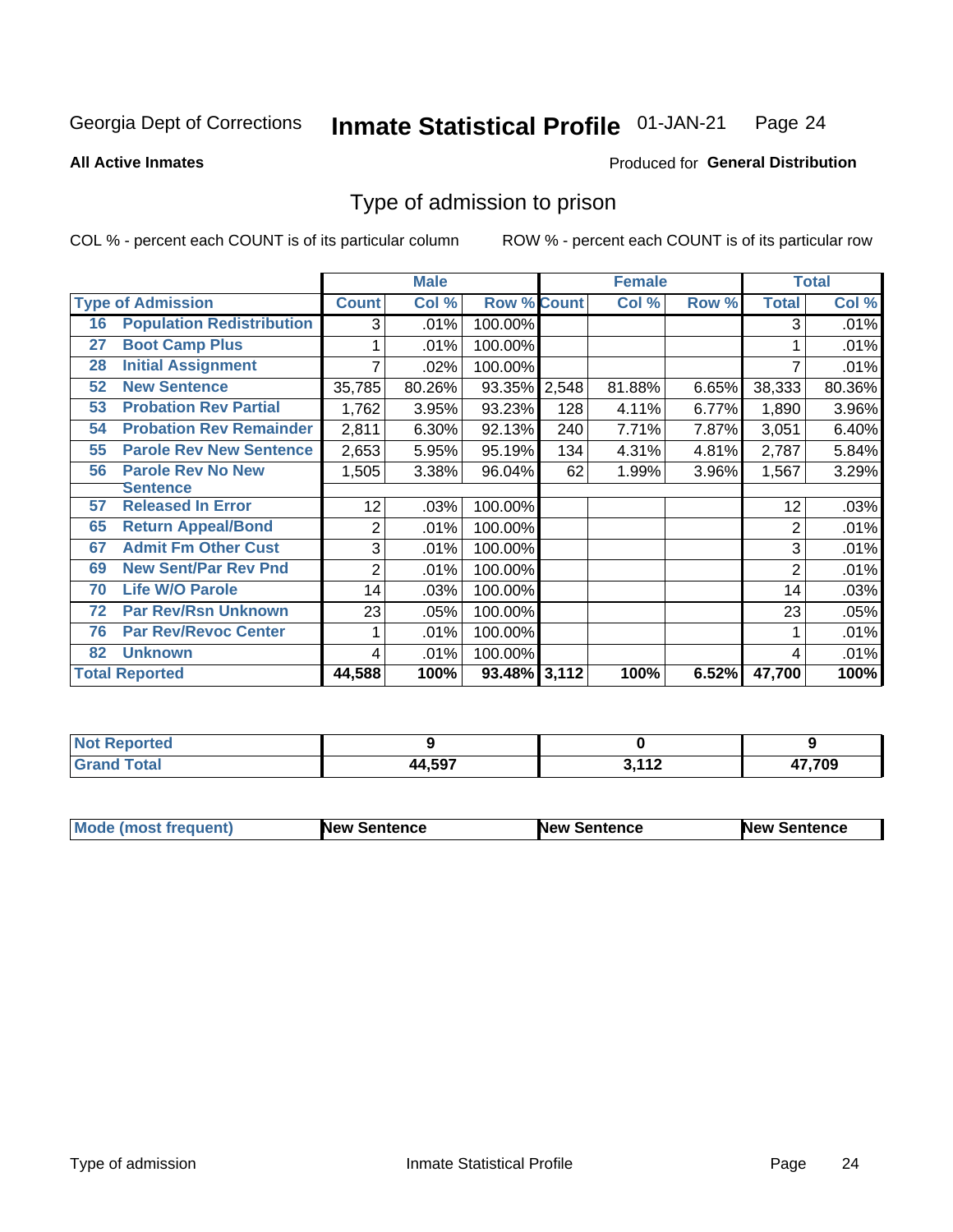#### Inmate Statistical Profile 01-JAN-21 Page 25

**All Active Inmates** 

### Produced for General Distribution

# Current / last supervision level

COL % - percent each COUNT is of its particular column

|                        |              | <b>Male</b> |                    |       | <b>Female</b> |          |              | <b>Total</b> |
|------------------------|--------------|-------------|--------------------|-------|---------------|----------|--------------|--------------|
| <b>Security Status</b> | <b>Count</b> | Col %       | <b>Row % Count</b> |       | Col %         | Row %    | <b>Total</b> | Col %        |
| 3 Minimum              | 2.696        | 6.05%       | 70.80%             | 1.112 | 35.73%        | 29.20%   | 3,808        | 7.98%        |
| 4 Medium               | 31.716       | 71.13%      | 94.57%             | 1,820 | 58.48%        |          | 5.43% 33,536 | 70.31%       |
| 5 Close                | 10.176       | 22.82%      | 98.26%             | 180   | 5.78%         | $1.74\%$ | 10,356       | 21.71%       |
| <b>Total Reported</b>  | 44,588       | 100%        | 93.48%             | 3,112 | 100%          | $6.52\%$ | 47,700       | 100%         |

| <b>Still being diagnosed</b> |        |       |        |
|------------------------------|--------|-------|--------|
| <b>Not Reported</b>          |        |       |        |
| <b>Grand Total</b>           | 44,597 | 3,112 | 47,709 |

| $M_{\Omega}$ | Me<br>edium<br>____ | Мє<br>dium<br>_____ | Medium<br> |
|--------------|---------------------|---------------------|------------|
|              |                     |                     |            |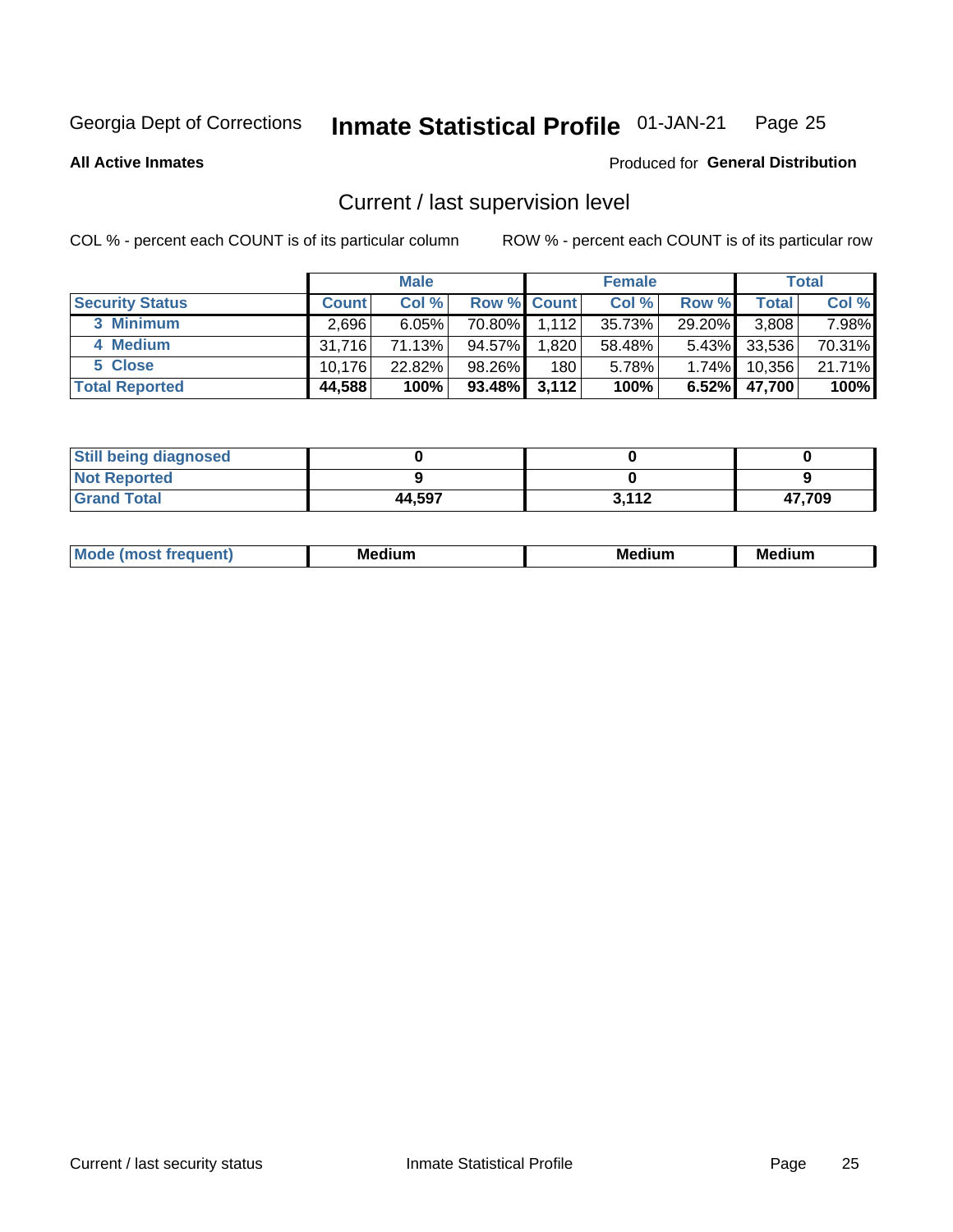#### Inmate Statistical Profile 01-JAN-21 Page 26

**All Active Inmates** 

### Produced for General Distribution

# Current / last type of institution

COL % - percent each COUNT is of its particular column

|                                   |                       | <b>Male</b> |             |       | <b>Female</b> |        |              | <b>Total</b> |
|-----------------------------------|-----------------------|-------------|-------------|-------|---------------|--------|--------------|--------------|
| <b>Type of Institution</b>        | <b>Count</b>          | Col %       | Row % Count |       | Col %         | Row %  | <b>Total</b> | Col %        |
| <b>County Ci</b>                  | 4,080                 | 9.22%       | 99.98%      |       | .03%          | .02%   | 4,081        | 8.61%        |
| <b>Probation Detention Center</b> | $\mathbf{2}^{\prime}$ | $.01\%$     | 100.00%     |       |               |        |              | .01%         |
| <b>State Prison</b>               | 31,777                | 71.79%      | 92.04%      | 2,748 | 88.33%        | 7.96%  | 34,525       | 72.88%       |
| <b>Transitional Center</b>        | 1,812                 | 4.09%       | 83.39%      | 361   | 11.60%        | 16.61% | 2,173        | 4.59%        |
| <b>Private Prison</b>             | 6,582                 | 14.87%      | 100.00%     |       |               |        | 6,582        | 13.89%       |
| <b>County Jail</b>                | 6                     | $.01\%$     | 100.00%     |       |               |        | 6            | .01%         |
| <b>State Hospital</b>             | 3 <sup>1</sup>        | $.01\%$     | 75.00%      |       | .03%          | 25.00% | 4            | .01%         |
| <b>Total Reported</b>             | 44,262                | 100%        | 93.43%      | 3,111 | 100%          | 6.57%  | 47,373       | 100%         |

| ported<br>' NOT<br>NGL |                         |                |                  |
|------------------------|-------------------------|----------------|------------------|
| otal                   | <b>AA 262</b><br>44,ZVZ | 9 <i>4 4 4</i> | הדה דו<br>ں ،ں . |

| <b>Mode (most frequent)</b> | <b>State Prison</b> | <b>State Prison</b> | <b>State Prison</b> |
|-----------------------------|---------------------|---------------------|---------------------|
|                             |                     |                     |                     |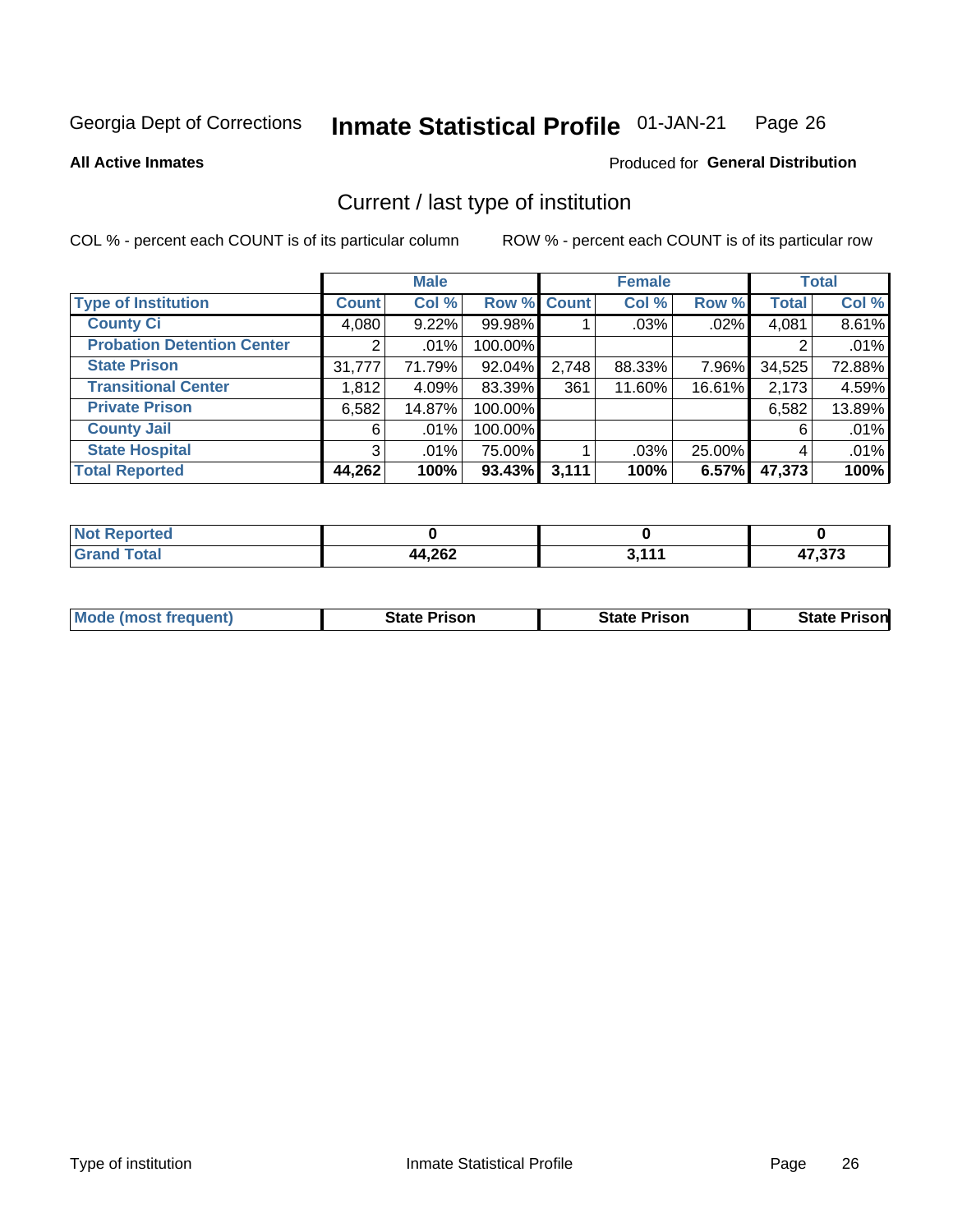#### **Inmate Statistical Profile 01-JAN-21** Page 27

Produced for General Distribution

#### **All Active Inmates**

# Institution type - transitional centers

COL % - percent each COUNT is of its particular column

|                                          |              | <b>Male</b> |         |              | <b>Female</b> |         |              | <b>Total</b> |
|------------------------------------------|--------------|-------------|---------|--------------|---------------|---------|--------------|--------------|
| <b>Institution Type - Trans. Centers</b> | <b>Count</b> | Col %       | Row %   | <b>Count</b> | Col %         | Row %   | <b>Total</b> | Col %        |
| <b>Albany Tc</b>                         |              | .06%        | 100.00% |              |               |         |              | .05%         |
| <b>Arrendale Tc</b>                      |              |             |         | 130          | 36.01%        | 100.00% | 130          | 5.98%        |
| <b>Atlanta Tc</b>                        | 260          | 14.35%      | 100.00% |              |               |         | 260          | 11.97%       |
| <b>Augusta Tc</b>                        | 206          | 11.37%      | 100.00% |              |               |         | 206          | 9.48%        |
| <b>Bacon Tc</b>                          | 46           | 2.54%       | 100.00% |              |               |         | 46           | 2.12%        |
| <b>Charles D. Hudson Tc</b>              | 131          | 7.23%       | 100.00% |              |               |         | 131          | 6.03%        |
| <b>Clayton Tc</b>                        | 368          | 20.31%      | 100.00% |              |               |         | 368          | 16.94%       |
| <b>Coastal Tc</b>                        |              | .06%        | 100.00% |              |               |         |              | .05%         |
| <b>Columbus Tc</b>                       | 138          | 7.62%       | 100.00% |              |               |         | 138          | 6.35%        |
| <b>Macon Tc</b>                          | 159          | 8.77%       | 100.00% |              |               |         | 159          | 7.32%        |
| <b>Macon Womens Tc</b>                   |              |             |         | 2            | .55%          | 100.00% | 2            | .09%         |
| <b>Metro Tc</b>                          |              |             |         | 229          | 63.43%        | 100.00% | 229          | 10.54%       |
| <b>Phillips Tc</b>                       | 197          | 10.87%      | 100.00% |              |               |         | 197          | 9.07%        |
| <b>Savannah Mens Tc</b>                  | 1            | .06%        | 100.00% |              |               |         |              | .05%         |
| <b>Smith Tc</b>                          | 151          | 8.33%       | 100.00% |              |               |         | 151          | 6.95%        |
| <b>Valdosta Tc</b>                       | 153          | 8.44%       | 100.00% |              |               |         | 153          | 7.04%        |
| <b>Total Reported</b>                    | 1,812        | 100%        | 83.39%  | 361          | 100%          | 16.61%  | 2,173        | 100%         |

| <b>Not Reported</b> |        |          |    |
|---------------------|--------|----------|----|
| Total               | l 04 9 | 2C<br>Jι | -- |

| Mode (most frequent) | <b>Clayton Tc</b> | Metro Tc | <b>Clayton Tc</b> |
|----------------------|-------------------|----------|-------------------|
|                      |                   |          |                   |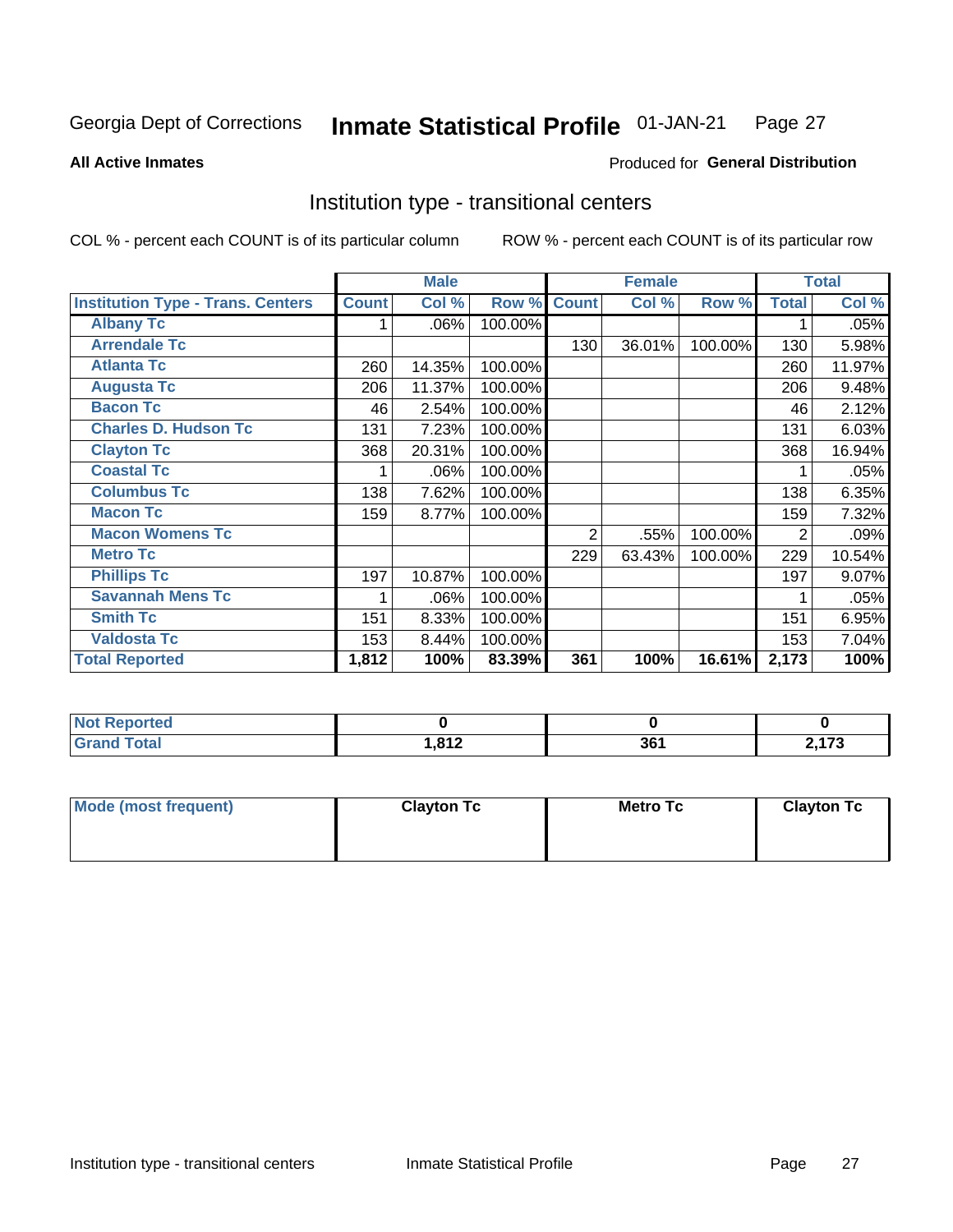#### Inmate Statistical Profile 01-JAN-21 Page 28

**All Active Inmates** 

### Produced for General Distribution

### Institution type - county prisons

COL % - percent each COUNT is of its particular column

|                                          |                | <b>Male</b> |         |              | <b>Female</b> |       |                | <b>Total</b> |
|------------------------------------------|----------------|-------------|---------|--------------|---------------|-------|----------------|--------------|
| <b>Institution Type - County Prisons</b> | <b>Count</b>   | Col %       | Row %   | <b>Count</b> | Col %         | Row % | <b>Total</b>   | Col %        |
| <b>Baldwin County Ci</b>                 | 1.             | .02%        | 100.00% |              |               |       | 1              | .02%         |
| <b>Bulloch County Ci</b>                 | 136            | 3.33%       | 100.00% |              |               |       | 136            | 3.33%        |
| <b>Calhoun County Ci</b>                 | 1              | .02%        | 100.00% |              |               |       | 1              | .02%         |
| <b>Carroll County Ci</b>                 | 178            | 4.36%       | 100.00% |              |               |       | 178            | 4.36%        |
| <b>Chattooga County Ci</b>               | 1              | .02%        | 100.00% |              |               |       | 1              | .02%         |
| <b>Clarke County Ci</b>                  | 157            | 3.85%       | 100.00% |              |               |       | 157            | 3.85%        |
| <b>Clayton County Ci</b>                 | 205            | 5.02%       | 100.00% |              |               |       | 205            | 5.02%        |
| <b>Colquitt County Ci</b>                | 145            | 3.55%       | 100.00% |              |               |       | 145            | 3.55%        |
| <b>Coweta County Ci</b>                  | 180            | 4.41%       | 100.00% |              |               |       | 180            | 4.41%        |
| <b>Decatur County Ci</b>                 | 167            | 4.09%       | 100.00% |              |               |       | 167            | 4.09%        |
| <b>Effingham County Ci</b>               | 166            | 4.07%       | 100.00% |              |               |       | 166            | 4.07%        |
| <b>Floyd County Ci</b>                   | 389            | 9.53%       | 100.00% |              |               |       | 389            | 9.53%        |
| <b>Fulton County Ci</b>                  | 7              | .17%        | 100.00% |              |               |       | $\overline{7}$ | .17%         |
| <b>Gilmer County Ci</b>                  | $\overline{2}$ | .05%        | 100.00% |              |               |       | $\overline{2}$ | .05%         |
| <b>Grady County Ci</b>                   | $\overline{2}$ | .05%        | 100.00% |              |               |       | $\overline{2}$ | .05%         |
| <b>Gwinnett County Ci</b>                | 155            | 3.80%       | 100.00% |              |               |       | 155            | 3.80%        |
| <b>Hall County Ci</b>                    | 154            | 3.77%       | 100.00% |              |               |       | 154            | 3.77%        |
| <b>Hancock County Ci</b>                 | 1              | .02%        | 100.00% |              |               |       | 1              | .02%         |
| <b>Harris County Ci</b>                  | 123            | 3.01%       | 100.00% |              |               |       | 123            | 3.01%        |
| <b>Hart County Ci</b>                    | 4              | .10%        | 100.00% |              |               |       | 4              | .10%         |
| <b>Henry County Ci</b>                   | 1              | .02%        | 100.00% |              |               |       | 1              | .02%         |
| <b>Jackson County Ci</b>                 | 140            | 3.43%       | 100.00% |              |               |       | 140            | 3.43%        |
| <b>Jefferson County Ci</b>               | 168            | 4.12%       | 100.00% |              |               |       | 168            | 4.12%        |
| <b>Meriwether County Ci</b>              | 1              | .02%        | 100.00% |              |               |       | 1              | .02%         |
| <b>Miller County Ci</b>                  | 1              | .02%        | 100.00% |              |               |       | $\mathbf{1}$   | .02%         |
| <b>Mitchell County Ci</b>                | 111            | 2.72%       | 100.00% |              |               |       | 111            | 2.72%        |
| <b>Morgan County Ci</b>                  | 1              | .02%        | 100.00% |              |               |       | 1              | .02%         |
| <b>Muscogee County Ci</b>                | 429            | 10.51%      | 100.00% |              |               |       | 429            | 10.51%       |
| <b>Richmond County Ci</b>                | 169            | 4.14%       | 100.00% |              |               |       | 169            | 4.14%        |
| <b>Screven County Ci</b>                 | 118            | 2.89%       | 100.00% |              |               |       | 118            | 2.89%        |
| <b>Spalding County Ci</b>                | 352            | 8.63%       | 100.00% |              |               |       | 352            | 8.63%        |
| <b>Stewart County Ci</b>                 | $\overline{2}$ | .05%        | 100.00% |              |               |       | $\overline{2}$ | .05%         |
| <b>Sumter County Ci</b>                  | 272            | 6.67%       | 100.00% |              |               |       | 272            | 6.67%        |
| <b>Terrell County Ci</b>                 | 127            | 3.11%       | 100.00% |              |               |       | 127            | 3.11%        |
| <b>Thomas County Ci</b>                  | 3              | .07%        | 100.00% |              |               |       | 3              | .07%         |
| <b>Tift County Ci</b>                    | 3              | .07%        | 100.00% |              |               |       | 3              | .07%         |
| <b>Upson County Ci</b>                   | 1              | .02%        | 100.00% |              |               |       | $\mathbf{1}$   | .02%         |
| <b>Walker County Ci</b>                  | $\overline{3}$ | .07%        | 100.00% |              |               |       | 3              | .07%         |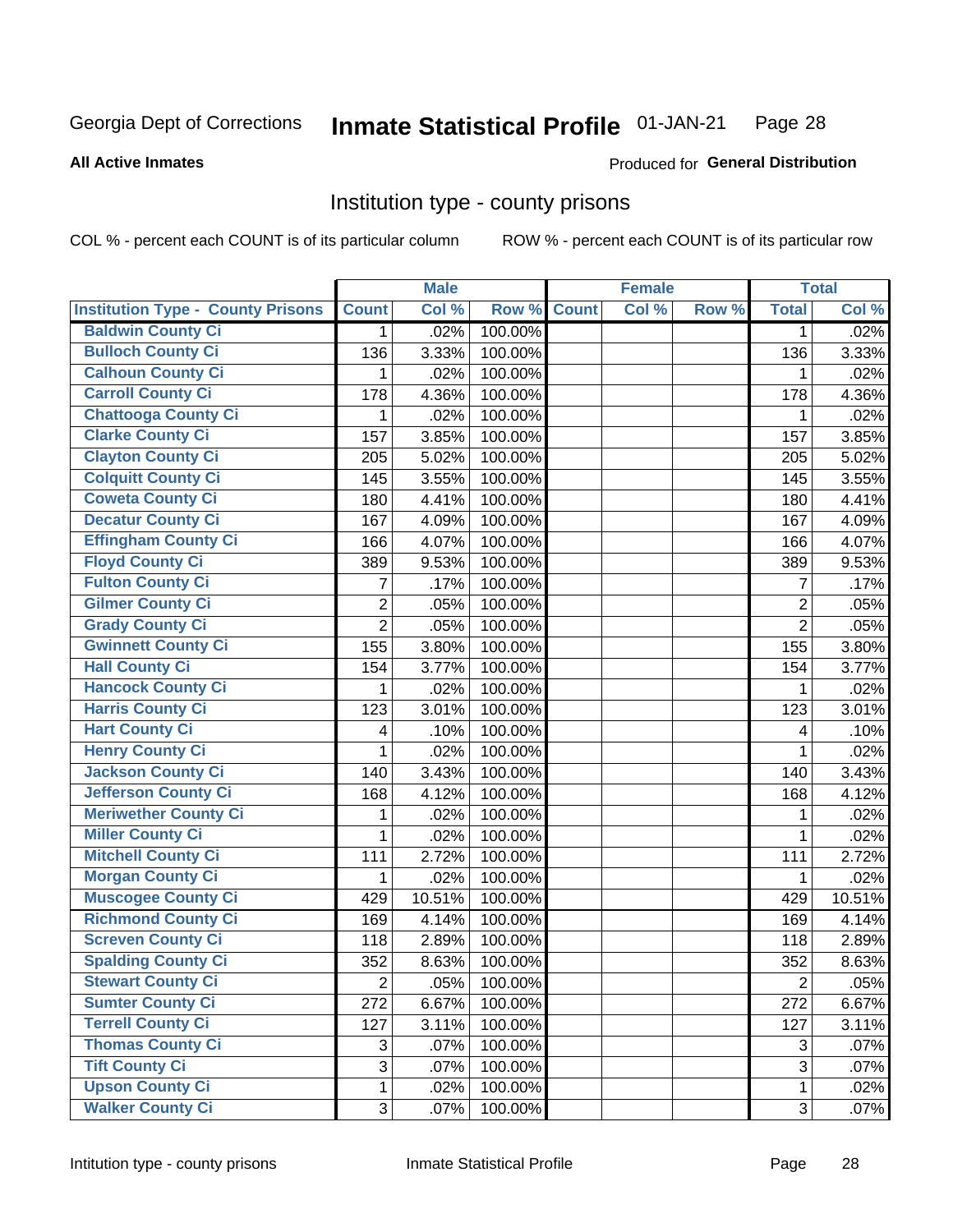#### Inmate Statistical Profile 01-JAN-21 Page 29

### **All Active Inmates**

## Produced for General Distribution

## Institution type - county prisons

COL % - percent each COUNT is of its particular column

|                                          |              | <b>Male</b> |                    | <b>Female</b> |         |       | <b>Total</b> |
|------------------------------------------|--------------|-------------|--------------------|---------------|---------|-------|--------------|
| <b>Institution Type - County Prisons</b> | <b>Count</b> | Col%        | <b>Row % Count</b> | Col%          | Row %   | Total | Col %        |
| <b>Walton County Ci</b>                  | ⌒            | .05%        | 100.00%            |               |         |       | .05%         |
| <b>Wilkes County Ci</b>                  |              | $.05\%$     | 100.00%            |               |         |       | .05%         |
| <b>Womens Ci</b>                         |              |             |                    | 100.00%       | 100.00% |       | $.02\%$      |
| <b>Total Reported</b>                    | 4.080        | 100%        | 99.98%             | 100%          | $.02\%$ | 4,081 | 100%         |

| <u>ica</u><br>$\sim$ |       |       |
|----------------------|-------|-------|
| _____                | 4,080 | 1 በጸ1 |

| Mode (most frequent) | <b>Muscogee County Ci</b> | <b>Womens Cil Muscogee County</b> |
|----------------------|---------------------------|-----------------------------------|
|                      |                           |                                   |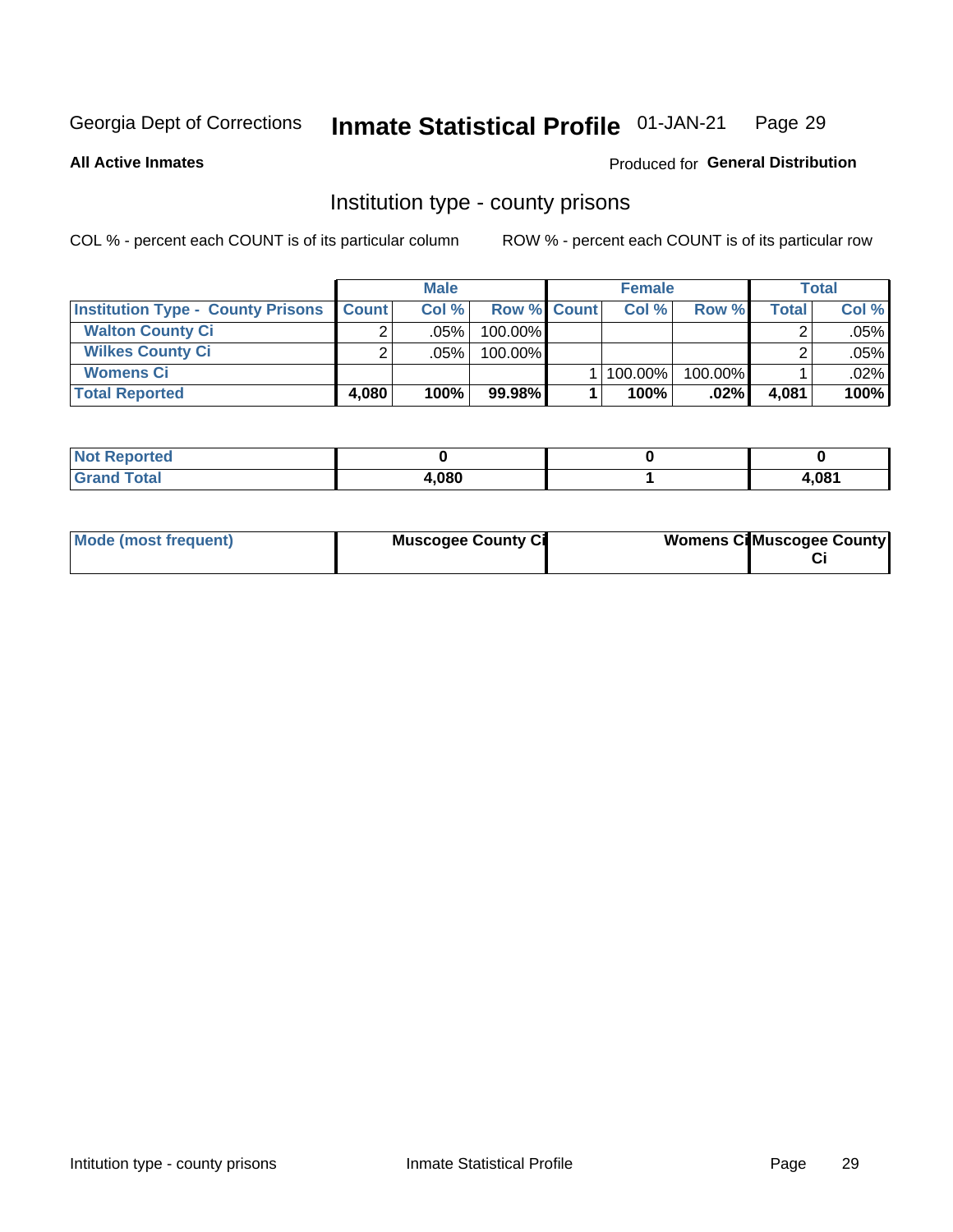#### Inmate Statistical Profile 01-JAN-21 Page 30

### **All Active Inmates**

# Produced for General Distribution

# Institution type - state prisons

COL % - percent each COUNT is of its particular column

|                                         |              | <b>Male</b> |         |              | <b>Female</b> |         | <b>Total</b> |       |
|-----------------------------------------|--------------|-------------|---------|--------------|---------------|---------|--------------|-------|
| <b>Institution Type - State Prisons</b> | <b>Count</b> | Col %       | Row %   | <b>Count</b> | Col %         | Row %   | <b>Total</b> | Col % |
| <b>Arrendale State Prison</b>           |              |             |         | 1,161        | 42.25%        | 100.00% | 1,161        | 3.36% |
| <b>Augusta State Med. Prison</b>        | 1,096        | 3.45%       | 100.00% |              |               |         | 1,096        | 3.17% |
| <b>Autry State Prison</b>               | 1,046        | 3.29%       | 100.00% |              |               |         | 1,046        | 3.03% |
| <b>Baldwin State Prison</b>             | 896          | 2.82%       | 100.00% |              |               |         | 896          | 2.60% |
| <b>Burruss Correctional Training</b>    | 701          | 2.21%       | 100.00% |              |               |         | 701          | 2.03% |
| <b>Ctr</b>                              |              |             |         |              |               |         |              |       |
| <b>Calhoun State Prison</b>             | 1,573        | 4.95%       | 100.00% |              |               |         | 1,573        | 4.56% |
| <b>Central State Prison</b>             | 1,075        | 3.38%       | 100.00% |              |               |         | 1,075        | 3.11% |
| <b>Chatham State Prison</b>             | 6            | .02%        | 100.00% |              |               |         | 6            | .02%  |
| <b>Coastal State Prison</b>             | 1,066        | 3.35%       | 100.00% |              |               |         | 1,066        | 3.09% |
| <b>Dodge State Prison</b>               | 1,123        | 3.53%       | 100.00% |              |               |         | 1,123        | 3.25% |
| <b>Dooly State Prison</b>               | 1,634        | 5.14%       | 100.00% |              |               |         | 1,634        | 4.73% |
| <b>Emanuel Womens Facility</b>          |              |             |         | 301          | 10.95%        | 100.00% | 301          | .87%  |
| <b>Ga Diag Class Prison</b>             | 3,073        | 9.67%       | 100.00% |              |               |         | 3,073        | 8.90% |
| <b>Ga State Prison</b>                  | 1,412        | 4.44%       | 100.00% |              |               |         | 1,412        | 4.09% |
| <b>Hancock State Prison</b>             | 1,036        | 3.26%       | 100.00% |              |               |         | 1,036        | 3.00% |
| <b>Hays State Prison</b>                | 1,023        | 3.22%       | 100.00% |              |               |         | 1,023        | 2.96% |
| <b>Helms Facility</b>                   | 10           | .03%        | 76.92%  | 3            | .11%          | 23.08%  | 13           | .04%  |
| <b>Johnson State Prison</b>             | 1,313        | 4.13%       | 100.00% |              |               |         | 1,313        | 3.80% |
| <b>Lee State Prison</b>                 | 548          | 1.72%       | 100.00% |              |               |         | 548          | 1.59% |
| <b>Long Unit</b>                        | 121          | .38%        | 100.00% |              |               |         | 121          | .35%  |
| <b>Lowndes Unit</b>                     | 6            | .02%        | 100.00% |              |               |         | 6            | .02%  |
| <b>Macon State Prison</b>               | 1,524        | 4.80%       | 100.00% |              |               |         | 1,524        | 4.41% |
| <b>Metro Reentry Facility</b>           | 179          | .56%        | 100.00% |              |               |         | 179          | .52%  |
| <b>Metro State Prison (W)</b>           |              |             |         | 1            | .04%          | 100.00% | 1            | .01%  |
| <b>Montgomery State Prison</b>          | 296          | .93%        | 100.00% |              |               |         | 296          | .86%  |
| <b>Phillips State Prison</b>            | 851          | 2.68%       | 100.00% |              |               |         | 851          | 2.46% |
| <b>Pulaski State Prison</b>             |              |             |         | 928          | 33.77%        | 100.00% | 928          | 2.69% |
| <b>Putnam State Prison</b>              | $\mathbf{1}$ | .01%        | 100.00% |              |               |         | 1            | .01%  |
| <b>Rogers State Prison</b>              | 1,302        | 4.10%       | 100.00% |              |               |         | 1,302        | 3.77% |
| <b>Rutledge State Prison</b>            | 546          | 1.72%       | 100.00% |              |               |         | 546          | 1.58% |
| <b>Smith State Prison</b>               | 1,470        | 4.63%       | 100.00% |              |               |         | 1,470        | 4.26% |
| <b>Special Management Unit</b>          | 188          | .59%        | 100.00% |              |               |         | 188          | .54%  |
| <b>Telfair State Prison</b>             | 1,234        | 3.88%       | 100.00% |              |               |         | 1,234        | 3.57% |
| <b>Valdosta State Prison</b>            | 824          | 2.59%       | 100.00% |              |               |         | 824          | 2.39% |
| <b>Walker State Prison</b>              | 376          | 1.18%       | 100.00% |              |               |         | 376          | 1.09% |
| <b>Ware State Prison</b>                | 1,136        | 3.57%       | 100.00% |              |               |         | 1,136        | 3.29% |
| <b>Washington State Prison</b>          | 1,407        | 4.43%       | 100.00% |              |               |         | 1,407        | 4.08% |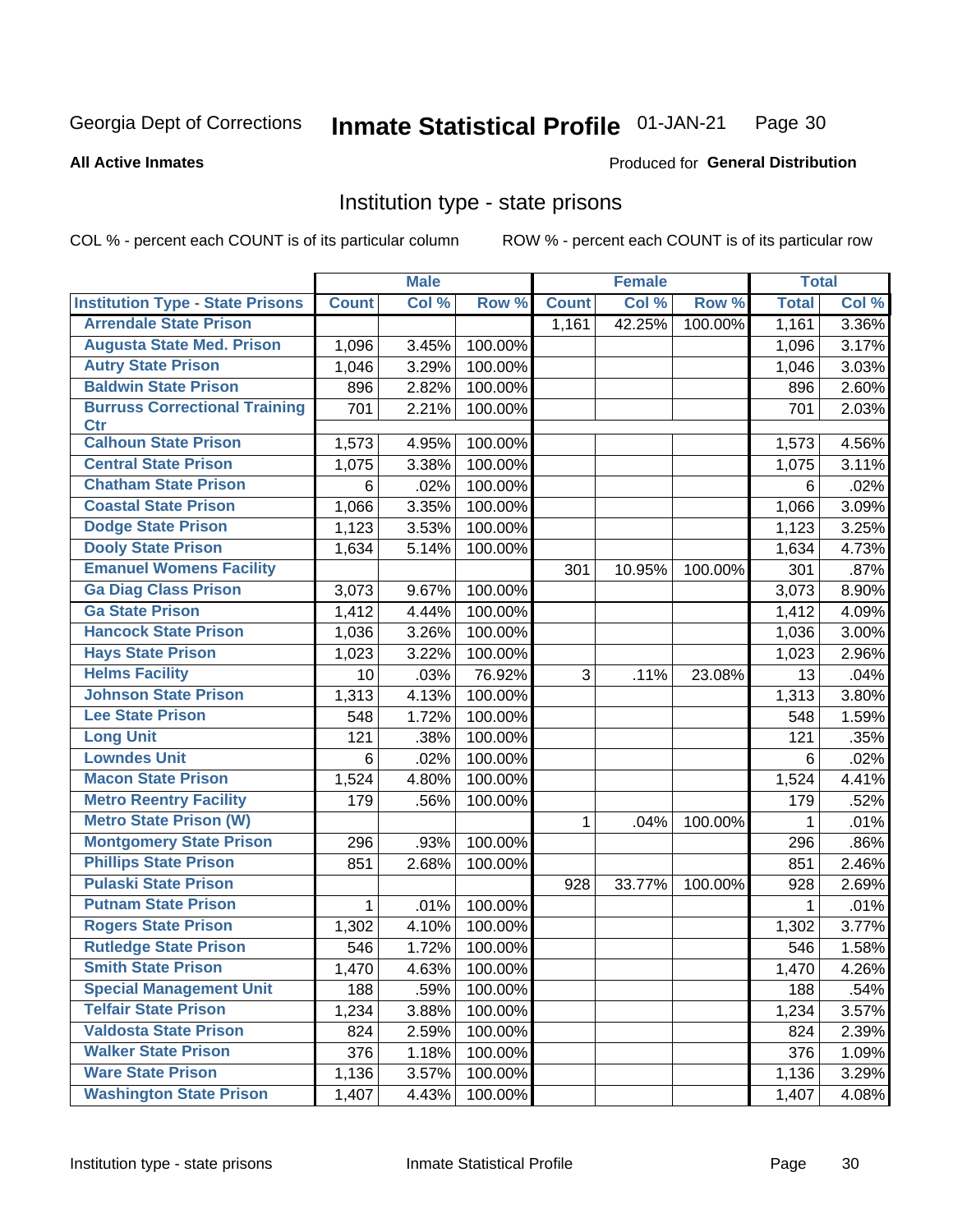#### Inmate Statistical Profile 01-JAN-21 Page 31

**All Active Inmates** 

### Produced for General Distribution

# Institution type - state prisons

COL % - percent each COUNT is of its particular column

|                                         |              | <b>Male</b> |            |              | <b>Female</b> |         |              | Total    |
|-----------------------------------------|--------------|-------------|------------|--------------|---------------|---------|--------------|----------|
| <b>Institution Type - State Prisons</b> | <b>Count</b> | Col %       | Row %      | <b>Count</b> | Col%          | Row %   | <b>Total</b> | Col %    |
| <b>Wayne State Prison</b>               |              | $.01\%$     | $100.00\%$ |              |               |         |              | .01%     |
| <b>Whitworth Women'S Facility</b>       |              |             |            | 354          | 12.88%        | 100.00% | 354          | 1.03%    |
| <b>Wilcox State Prison</b>              | .684         | $5.30\%$    | 100.00%    |              |               |         | 1,684        | $4.88\%$ |
| <b>Total Reported</b>                   | 31,777       | 100%        | $92.04\%$  | 2.748        | 100%          | 7.96%   | 34,525       | 100%     |

| <b>Not Reported</b>  |                             |                               |                                       |
|----------------------|-----------------------------|-------------------------------|---------------------------------------|
| <b>Grand Total</b>   | 31.777                      | 2.748                         | 34,525                                |
| Mode (most frequent) | <b>Ga Diag Class Prison</b> | <b>Arrendale State Prison</b> | <b>Ga Diag Class</b><br><b>Prison</b> |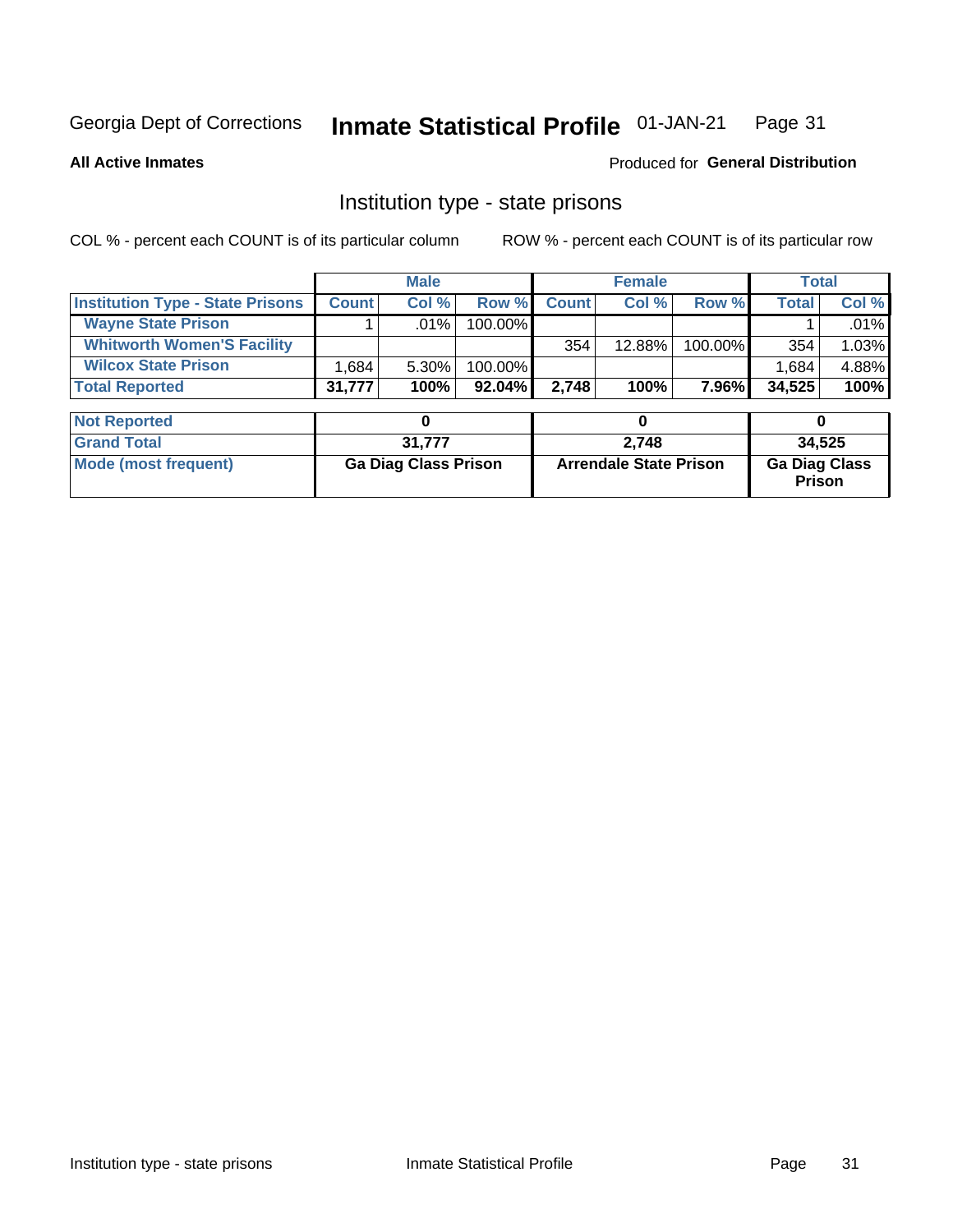#### Inmate Statistical Profile 01-JAN-21 Page 32

**All Active Inmates** 

### Produced for General Distribution

# Institution type - private prisons

COL % - percent each COUNT is of its particular column

|                                           |              | <b>Male</b> |                    | <b>Female</b> |       |                    | <b>Total</b> |
|-------------------------------------------|--------------|-------------|--------------------|---------------|-------|--------------------|--------------|
| <b>Institution Type - Private Prisons</b> | <b>Count</b> | Col %       | <b>Row % Count</b> | Col %         | Row % | Total <sub>1</sub> | Col %        |
| <b>Coffee Corr Facility</b>               | 2.193        | 33.32%      | 100.00%            |               |       | 2,193              | 33.32%       |
| <b>Jenkins Corr Facility</b>              | 909          | $13.81\%$   | $100.00\%$         |               |       | 909                | 13.81%       |
| <b>Riverbend Corr Facility</b>            | 1.221        | 18.55%      | 100.00%            |               |       | 1,221              | 18.55%       |
| <b>Wheeler Corr Facility</b>              | 2.259        | 34.32%      | 100.00%            |               |       | 2,259              | 34.32%       |
| <b>Total Reported</b>                     | 6,582        | 100%        | 100%               |               | %     | 6,582              | 100%         |

| <b>Reported</b><br><b>NOT</b> |       |       |
|-------------------------------|-------|-------|
| <b>Total</b>                  | 6,582 | 6,582 |

| <b>Mode (most frequent)</b> | <b>Wheeler Corr Facility</b> | <b>Null</b> | <b>Wheeler Corr</b><br><b>Facility</b> |
|-----------------------------|------------------------------|-------------|----------------------------------------|
|-----------------------------|------------------------------|-------------|----------------------------------------|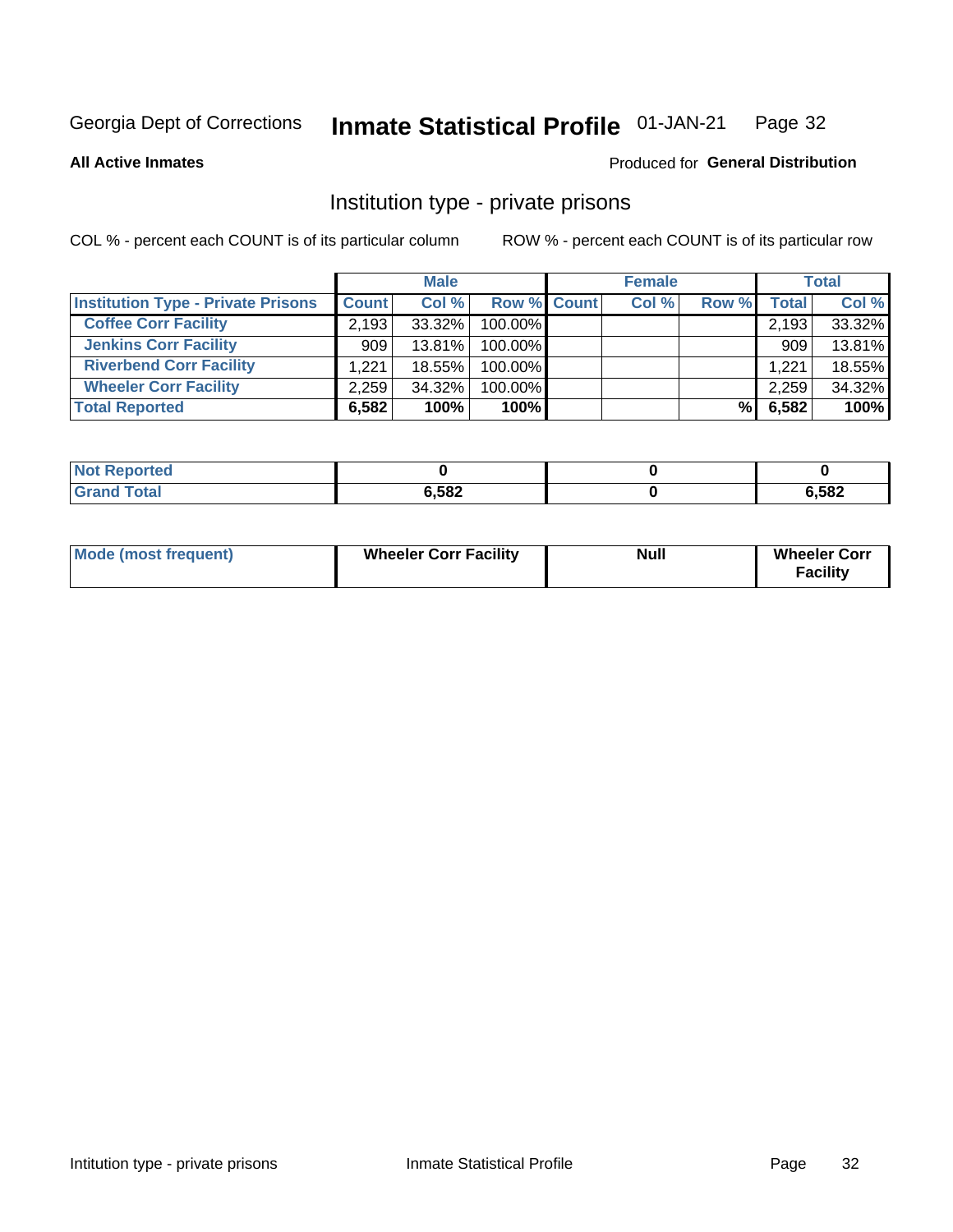#### Inmate Statistical Profile 01-JAN-21 Page 33

**All Active Inmates** 

### Produced for General Distribution

# Institution type - inmate boot camp

COL % - percent each COUNT is of its particular column

|                                      |                  | <b>Male</b> |              |              | <b>Female</b> |             | <b>Total</b> |
|--------------------------------------|------------------|-------------|--------------|--------------|---------------|-------------|--------------|
| <b>Institution Type - Boot Camps</b> | <b>I</b> Count I | Col %       | <b>Row %</b> | <b>Count</b> | Col %         | Row % Total | Col %        |
| <b>Total Rported</b>                 |                  |             |              |              |               |             |              |

| <b>Not Reported</b>            |  |  |
|--------------------------------|--|--|
| <b>Total</b><br>C <sub>r</sub> |  |  |

| Mod<br>uamo | Nul.<br>$- - - - - -$ | <b>Null</b> | . .<br>uu.<br>------ |
|-------------|-----------------------|-------------|----------------------|
|             |                       |             |                      |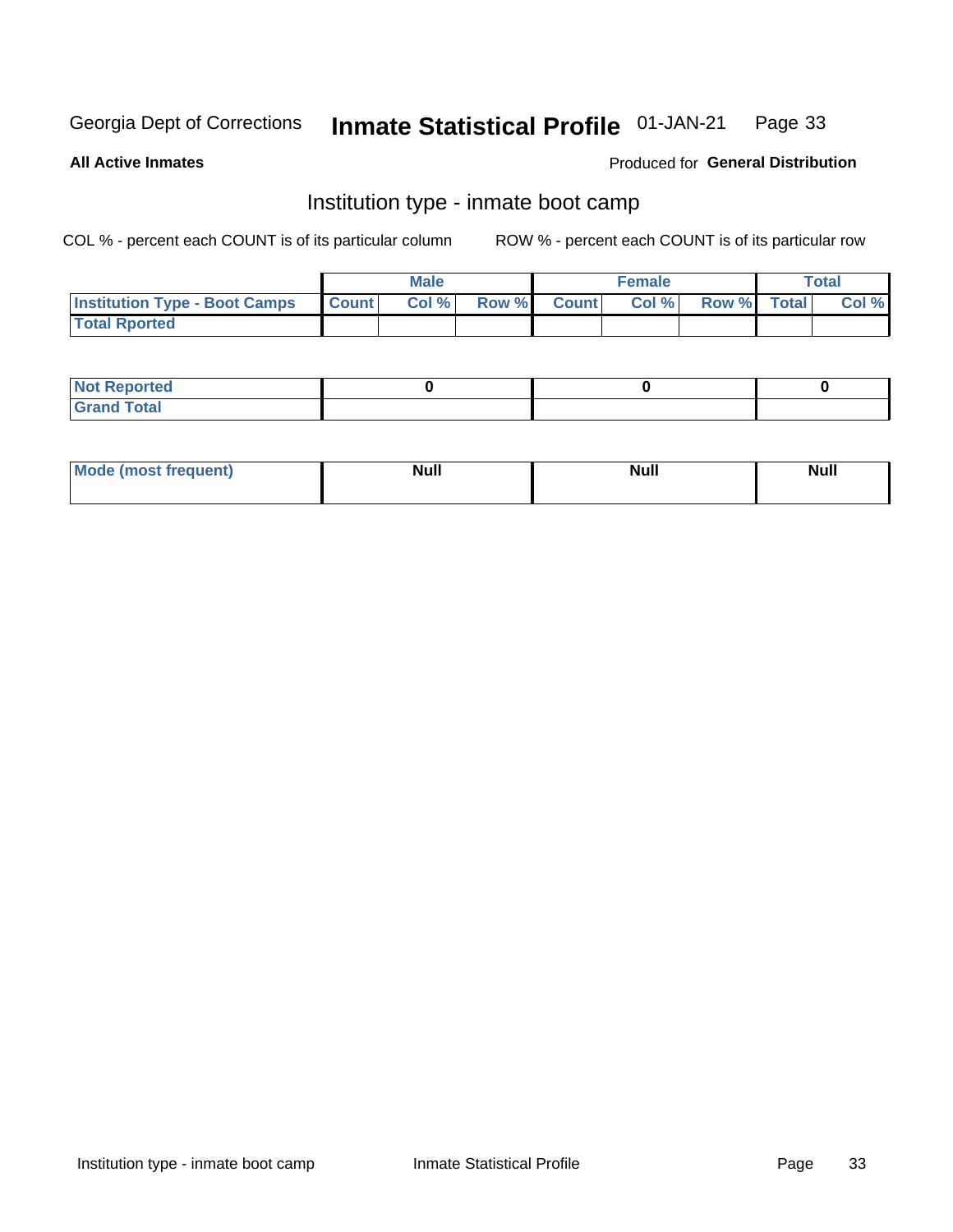#### Inmate Statistical Profile 01-JAN-21 Page 34

**All Active Inmates** 

### Produced for General Distribution

# Number of disciplinary reports

COL % - percent each COUNT is of its particular column

|                                       |              | <b>Male</b> |             |       | <b>Female</b> |       |        | <b>Total</b> |
|---------------------------------------|--------------|-------------|-------------|-------|---------------|-------|--------|--------------|
| <b>Number of Disciplinary Reports</b> | <b>Count</b> | Col %       | Row % Count |       | Col %         | Row % | Total  | Col %        |
| $\bf{0}$                              | 19,681       | 44.13%      | 90.50%      | 2,065 | 66.36%        | 9.50% | 21,746 | 45.58%       |
|                                       | 5,761        | 12.92%      | 93.58%      | 395   | 12.69%        | 6.42% | 6,156  | 12.90%       |
| $\mathbf{2}$                          | 3,436        | 7.70%       | 95.58%      | 159   | 5.11%         | 4.42% | 3,595  | 7.54%        |
| 3                                     | 2,501        | 5.61%       | 95.97%      | 105   | 3.37%         | 4.03% | 2,606  | 5.46%        |
|                                       | 1,875        | 4.20%       | 96.85%      | 61    | 1.96%         | 3.15% | 1,936  | 4.06%        |
| 5                                     | 1,375        | 3.08%       | 96.56%      | 49    | 1.57%         | 3.44% | 1,424  | 2.98%        |
| <b>More Than 5</b>                    | 9,968        | 22.35%      | 97.29%      | 278   | 8.93%         | 2.71% | 10,246 | 21.48%       |
| <b>Total Reported</b>                 | 44,597       | 100%        | 93.48%      | 3,112 | 100%          | 6.52% | 47,709 | 100%         |

| วrted<br>NO. |     |       |        |
|--------------|-----|-------|--------|
| <b>Total</b> | 507 | 2.112 | 17,709 |

| Mean (average)       | 4.97 | つイク<br>2. I J | 4.79 |
|----------------------|------|---------------|------|
| Median (middle)      |      |               |      |
| Mode (most frequent) |      |               |      |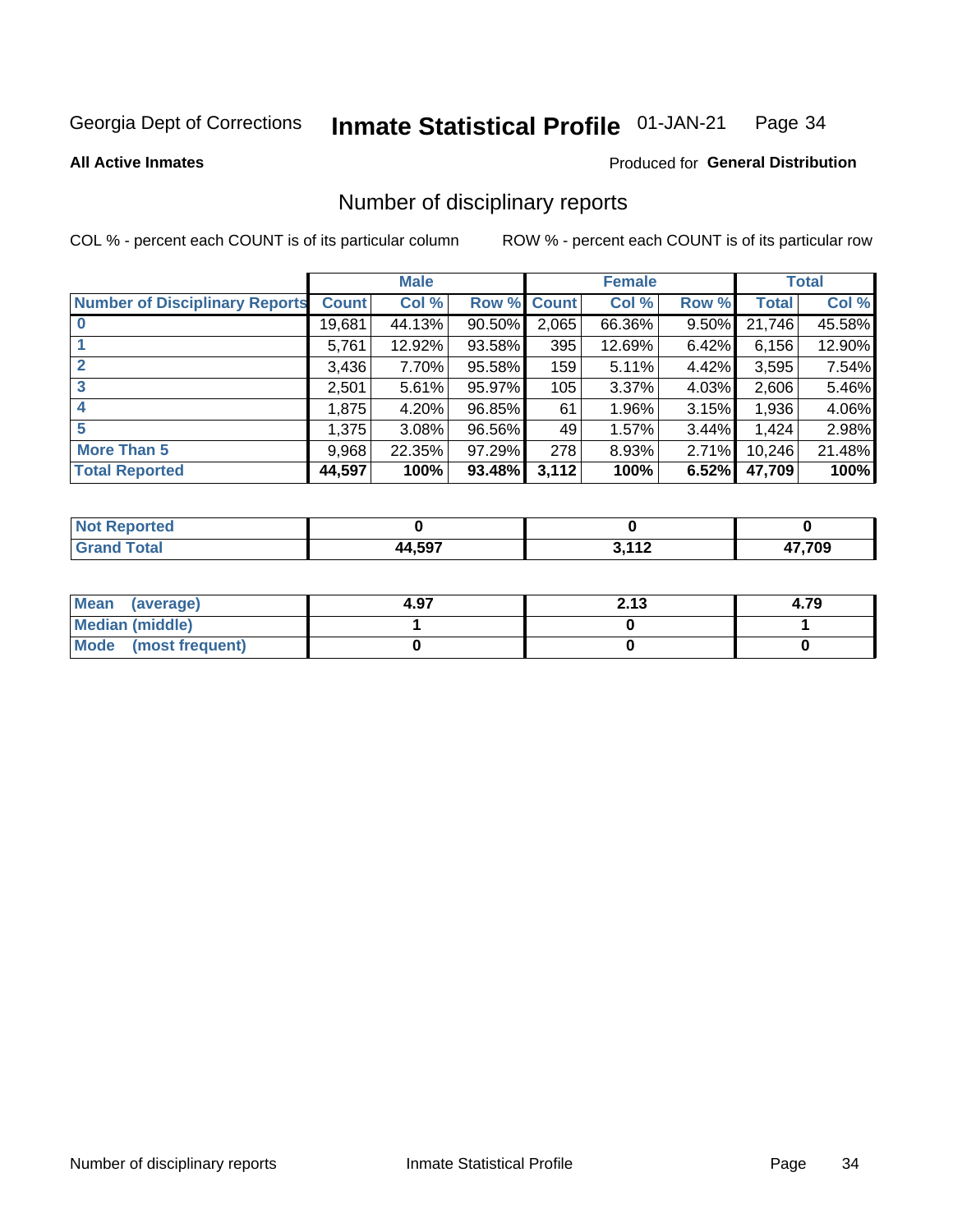#### Inmate Statistical Profile 01-JAN-21 Page 35

**All Active Inmates** 

### **Produced for General Distribution**

# Number of transfers

COL % - percent each COUNT is of its particular column

|                            |         | <b>Male</b> |             |       | <b>Female</b> |        |        | <b>Total</b> |
|----------------------------|---------|-------------|-------------|-------|---------------|--------|--------|--------------|
| <b>Number of Transfers</b> | Count l | Col %       | Row % Count |       | Col %         | Row %  | Total  | Col %        |
|                            | 3,599   | $8.07\%$    | 84.46%      | 662   | 21.27%        | 15.54% | 4,261  | 8.93%        |
|                            | 13,745  | 30.82%      | 91.36%      | 1,300 | 41.77%        | 8.64%  | 15,045 | 31.53%       |
| $\mathbf{2}$               | 6,859   | 15.38%      | 92.20%      | 580   | 18.64%        | 7.80%  | 7,439  | 15.59%       |
| 3                          | 4,566   | 10.24%      | 95.22%      | 229   | 7.36%         | 4.78%  | 4,795  | 10.05%       |
| 4                          | 3,120   | 7.00%       | 96.42%      | 116   | 3.73%         | 3.58%  | 3,236  | 6.78%        |
| 5                          | 2,313   | 5.19%       | 96.82%      | 76    | 2.44%         | 3.18%  | 2,389  | 5.01%        |
| <b>More Than 5</b>         | 10,395  | 23.31%      | 98.59%      | 149   | 4.79%         | 1.41%  | 10,544 | 22.10%       |
| <b>Total Reported</b>      | 44,597  | 100%        | 93.48%      | 3,112 | 100%          | 6.52%  | 47,709 | 100%         |

| orted<br>NO: |            |           |       |
|--------------|------------|-----------|-------|
| <b>Total</b> | 507<br>/ / | 2112<br>. | 7,709 |

| Mean (average)       | 4.33 | . 70. . | 4.16 |
|----------------------|------|---------|------|
| Median (middle)      |      |         |      |
| Mode (most frequent) |      |         |      |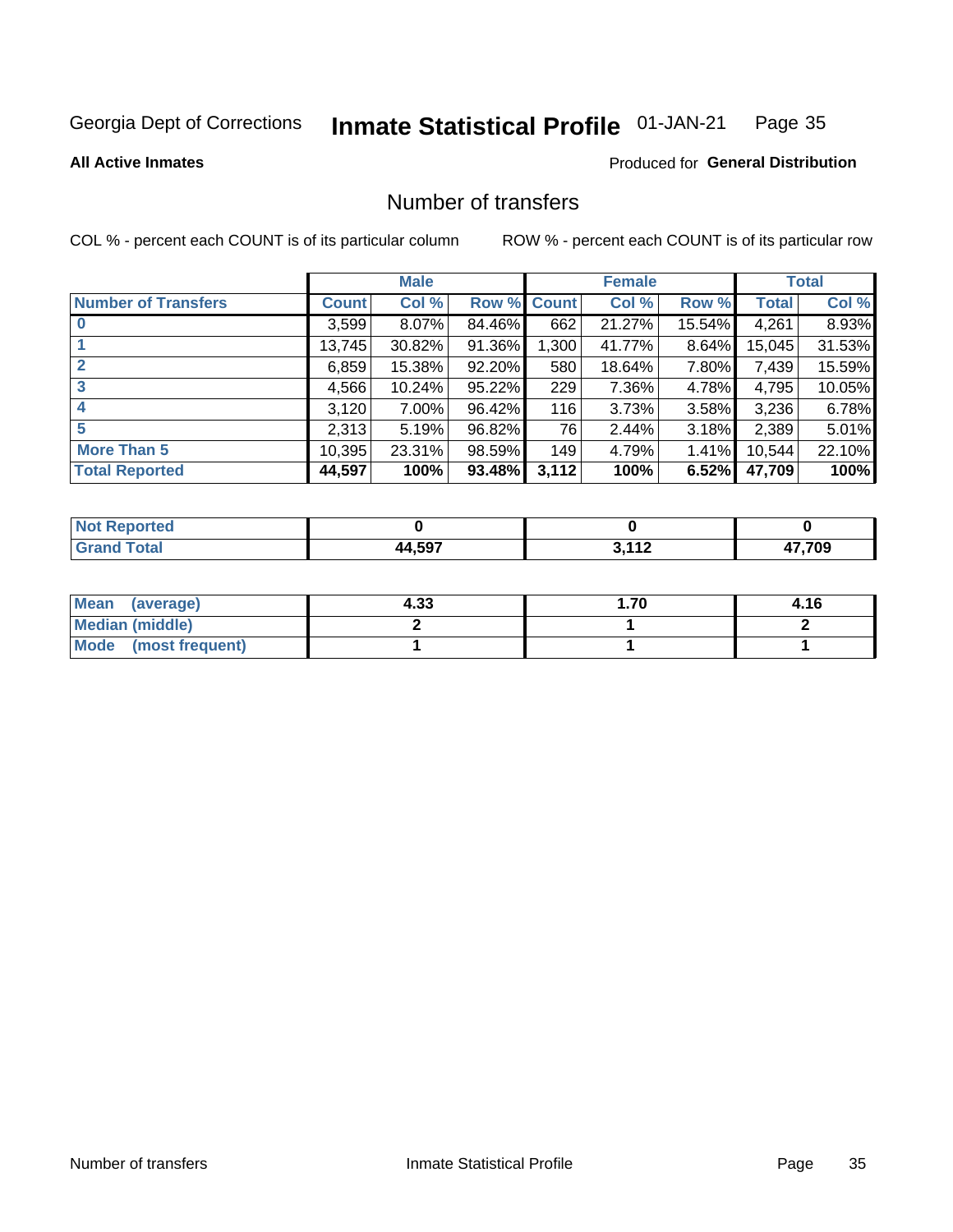#### Inmate Statistical Profile 01-JAN-21 Page 36

**All Active Inmates** 

### Produced for General Distribution

# Number of escapes

COL % - percent each COUNT is of its particular column

|                          |              | <b>Male</b> |             |       | <b>Female</b> |          |        | <b>Total</b> |
|--------------------------|--------------|-------------|-------------|-------|---------------|----------|--------|--------------|
| <b>Number of Escapes</b> | <b>Count</b> | Col %       | Row % Count |       | Col %         | Row %    | Total  | Col %        |
|                          | 44,016       | 98.70%      | 93.42%      | 3,100 | 99.61%        | $6.58\%$ | 47,116 | 98.76%       |
|                          | 557          | 1.25%       | 97.89%      | 12    | 0.39%         | 2.11%    | 569    | 1.19%        |
|                          | 21           | 0.05%       | 100.00%     |       |               |          | 21     | 0.04%        |
|                          | っ            | 0.01%       | 100.00%     |       |               |          | ◠      | $0.01\%$     |
|                          |              | 0.01%       | 100.00%     |       |               |          |        | $0.01\%$     |
| <b>Total Reported</b>    | 44,597       | 100%        | 93.48%      | 3,112 | 100%          | 6.52%    | 47,709 | 100.0%       |

| <b>Not Reported</b> |        |       |        |
|---------------------|--------|-------|--------|
| <b>Grand Total</b>  | 44,597 | 2.442 | 17,709 |

| Mean (average)         |  | .0 <sup>4</sup> |
|------------------------|--|-----------------|
| <b>Median (middle)</b> |  |                 |
| Mode (most frequent)   |  |                 |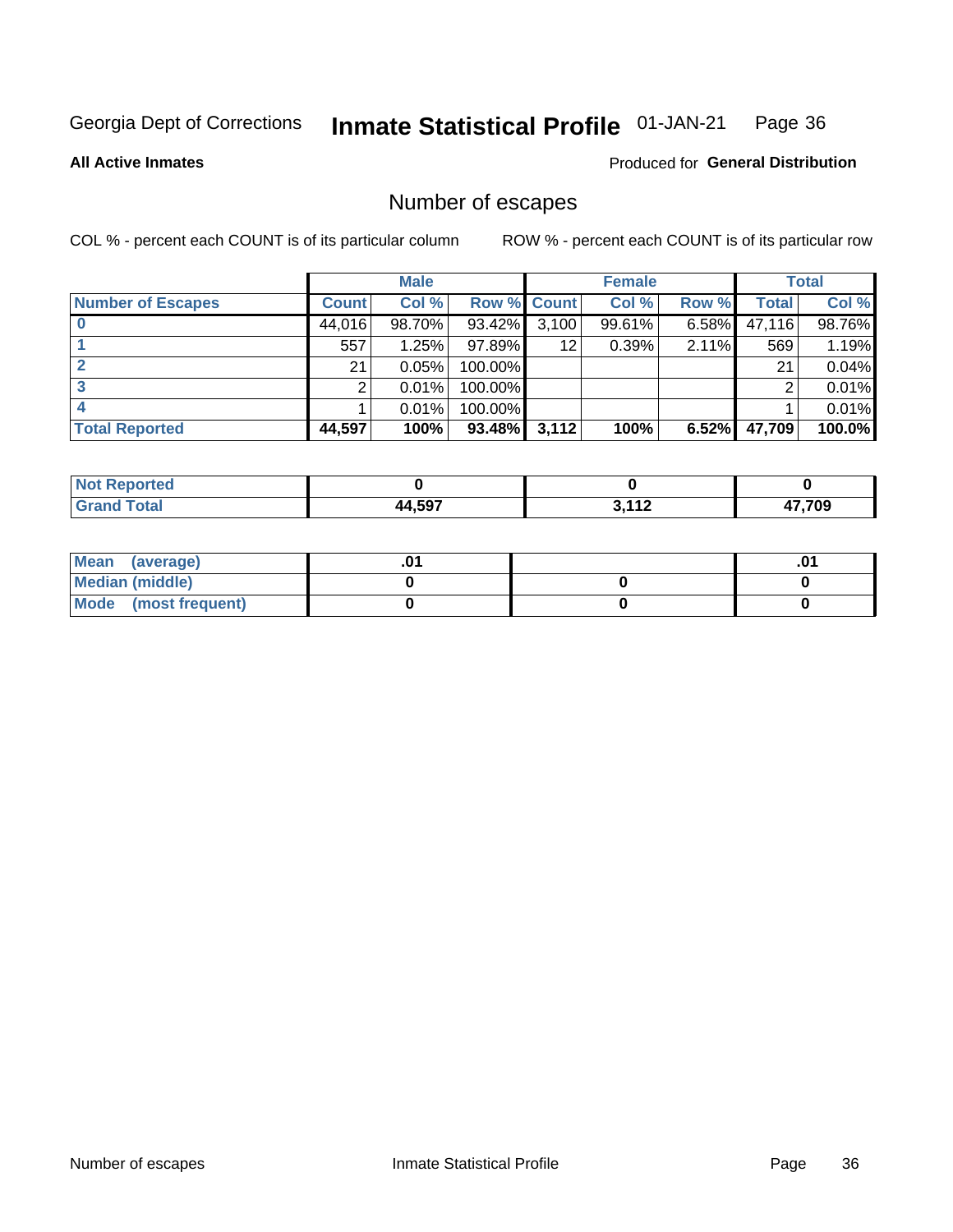#### Inmate Statistical Profile 01-JAN-21 Page 37

**All Active Inmates** 

### Produced for General Distribution

# Split sentences - Probation to follow

COL % - percent each COUNT is of its particular column

|                            |              | <b>Male</b> |                    |     | <b>Female</b> |          |                 | <b>Total</b> |
|----------------------------|--------------|-------------|--------------------|-----|---------------|----------|-----------------|--------------|
| <b>Probation to follow</b> | <b>Count</b> | Col%        | <b>Row % Count</b> |     | Col %         | Row %    | Total           | Col %        |
| <b>Yes</b>                 | 33.052       | 74.11%      | $93.40\%$ 2.337    |     | 75.10%        |          | $6.60\%$ 35,389 | 74.18%       |
| <b>No</b>                  | 11.545       | 25.89%      | 93.71%             | 775 | 24.90%        | $6.29\%$ | 12,320          | 25.82%       |
| <b>Total Reported</b>      | 44,597       | 100%        | $93.48\%$ 3,112    |     | 100%          |          | $6.52\%$ 47,709 | 100%         |

| $\overline{\phantom{a}}$ | 110<br>$\overline{\phantom{0}}$ | 7.709<br>- - |
|--------------------------|---------------------------------|--------------|
|                          |                                 |              |

| $Moo$<br>requent<br>′es<br>Yes<br><b>YAC</b><br>. |
|---------------------------------------------------|
|---------------------------------------------------|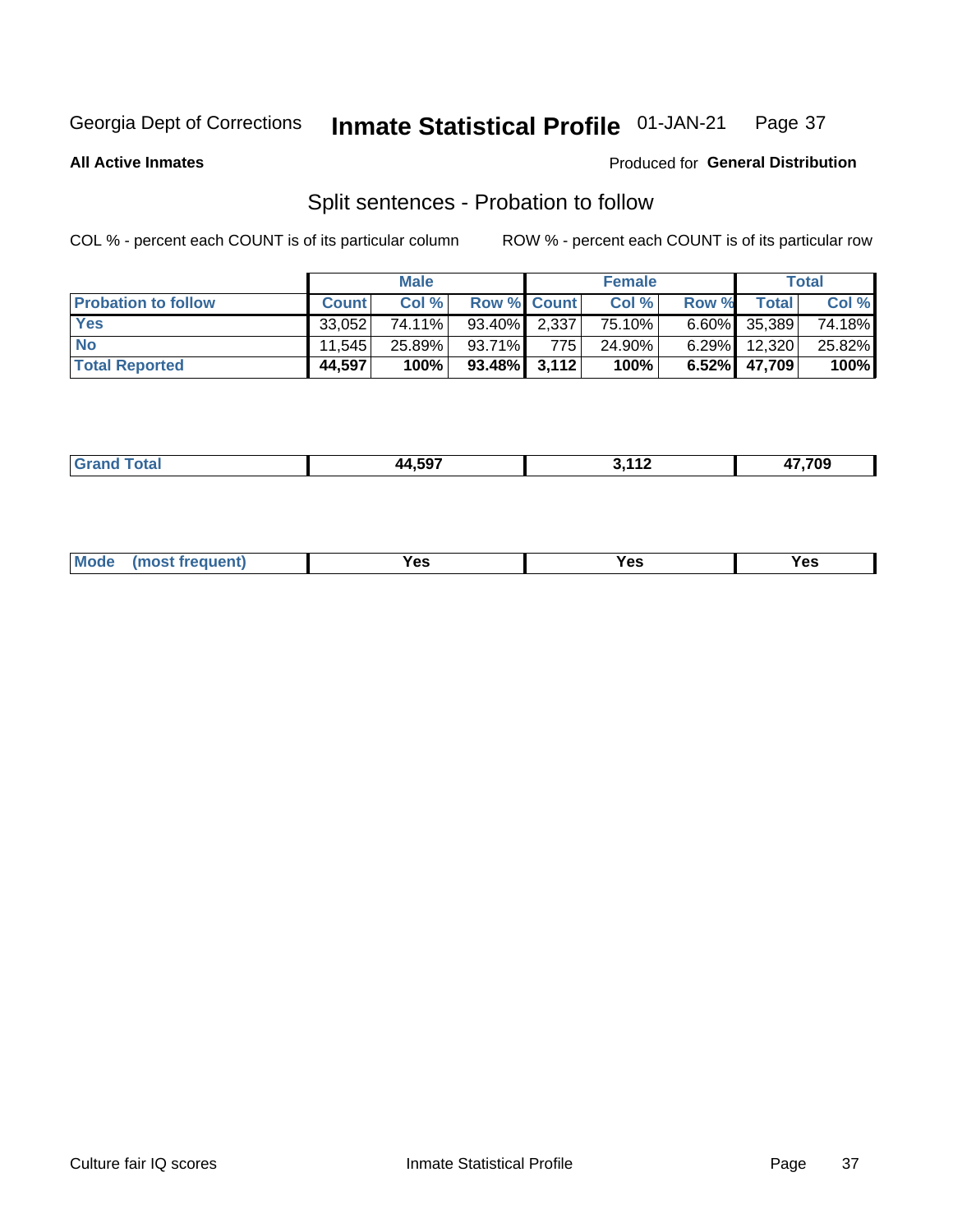**All Active Inmates** 

### **Inmate Statistical Profile 01-JAN-21** Page 38

### Produced for General Distribution

# Probable future release type of still active inmates

COL % - percent each COUNT is of its particular column

|                                         |              | <b>Male</b> |              |     | <b>Female</b> |          | Total        |        |
|-----------------------------------------|--------------|-------------|--------------|-----|---------------|----------|--------------|--------|
| <b>Probable Future Release Type</b>     | <b>Count</b> | Col %       | Row % Count  |     | Col%          | Row %    | <b>Total</b> | Col %  |
| <b>Paroled with probation to follow</b> | 18,167       | 42.09%      | 92.23% 1.530 |     | 50.88%        | 7.77%    | 19,697       | 42.66% |
| Paroled w/o probation to follow         | 5,238        | 12.13%      | 91.51%       | 486 | 16.16%        | $8.49\%$ | 5,724        | 12.40% |
| <b>Maxout with probation to follow</b>  | 12,440       | 28.82%      | 94.69%       | 697 | 23.18%        | 5.31%    | 13,137       | 28.45% |
| <b>Maxout w/o probation to follow</b>   | 1,677        | 3.89%       | 95.66%       | 761 | 2.53%         | $4.34\%$ | 1,753        | 3.80%  |
| Life, LWOP or death sentence            | 5.644        | 13.08%      | 96.28%       | 218 | 7.25%         | $3.72\%$ | 5,862        | 12.70% |
| <b>Total Reported</b>                   | 43,166       | 100%        | 93.49% 3.007 |     | 100%          | 6.51%    | 46,173       | 100%   |

| eleased |        |       |              |
|---------|--------|-------|--------------|
| 'otal   | 43,166 | 3.007 | 46 173<br>נ. |

| Mode (most frequent) | <b>PAR with PROB follow</b> | <b>PAR with PROB follow</b> | <b>PAR with PROB</b> |  |
|----------------------|-----------------------------|-----------------------------|----------------------|--|
|                      |                             |                             | follow               |  |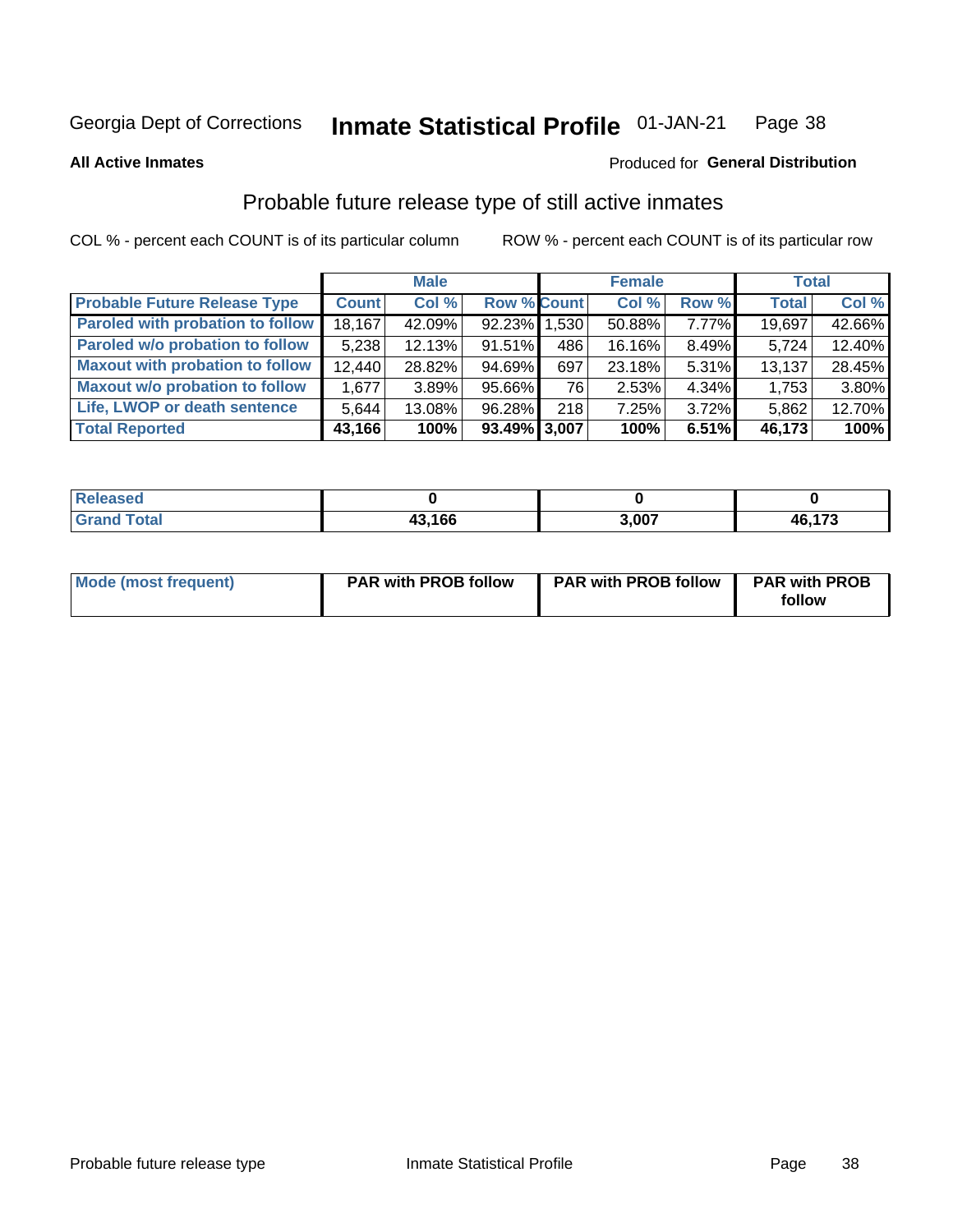## **All Active Inmates**

## Produced for General Distribution

## Time served in current (or last) institution

COL % - percent each COUNT is of its particular column

|                            | <b>Male</b>  |        |        | <b>Female</b> |        |        | <b>Total</b> |        |
|----------------------------|--------------|--------|--------|---------------|--------|--------|--------------|--------|
| <b>Time In Institution</b> | <b>Count</b> | Col %  | Row %  | <b>Count</b>  | Col %  | Row %  | <b>Total</b> | Col %  |
| 0 to 3 months              | 7,232        | 16.22% | 91.42% | 679           | 21.82% | 8.58%  | 7,911        | 16.58% |
| 3.01 to 6 months           | 3,541        | 7.94%  | 92.29% | 296           | 9.51%  | 7.71%  | 3,837        | 8.04%  |
| 6.01 to 9 months           | 2,759        | 6.19%  | 91.09% | 270           | 8.68%  | 8.91%  | 3,029        | 6.35%  |
| 9.01 to 12 months          | 4,383        | 9.83%  | 94.73% | 244           | 7.84%  | 5.27%  | 4,627        | 9.70%  |
| 12.01 to 18 months         | 7,045        | 15.80% | 94.87% | 381           | 12.24% | 5.13%  | 7,426        | 15.57% |
| <b>18.01 to 24 months</b>  | 4,653        | 10.43% | 94.46% | 273           | 8.77%  | 5.54%  | 4,926        | 10.33% |
| 2.01 to 3 years            | 5,381        | 12.07% | 94.29% | 326           | 10.48% | 5.71%  | 5,707        | 11.96% |
| 3.01 to 4 years            | 3,070        | 6.88%  | 94.75% | 170           | 5.46%  | 5.25%  | 3,240        | 6.79%  |
| $4.01$ to 5 years          | 1,792        | 4.02%  | 95.17% | 91            | 2.92%  | 4.83%  | 1,883        | 3.95%  |
| 5.01 to 6 years            | 1,470        | 3.30%  | 95.15% | 75            | 2.41%  | 4.85%  | 1,545        | 3.24%  |
| $6.01$ to 7 years          | 934          | 2.09%  | 94.06% | 59            | 1.90%  | 5.94%  | 993          | 2.08%  |
| 7.01 to 8 years            | 541          | 1.21%  | 90.77% | 55            | 1.77%  | 9.23%  | 596          | 1.25%  |
| $8.01$ to 9 years          | 388          | 0.87%  | 92.38% | 32            | 1.03%  | 7.62%  | 420          | 0.88%  |
| 9.01 to 10 years           | 271          | 0.61%  | 80.18% | 67            | 2.15%  | 19.82% | 338          | 0.71%  |
| Over 10 years              | 1,137        | 2.55%  | 92.36% | 94            | 3.02%  | 7.64%  | 1,231        | 2.58%  |
| <b>Total Reported</b>      | 44,597       | 100%   | 93.48% | 3,112         | 100%   | 6.52%  | 47,709       | 100.0% |

| <b>Penorted</b><br><b>Not</b> |        |                                 |       |
|-------------------------------|--------|---------------------------------|-------|
| intal                         | 44,597 | $\overline{44}$<br>. . <u>.</u> | 7,709 |

| <b>Mean</b><br>(average) | 33 months | 26 months | 32 months |
|--------------------------|-----------|-----------|-----------|
| Median (middle)          | 15 months | 13 months | 15 months |
| Mode (most frequent)     | 0 months  | l months  | months    |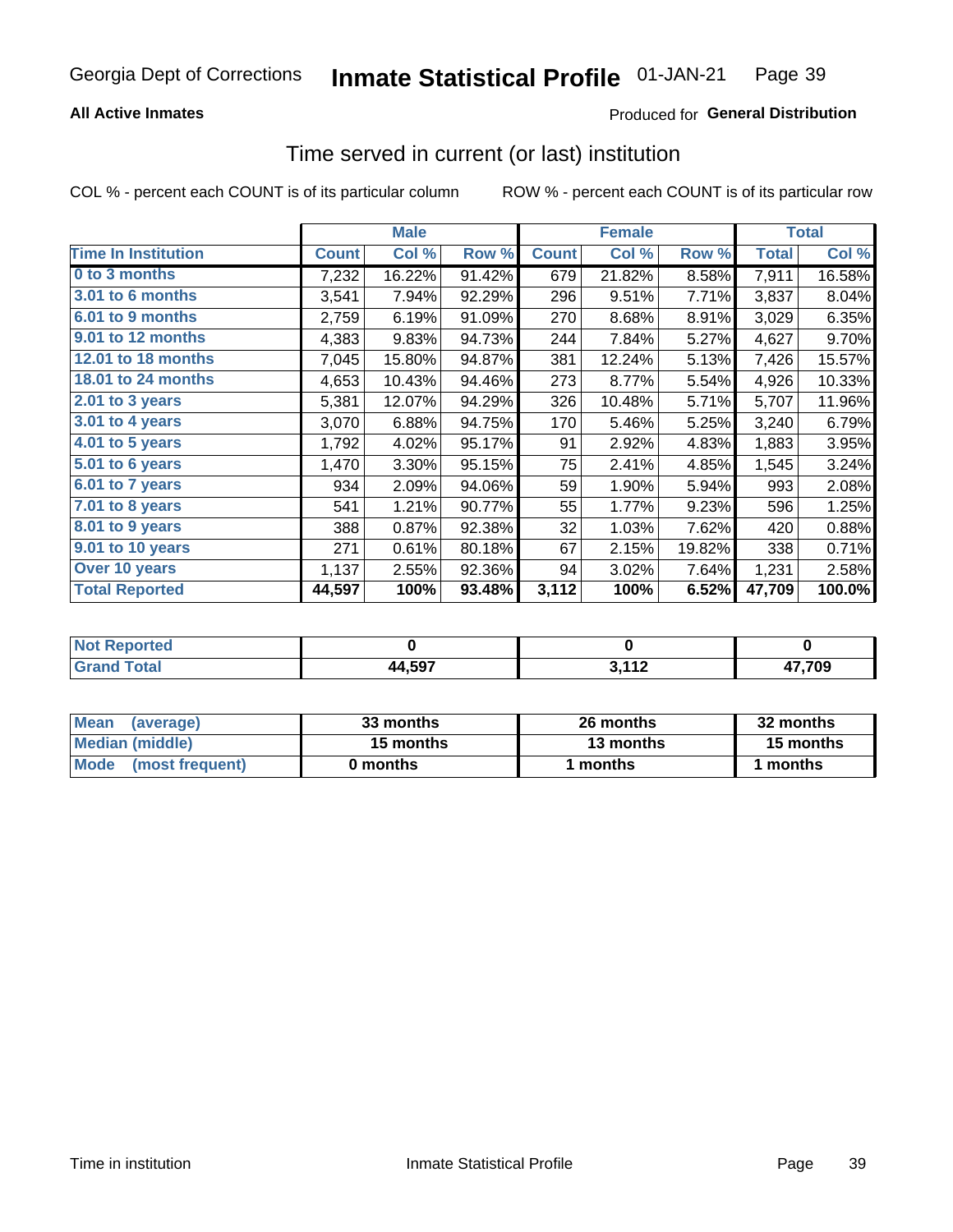### **All Active Inmates**

### Produced for General Distribution

# Highest grade level attained

COL % - percent each COUNT is of its particular column

|                              |                 | <b>Male</b> |         |                | <b>Female</b> |        |                 | <b>Total</b> |
|------------------------------|-----------------|-------------|---------|----------------|---------------|--------|-----------------|--------------|
| <b>Grade Level</b>           | <b>Count</b>    | Col %       | Row %   | <b>Count</b>   | Col %         | Row %  | <b>Total</b>    | Col %        |
| No school at all             | $\overline{12}$ | 0.04%       | 100.00% |                |               |        | $\overline{12}$ | 0.04%        |
| <b>Grade 1</b>               | 18              | 0.06%       | 100.00% |                |               |        | 18              | 0.06%        |
| <b>Grade 2</b>               | 22              | 0.07%       | 100.00% |                |               |        | 22              | 0.07%        |
| Grade 3                      | 52              | 0.17%       | 98.11%  | $\mathbf{1}$   | 0.06%         | 1.89%  | 53              | 0.17%        |
| <b>Grade 4</b>               | 61              | 0.20%       | 96.83%  | $\overline{2}$ | 0.12%         | 3.17%  | 63              | 0.20%        |
| Grade 5                      | 82              | 0.27%       | 95.35%  | 4              | 0.25%         | 4.65%  | 86              | 0.27%        |
| Grade 6                      | 279             | 0.92%       | 98.24%  | $\overline{5}$ | 0.31%         | 1.76%  | 284             | 0.89%        |
| <b>Grade 7</b>               | 551             | 1.81%       | 95.49%  | 26             | 1.60%         | 4.51%  | 577             | 1.80%        |
| Grade 8                      | 1,991           | 6.54%       | 95.13%  | 102            | 6.28%         | 4.87%  | 2,093           | 6.53%        |
| Grade 9                      | 3,797           | 12.48%      | 96.64%  | 132            | 8.13%         | 3.36%  | 3,929           | 12.26%       |
| Grade 10                     | 5,085           | 16.71%      | 96.69%  | 174            | 10.71%        | 3.31%  | 5,259           | 16.41%       |
| Grade 11                     | 5,012           | 16.47%      | 95.63%  | 229            | 14.10%        | 4.37%  | 5,241           | 16.35%       |
| <b>Grade 12 or GED</b>       | 10,612          | 34.87%      | 94.42%  | 627            | 38.61%        | 5.58%  | 11,239          | 35.06%       |
| <b>Some tech school</b>      | 211             | 0.69%       | 85.77%  | 35             | 2.16%         | 14.23% | 246             | 0.77%        |
| <b>Completed tech school</b> | 226             | 0.74%       | 83.70%  | 44             | 2.71%         | 16.30% | 270             | 0.84%        |
| College, 1 year              | 842             | 2.77%       | 92.53%  | 68             | 4.19%         | 7.47%  | 910             | 2.84%        |
| College, 2 year              | 956             | 3.14%       | 90.19%  | 104            | 6.40%         | 9.81%  | 1,060           | 3.31%        |
| College, 3 year              | 239             | 0.79%       | 88.52%  | 31             | 1.91%         | 11.48% | 270             | 0.84%        |
| <b>Bachelor's degree</b>     | 296             | 0.97%       | 90.52%  | 31             | 1.91%         | 9.48%  | 327             | 1.02%        |
| <b>Master's degree</b>       | 56              | 0.18%       | 90.32%  | $\,6$          | 0.37%         | 9.68%  | 62              | 0.19%        |
| Ph.D. degree                 | 6               | 0.02%       | 85.71%  | 1              | 0.06%         | 14.29% | $\overline{7}$  | 0.02%        |
| Law degree                   | 16              | 0.05%       | 94.12%  | $\mathbf{1}$   | 0.06%         | 5.88%  | 17              | 0.05%        |
| <b>Some medical school</b>   | 1               | 0.01%       | 50.00%  | 1              | 0.06%         | 50.00% | $\overline{2}$  | 0.01%        |
| <b>Medical degree</b>        | 7               | 0.02%       | 100.00% |                |               |        | 7               | 0.02%        |
|                              | 1               | 0.01%       | 100.00% |                |               |        | 1               | 0.01%        |
| <b>Total Reported</b>        | 30,431          | 100%        | 94.93%  | 1,624          | 100%          | 5.07%  | 32,055          | 100.0%       |

| .166<br>1 Л               | .488                 | $T$ of $\ell$<br>.കെ |
|---------------------------|----------------------|----------------------|
| 4 5Q7<br>$\cdot$ $\prime$ | 2442<br>. . <b>.</b> | 700                  |

| <b>Mean</b><br>(average) | 10.84           | 11.43           | 10.87           |
|--------------------------|-----------------|-----------------|-----------------|
| Median (middle)          | Grade 11        | Grade 12 or GED | Grade 11        |
| Mode<br>(most frequent)  | Grade 12 or GED | Grade 12 or GED | Grade 12 or GED |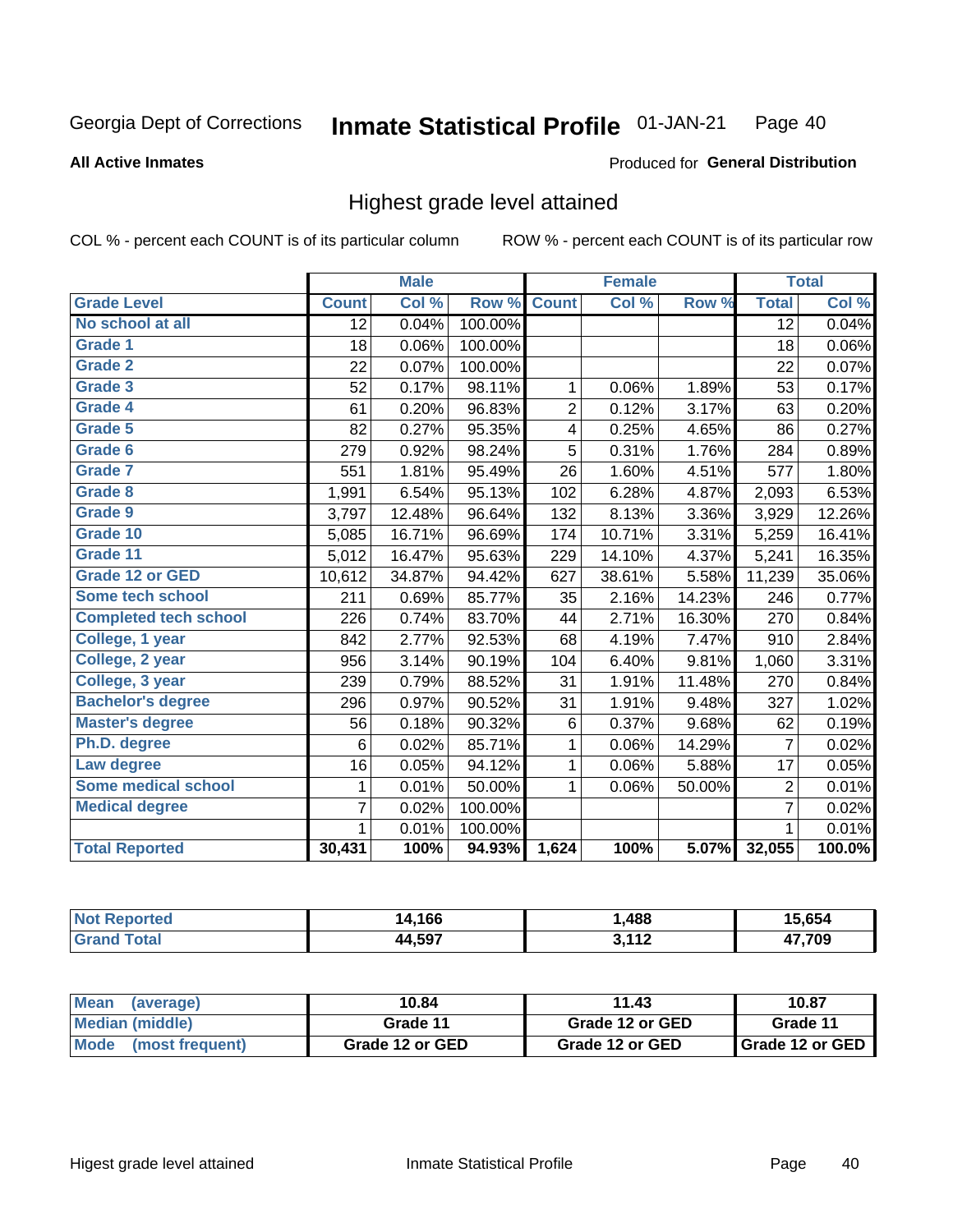### Inmate Statistical Profile 01-JAN-21 Page 41

### **All Active Inmates**

### **Produced for General Distribution**

# Culture fair IQ scores

COL % - percent each COUNT is of its particular column

|                       |              | <b>Male</b> |        |              | <b>Female</b> |           |              | <b>Total</b> |
|-----------------------|--------------|-------------|--------|--------------|---------------|-----------|--------------|--------------|
| <b>IQ Scores</b>      | <b>Count</b> | Col %       | Row %  | <b>Count</b> | Col %         | Row %     | <b>Total</b> | Col %        |
| $60 - 69$             | 835          | 2.32%       | 93.93% | 54           | 2.08%         | $6.07\%$  | 889          | 2.30%        |
| $70 - 79$             | 2,464        | 6.84%       | 93.40% | 174          | 6.71%         | $6.60\%$  | 2,638        | 6.83%        |
| $80 - 89$             | 5,270        | 14.64%      | 89.76% | 601          | 23.16%        | $10.24\%$ | 5,871        | 15.21%       |
| $90 - 99$             | 9,808        | 27.24%      | 90.43% | 1,038        | 40.00%        | $9.57\%$  | 10,846       | 28.10%       |
| $100 - 109$           | 10,013       | 27.81%      | 95.85% | 434          | 16.72%        | 4.15%     | 10,447       | 27.07%       |
| $110 - 119$           | 6,293        | 17.48%      | 97.58% | 156          | 6.01%         | 2.42%     | 6,449        | 16.71%       |
| $120 - 129$           | 1,278        | 3.55%       | 93.56% | 88           | 3.39%         | 6.44%     | 1,366        | 3.54%        |
| $130 - 139$           | 43           | 0.12%       | 54.43% | 36           | 1.39%         | 45.57%    | 79           | 0.20%        |
| 140 & Up              |              |             |        | 14           | 0.54%         | 100.00%   | 14           | 0.04%        |
| <b>Total Reported</b> | 36,004       | 100%        | 93.28% | 2,595        | 100%          | 6.72%     | 38,599       | 100%         |

| <b>Not Reported</b>         | 7,966  | 386   | 8,352  |
|-----------------------------|--------|-------|--------|
| <b>Not Valid (under 60)</b> | 627    | 131   | 758    |
| <b>Grand Total</b>          | 44,597 | 3,112 | 47,709 |

| <b>Mean</b><br>(average) | 98  | 96 | 98 |
|--------------------------|-----|----|----|
| Median (middle)          | 99  | 94 | 99 |
| Mode<br>(most frequent)  | 103 | 99 | 99 |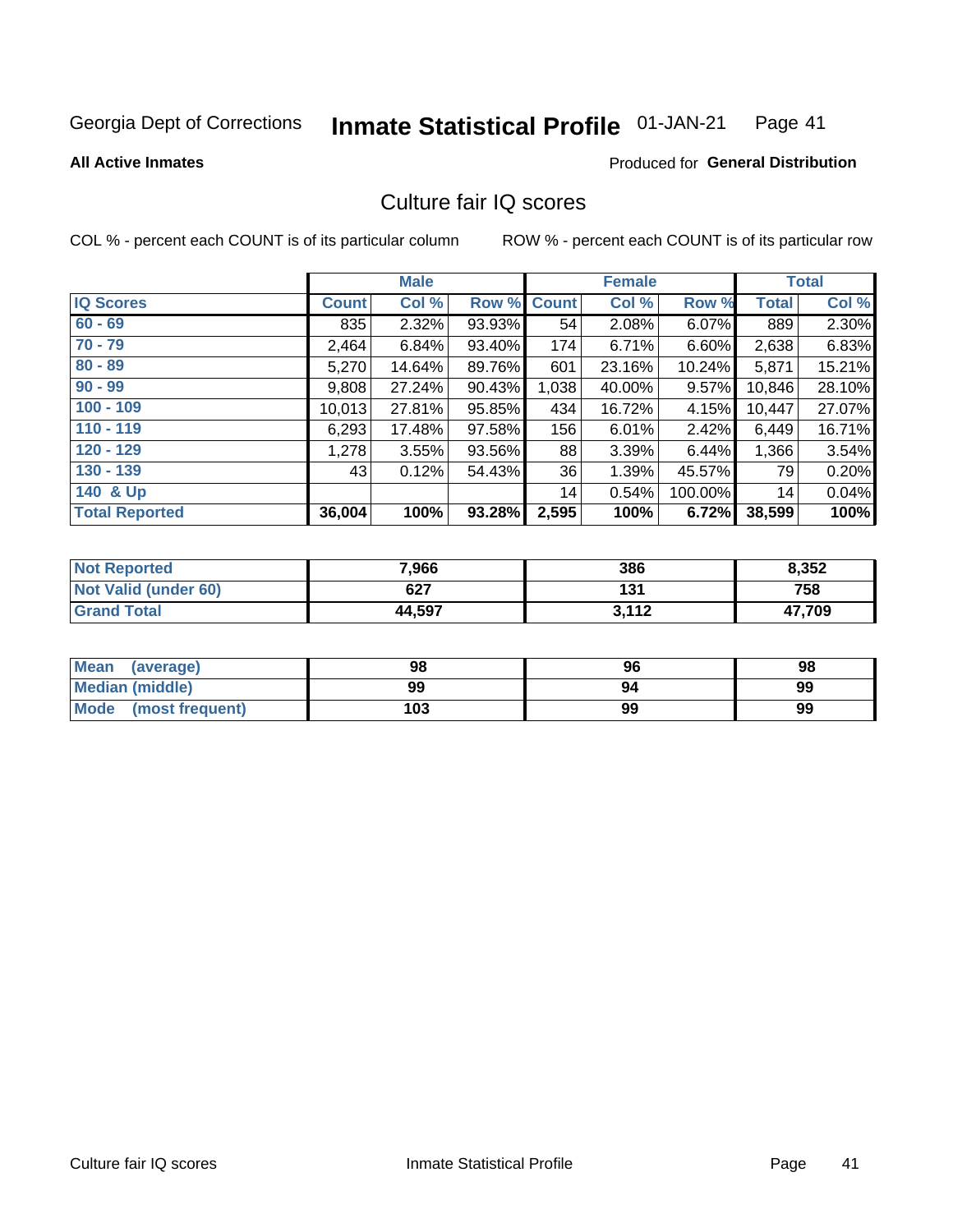### **Inmate Statistical Profile 01-JAN-21** Page 42

Produced for General Distribution

### **All Active Inmates**

# Wide Range Achievement Test (WRAT) reading score

COL % - percent each COUNT is of its particular column

|                           |              | <b>Male</b> |        |              | <b>Female</b> |        |              | <b>Total</b> |
|---------------------------|--------------|-------------|--------|--------------|---------------|--------|--------------|--------------|
| <b>WRAT Reading Score</b> | <b>Count</b> | Col %       | Row %  | <b>Count</b> | Col %         | Row %  | <b>Total</b> | Col %        |
| 0.1 to 0.9                | 746          | 1.92%       | 99.60% | 3            | 0.11%         | 0.40%  | 749          | 1.80%        |
| 1.0 to 1.9                | 754          | 1.94%       | 98.82% | 9            | 0.33%         | 1.18%  | 763          | 1.83%        |
| 2.0 to 2.9                | 1,314        | 3.37%       | 97.99% | 27           | 0.99%         | 2.01%  | 1,341        | 3.22%        |
| 3.0 to 3.9                | 2,598        | 6.67%       | 96.98% | 81           | 2.97%         | 3.02%  | 2,679        | 6.43%        |
| 4.0 to 4.9                | 3,096        | 7.95%       | 95.26% | 154          | 5.64%         | 4.74%  | 3,250        | 7.80%        |
| 5.0 to 5.9                | 3,265        | 8.38%       | 96.03% | 135          | 4.95%         | 3.97%  | 3,400        | 8.16%        |
| 6.0 to 6.9                | 3,410        | 8.76%       | 95.20% | 172          | 6.30%         | 4.80%  | 3,582        | 8.60%        |
| 7.0 to 7.9                | 1,743        | 4.48%       | 95.19% | 88           | 3.22%         | 4.81%  | 1,831        | 4.39%        |
| 8.0 to 8.9                | 3,136        | 8.05%       | 94.46% | 184          | 6.74%         | 5.54%  | 3,320        | 7.97%        |
| 9.0 to 9.9                | 1,649        | 4.23%       | 94.12% | 103          | 3.77%         | 5.88%  | 1,752        | 4.20%        |
| 10.0 to 10.9              | 2,480        | 6.37%       | 92.85% | 191          | 7.00%         | 7.15%  | 2,671        | 6.41%        |
| 11.0 to 11.9              | 2,905        | 7.46%       | 89.80% | 330          | 12.09%        | 10.20% | 3,235        | 7.76%        |
| 12.0 to 12.9              | 11,347       | 29.14%      | 90.52% | 1,189        | 43.57%        | 9.48%  | 12,536       | 30.08%       |
| 13                        | 501          | 1.29%       | 88.83% | 63           | 2.31%         | 11.17% | 564          | 1.35%        |
| <b>Total Reported</b>     | 38,944       | 100%        | 93.45% | 2,729        | 100%          | 6.55%  | 41,673       | 100%         |

| тес.<br>NO | 5,653                | 383               | 6.036  |
|------------|----------------------|-------------------|--------|
| int        | <i>.</i> 4,597<br>лл | <b>.</b><br>I I 4 | 17,709 |

| <b>Mean</b><br>(average) | 8.56 | 10.24 | 8.67 |
|--------------------------|------|-------|------|
| Median (middle)          | 8.9  | 11.8  | 8.9  |
| Mode (most frequent)     | 12.9 | 12.9  | 12.9 |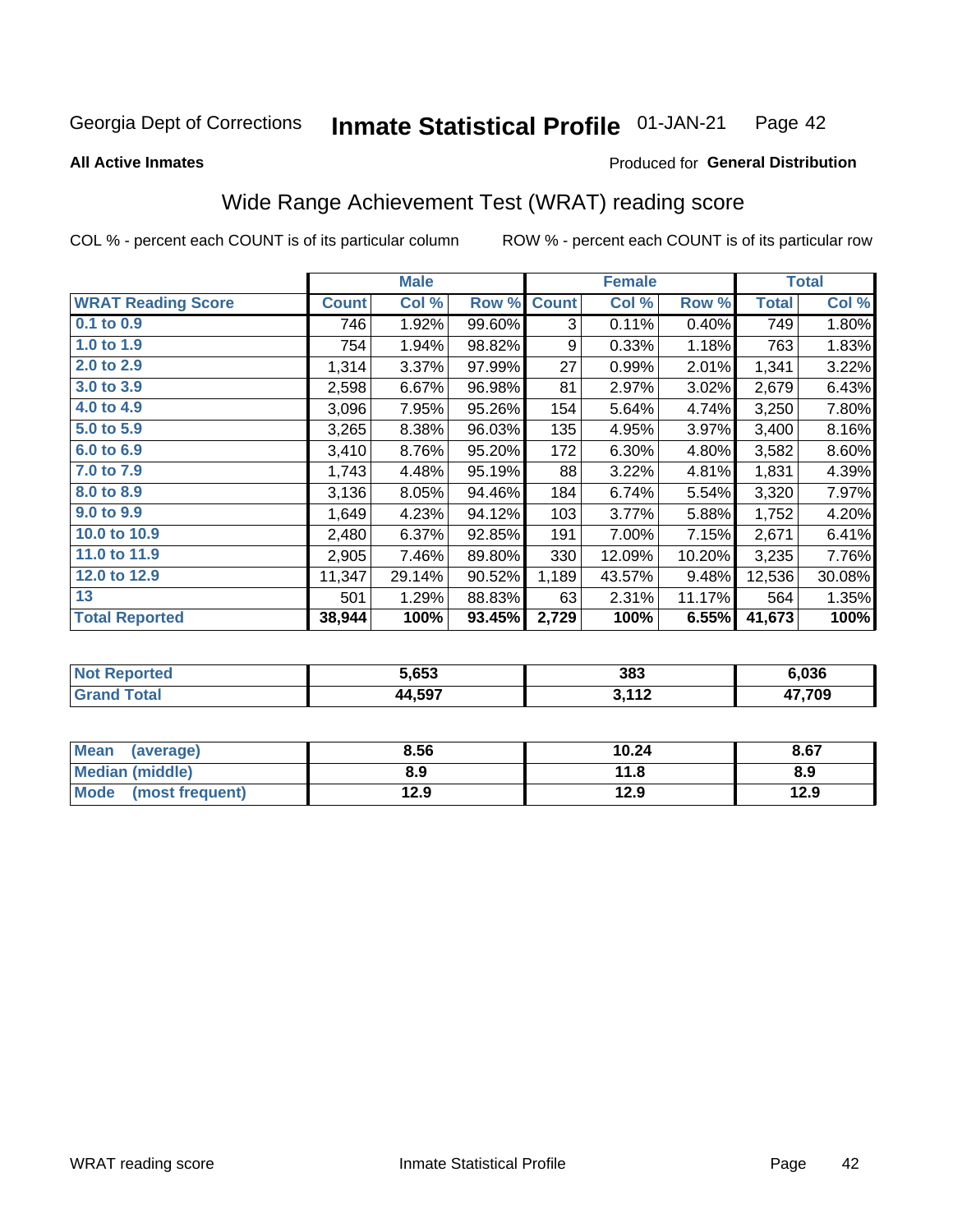### **Inmate Statistical Profile 01-JAN-21** Page 43

**All Active Inmates** 

### Produced for General Distribution

# Wide Range Achievement Test (WRAT) math score

COL % - percent each COUNT is of its particular column

|                              |              | <b>Male</b> |         |              | <b>Female</b> |        |              | <b>Total</b> |
|------------------------------|--------------|-------------|---------|--------------|---------------|--------|--------------|--------------|
| <b>WRAT Mathematic Score</b> | <b>Count</b> | Col %       | Row %   | <b>Count</b> | Col %         | Row %  | <b>Total</b> | Col %        |
| $0.1$ to $0.9$               | 265          | 0.68%       | 100.00% |              |               |        | 265          | 0.64%        |
| 1.0 to 1.9                   | 553          | 1.42%       | 95.67%  | 25           | 0.92%         | 4.33%  | 578          | 1.39%        |
| 2.0 to 2.9                   | 1,114        | 2.86%       | 96.20%  | 44           | 1.61%         | 3.80%  | 1,158        | 2.78%        |
| 3.0 to 3.9                   | 2,637        | 6.77%       | 97.31%  | 73           | 2.67%         | 2.69%  | 2,710        | 6.50%        |
| 4.0 to 4.9                   | 5,037        | 12.93%      | 93.90%  | 327          | 11.98%        | 6.10%  | 5,364        | 12.87%       |
| 5.0 to 5.9                   | 6,278        | 16.12%      | 93.48%  | 438          | 16.05%        | 6.52%  | 6,716        | 16.12%       |
| 6.0 to 6.9                   | 7,152        | 18.36%      | 92.25%  | 601          | 22.02%        | 7.75%  | 7,753        | 18.60%       |
| 7.0 to 7.9                   | 3,156        | 8.10%       | 93.57%  | 217          | 7.95%         | 6.43%  | 3,373        | 8.09%        |
| 8.0 to 8.9                   | 3,472        | 8.91%       | 91.22%  | 334          | 12.24%        | 8.78%  | 3,806        | 9.13%        |
| 9.0 to 9.9                   | 2,229        | 5.72%       | 93.58%  | 153          | 5.61%         | 6.42%  | 2,382        | 5.72%        |
| 10.0 to 10.9                 | 910          | 2.34%       | 98.81%  | 11           | 0.40%         | 1.19%  | 921          | 2.21%        |
| 11.0 to 11.9                 | 1,026        | 2.63%       | 90.80%  | 104          | 3.81%         | 9.20%  | 1,130        | 2.71%        |
| 12.0 to 12.9                 | 5,059        | 12.99%      | 92.93%  | 385          | 14.11%        | 7.07%  | 5,444        | 13.06%       |
| 13                           | 58           | 0.15%       | 77.33%  | 17           | 0.62%         | 22.67% | 75           | 0.18%        |
| <b>Total Reported</b>        | 38,946       | 100%        | 93.45%  | 2,729        | 100%          | 6.55%  | 41,675       | 100%         |

| <b>Not</b><br><b>Reported</b> | 5,651              | 383                     | 6,034 |
|-------------------------------|--------------------|-------------------------|-------|
| <b>otal</b>                   | 4,597<br><i>лл</i> | 2112<br><b>14</b><br>v. | 7,709 |

| <b>Mean</b><br>(average)       | $^{\circ}$ .07 | 7.49 | 7.10 |
|--------------------------------|----------------|------|------|
| Median (middle)                | 6.5            | 6.9  | ს.ე  |
| <b>Mode</b><br>(most frequent) | 12.9           | 12.9 | 12.9 |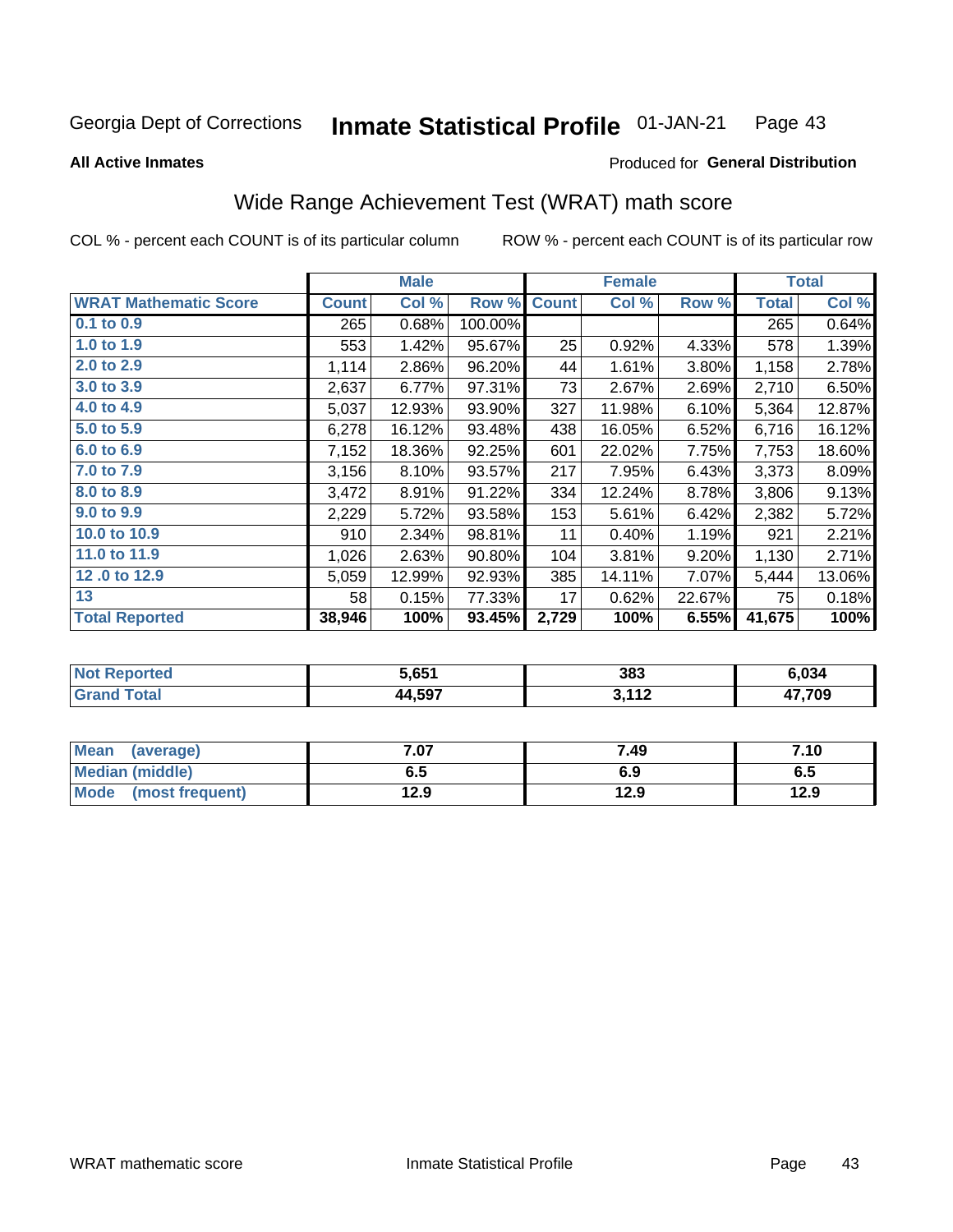### Inmate Statistical Profile 01-JAN-21 Page 44

### **All Active Inmates**

## Produced for General Distribution

# Wide Range Achievement Test (WRAT) spelling score

COL % - percent each COUNT is of its particular column

|                            |              | <b>Male</b> |        |              | <b>Female</b> |        |              | <b>Total</b> |
|----------------------------|--------------|-------------|--------|--------------|---------------|--------|--------------|--------------|
| <b>WRAT Spelling Score</b> | <b>Count</b> | Col %       | Row %  | <b>Count</b> | Col %         | Row %  | <b>Total</b> | Col %        |
| $0.1$ to $0.9$             | 821          | 2.11%       | 99.39% | 5            | 0.18%         | 0.61%  | 826          | 1.98%        |
| 1.0 to 1.9                 | 1,144        | 2.94%       | 98.28% | 20           | 0.73%         | 1.72%  | 1,164        | 2.79%        |
| 2.0 to 2.9                 | 2,141        | 5.50%       | 98.44% | 34           | 1.25%         | 1.56%  | 2,175        | 5.22%        |
| 3.0 to 3.9                 | 3,046        | 7.82%       | 97.91% | 65           | 2.38%         | 2.09%  | 3,111        | 7.46%        |
| 4.0 to 4.9                 | 2,668        | 6.85%       | 97.05% | 81           | 2.97%         | 2.95%  | 2,749        | 6.59%        |
| 5.0 to 5.9                 | 3,445        | 8.84%       | 95.24% | 172          | 6.30%         | 4.76%  | 3,617        | 8.68%        |
| 6.0 to 6.9                 | 3,642        | 9.35%       | 95.47% | 173          | 6.34%         | 4.53%  | 3,815        | 9.15%        |
| 7.0 to 7.9                 | 3,452        | 8.86%       | 94.71% | 193          | 7.07%         | 5.29%  | 3,645        | 8.74%        |
| 8.0 to 8.9                 | 3,421        | 8.78%       | 94.14% | 213          | 7.80%         | 5.86%  | 3,634        | 8.72%        |
| 9.0 to 9.9                 | 1,923        | 4.94%       | 93.67% | 130          | 4.76%         | 6.33%  | 2,053        | 4.92%        |
| 10.0 to 10.9               | 1,870        | 4.80%       | 92.53% | 151          | 5.53%         | 7.47%  | 2,021        | 4.85%        |
| 11.0 to 11.9               | 2,583        | 6.63%       | 89.56% | 301          | 11.03%        | 10.44% | 2,884        | 6.92%        |
| 12.0 to 12.9               | 8,564        | 21.98%      | 88.10% | 1,157        | 42.38%        | 11.90% | 9,721        | 23.32%       |
| 13                         | 236          | 0.61%       | 87.08% | 35           | 1.28%         | 12.92% | 271          | 0.65%        |
| <b>Total Reported</b>      | 38,956       | 100%        | 93.45% | 2,730        | 100%          | 6.55%  | 41,686       | 100%         |

| <b>nted</b><br>NO. | ፣ 641        | 382                  | 6.023 |
|--------------------|--------------|----------------------|-------|
| T <sub>1</sub>     | 44,597<br>аа | 2412<br>$\sim$<br>◡. | 7,709 |

| <b>Mean</b><br>(average) | 7.84 | 10.08 | 7.99 |
|--------------------------|------|-------|------|
| Median (middle)          | .    |       | .    |
| Mode (most frequent)     | 12.9 | 12.9  | 12.9 |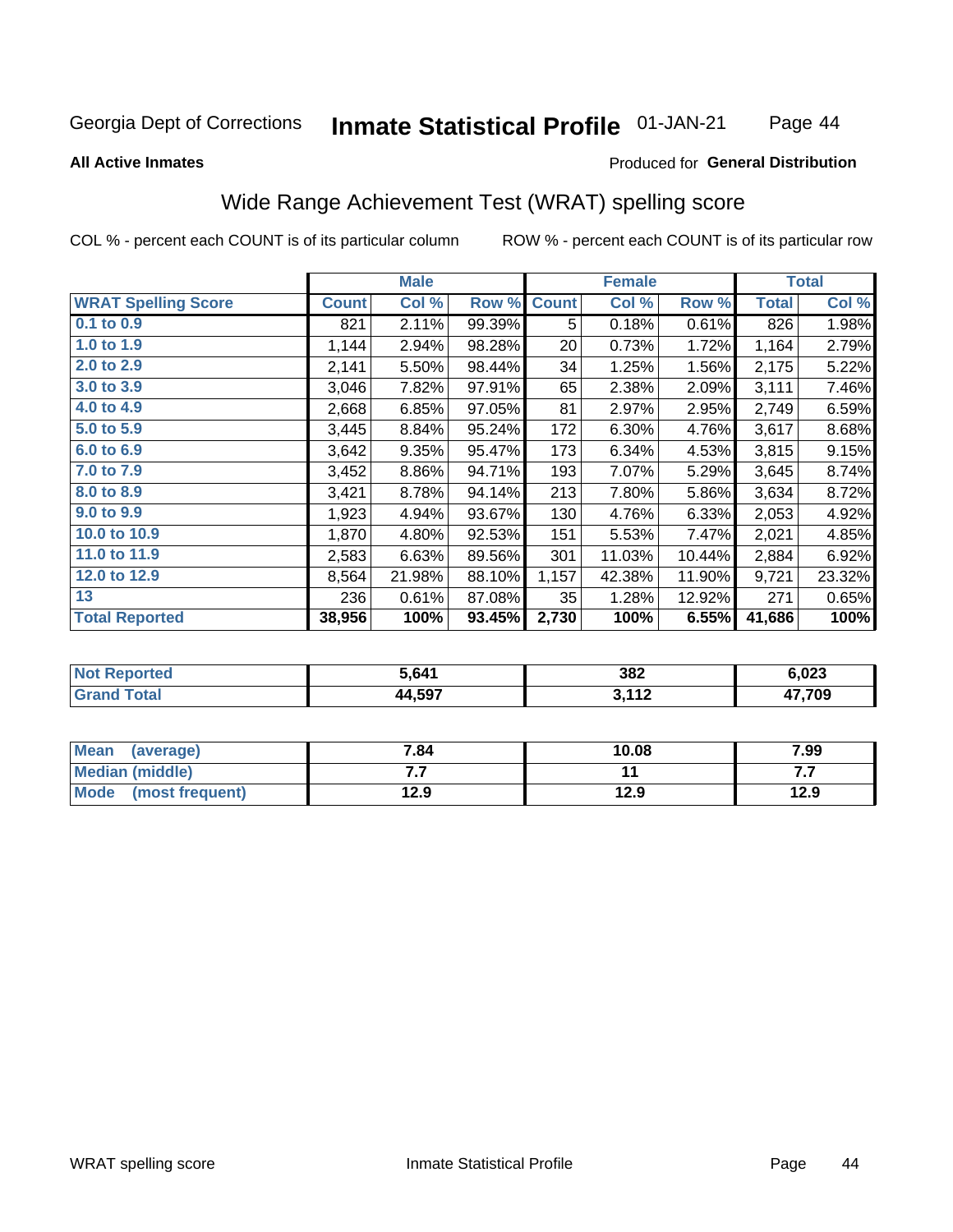#### Inmate Statistical Profile 01-JAN-21 Page 45

**All Active Inmates** 

## **Produced for General Distribution**

# Current / last mental health treatment level

COL % - percent each COUNT is of its particular column

|                                    |              | <b>Male</b> |         |              | <b>Female</b> |        |              | <b>Total</b> |
|------------------------------------|--------------|-------------|---------|--------------|---------------|--------|--------------|--------------|
| <b>Mental Health Treatment Lev</b> | <b>Count</b> | Col %       | Row %   | <b>Count</b> | Col %         | Row %  | <b>Total</b> | Col %        |
| 1 No problem at current time       | 7,508        | 46.29%      | 92.59%  | 601          | 23.56%        | 7.41%  | 8,109        | 43.20%       |
| 2 Receiving outpatient             | 7,046        | 43.45%      | 78.69%  | 1,908        | 74.79%        | 21.31% | 8,954        | 47.71%       |
| <b>Treatment</b>                   |              |             |         |              |               |        |              |              |
| 3 Inpatient, moderate              | 1,311        | 8.08%       | 97.54%  | 33           | 1.29%         | 2.46%  | 1,344        | 7.16%        |
| <b>Treatment</b>                   |              |             |         |              |               |        |              |              |
| 4 Inpatient, intensive             | 328          | 2.02%       | 97.33%  | 9            | 0.35%         | 2.67%  | 337          | 1.80%        |
| <b>Treatment</b>                   |              |             |         |              |               |        |              |              |
| <b>5 Undergoing crisis</b>         | 24           | 0.15%       | 100.00% |              |               |        | 24           | 0.13%        |
| <b>stabilization</b>               |              |             |         |              |               |        |              |              |
| <b>6 Hospital for criminally</b>   |              | 0.01%       | 100.00% |              |               |        |              | 0.01%        |
| <b>Tinsane</b>                     |              |             |         |              |               |        |              |              |
| <b>Total Evaluated</b>             | 16,218       | 100%        | 86.41%  | 2,551        | 100%          | 13.59% | 18,769       | 100.0%       |

| Never had MH evaluation | 28,379 | 561    | 28,940 |
|-------------------------|--------|--------|--------|
| $\mathsf{Total}$        | 44,597 | $-112$ | 17,709 |

| <b>Median (middle)</b>         | <b>Receiving outpatient</b><br>treatment | <b>Receiving outpatient</b><br>treatment | <b>Receiving</b><br>outpatient<br>treatment |  |  |
|--------------------------------|------------------------------------------|------------------------------------------|---------------------------------------------|--|--|
| <b>Mode</b><br>(most frequent) | No problem at current time               | <b>Receiving outpatient</b><br>treatment | Receiving<br>outpatient<br>treatment        |  |  |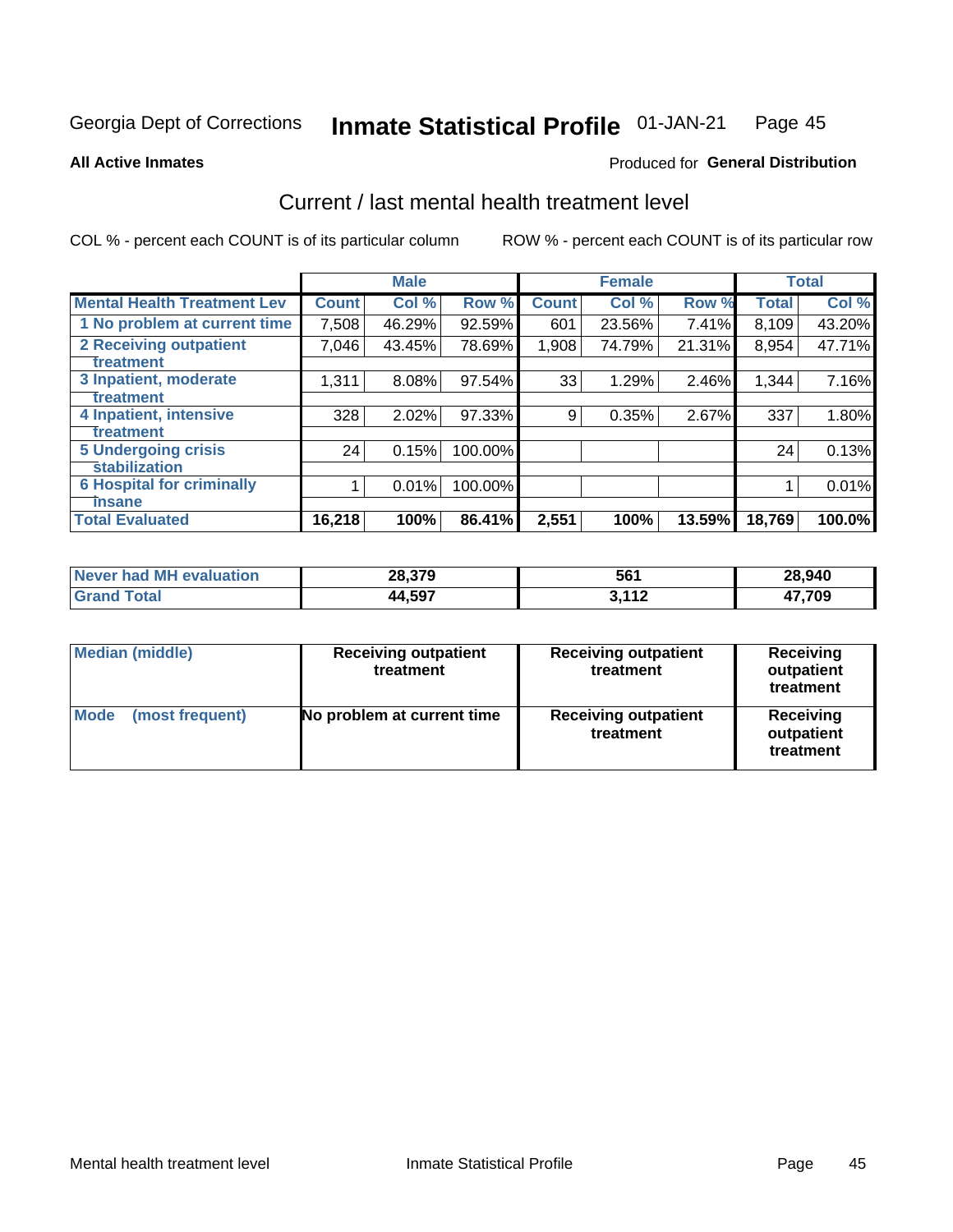## **All Active Inmates**

## Produced for General Distribution

# PULHESDWIT medical scale - 'P' overall condition ('P'hysical)

COL % - percent each COUNT is of its particular column

|                                  |              | <b>Male</b> |         |              | <b>Female</b> |        |              | <b>Total</b> |
|----------------------------------|--------------|-------------|---------|--------------|---------------|--------|--------------|--------------|
| 'P' Overall Condition            | <b>Count</b> | Col %       | Row %   | <b>Count</b> | Col %         | Row %  | <b>Total</b> | Col %        |
| 1 No medical illness             | 29,105       | 73.69%      | 94.08%  | 1.831        | 63.95%        | 5.92%  | 30,936       | 73.03%       |
| 2 Well-controlled chronic        | 9,533        | 24.14%      | 90.96%  | 947          | 33.08%        | 9.04%  | 10,480       | 24.74%       |
| <b>illness</b>                   |              |             |         |              |               |        |              |              |
| 3 Poorly-controlled chronic      | 785          | 1.99%       | 91.39%  | 74           | 2.58%         | 8.61%  | 859          | 2.03%        |
| <b>illness</b>                   |              |             |         |              |               |        |              |              |
| 4 Significant problems requiring | 66           | 0.17%       | 88.00%  | 9            | 0.31%         | 12.00% | 75           | 0.18%        |
| special housing                  |              |             |         |              |               |        |              |              |
| 5 Terminal illness, < 6 months   | 6            | 0.02%       | 100.00% |              |               |        | 6            | 0.01%        |
| to live                          |              |             |         |              |               |        |              |              |
| 6 Inmate is pregnant             |              | 0.01%       | 33.33%  | າ            | $0.07\%$      | 66.67% | 3            | 0.01%        |
| <b>Total Reported</b>            | 39,496       | 100%        | 93.24%  | 2,863        | 100%          | 6.76%  | 42,359       | 100%         |

| neo | 5.101 | 249        | 5.350      |
|-----|-------|------------|------------|
|     | 1.507 | 113<br>. . | , ,,,<br>v |

| Mode | (most frequent) | 1 No medical illness | 1 No medical illness | 1 No medical<br>illness |
|------|-----------------|----------------------|----------------------|-------------------------|
|------|-----------------|----------------------|----------------------|-------------------------|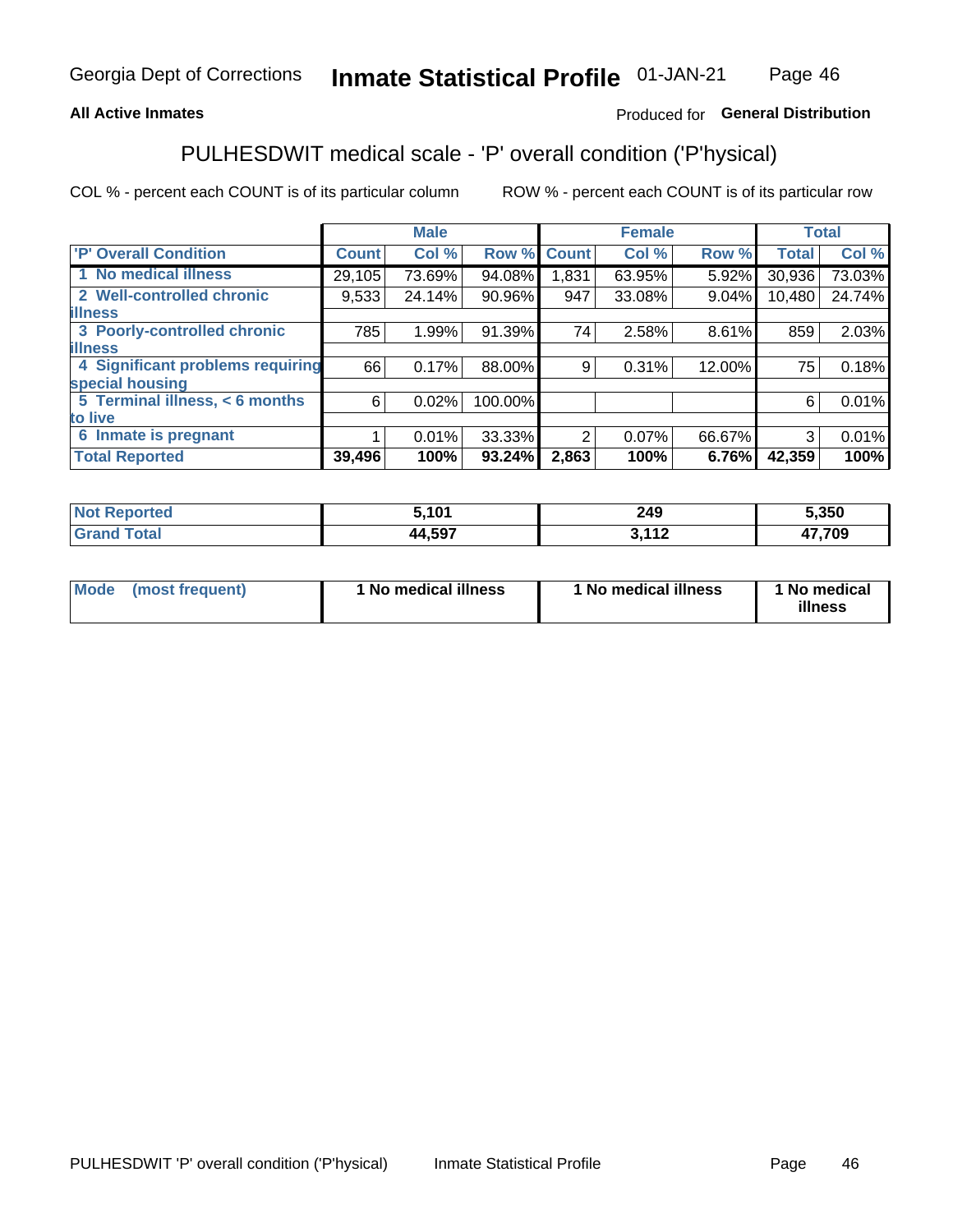### **All Active Inmates**

## Produced for General Distribution

# PULHESDWIT medical scale - 'U' upper body

COL % - percent each COUNT is of its particular column

|                              |              | <b>Male</b> |         |              | <b>Female</b> |        |              | <b>Total</b> |
|------------------------------|--------------|-------------|---------|--------------|---------------|--------|--------------|--------------|
| <b>U' Upper Body</b>         | <b>Count</b> | Col %       | Row %   | <b>Count</b> | Col %         | Row %  | <b>Total</b> | Col %        |
| 1 Upper bones, joints,       | 37,458       | 95.35%      | 93.22%  | 2,726        | 95.25%        | 6.78%  | 40,184       | 95.34%       |
| muscles all OK               |              |             |         |              |               |        |              |              |
| 2 One or both arms minimally | 1,609        | 4.10%       | 93.44%  | 113          | 3.95%         | 6.56%  | 1,722        | 4.09%        |
| limited                      |              |             |         |              |               |        |              |              |
| 3 One or both arms           | 184          | 0.47%       | 91.09%  | 18           | 0.63%         | 8.91%  | 202          | 0.48%        |
| <b>moderately limited</b>    |              |             |         |              |               |        |              |              |
| 4 One arm disabled,          | 32           | 0.08%       | 86.49%  | 5            | 0.17%         | 13.51% | 37           | 0.09%        |
| paralyzed, or amputated      |              |             |         |              |               |        |              |              |
| 5 Both arms disabled,        | 2            | 0.01%       | 100.00% |              |               |        | 2            | 0.01%        |
| paralyzed, or amputated      |              |             |         |              |               |        |              |              |
| <b>Total Reported</b>        | 39,285       | 100%        | 93.21%  | 2,862        | 100%          | 6.79%  | 42,147       | 100.0%       |

| <b>Not Reported</b>          | こ つ 4 つ<br>J.J IZ | 250      | 5,562  |
|------------------------------|-------------------|----------|--------|
| <b>Total</b><br><b>Grand</b> | 44,597            | 111<br>. | 17,709 |

|  | Mode (most frequent) | 1 Upper bones, joints,<br>muscles all OK | 1 Upper bones, joints,<br>muscles all OK | 1 Upper bones,<br>ljoints, muscles all<br>ОK |
|--|----------------------|------------------------------------------|------------------------------------------|----------------------------------------------|
|--|----------------------|------------------------------------------|------------------------------------------|----------------------------------------------|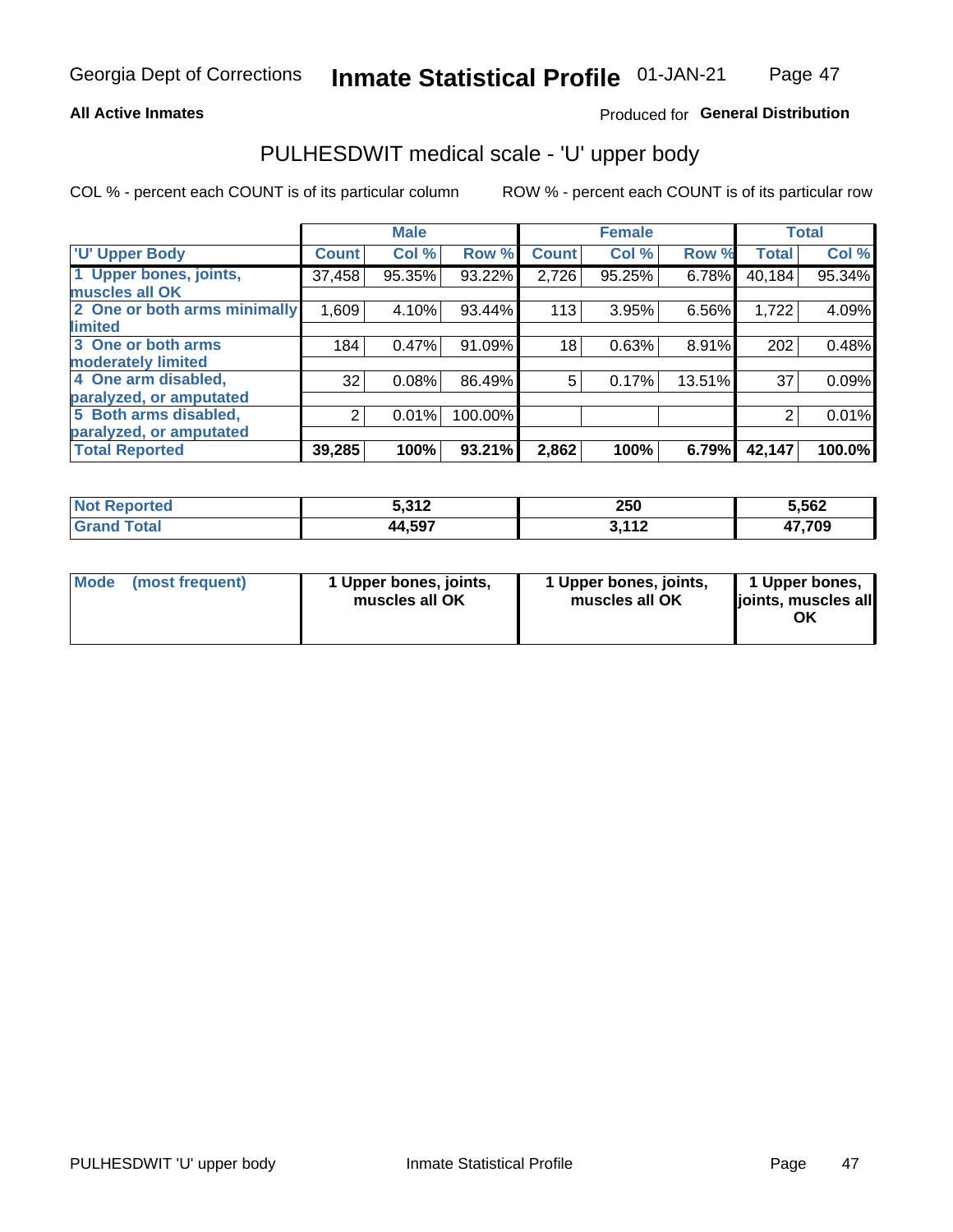### **All Active Inmates**

## Produced for General Distribution

# PULHESDWIT medical scale - 'L' lower body

COL % - percent each COUNT is of its particular column

|                                |              | <b>Male</b> |        |              | <b>Female</b> |        |              | <b>Total</b> |
|--------------------------------|--------------|-------------|--------|--------------|---------------|--------|--------------|--------------|
| 'L' Lower Body                 | <b>Count</b> | Col %       | Row %  | <b>Count</b> | Col %         | Row %  | <b>Total</b> | Col %        |
| 1 Lower bones, joints,         | 35,400       | 90.12%      | 93.18% | 2,592        | 90.60%        | 6.82%  | 37,992       | 90.15%       |
| muscles all OK                 |              |             |        |              |               |        |              |              |
| 2 One or both legs minimally   | 3,197        | 8.14%       | 93.40% | 226          | 7.90%         | 6.60%  | 3,423        | 8.12%        |
| limited                        |              |             |        |              |               |        |              |              |
| 3 One or both legs             | 565          | 1.44%       | 94.80% | 31           | 1.08%         | 5.20%  | 596          | 1.41%        |
| moderately limited             |              |             |        |              |               |        |              |              |
| 4 One leg disabled, paralyzed, | 97           | 0.25%       | 89.81% | 11           | 0.38%         | 10.19% | 108          | 0.26%        |
| or amputated                   |              |             |        |              |               |        |              |              |
| 5 Both legs disabled,          | 24           | 0.06%       | 96.00% |              | 0.03%         | 4.00%  | 25           | 0.06%        |
| paralyzed, or amputated        |              |             |        |              |               |        |              |              |
| <b>Total Reported</b>          | 39,283       | 100%        | 93.21% | 2,861        | 100%          | 6.79%  | 42,144       | 100%         |

| <b>Not Reported</b>          | 5,314  | クロイ<br>ZJ I | 5,565  |
|------------------------------|--------|-------------|--------|
| <b>Total</b><br><b>Grand</b> | 44,597 | 111<br>.    | 17,709 |

|  | Mode (most frequent) | 1 Lower bones, joints,<br>muscles all OK | 1 Lower bones, joints,<br>muscles all OK | 1 Lower bones,<br>joints, muscles all<br>ΟK |
|--|----------------------|------------------------------------------|------------------------------------------|---------------------------------------------|
|--|----------------------|------------------------------------------|------------------------------------------|---------------------------------------------|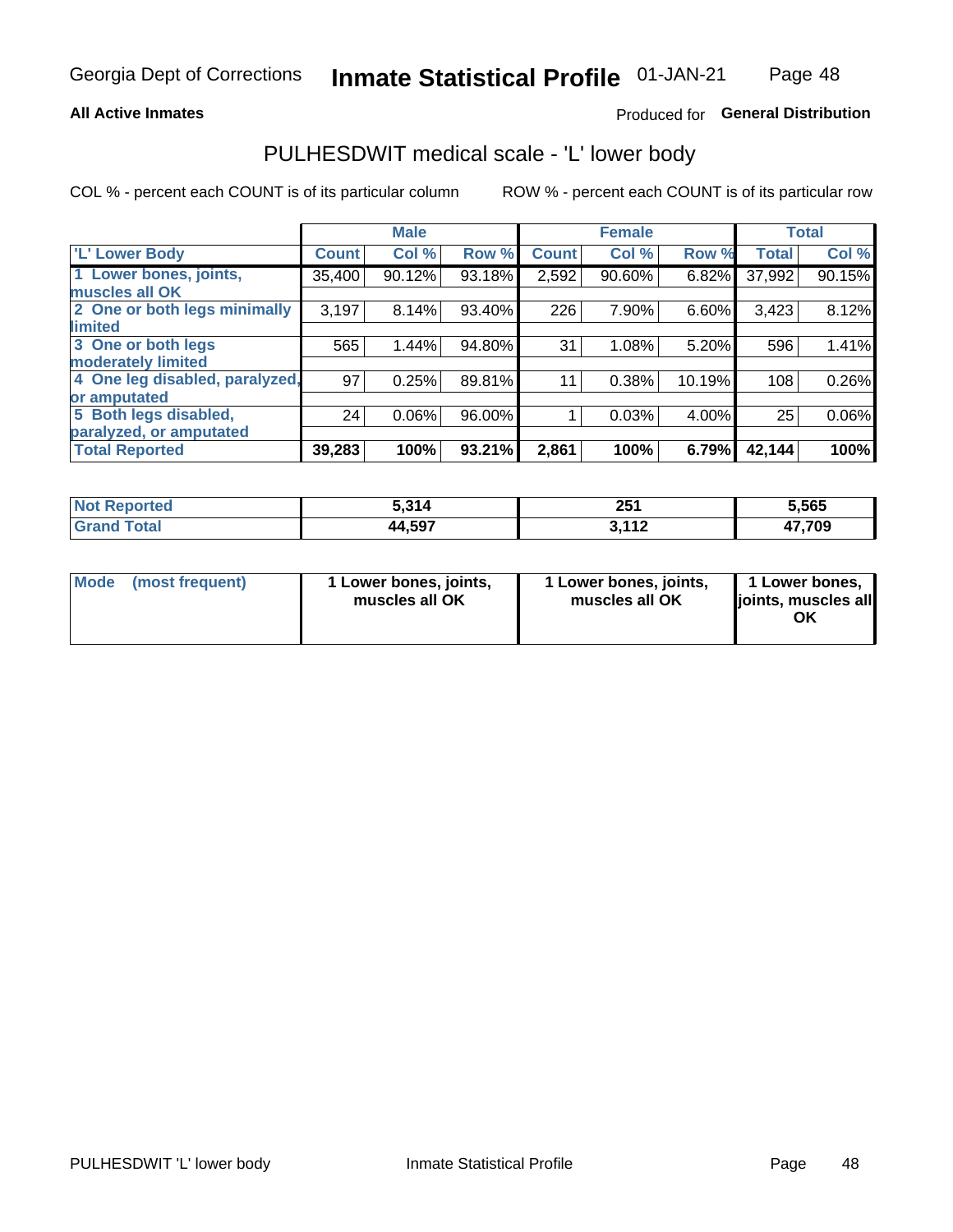### **All Active Inmates**

## Produced for General Distribution

## PULHESDWIT medical scale - 'H' hearing

COL % - percent each COUNT is of its particular column

|                                |              | <b>Male</b> |             |       | <b>Female</b> |       | <b>Total</b> |          |
|--------------------------------|--------------|-------------|-------------|-------|---------------|-------|--------------|----------|
| <b>'H' Hearing</b>             | <b>Count</b> | Col %       | Row % Count |       | Col %         | Row % | <b>Total</b> | Col %    |
| 1 Normal hearing both ears     | 38,663       | 98.51%      | 93.22%      | 2,813 | 98.49%        | 6.78% | 41,476       | 98.51%   |
| 2 Some loss in one ear with    | 450          | 1.15%       | 92.78%      | 35    | 1.23%         | 7.22% | 485          | 1.15%    |
| other OK, or mild loss in both |              |             |             |       |               |       |              |          |
| 3 Total loss in one ear with   | 91           | 0.23%       | 93.81%      | 6     | 0.21%         | 6.19% | 97           | 0.23%    |
| mild loss in other             |              |             |             |       |               |       |              |          |
| 4 Severe loss in both ears     | 25           | 0.06%       | 96.15%      |       | $0.04\%$      | 3.85% | 26           | $0.06\%$ |
| 5 Total loss in both ears,     | 19           | 0.05%       | 95.00%      |       | 0.04%         | 5.00% | 20           | 0.05%    |
| requiring special housing      |              |             |             |       |               |       |              |          |
| <b>Total Reported</b>          | 39,248       | 100%        | 93.22%      | 2,856 | 100%          | 6.78% | 42,104       | 100%     |

| prted<br><b>NOT</b> | 5,349  | 256                               | ;.605      |
|---------------------|--------|-----------------------------------|------------|
| $T$ otol            | 44,597 | 2.11f<br>$\overline{\phantom{a}}$ | ,709<br>т, |

| Mode (most frequent) | 1 Normal hearing both ears 11 Normal hearing both ears 1 Normal hearing | both ears |
|----------------------|-------------------------------------------------------------------------|-----------|
|                      |                                                                         |           |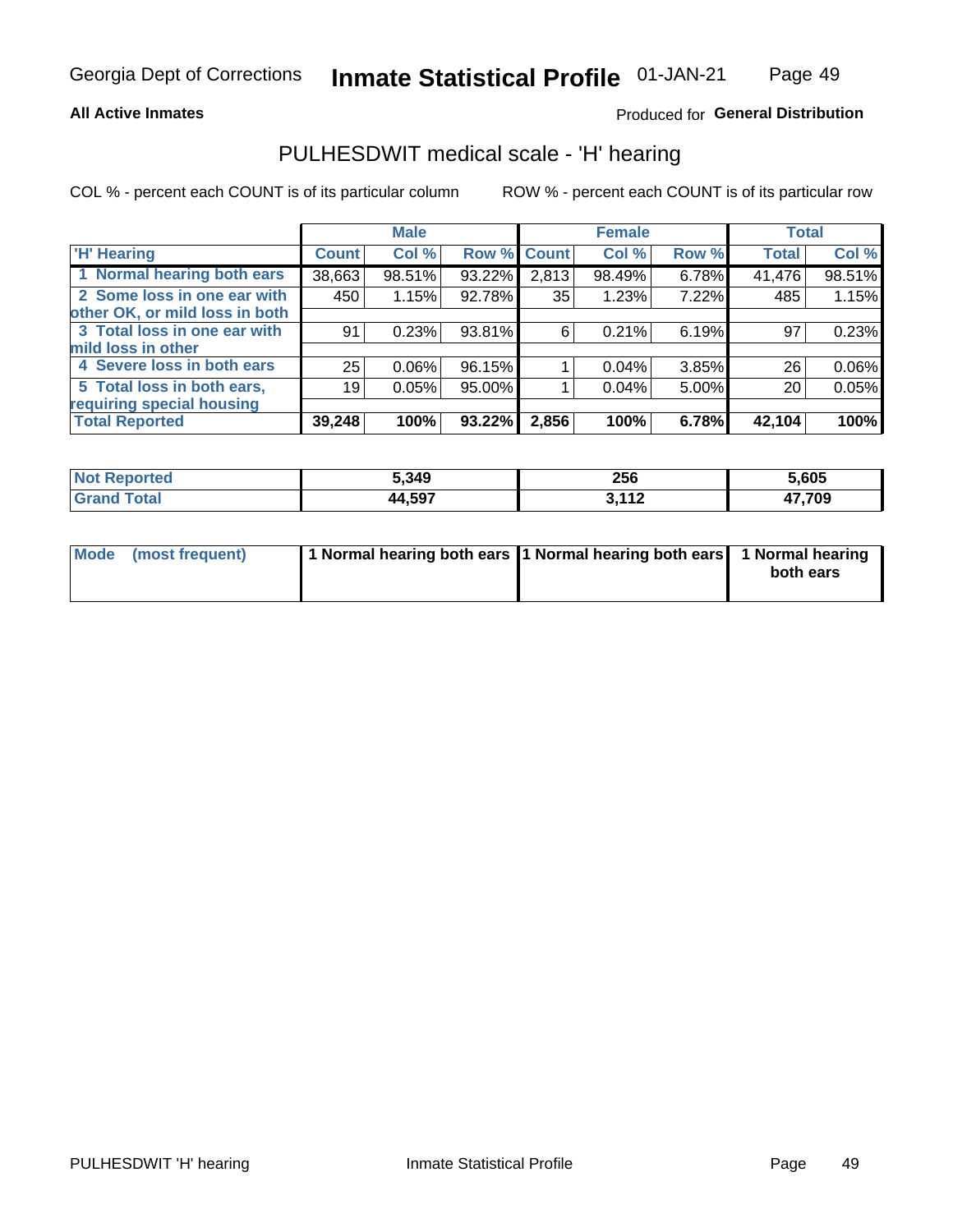## **All Active Inmates**

## Produced for General Distribution

# PULHESDWIT medical scale - 'E' vision

COL % - percent each COUNT is of its particular column

|                                 |                 | <b>Male</b> |        |              | <b>Female</b> |        |              | <b>Total</b> |
|---------------------------------|-----------------|-------------|--------|--------------|---------------|--------|--------------|--------------|
| <b>E' Vision</b>                | <b>Count</b>    | Col %       | Row %  | <b>Count</b> | Col %         | Row %  | <b>Total</b> | Col %        |
| 1 Correctable to 20/40 in both  | 29,700          | 76.23%      | 95.20% | .497         | 52.67%        | 4.80%  | 31,197       | 74.63%       |
| eyes                            |                 |             |        |              |               |        |              |              |
| 2 Correctable to 20/70 in one   | 8,149           | 20.91%      | 88.18% | 1,092        | 38.42%        | 11.82% | 9,241        | 22.11%       |
| eye, may be blind in other      |                 |             |        |              |               |        |              |              |
| 3 Correctable to 20/200 in one  | 941             | 2.42%       | 81.83% | 209          | 7.35%         | 18.17% | 1,150        | 2.75%        |
| eye, may be blind in other      |                 |             |        |              |               |        |              |              |
| 4 One eye not correctable to    | 153             | 0.39%       | 78.06% | 43           | 1.51%         | 21.94% | 196          | 0.47%        |
| 20/200, other may be blind      |                 |             |        |              |               |        |              |              |
| 5 Blind in both eyes, requiring | 20 <sub>1</sub> | 0.05%       | 95.24% |              | 0.04%         | 4.76%  | 21           | 0.05%        |
| special housing                 |                 |             |        |              |               |        |              |              |
| <b>Total Reported</b>           | 38,963          | 100%        | 93.20% | 2,842        | 100%          | 6.80%  | 41,805       | 100.0%       |

| <b>Not Reported</b> | 5.634  | - הר<br>41 V | 5,904  |
|---------------------|--------|--------------|--------|
| <b>Total</b>        | 44,597 | , 449<br>. . | 17,709 |

| Mode (most frequent) | 1 Correctable to 20/40 in both<br>eves | 1 Correctable to 20/40 in   1 Correctable to  <br>both eves | 20/40 in both eyes |
|----------------------|----------------------------------------|-------------------------------------------------------------|--------------------|
|                      |                                        |                                                             |                    |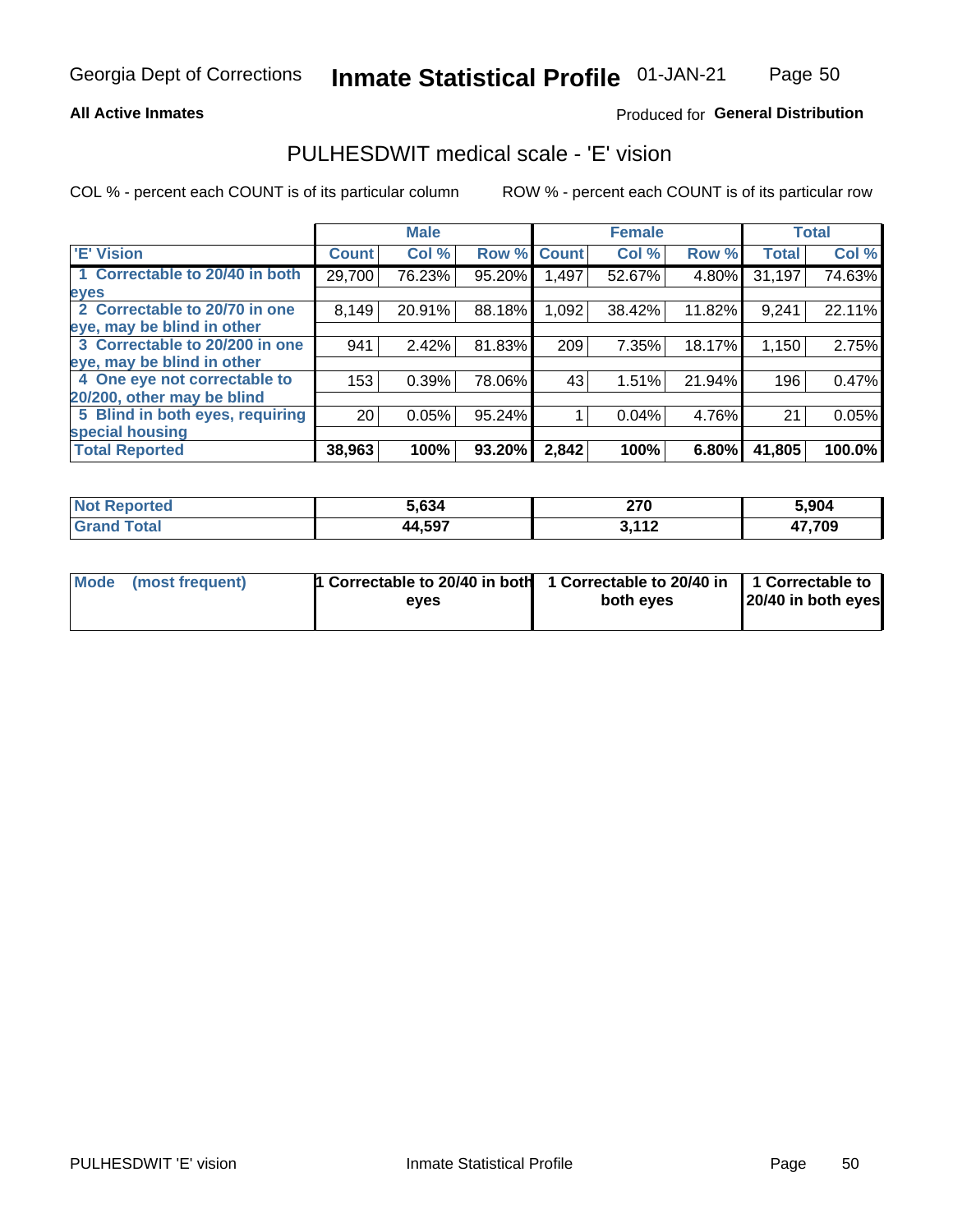### **All Active Inmates**

## Produced for General Distribution

# PULHESDWIT medical scale - 'S' pSychiatric

COL % - percent each COUNT is of its particular column

|                                        |              | <b>Male</b> |         |              | <b>Female</b> |        |              | <b>Total</b> |
|----------------------------------------|--------------|-------------|---------|--------------|---------------|--------|--------------|--------------|
| 'S' pSychiatric                        | <b>Count</b> | Col %       | Row %   | <b>Count</b> | Col %         | Row %  | <b>Total</b> | Col %        |
| 1 No impairment or disorders           | 34,377       | 89.76%      | 97.13%  | 1,016        | 37.44%        | 2.87%  | 35,393       | 86.30%       |
| 2 Stable, or in remission, or          | 3,178        | $8.30\%$    | 65.44%  | 1,678        | 61.83%        | 34.56% | 4,856        | 11.84%       |
| mild impairment or retardation         |              |             |         |              |               |        |              |              |
| 3 Requires moderate inpatient          | 581          | 1.52%       | 97.81%  | 13           | 0.48%         | 2.19%  | 594          | 1.45%        |
| treatment                              |              |             |         |              |               |        |              |              |
| 4 Requires intensive inpatient         | 155          | 0.40%       | 95.68%  |              | 0.26%         | 4.32%  | 162          | 0.40%        |
| treatment                              |              |             |         |              |               |        |              |              |
| <b>5 Requires Crisis Stabilization</b> | 6            | 0.02%       | 100.00% |              |               |        | 6            | 0.01%        |
| Unit (CSU) inpatient care              |              |             |         |              |               |        |              |              |
| <b>Total Reported</b>                  | 38,297       | 100%        | 93.38%  | 2,714        | 100%          | 6.62%  | 41,011       | 100%         |

| <b>Not Reported</b>                       | 6,300  | 398          | 6,698  |
|-------------------------------------------|--------|--------------|--------|
| $\mathop{\mathsf{Total}}$<br><b>Grand</b> | 44,597 | 2.112<br>. . | 17,709 |

| Mode (most frequent) | <b>t No impairment or disorders 2 Stable, or in remission, 1 No impairment or</b> |                       |           |
|----------------------|-----------------------------------------------------------------------------------|-----------------------|-----------|
|                      |                                                                                   | or mild impairment or | disorders |
|                      |                                                                                   | retardation           |           |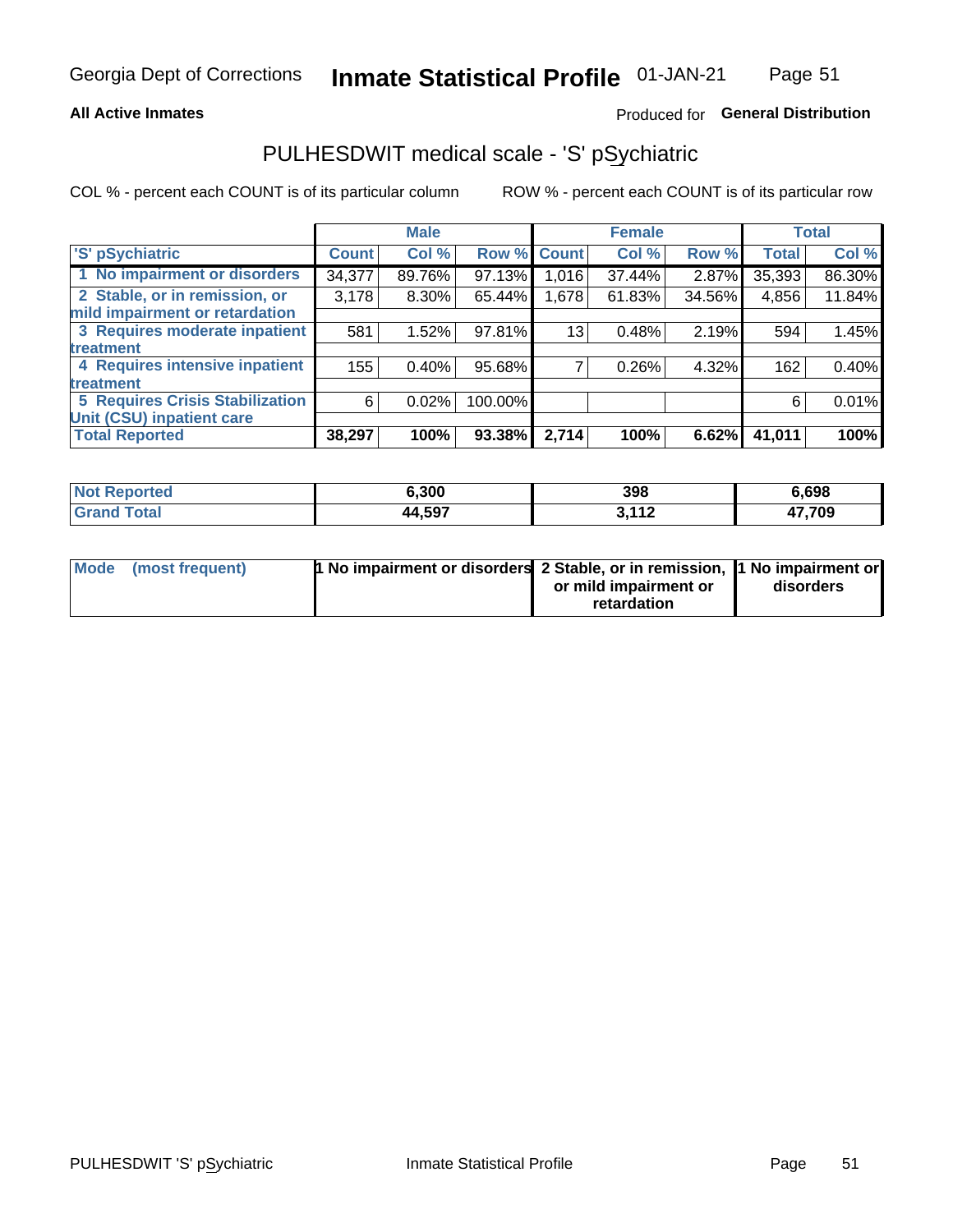## **All Active Inmates**

## Produced for General Distribution

# PULHESDWIT medical scale - 'D' dental

COL % - percent each COUNT is of its particular column

|                                 |              | <b>Male</b> |        |              | <b>Female</b> |          |              | <b>Total</b> |
|---------------------------------|--------------|-------------|--------|--------------|---------------|----------|--------------|--------------|
| <b>D'</b> Dental                | <b>Count</b> | Col %       | Row %  | <b>Count</b> | Col %         | Row %    | <b>Total</b> | Col %        |
| 1 Minimal routine dental health | 23,091       | 63.33%      | 91.20% | 2,229        | 81.41%        | $8.80\%$ | 25,320       | 64.59%       |
| <b>needs</b>                    |              |             |        |              |               |          |              |              |
| 2 Moderate cavities and/or gum  | 11,677       | 32.03%      | 96.86% | 379          | 13.84%        | 3.14%    | 12,056       | 30.76%       |
| disease                         |              |             |        |              |               |          |              |              |
| 3 Extensive gum disease         | 1,672        | 4.59%       | 92.89% | 128          | 4.67%         | 7.11%    | 1,800        | 4.59%        |
| and/or widespread decay         |              |             |        |              |               |          |              |              |
| 4 Urgent need for dental        | 21           | $0.06\%$    | 91.30% | 2            | 0.07%         | 8.70%    | 23           | 0.06%        |
| <b>services</b>                 |              |             |        |              |               |          |              |              |
| <b>Total Reported</b>           | 36,461       | 100%        | 93.02% | 2,738        | 100%          | 6.98%    | 39,199       | 100%         |

| <b>Not Reported</b> | 3,136  | 27 <sub>A</sub><br>-374                       | O EAN<br>o.v           |
|---------------------|--------|-----------------------------------------------|------------------------|
| Total               | 44,597 | <b>2442</b><br>$\overline{\phantom{a}}$<br>J. | 17,709<br>$\mathbf{r}$ |

| <b>Mode</b> | (most frequent) | <b>Minimal routine dental</b><br>health needs | 1 Minimal routine dental 1 Minimal routine<br>health needs | dental health<br>needs |
|-------------|-----------------|-----------------------------------------------|------------------------------------------------------------|------------------------|
|-------------|-----------------|-----------------------------------------------|------------------------------------------------------------|------------------------|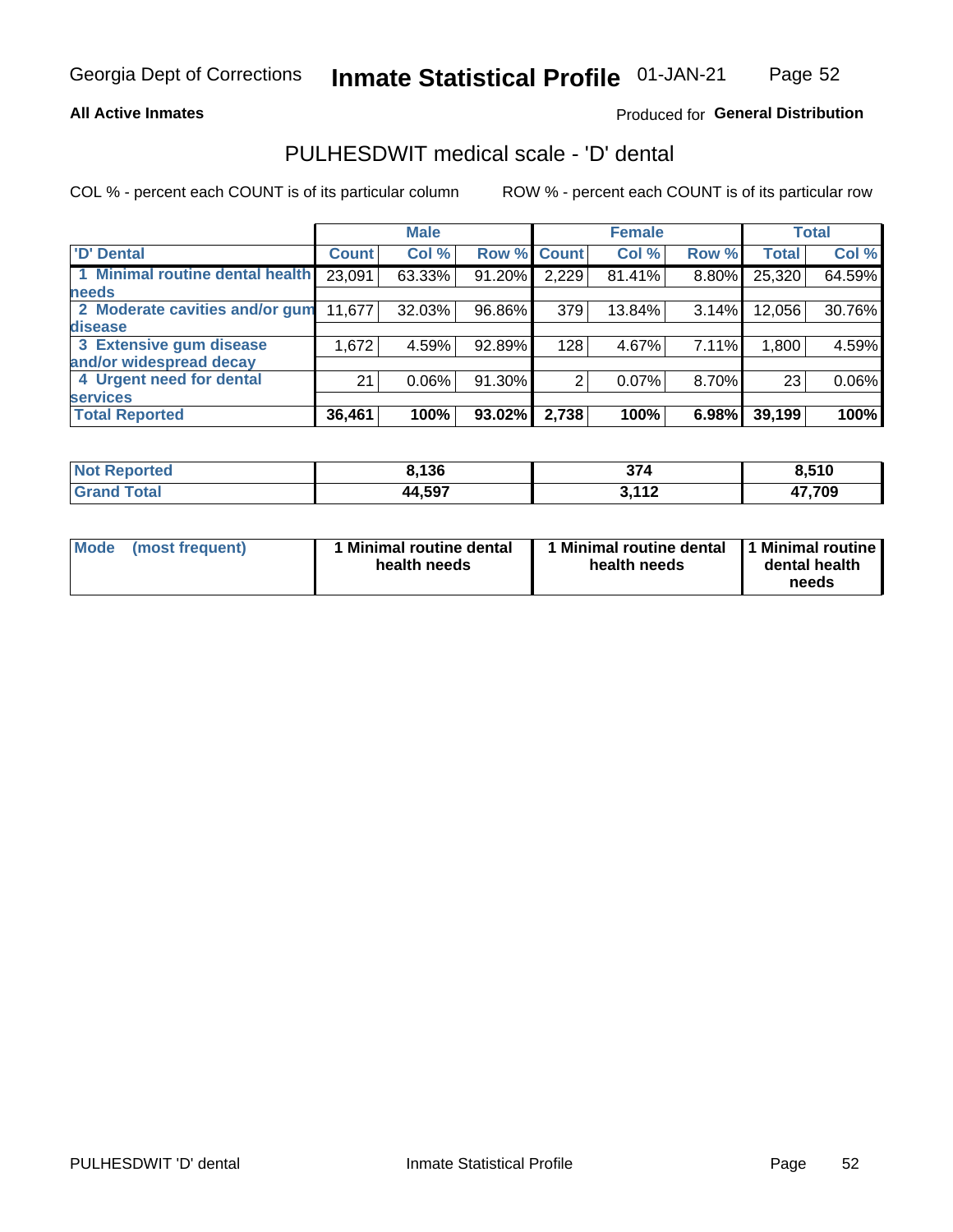## **All Active Inmates**

## Produced for General Distribution

# PULHESDWIT medical scale - 'W' work ability

COL % - percent each COUNT is of its particular column

|                                 |              | <b>Male</b> |             |       | <b>Female</b> |       |              | <b>Total</b> |
|---------------------------------|--------------|-------------|-------------|-------|---------------|-------|--------------|--------------|
| 'W' work ability                | <b>Count</b> | Col %       | Row % Count |       | Col %         | Row % | <b>Total</b> | Col %        |
| 1 Unrestricted work or activity | 33,164       | 84.45%      | 93.26%      | 2,396 | 83.72%        | 6.74% | 35,560       | 84.40%       |
| 2 Minor restrictions on type of | 4,835        | 12.31%      | 92.39%      | 398   | 13.91%        | 7.61% | 5,233        | 12.42%       |
| <b>work</b>                     |              |             |             |       |               |       |              |              |
| 3 Moderate restrictions on type | 864          | 2.20%       | 95.15%      | 44    | 1.54%         | 4.85% | 908          | 2.16%        |
| lof work                        |              |             |             |       |               |       |              |              |
| 4 Major restrictions on type of | 292          | 0.74%       | 94.50%      | 17    | 0.59%         | 5.50% | 309          | 0.73%        |
| <b>work</b>                     |              |             |             |       |               |       |              |              |
| 5 Cannot work under any         | 115          | 0.29%       | 94.26%      |       | 0.24%         | 5.74% | 122          | 0.29%        |
| <b>circumstances</b>            |              |             |             |       |               |       |              |              |
| <b>Total Reported</b>           | 39,270       | 100%        | 93.21%      | 2,862 | 100%          | 6.79% | 42,132       | 100%         |

| <b>Not Reported</b> | 5,327  | 250                   | 5,577  |
|---------------------|--------|-----------------------|--------|
| Total<br>Gran       | 44,597 | 2.112<br>- - -<br>. . | 47,709 |

| <b>Mode</b>     | 1 Unrestricted work or | 1 Unrestricted work or | 1 Unrestricted   |
|-----------------|------------------------|------------------------|------------------|
| (most frequent) | activity               | activity               | work or activity |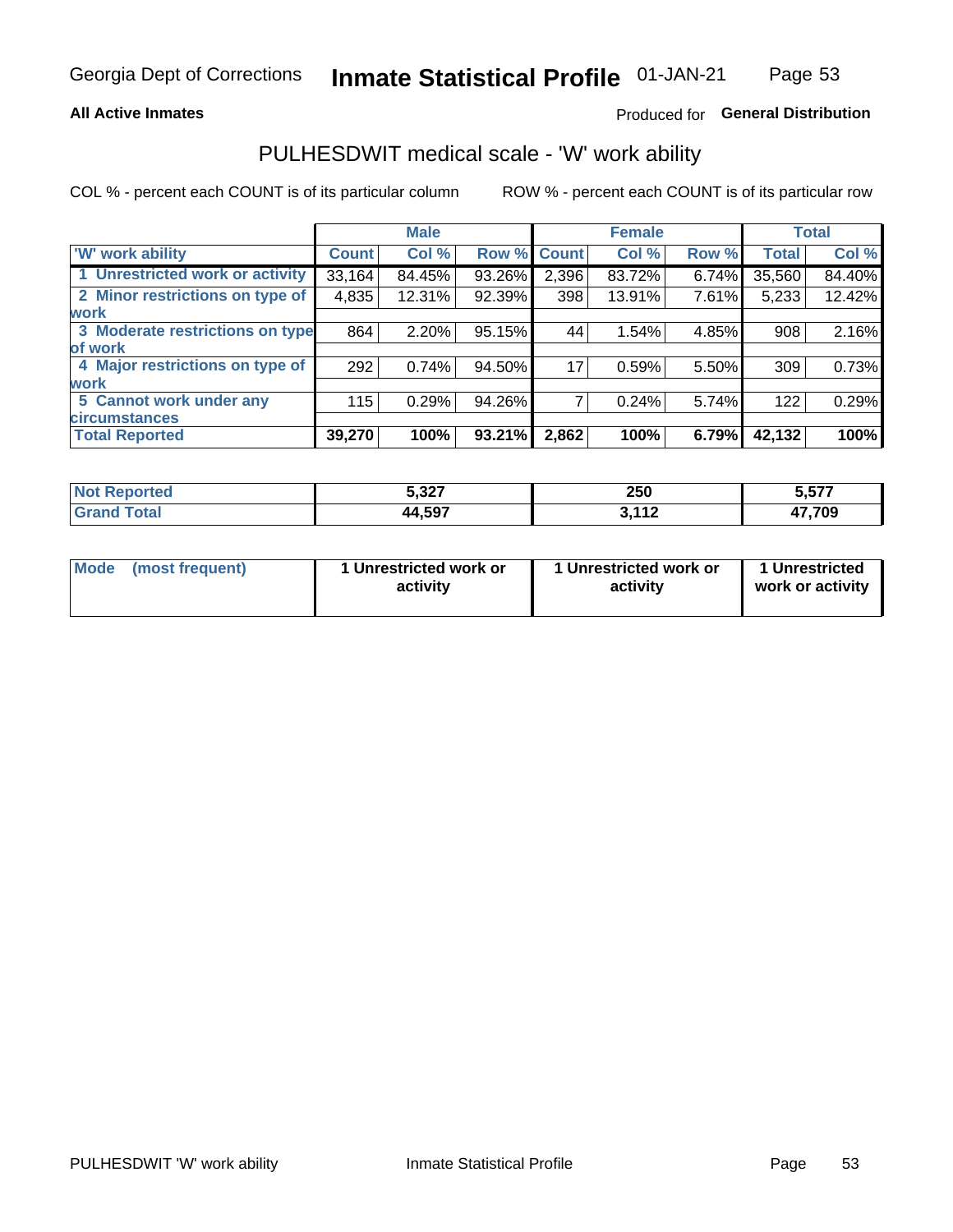### **All Active Inmates**

## Produced for General Distribution

# PULHESDWIT medical scale - 'I' impairment

COL % - percent each COUNT is of its particular column ROW % - percent each COUNT is of its particular row

|                                   |              | <b>Male</b> |             |                 | <b>Female</b> |       |              | <b>Total</b> |
|-----------------------------------|--------------|-------------|-------------|-----------------|---------------|-------|--------------|--------------|
| <b>T</b> Impairment               | <b>Count</b> | Col %       | Row % Count |                 | Col %         | Row % | <b>Total</b> | Col %        |
| 1 No impairments or               | 38,843       | 98.92%      | 93.18%      | 2,843           | 99.41%        | 6.82% | 41,686       | 98.96%       |
| disabilities                      |              |             |             |                 |               |       |              |              |
| 2 Wheelchair-bound but            | 232          | 0.59%       | 97.89%      | 5               | 0.17%         | 2.11% | 237          | 0.56%        |
| otherwise OK                      |              |             |             |                 |               |       |              |              |
| <b>3 Needs low-level Assisted</b> | 54           | 0.14%       | 98.18%      |                 | 0.03%         | 1.82% | 55           | 0.13%        |
| Living (level I)                  |              |             |             |                 |               |       |              |              |
| 4 Needs moderate Assisted         | 26           | 0.07%       | 96.30%      |                 | 0.03%         | 3.70% | 27           | 0.06%        |
| <b>Living (level II)</b>          |              |             |             |                 |               |       |              |              |
| <b>5 Needs maximal Assisted</b>   | 111          | 0.28%       | 91.74%      | 10 <sub>1</sub> | 0.35%         | 8.26% | 121          | 0.29%        |
| <b>Living (level III)</b>         |              |             |             |                 |               |       |              |              |
| <b>Total Reported</b>             | 39,266       | 100%        | 93.21%      | 2,860           | 100%          | 6.79% | 42,126       | 100%         |

| . tec<br>n a | 5.331  | つにつ<br>23Z    | 5,583       |
|--------------|--------|---------------|-------------|
|              | 44,597 | 110<br>້<br>. | 47,709<br>" |

| Mode | (most frequent) | 1 No impairments or<br>disabilities | 1 No impairments or<br>disabilities | 1 No impairments<br>or disabilities |
|------|-----------------|-------------------------------------|-------------------------------------|-------------------------------------|
|------|-----------------|-------------------------------------|-------------------------------------|-------------------------------------|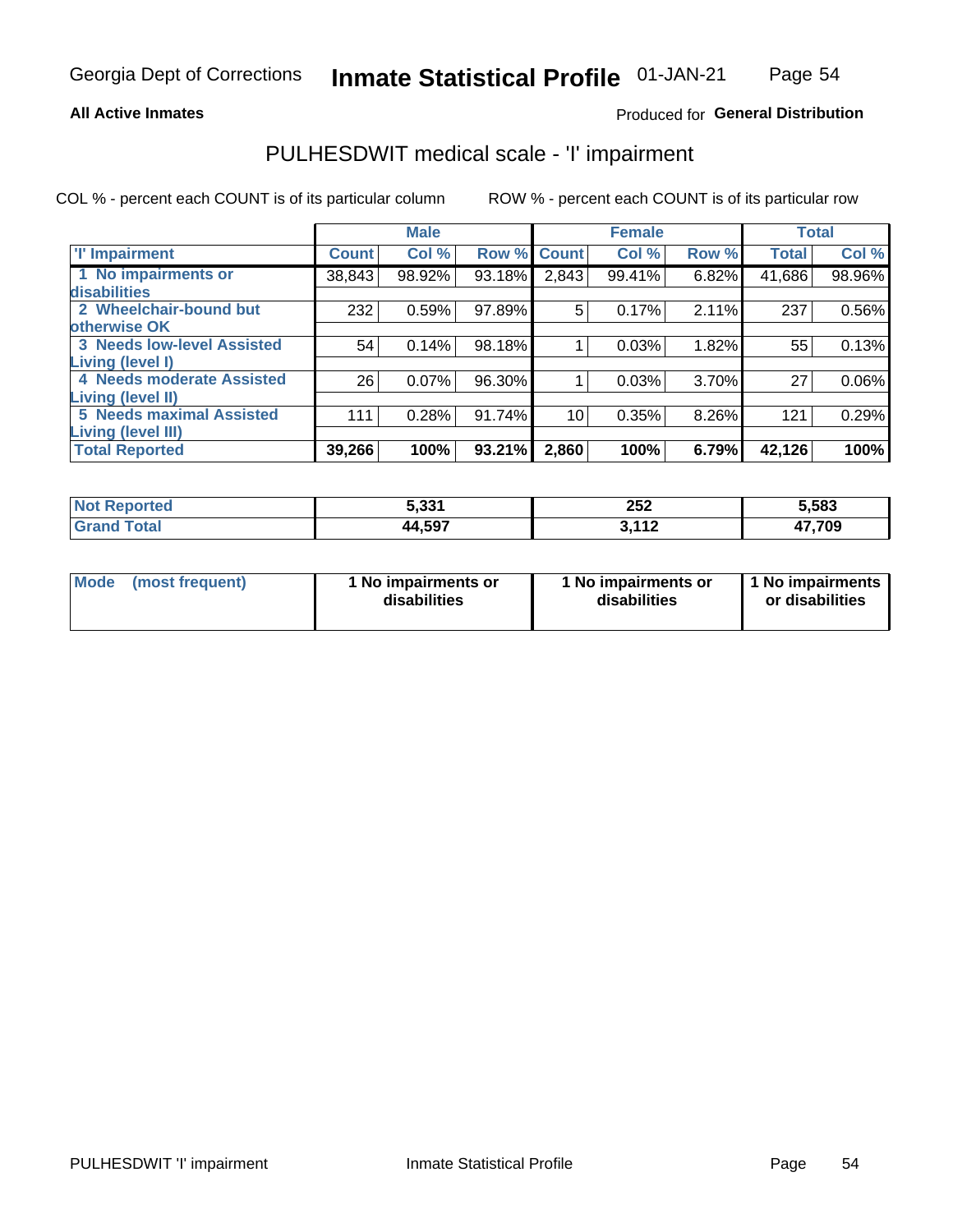## **All Active Inmates**

## Produced fo General Distribution

# PULHESDWIT medical scale - 'T' transportability

COL % - percent each COUNT is of its particular column

|                              |                 | <b>Male</b> |         |                | <b>Female</b> |        |              | <b>Total</b> |
|------------------------------|-----------------|-------------|---------|----------------|---------------|--------|--------------|--------------|
| <b>T' Transportability</b>   | <b>Count</b>    | Col%        | Row %   | <b>Count</b>   | Col %         | Row %  | <b>Total</b> | Col %        |
| 1 Can be transported in any  | 39,236          | 99.13%      | 93.25%  | 2,838          | 99.58%        | 6.75%  | 42,074       | 99.16%       |
| ordinary approved vehicle    |                 |             |         |                |               |        |              |              |
| 2 Wheelchair-bound, not      | 90              | 0.23%       | 98.90%  |                | 0.04%         | 1.10%  | 91           | 0.21%        |
| needing special vehicle      |                 |             |         |                |               |        |              |              |
| 3 Wheelchair-bound, requires | 20 <sub>1</sub> | 0.05%       | 100.00% |                |               |        | 20           | 0.05%        |
| special vehicle              |                 |             |         |                |               |        |              |              |
| 4 Needs specially-equipped   | 6               | 0.02%       | 75.00%  | $\overline{2}$ | 0.07%         | 25.00% | 8            | 0.02%        |
| medical vehicle              |                 |             |         |                |               |        |              |              |
| <b>5 Requires ambulance</b>  | 228             | 0.58%       | 96.20%  | 9              | 0.32%         | 3.80%  | 237          | 0.56%        |
| transport                    |                 |             |         |                |               |        |              |              |
| <b>Total Reported</b>        | 39,580          | 100%        | 93.28%  | 2,850          | 100%          | 6.72%  | 42,430       | 100%         |

| Reported<br>NO | 5,017  | 262<br>____ | 5,279                  |
|----------------|--------|-------------|------------------------|
| <b>Total</b>   | 44,597 | 449<br>.    | 47,709<br>$\mathbf{r}$ |

|  | Mode (most frequent) | 1 Can be transported in any 1 Can be transported in any | ordinary approved vehicle   ordinary approved vehicle   transported in any | 1 Can be<br>ordinary approved<br>vehicle |
|--|----------------------|---------------------------------------------------------|----------------------------------------------------------------------------|------------------------------------------|
|--|----------------------|---------------------------------------------------------|----------------------------------------------------------------------------|------------------------------------------|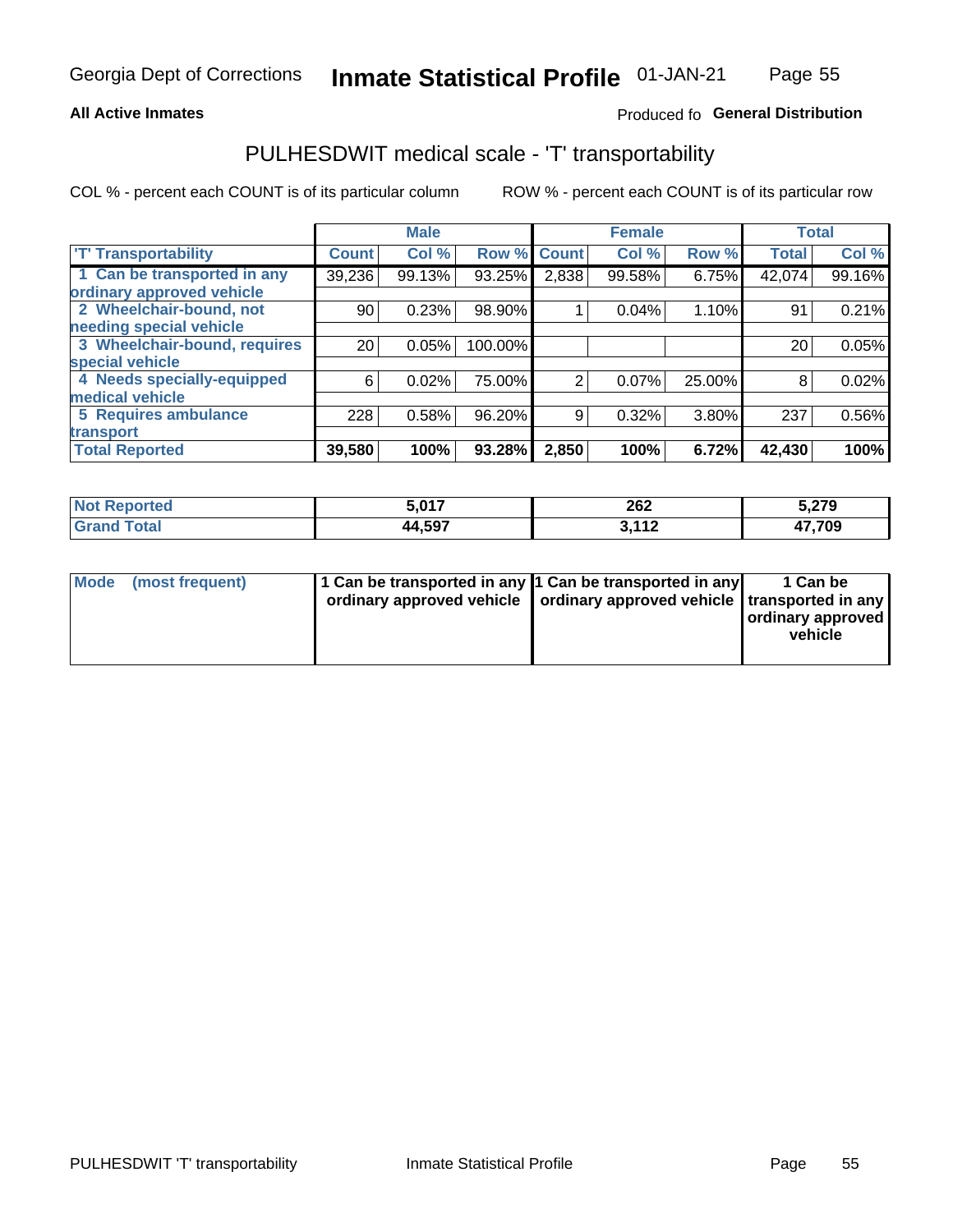#### **Inmate Statistical Profile 01-JAN-21** Page 56

**All Active Inmates** 

## **Produced for General Distribution**

# Number of prior Georgia incarcerations

COL % - percent each COUNT is of its particular column

|                                       |              | <b>Male</b> |             |       | <b>Female</b> |       |        | <b>Total</b> |
|---------------------------------------|--------------|-------------|-------------|-------|---------------|-------|--------|--------------|
| <b>Num of Prior GA Incarcerations</b> | <b>Count</b> | Col %       | Row % Count |       | Col %         | Row % | Total  | Col %        |
|                                       | 24,897       | 55.83%      | 91.56%      | 2,296 | 73.78%        | 8.44% | 27,193 | 57.00%       |
|                                       | 8,186        | 18.36%      | $95.03\%$   | 428   | 13.75%        | 4.97% | 8,614  | 18.06%       |
| $\overline{2}$                        | 4,710        | 10.56%      | $96.14\%$   | 189   | 6.07%         | 3.86% | 4,899  | 10.27%       |
| 3                                     | 2,890        | 6.48%       | $97.18\%$   | 84    | 2.70%         | 2.82% | 2,974  | 6.23%        |
| $\boldsymbol{4}$                      | 1,622        | 3.64%       | 97.13%      | 48    | 1.54%         | 2.87% | 1,670  | 3.50%        |
| 5                                     | 962          | 2.16%       | 97.37%      | 26    | 0.84%         | 2.63% | 988    | 2.07%        |
| <b>More Than 5</b>                    | 1,330        | 2.98%       | $97.01\%$   | 41    | 1.32%         | 2.99% | 1,371  | 2.87%        |
| <b>Total Reported</b>                 | 44,597       | 100%        | 93.48%      | 3,112 | 100%          | 6.52% | 47,709 | 100%         |

| orted<br>NO.        |                 |            |       |
|---------------------|-----------------|------------|-------|
| <b>otal</b><br>. Gr | 4 5Q7<br>- 1,JJ | 110<br>. . | 7,709 |

| Mean (average)         | .06 | 1.03 |
|------------------------|-----|------|
| <b>Median (middle)</b> |     |      |
| Mode (most frequent)   |     |      |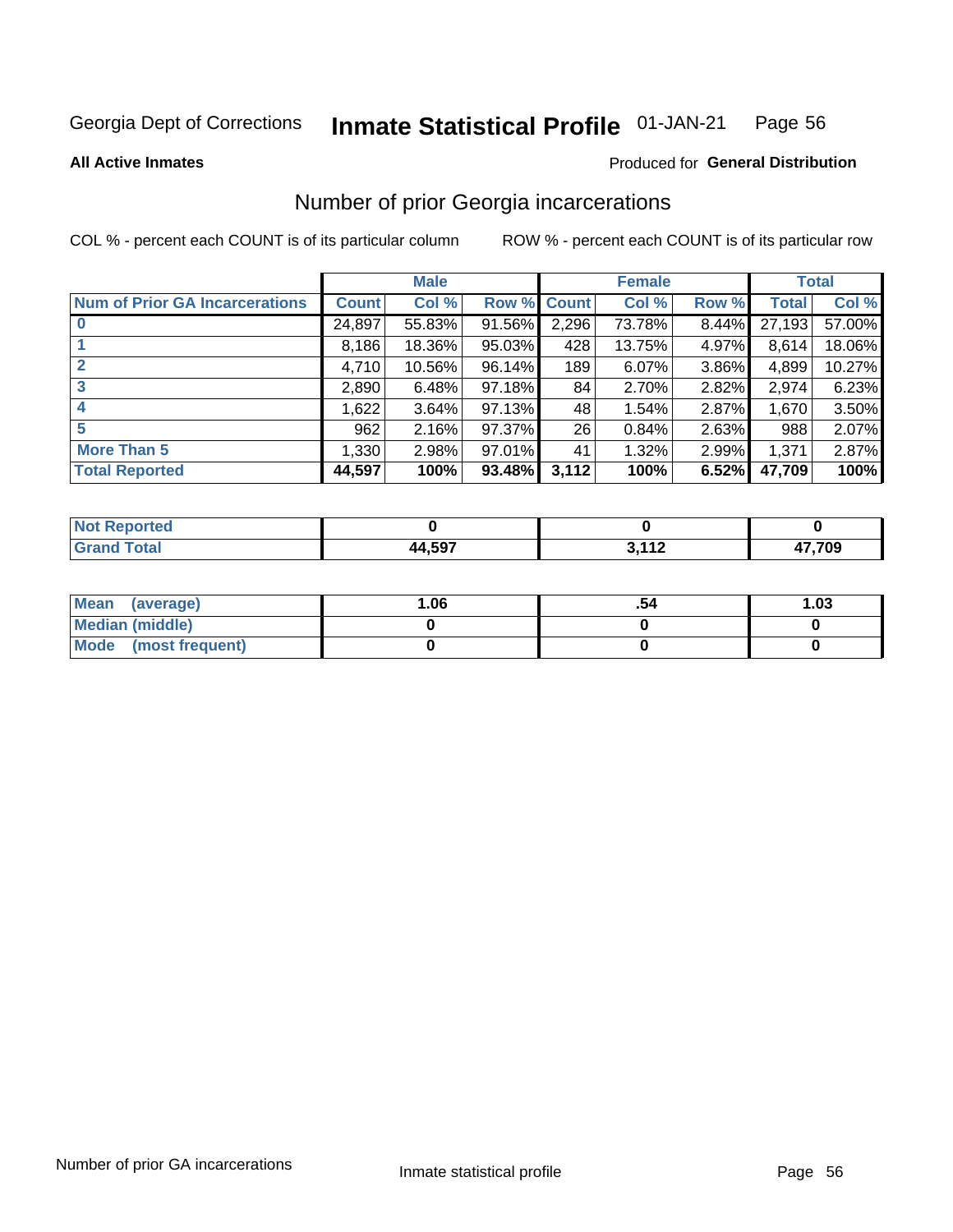#### Inmate Statistical Profile 01-JAN-21 Page 57

**All Active Inmates** 

## Produced for General Distribution

## Prison sentence in years

COL % - percent each COUNT is of its particular column

ROW % - percent each COUNT is of its particular row

|                                 |              | <b>Male</b> |         |              | <b>Female</b> |        |              | <b>Total</b> |
|---------------------------------|--------------|-------------|---------|--------------|---------------|--------|--------------|--------------|
| <b>Prison Sentence In Years</b> | <b>Count</b> | Col %       | Row %   | <b>Count</b> | Col %         | Row %  | <b>Total</b> | Col %        |
| $0 - 1$                         | 426          | 0.96%       | 94.25%  | 26           | 0.84%         | 5.75%  | 452          | 0.95%        |
| $1.1 - 2$                       | 556          | 1.25%       | 92.05%  | 48           | 1.54%         | 7.95%  | 604          | 1.27%        |
| $2.1 - 3$                       | 883          | 1.98%       | 88.39%  | 116          | 3.73%         | 11.61% | 999          | 2.09%        |
| $3.1 - 4$                       | 794          | 1.78%       | 91.58%  | 73           | 2.35%         | 8.42%  | 867          | 1.82%        |
| $4.1 - 5$                       | 1,335        | 2.99%       | 90.75%  | 136          | 4.37%         | 9.25%  | 1,471        | 3.08%        |
| $5.1 - 6$                       | 856          | 1.92%       | 91.65%  | 78           | 2.51%         | 8.35%  | 934          | 1.96%        |
| $6.1 - 7$                       | 840          | 1.88%       | 92.82%  | 65           | 2.09%         | 7.18%  | 905          | 1.90%        |
| $7.1 - 8$                       | 905          | 2.03%       | 92.82%  | 70           | 2.25%         | 7.18%  | 975          | 2.04%        |
| $8.1 - 9$                       | 935          | 2.10%       | 93.22%  | 68           | 2.19%         | 6.78%  | 1,003        | 2.10%        |
| $9.1 - 10$                      | 2,673        | 5.99%       | 89.67%  | 308          | 9.90%         | 10.33% | 2,981        | 6.25%        |
| $10.1 - 12$                     | 1,764        | 3.96%       | 91.73%  | 159          | 5.11%         | 8.27%  | 1,923        | 4.03%        |
| $12.1 - 15$                     | 4,064        | 9.11%       | 92.91%  | 310          | 9.96%         | 7.09%  | 4,374        | 9.17%        |
| $15.1 - 20$                     | 8,375        | 18.78%      | 93.62%  | 571          | 18.35%        | 6.38%  | 8,946        | 18.75%       |
| 20.1 - Over                     | 11,238       | 25.20%      | 94.48%  | 657          | 21.11%        | 5.52%  | 11,895       | 24.93%       |
| <b>Life</b>                     | 7,264        | 16.29%      | 95.18%  | 368          | 11.83%        | 4.82%  | 7,632        | 16.00%       |
| <b>Life Without Parole</b>      | 1,586        | 3.56%       | 96.47%  | 58           | 1.86%         | 3.53%  | 1,644        | 3.45%        |
| <b>Death</b>                    | 71           | 0.16%       | 98.61%  | 1            | 0.03%         | 1.39%  | 72           | 0.15%        |
| <b>Youthful Offenders</b>       | 32           | 0.07%       | 100.00% |              |               |        | 32           | 0.07%        |
| <b>Total Reported</b>           | 44,597       | 100%        | 93.48%  | 3,112        | 100.0%        | 6.52%  | 47,709       | 100.0%       |

| <b>Not Reported</b> |       |                |                       |
|---------------------|-------|----------------|-----------------------|
| <b>Total</b>        | A 607 | $\overline{A}$ | 7,709<br>$\mathbf{r}$ |

### **Determinate (numeric) sentences only**

| <b>Mean</b> | 85 TA<br>1 U<br>---- | 00. OF<br>– כס.ס∠ | 25.81 |
|-------------|----------------------|-------------------|-------|
|             |                      |                   |       |

All sentences (including determinate), with life, life without parole, and death sentences figured at 45 years

| Me: | 37.20<br>$-4$<br>____ | 39.30 | 37.26<br>___ |
|-----|-----------------------|-------|--------------|
|     |                       |       |              |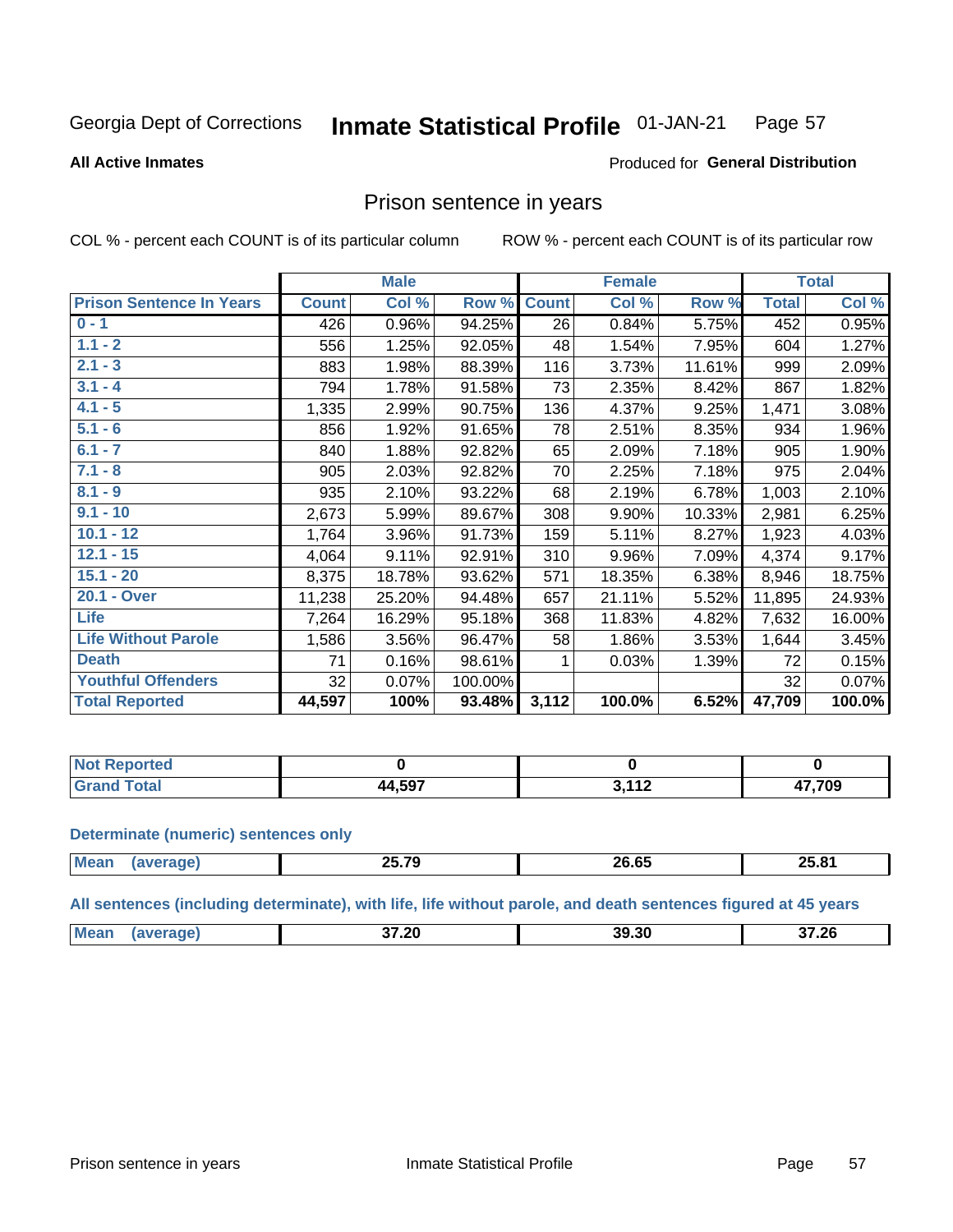#### Inmate Statistical Profile 01-JAN-21 Page 58

### **All Active Inmates**

### **Produced for General Distribution**

# Primary offense, broken out into felonies vs misdemeanors

COL % - percent each COUNT is of its particular column

|                                  | <b>Male</b>  |        |                 |   | <b>Female</b> | Total    |              |        |
|----------------------------------|--------------|--------|-----------------|---|---------------|----------|--------------|--------|
| <b>Felonies and Misdemeanors</b> | <b>Count</b> | Col %  | Row % Count     |   | Col %         | Row %    | <b>Total</b> | Col %  |
| <b>Felonies</b>                  | 44,355       | 99.77% | $93.46\%$ 3.103 |   | 99.90%        | 6.54%    | 47.458       | 99.78% |
| <b>Misdemeanors</b>              | 103          | .23%   | 97.17%          | 2 | .10%          | $2.83\%$ | 106          | .22%   |
| <b>Total Reported</b>            | 44,458       | 100%   | $93.47\%$ 3,106 |   | 100%          | 6.53%    | 47,564       | 100%   |

| <b>Not</b><br>Reported | 139          |        | . .<br>43 |
|------------------------|--------------|--------|-----------|
| <b>Granc</b><br>™otaï  | -507<br>40 I | 44.464 | 17,709    |

| Mo | ____ | 11 C.S<br>. | onies<br>. |
|----|------|-------------|------------|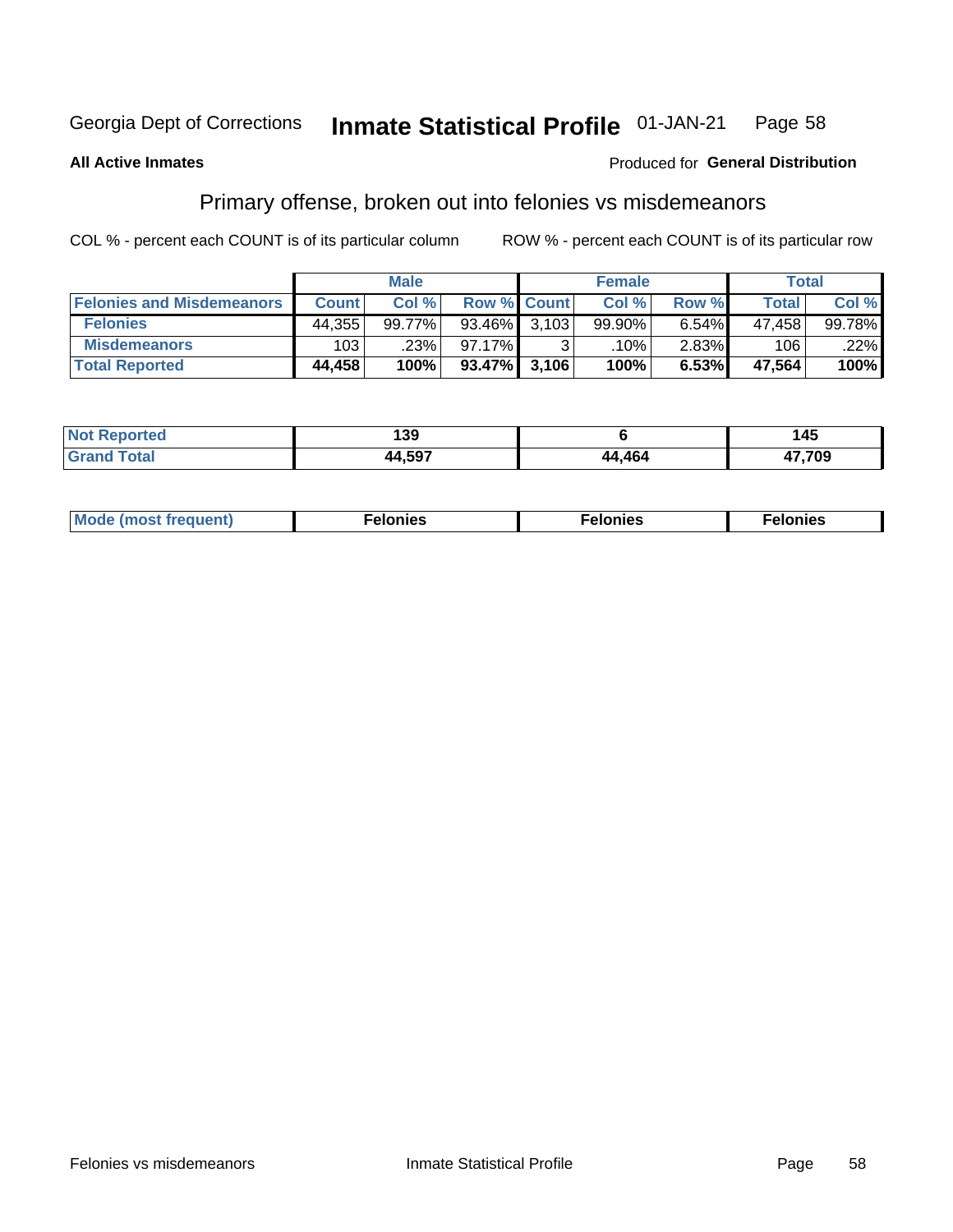### Inmate Statistical Profile 01-JAN-21 Page 59

**All Active Inmates** 

### Produced for General Distribution

# Primary offense, broken out into six broad crime categories

COL % - percent each COUNT is of its particular column

|                                 | <b>Male</b>  |        |        | <b>Female</b>   |         |          | <b>Total</b> |        |
|---------------------------------|--------------|--------|--------|-----------------|---------|----------|--------------|--------|
| <b>Crime Categories</b>         | <b>Count</b> | Col %  |        | Row % Count     | Col %   | Row %    | <b>Total</b> | Col %  |
| <b>Violent</b>                  | 24,650       | 55.40% | 93.88% | 1,607           | 51.64%  | 6.12%    | 26,257       | 55.15% |
| <b>Sex Crime</b><br>2           | 8,073        | 18.14% | 98.52% | 121             | 3.89%   | $1.48\%$ | 8,194        | 17.21% |
| $\mathbf{3}$<br><b>Property</b> | 5,558        | 12.49% | 91.16% | 539             | 17.32%  | 8.84%    | 6,097        | 12.81% |
| <b>Drug</b><br>4                | 4,018        | 9.03%  | 85.73% | 669             | 21.50%  | 14.27%   | 4,687        | 9.84%  |
| <b>Habit/DUI</b><br>5           | 68           | .15%   | 87.18% | 10 <sup>1</sup> | $.32\%$ | 12.82%   | 78 I         | .16%   |
| <b>Other</b><br>6               | 2,129        | 4.78%  | 92.77% | 166             | 5.33%   | 7.23%    | 2,295        | 4.82%  |
| <b>Total Reported</b>           | 44,496       | 100%   | 93.46% | 3,112           | 100%    | 6.54%    | 47,608       | 100%   |

| τeα<br>NO | m,     |                        | 1 N 4<br>וטו         |
|-----------|--------|------------------------|----------------------|
|           | 44,597 | $\overline{A}$<br>- 14 | החד דו<br>' UY<br>−. |

| <b>Mode</b><br>t frequent)<br>THOS | .<br>iolent | 'iolent | <b>Violent</b> |
|------------------------------------|-------------|---------|----------------|
|                                    |             |         |                |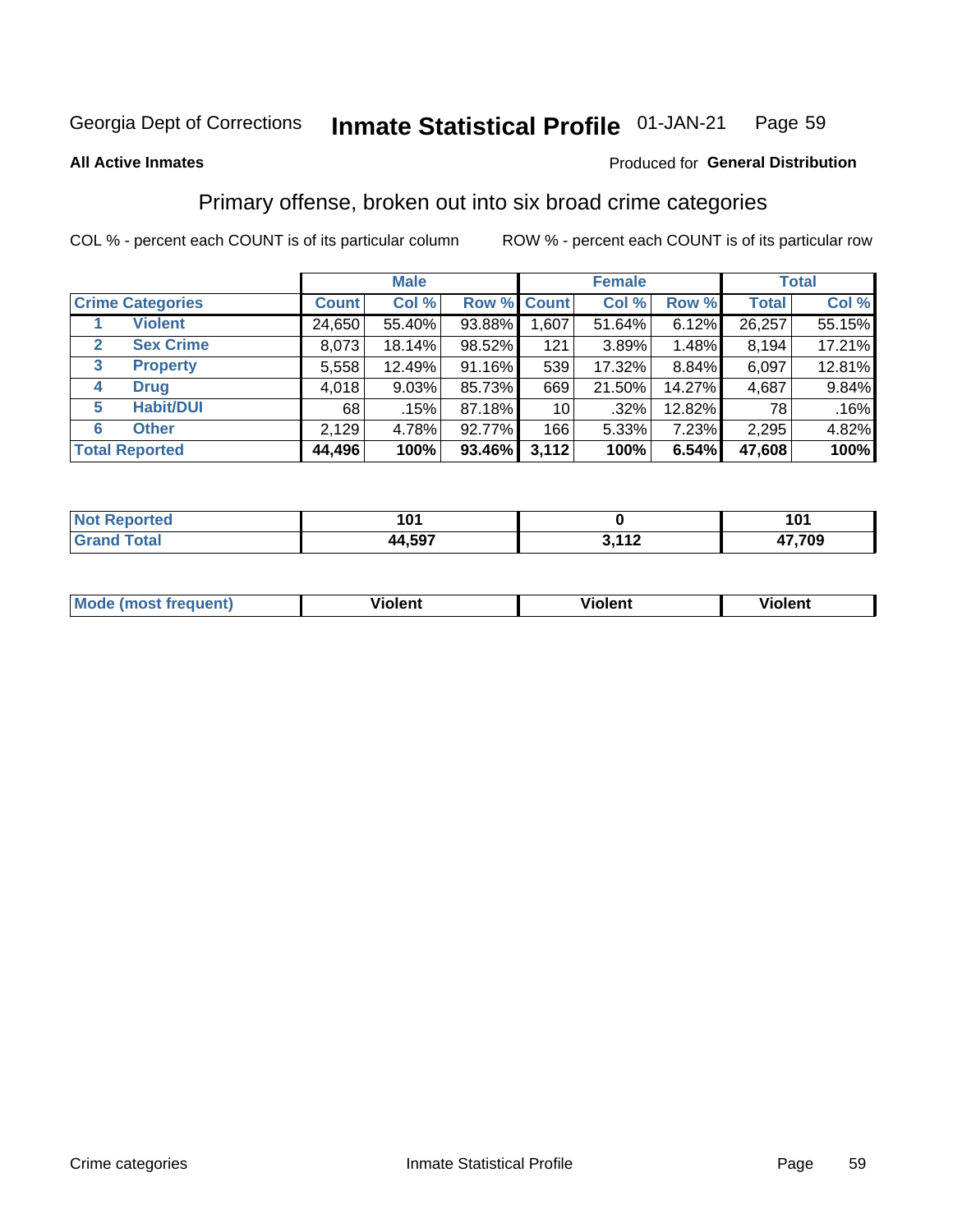#### **Inmate Statistical Profile 01-JAN-21** Page 60

### **All Active Inmates**

## **Produced for General Distribution**

# Primary offense, detailed offense code

COL % - percent each COUNT is of its particular column

|                                            | <b>Male</b>    |        | <b>Female</b> |                |       | <b>Total</b> |                         |        |
|--------------------------------------------|----------------|--------|---------------|----------------|-------|--------------|-------------------------|--------|
| <b>Primary Offense</b>                     | <b>Count</b>   | Col %  | Row %         | <b>Count</b>   | Col % | Row %        | <b>Total</b>            | Col%   |
| <b>Abuse Neglect Elder/Disab (2812)</b>    | 32             | .07%   | 71.11%        | 13             | .42%  | 28.89%       | 45                      | .09%   |
| Agg Aslt W Intnt To Rape (2095)            | 62             | .14%   | 100.00%       |                |       |              | 62                      | .13%   |
| <b>Agg Sex Battery Atmpt (2099)</b>        | 3              | .01%   | 100.00%       |                |       |              | 3                       | .01%   |
| <b>Aggrav Assault (1302)</b>               | 4,708          | 10.58% | 94.58%        | 270            | 8.68% | 5.42%        | 4,978                   | 10.46% |
| <b>Aggrav Assault Peace Ofcr</b><br>(1314) | 349            | .78%   | 94.58%        | 20             | .64%  | 5.42%        | 369                     | .78%   |
| <b>Aggrav Battery (1305)</b>               | 1,201          | 2.70%  | 92.81%        | 93             | 2.99% | 7.19%        | 1,294                   | 2.72%  |
| <b>Aggrav Battery Peace Ofcr</b><br>(1315) | 25             | .06%   | 96.15%        | 1              | .03%  | 3.85%        | 26                      | .05%   |
| <b>Aggrav Ch Molest Atmpt (2096)</b>       | 4              | .01%   | 100.00%       |                |       |              | 4                       | .01%   |
| <b>Aggrav Child Molestation (2021)</b>     | 1,275          | 2.87%  | 98.53%        | 19             | .61%  | 1.47%        | 1,294                   | 2.72%  |
| <b>Aggrav Cruelty To Animals</b><br>(2972) | 9              | .02%   | 81.82%        | $\overline{2}$ | .06%  | 18.18%       | 11                      | .02%   |
| <b>Aggrav Sexual Battery (2009)</b>        | 231            | .52%   | 99.14%        | $\overline{2}$ | .06%  | .86%         | 233                     | .49%   |
| <b>Aggrav Sodomy (2003)</b>                | 222            | .50%   | 98.67%        | 3              | .10%  | 1.33%        | 225                     | .47%   |
| <b>Aggrav Stalking (1321)</b>              | 271            | .61%   | 97.48%        | 7              | .22%  | 2.52%        | 278                     | .58%   |
| <b>Aggravated Assault On 65+</b><br>(1304) | 5              | .01%   | 100.00%       |                |       |              | 5                       | .01%   |
| <b>Aiding Escape (2502)</b>                |                |        |               | 1              | .03%  | 100.00%      | 1                       | .01%   |
| <b>Alter Id (1506)</b>                     | 1              | .01%   | 100.00%       |                |       |              | 1                       | .01%   |
| <b>Armed Robbery (1902)</b>                | 5,361          | 12.05% | 96.46%        | 197            | 6.33% | 3.54%        | 5,558                   | 11.67% |
| Arson 1st Degree (1401)                    | 50             | .11%   | 87.72%        | 7              | .22%  | 12.28%       | 57                      | .12%   |
| <b>Arson 2nd Degree (1402)</b>             | 9              | .02%   | 100.00%       |                |       |              | 9                       | .02%   |
| <b>Arson 3rd Degree (1403)</b>             | 4              | .01%   | 100.00%       |                |       |              | 4                       | .01%   |
| <b>Arson Misc (1400)</b>                   | 1              | .01%   | 100.00%       |                |       |              | 1                       | .01%   |
| <b>Atmpt Aggrav Assault (1303)</b>         | 6              | .01%   | 100.00%       |                |       |              | 6                       | .01%   |
| <b>Atmpt Aggrav Sodomy (2093)</b>          | 4              | .01%   | 100.00%       |                |       |              | $\overline{\mathbf{4}}$ | .01%   |
| <b>Atmpt Armed Robbery (1992)</b>          | 87             | .20%   | 94.57%        | 5              | .16%  | 5.43%        | 92                      | .19%   |
| <b>Atmpt Burglary (1690)</b>               | 14             | .03%   | 100.00%       |                |       |              | 14                      | .03%   |
| <b>Atmpt Child Molestation (2094)</b>      | 30             | .07%   | 96.77%        | 1              | .03%  | 3.23%        | 31                      | .07%   |
| <b>Atmpt Finan Ident Frd (7014)</b>        | 1              | .01%   | 100.00%       |                |       |              | 1                       | .01%   |
| <b>Atmpt Kidnap (1390)</b>                 | $\overline{2}$ | .01%   | 100.00%       |                |       |              | $\overline{c}$          | .01%   |
| <b>Atmpt Murder (1190)</b>                 | 160            | .36%   | 92.49%        | 13             | .42%  | 7.51%        | 173                     | .36%   |
| Atmpt Rape (2091)                          | 43             | .10%   | 97.73%        | 1.             | .03%  | 2.27%        | 44                      | .09%   |
| <b>Atmpt Robbery (1991)</b>                | 22             | .05%   | 100.00%       |                |       |              | 22                      | .05%   |
| <b>Atmpt Sodomy (2092)</b>                 | 1              | .01%   | 100.00%       |                |       |              | $\mathbf 1$             | .01%   |
| <b>Atmpt Theft By Taking (1812)</b>        | 3              | .01%   | 100.00%       |                |       |              | 3                       | .01%   |
| <b>Atmpt Viol Substance Act (4090)</b>     | 9              | .02%   | 90.00%        | $\mathbf{1}$   | .03%  | 10.00%       | 10                      | .02%   |
| <b>Att/Consprcy Commt C/S/Of</b><br>(4134) | 30             | .07%   | 90.91%        | 3              | .10%  | 9.09%        | 33                      | .07%   |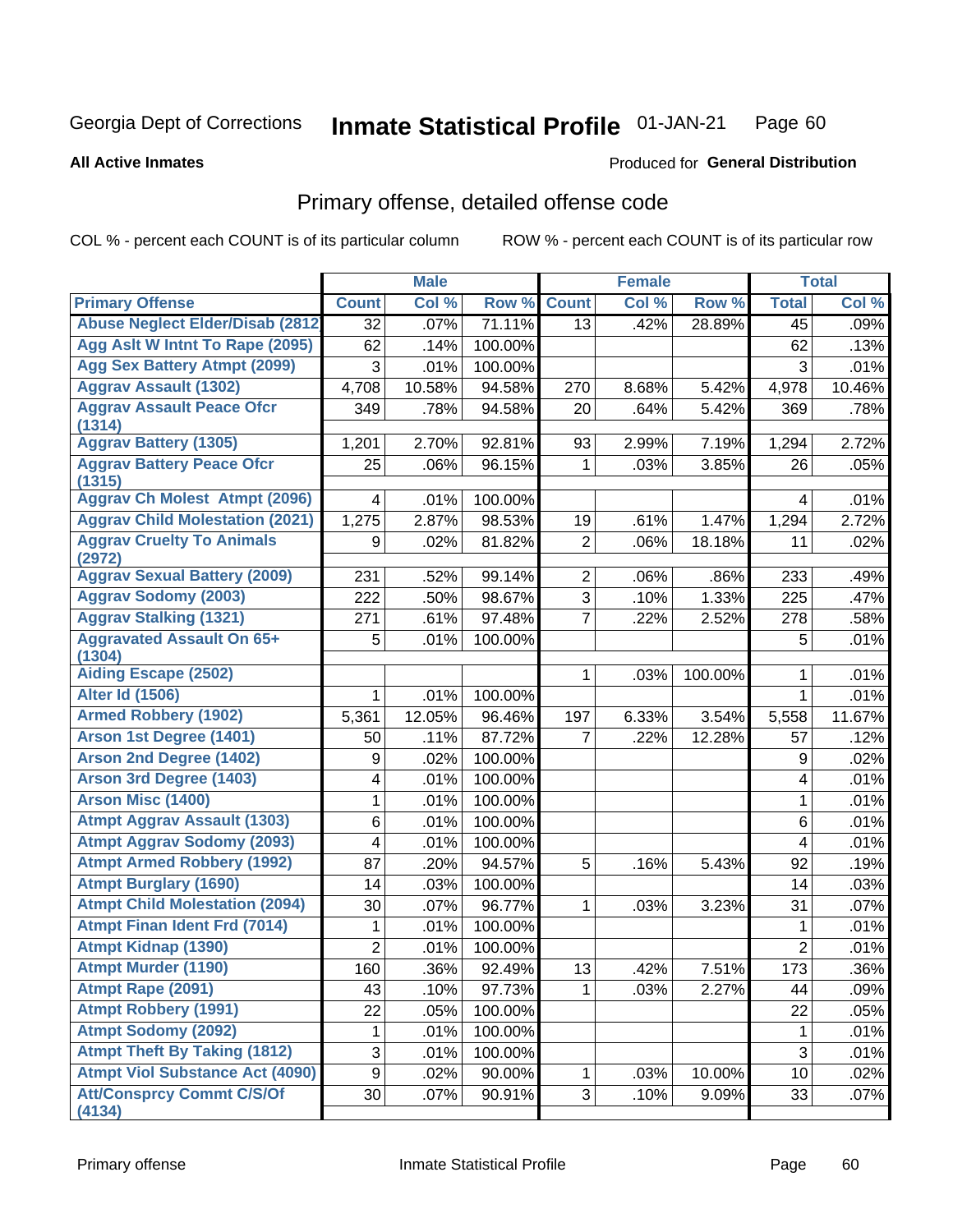#### **Inmate Statistical Profile 01-JAN-21** Page 61

### **All Active Inmates**

# **Produced for General Distribution**

# Primary offense, detailed offense code

COL % - percent each COUNT is of its particular column

|                                            |                | <b>Male</b> |         |                | <b>Female</b> |         |                | <b>Total</b> |
|--------------------------------------------|----------------|-------------|---------|----------------|---------------|---------|----------------|--------------|
| <b>Primary Offense</b>                     | <b>Count</b>   | Col %       | Row %   | <b>Count</b>   | Col %         | Row %   | <b>Total</b>   | Col %        |
| <b>Bad Checks (1704)</b>                   | $\overline{2}$ | .01%        | 100.00% |                |               |         | 2              | .01%         |
| <b>Bigamy (2007)</b>                       | $\overline{2}$ | .01%        | 100.00% |                |               |         | $\overline{2}$ | .01%         |
| <b>Bribery Govt Officer (2301)</b>         | $\overline{2}$ | .01%        | 100.00% |                |               |         | $\overline{2}$ | .01%         |
| Burg 1st Aft 6/30/12 (1611)                | 1,673          | 3.76%       | 93.78%  | 111            | 3.57%         | 6.22%   | 1,784          | 3.75%        |
| Burg 2nd Aft 6/30/12 (1612)                | 585            | 1.31%       | 97.01%  | 18             | .58%          | 2.99%   | 603            | 1.27%        |
| <b>Burg Bef 7/1/12 (1601)</b>              | 1,372          | 3.08%       | 98.21%  | 25             | .80%          | 1.79%   | 1,397          | 2.93%        |
| <b>Carry Weapon At School (2915)</b>       | 2              | .01%        | 100.00% |                |               |         | 2              | .01%         |
| <b>Child Molestation (2019)</b>            | 2,381          | 5.35%       | 97.86%  | 52             | 1.67%         | 2.14%   | 2,433          | 5.11%        |
| <b>Cnspire Traffic Cntrl Sub (4130)</b>    | 3              | .01%        | 100.00% |                |               |         | 3              | .01%         |
| <b>Computer Pornography (1760)</b>         | 97             | .22%        | 100.00% |                |               |         | 97             | .20%         |
| <b>Computer Theft (1761)</b>               |                |             |         | 1              | .03%          | 100.00% | 1              | .01%         |
| <b>Computer Trespass (1762)</b>            | $\overline{2}$ | .01%        | 100.00% |                |               |         | $\overline{2}$ | .01%         |
| <b>Conceal Death Of Another (1125)</b>     | 11             | .02%        | 84.62%  | $\overline{2}$ | .06%          | 15.38%  | 13             | .03%         |
| <b>Conspiracy (9901)</b>                   | 19             | .04%        | 86.36%  | 3              | .10%          | 13.64%  | 22             | .05%         |
| <b>Conspire Restrain Free (2308)</b>       |                |             |         | 1              | .03%          | 100.00% | 1              | .01%         |
| <b>Convsn Paymnts Real Propy</b><br>(1811) | 1              | .01%        | 100.00% |                |               |         | 1              | .01%         |
| Crim Use W/Alt Id Mark (7010)              | 3              | .01%        | 100.00% |                |               |         | 3              | .01%         |
| <b>Crml Atmpt Felony (7027)</b>            | 14             | .03%        | 82.35%  | 3              | .10%          | 17.65%  | 17             | .04%         |
| Crmnl Atmpt (9905)                         | $\overline{2}$ | .01%        | 100.00% |                |               |         | $\overline{2}$ | .01%         |
| Crmnl Damage 1st Degree (1501)             | 12             | .03%        | 92.31%  | 1              | .03%          | 7.69%   | 13             | .03%         |
| <b>Crmnl Damage 2nd Degree</b><br>(1502)   | 67             | .15%        | 91.78%  | 6              | .19%          | 8.22%   | 73             | .15%         |
| <b>Crmnl Interfere Govt Prop (2613)</b>    | 17             | .04%        | 89.47%  | $\overline{2}$ | .06%          | 10.53%  | 19             | .04%         |
| <b>Cruelty To An Inmate (2810)</b>         | 1              | .01%        | 100.00% |                |               |         | 1              | .01%         |
| <b>Cruelty To Children (2801)</b>          | 252            | .57%        | 74.34%  | 87             | 2.80%         | 25.66%  | 339            | .71%         |
| <b>Cruelty To Elder Person (2811)</b>      | 14             | .03%        | 63.64%  | 8              | .26%          | 36.36%  | 22             | .05%         |
| <b>Distr Mat Depict Nudity (2102)</b>      | 1              | .01%        | 100.00% |                |               |         | 1              | .01%         |
| Dogfighting (2718)                         | 1              | .01%        | 100.00% |                |               |         | 1              | .01%         |
| Drv W/ Improp Veh Reg (7013)               | 3              | .01%        | 100.00% |                |               |         | 3              | .01%         |
| Drv W/Susp License (7011)                  | $\overline{2}$ | .01%        | 100.00% |                |               |         | 2              | .01%         |
| <b>Drvng Habtl Violator (5004)</b>         | $\overline{2}$ | .01%        | 100.00% |                |               |         | $\overline{2}$ | .01%         |
| <b>Entering Vehicle (1880)</b>             | 76             | .17%        | 97.44%  | $\overline{2}$ | .06%          | 2.56%   | 78             | .16%         |
| <b>Entice Child Attempted (2090)</b>       | 3              | .01%        | 100.00% |                |               |         | 3              | .01%         |
| <b>Enticing Child-Indec Purp (2020)</b>    | 67             | .15%        | 93.06%  | 5              | .16%          | 6.94%   | 72             | .15%         |
| <b>Escape (2501)</b>                       | 26             | .06%        | 92.86%  | $\overline{2}$ | .06%          | 7.14%   | 28             | .06%         |
| <b>Exploit Disabled/Elder (7022)</b>       | 11             | .02%        | 39.29%  | 17             | .55%          | 60.71%  | 28             | .06%         |
| <b>False Certificates (2311)</b>           | 1              | .01%        | 100.00% |                |               |         | 1              | .01%         |
| <b>False Imprisonment (1308)</b>           | 157            | .35%        | 96.91%  | 5 <sup>1</sup> | .16%          | 3.09%   | 162            | .34%         |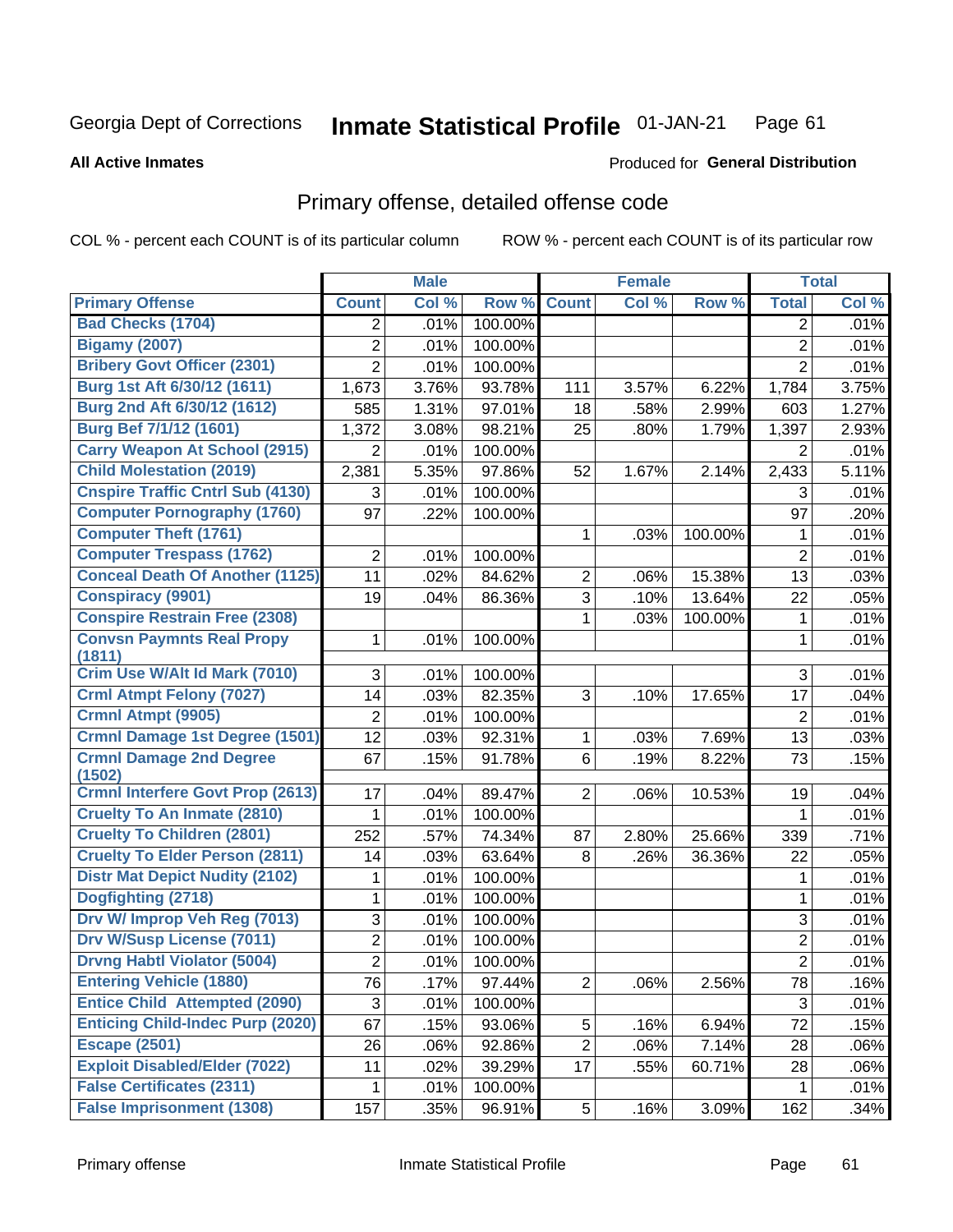#### **Inmate Statistical Profile 01-JAN-21** Page 62

### **All Active Inmates**

## **Produced for General Distribution**

# Primary offense, detailed offense code

COL % - percent each COUNT is of its particular column

|                                                      |                 | <b>Male</b> |         |                | <b>Female</b> |                 |                         | <b>Total</b> |
|------------------------------------------------------|-----------------|-------------|---------|----------------|---------------|-----------------|-------------------------|--------------|
| <b>Primary Offense</b>                               | <b>Count</b>    | Col %       | Row %   | <b>Count</b>   | Col %         | Row %           | <b>Total</b>            | Col %        |
| <b>False Statements Govt (2408)</b>                  | 12              | .03%        | 60.00%  | 8              | .26%          | 40.00%          | 20                      | .04%         |
| <b>False Swearing (2402)</b>                         |                 |             |         | $\overline{2}$ | .06%          | 100.00%         | $\overline{2}$          | .01%         |
| <b>False Swearng Writtn Stmt</b>                     |                 |             |         | 1              | .03%          | 100.00%         | $\mathbf{1}$            | .01%         |
| (2205)                                               |                 |             |         |                |               |                 |                         |              |
| <b>Family Violence Battery (1301)</b>                | 128             | .29%        | 96.24%  | 5              | .16%          | 3.76%           | 133                     | .28%         |
| Feticide (1121)<br><b>Feticide By Vehicle (1118)</b> | 2               | .01%        | 100.00% |                |               |                 | $\overline{2}$          | .01%         |
|                                                      | 6               | .01%        | 100.00% |                |               |                 | $6\phantom{1}$          | .01%         |
| <b>Financial Identity Fraud (1756)</b>               | 51              | .11%        | 76.12%  | 16             | .51%          | 23.88%          | 67                      | .14%         |
| <b>Fleeing/Eluding Police (2316)</b>                 | 360             | .81%        | 95.74%  | 16             | .51%          | 4.26%           | 376                     | .79%         |
| Forg 1st Aft 6/30/12 (1711)                          | 86              | .19%        | 73.50%  | 31             | 1.00%         | 26.50%          | 117                     | .25%         |
| Forg 1st Bef 7/1/12 (1701)                           | 85              | .19%        | 72.65%  | 32             | 1.03%         | 27.35%          | 117                     | .25%         |
| Forg 2nd Aft 6/30/12 (1712)                          | 23              | .05%        | 71.88%  | 9              | .29%          | 28.13%          | 32                      | .07%         |
| Forg 2nd Bef 7/1/12 (1702)                           | 3               | .01%        | 100.00% |                |               |                 | 3                       | .01%         |
| Forg 3rd Aft 6/30/12 (1713)                          | 42              | .09%        | 87.50%  | 6              | .19%          | 12.50%          | 48                      | .10%         |
| Forg 4th Aft 6/30/12 (1714)                          | 8               | .02%        | 61.54%  | $\overline{5}$ | .16%          | 38.46%          | 13                      | .03%         |
| <b>Forgery Credit Card (1752)</b>                    |                 |             |         | $\mathbf{1}$   | .03%          | 100.00%         | 1                       | .01%         |
| <b>Fraudulent Access Compute</b>                     | 1               | .01%        | 50.00%  | $\mathbf{1}$   | .03%          | 50.00%          | $\overline{2}$          | .01%         |
| (1796)<br><b>Fraudulent Credit Card (1753)</b>       |                 | .10%        | 80.00%  | 11             | .35%          |                 | 55                      | .12%         |
| <b>Gang Participation (9914)</b>                     | 44<br>47        | .11%        | 97.92%  | 1              | .03%          | 20.00%<br>2.08% | 48                      | .10%         |
| <b>Guard Line W/Weapon/Drugs</b>                     | 17              |             |         |                |               |                 |                         |              |
| (2963)                                               |                 | .04%        | 54.84%  | 14             | .45%          | 45.16%          | 31                      | .07%         |
| <b>Habit Traf Viol/Impaired (5005)</b>               | 3               | .01%        | 100.00% |                |               |                 | 3                       | .01%         |
| <b>Habit Traf Viol/Other (5006)</b>                  | 1               | .01%        | 100.00% |                |               |                 | 1                       | .01%         |
| <b>Hijacking Motor Vehicle (1911)</b>                | 42              | .09%        | 100.00% |                |               |                 | 42                      | .09%         |
| <b>Hindering Appreh Or Pun (2503)</b>                |                 |             |         | 4              | .13%          | 100.00%         | 4                       | .01%         |
| Hit-Run W/Injury/Fatality (5007)                     | 40              | .09%        | 81.63%  | 9              | .29%          | 18.37%          | 49                      | .10%         |
| Home Invasion 1st Degree (7007)                      | 19              | .04%        | 90.48%  | $\overline{2}$ | .06%          | 9.52%           | 21                      | .04%         |
| <b>Home Invasion 2nd Degree</b><br>(7008)            | $\overline{2}$  | .01%        | 100.00% |                |               |                 | $\overline{2}$          | .01%         |
| <b>Homicide By Vessel (1124)</b>                     | 38              | .09%        | 88.37%  | 5              | .16%          | 11.63%          | 43                      | .09%         |
| <b>Illegal Poss/Manf Liquor (4010)</b>               | 1               | .01%        | 100.00% |                |               |                 | 1                       | $.01\%$      |
| <b>Impersonating Officer (2405)</b>                  | 4               | .01%        | 100.00% |                |               |                 | $\overline{\mathbf{4}}$ | .01%         |
| <b>Impersonation (2404)</b>                          | 4               | .01%        | 80.00%  | $\mathbf{1}$   | .03%          | 20.00%          | $\overline{5}$          | .01%         |
| <b>Incest (2006)</b>                                 | 213             | .48%        | 98.16%  | 4              | .13%          | 1.84%           | $\overline{2}17$        | .46%         |
| <b>Incest Atmpt (2098)</b>                           | 1               | .01%        | 100.00% |                |               |                 | 1                       | .01%         |
| <b>Inciting To Insurrection (2203)</b>               | $\overline{c}$  | .01%        | 100.00% |                |               |                 | $\overline{2}$          | .01%         |
| <b>Influencing Witness (2313)</b>                    | $\overline{5}$  | .01%        | 100.00% |                |               |                 | $\overline{5}$          | .01%         |
| <b>Injury By Vehicle (1318)</b>                      | $\overline{75}$ | .17%        | 78.13%  | 21             | .67%          | 21.88%          | 96                      | .20%         |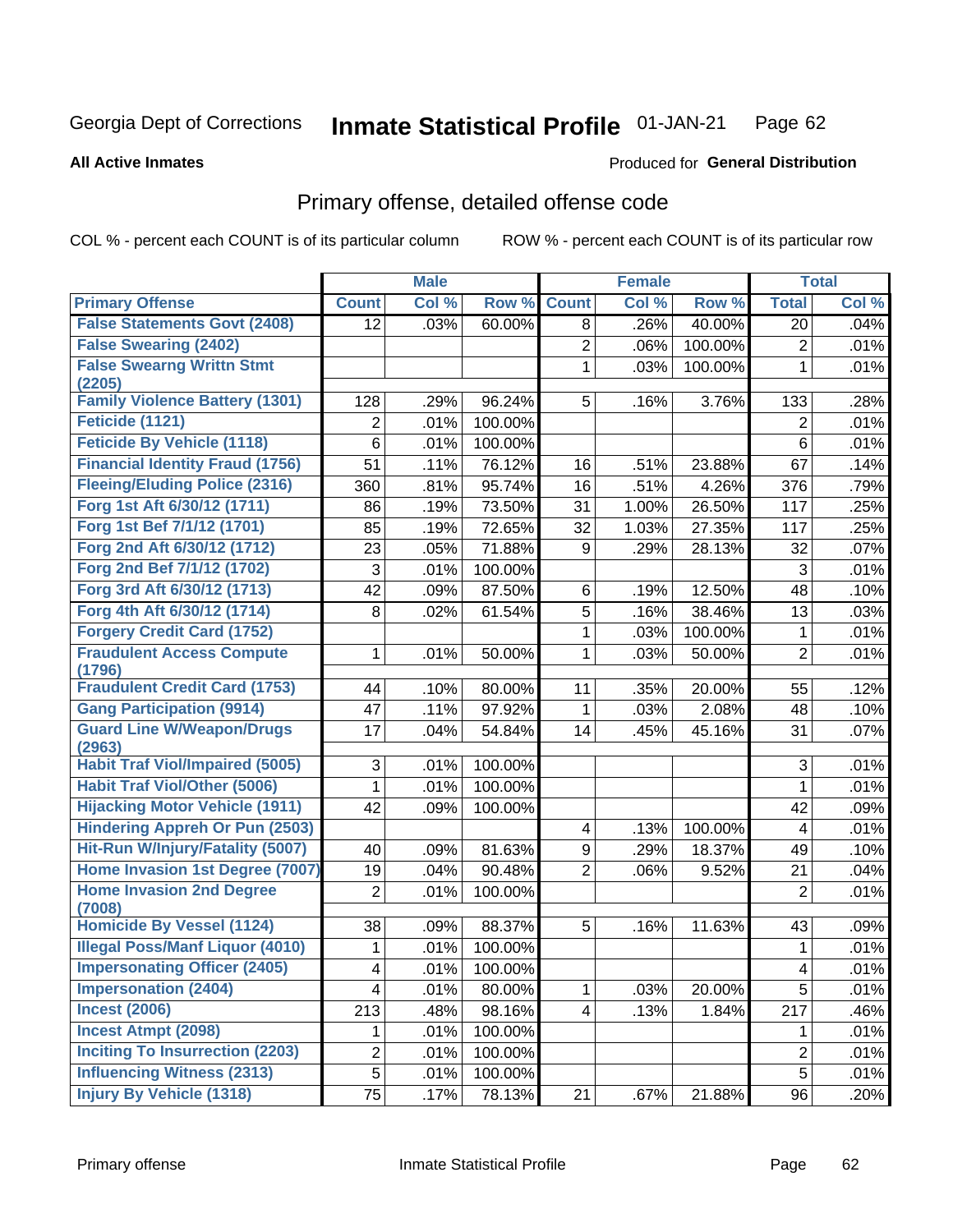#### **Inmate Statistical Profile 01-JAN-21** Page 63

### **All Active Inmates**

## **Produced for General Distribution**

# Primary offense, detailed offense code

COL % - percent each COUNT is of its particular column

|                                            |                | <b>Male</b> |         |                | <b>Female</b> |        |                | <b>Total</b> |
|--------------------------------------------|----------------|-------------|---------|----------------|---------------|--------|----------------|--------------|
| <b>Primary Offense</b>                     | <b>Count</b>   | Col %       | Row %   | <b>Count</b>   | Col %         | Row %  | <b>Total</b>   | Col %        |
| <b>Insurance Fraud (7023)</b>              | 1              | .01%        | 100.00% |                |               |        | $\mathbf 1$    | .01%         |
| <b>Insurrection (2202)</b>                 | 6              | .01%        | 85.71%  | 1              | .03%          | 14.29% | $\overline{7}$ | .01%         |
| <b>Interfere Electronic Dvce (2614)</b>    | 3              | .01%        | 100.00% |                |               |        | 3              | .01%         |
| <b>Interference With Custody (1312)</b>    | 14             | .03%        | 87.50%  | $\overline{2}$ | .06%          | 12.50% | 16             | .03%         |
| <b>Involuntary Manslaughter (1103)</b>     | 158            | .36%        | 88.76%  | 20             | .64%          | 11.24% | 178            | .37%         |
| Kidnapping (1311)                          | 1,404          | 3.16%       | 96.63%  | 49             | 1.57%         | 3.37%  | 1,453          | 3.05%        |
| <b>Livestock Theft (1817)</b>              | 5              | .01%        | 100.00% |                |               |        | 5              | .01%         |
| <b>Lottery Violation (2730)</b>            | 3              | .01%        | 100.00% |                |               |        | 3              | .01%         |
| Manf Methamph 200-399 Gm<br>(4144)         | 6              | .01%        | 100.00% |                |               |        | 6              | .01%         |
| Manf Methamph 28-199 Gm<br>(4143)          | 8              | .02%        | 80.00%  | $\overline{2}$ | .06%          | 20.00% | 10             | .02%         |
| <b>Manf Methamph Unspec Amt</b><br>(4147)  | 60             | .13%        | 90.91%  | 6              | .19%          | 9.09%  | 66             | .14%         |
| <b>Manufac Marijuana (7012)</b>            | 11             | .02%        | 91.67%  | $\mathbf 1$    | .03%          | 8.33%  | 12             | .03%         |
| <b>Manufact Meth Near Child (2803)</b>     | 8              | .02%        | 80.00%  | $\overline{2}$ | .06%          | 20.00% | 10             | .02%         |
| <b>Misc Assault/Battery (1300)</b>         | 10             | .02%        | 90.91%  | $\mathbf 1$    | .03%          | 9.09%  | 11             | .02%         |
| <b>Misc Correctionl Inst Off (6200)</b>    | 7              | .02%        | 100.00% |                |               |        | $\overline{7}$ | .01%         |
| <b>Misc Criminal Damage (1500)</b>         | 1              | .01%        | 100.00% |                |               |        | 1              | .01%         |
| <b>Misc Drugs Trafficking (4100)</b>       | 4              | .01%        | 100.00% |                |               |        | 4              | .01%         |
| <b>Misc Family Violence (1306)</b>         | 1              | .01%        | 100.00% |                |               |        | 1              | .01%         |
| <b>Misc Forgery (1700)</b>                 | 3              | .01%        | 100.00% |                |               |        | 3              | .01%         |
| <b>Misc Fraud (1799)</b>                   | $\overline{2}$ | .01%        | 33.33%  | 4              | .13%          | 66.67% | 6              | .01%         |
| <b>Misc Homicide Offense (1100)</b>        | 5              | .01%        | 83.33%  | 1              | .03%          | 16.67% | 6              | .01%         |
| <b>Misc Mrals/Pblic H/Safty (6000)</b>     | $\overline{2}$ | .01%        | 100.00% |                |               |        | $\overline{2}$ | .01%         |
| <b>Misc Obscenity (2100)</b>               | 11             | .02%        | 100.00% |                |               |        | 11             | .02%         |
| <b>Misc Sexual Offense (2000)</b>          | 23             | .05%        | 95.83%  | 1              | .03%          | 4.17%  | 24             | .05%         |
| <b>Murder (1101)</b>                       | 6,192          | 13.92%      | 93.62%  | 422            | 13.56%        | 6.38%  | 6,614          | 13.89%       |
| <b>Murder Conspire To Commit</b><br>(1191) | 15             | .03%        | 93.75%  | $\mathbf 1$    | .03%          | 6.25%  | 16             | .03%         |
| Mutiny In Penal Inst (2507)                | 8              | .02%        | 100.00% |                |               |        | 8              | .02%         |
| Necrophilia (2022)                         | 1              | .01%        | 100.00% |                |               |        | 1              | .01%         |
| <b>Obstr Of Law Enf Officer (2314)</b>     | 277            | .62%        | 91.12%  | 27             | .87%          | 8.88%  | 304            | .64%         |
| <b>Pandering By Compulsion (2017)</b>      | 3              | .01%        | 100.00% |                |               |        | 3              | .01%         |
| Party To A Crime (9911)                    | 1              | .01%        | 100.00% |                |               |        | 1              | .01%         |
| Peeping Tom (3002)                         | 11             | .02%        | 100.00% |                |               |        | 11             | .02%         |
| <b>Perjury (2401)</b>                      | 1              | .01%        | 100.00% |                |               |        | 1              | .01%         |
| Pimping A Minor Under 18 (2016)            | 6              | .01%        | 75.00%  | $\mathbf{2}$   | .06%          | 25.00% | 8              | .02%         |
| Poss Alprazolam (7003)                     | 9              | .02%        | 81.82%  | $\overline{2}$ | .06%          | 18.18% | 11             | .02%         |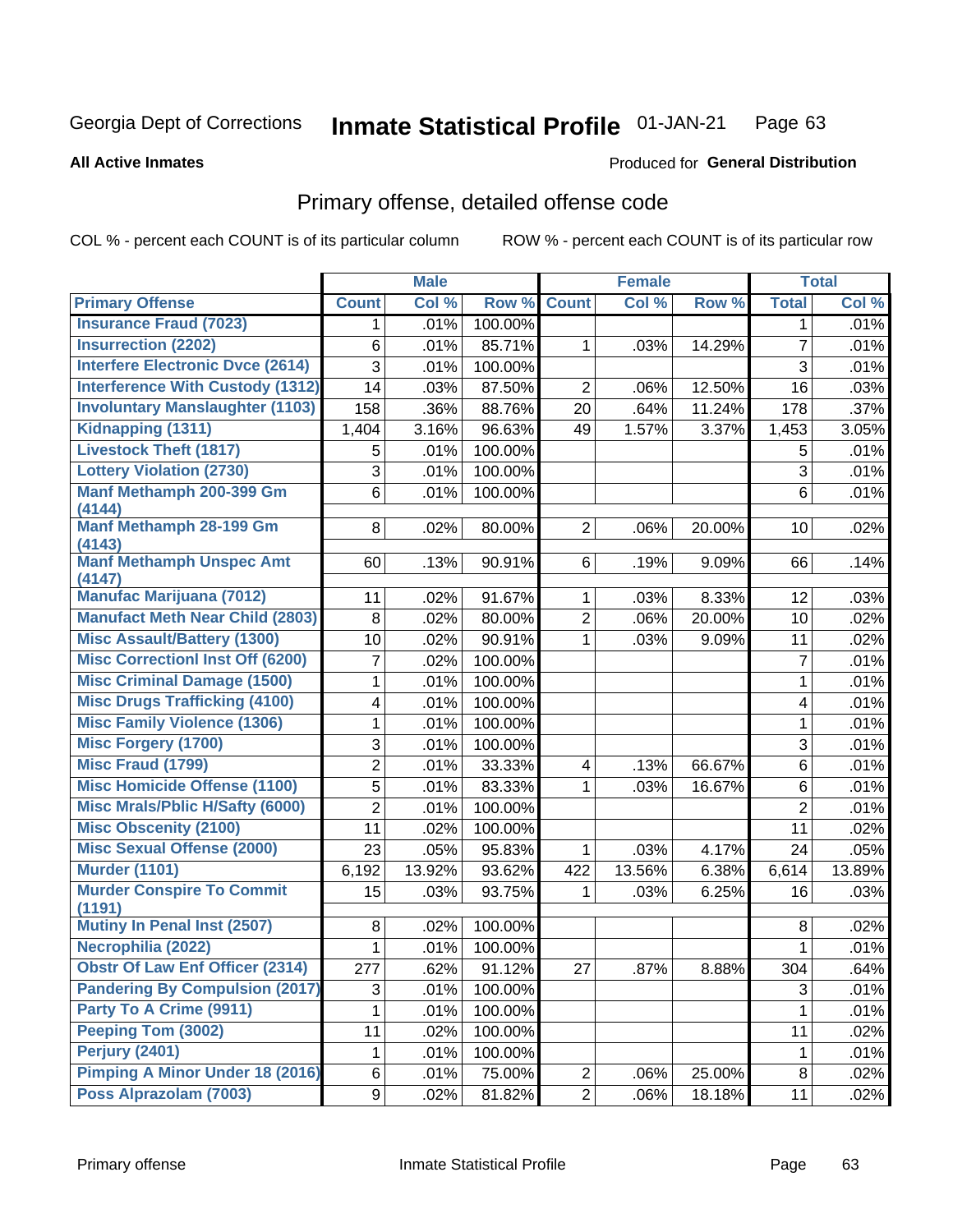#### **Inmate Statistical Profile 01-JAN-21** Page 64

### **All Active Inmates**

## **Produced for General Distribution**

# Primary offense, detailed offense code

COL % - percent each COUNT is of its particular column

|                                            |                | <b>Male</b> |         |                | <b>Female</b> |        |                | <b>Total</b> |
|--------------------------------------------|----------------|-------------|---------|----------------|---------------|--------|----------------|--------------|
| <b>Primary Offense</b>                     | <b>Count</b>   | Col %       | Row %   | <b>Count</b>   | Col %         | Row %  | <b>Total</b>   | Col %        |
| Poss By Inm Proh Items (7015)              | 11             | .02%        | 84.62%  | $\overline{2}$ | .06%          | 15.38% | 13             | .03%         |
| <b>Poss Contraband Articles (5171)</b>     | 4              | .01%        | 100.00% |                |               |        | 4              | .01%         |
| <b>Poss Dep Stim Cntrf Drugs</b><br>(4007) | 47             | .11%        | 71.21%  | 19             | .61%          | 28.79% | 66             | .14%         |
| <b>Poss Drug Related Matri (4016)</b>      | 8              | .02%        | 80.00%  | $\overline{2}$ | .06%          | 20.00% | 10             | .02%         |
| Poss Firearm 1st Offender (2913)           | 115            | .26%        | 95.83%  | $\overline{5}$ | .16%          | 4.17%  | 120            | .25%         |
| <b>Poss Firearm Convct Felon</b>           | 981            | 2.20%       | 96.84%  | 32             | 1.03%         | 3.16%  | 1,013          | 2.13%        |
| (2914)                                     |                |             |         |                |               |        |                |              |
| Poss Hydrocodone (7004)                    | 11             | .02%        | 64.71%  | 6              | .19%          | 35.29% | 17             | .04%         |
| Poss Knife During Crime (2911)             | 3              | .01%        | 100.00% |                |               |        | 3              | .01%         |
| Poss Mda/Extsy (4033)                      | 1              | .01%        | 100.00% |                |               |        | $\mathbf{1}$   | .01%         |
| Poss Methamphetamine (4031)                | 394            | .89%        | 78.02%  | 111            | 3.57%         | 21.98% | 505            | 1.06%        |
| <b>Poss Narcotics Opiates (4006)</b>       | 37             | .08%        | 67.27%  | 18             | .58%          | 32.73% | 55             | .12%         |
| <b>Poss Of Certain Weapons (2912)</b>      | 22             | .05%        | 95.65%  | 1              | .03%          | 4.35%  | 23             | .05%         |
| Poss Of Cocaine (4022)                     | 184            | .41%        | 88.46%  | 24             | .77%          | 11.54% | 208            | .44%         |
| <b>Poss Of Firearm Dur Crime</b>           | 879            | 1.98%       | 95.03%  | 46             | 1.48%         | 4.97%  | 925            | 1.94%        |
| (2910)                                     |                |             |         |                |               |        |                |              |
| <b>Poss Of Lsd (4008)</b>                  | 1              | .01%        | 100.00% |                |               |        | 1              | .01%         |
| Poss Of Marijuana (4009)                   | 36             | .08%        | 92.31%  | 3              | .10%          | 7.69%  | 39             | .08%         |
| Poss Schedule I Drug (7034)                | 5              | .01%        | 55.56%  | $\overline{4}$ | .13%          | 44.44% | 9              | .02%         |
| Poss Tools Commit Crime (1602)             | 12             | .03%        | 100.00% |                |               |        | 12             | .03%         |
| Poss W Int Dis Other Drug (4053)           | 85             | .19%        | 88.54%  | 11             | .35%          | 11.46% | 96             | .20%         |
| Poss W Int Dist Cocaine (4050)             | 181            | .41%        | 96.79%  | 6              | .19%          | 3.21%  | 187            | .39%         |
| Poss W Int Dist Marijuana (4051)           | 436            | .98%        | 95.20%  | 22             | .71%          | 4.80%  | 458            | .96%         |
| Poss W Int Dist Meth (4052)                | 436            | .98%        | 77.17%  | 129            | 4.15%         | 22.83% | 565            | 1.19%        |
| Poss Within 1000 Hous Pjt (7009)           | 6              | .01%        | 100.00% |                |               |        | 6              | .01%         |
| <b>Poss Wpn Drugs By Prisnr</b><br>(2965)  | 22             | .05%        | 88.00%  | 3              | .10%          | 12.00% | 25             | .05%         |
| <b>Prov Sex Mater To Minors (2110)</b>     | $\overline{2}$ | .01%        | 100.00% |                |               |        | $\overline{2}$ | .01%         |
| <b>Racketeering (3404)</b>                 | 102            | .23%        | 76.69%  | 31             | 1.00%         | 23.31% | 133            | .28%         |
| Rape (2001)                                | 1,831          | 4.11%       | 99.56%  | 8              | .26%          | .44%   | 1,839          | 3.86%        |
| <b>Reck Cond Infected Person</b>           | 6              | .01%        | 100.00% |                |               |        | 6              | .01%         |
| (1317)                                     |                |             |         |                |               |        |                |              |
| <b>Recv Gds Srvs Fraud Obtnd</b><br>(1755) | 1              | .01%        | 100.00% |                |               |        | 1              | .01%         |
| <b>Remov/Atmpt Wpn Pub Offl</b>            | $\mathbf{1}$   | .01%        | 100.00% |                |               |        | $\mathbf{1}$   | .01%         |
| (7021)                                     |                |             |         |                |               |        |                |              |
| Removal Baggage Cargo Etc                  | $\mathbf{1}$   | .01%        | 100.00% |                |               |        | $\mathbf 1$    | .01%         |
| (2761)                                     |                |             |         |                |               |        |                |              |
| <b>Robbery (1901)</b>                      | 797            | 1.79%       | 94.43%  | 47             | 1.51%         | 5.57%  | 844            | 1.77%        |
| <b>Robbery By Force (1903)</b>             | 159            | .36%        | 94.08%  | 10             | .32%          | 5.92%  | 169            | .35%         |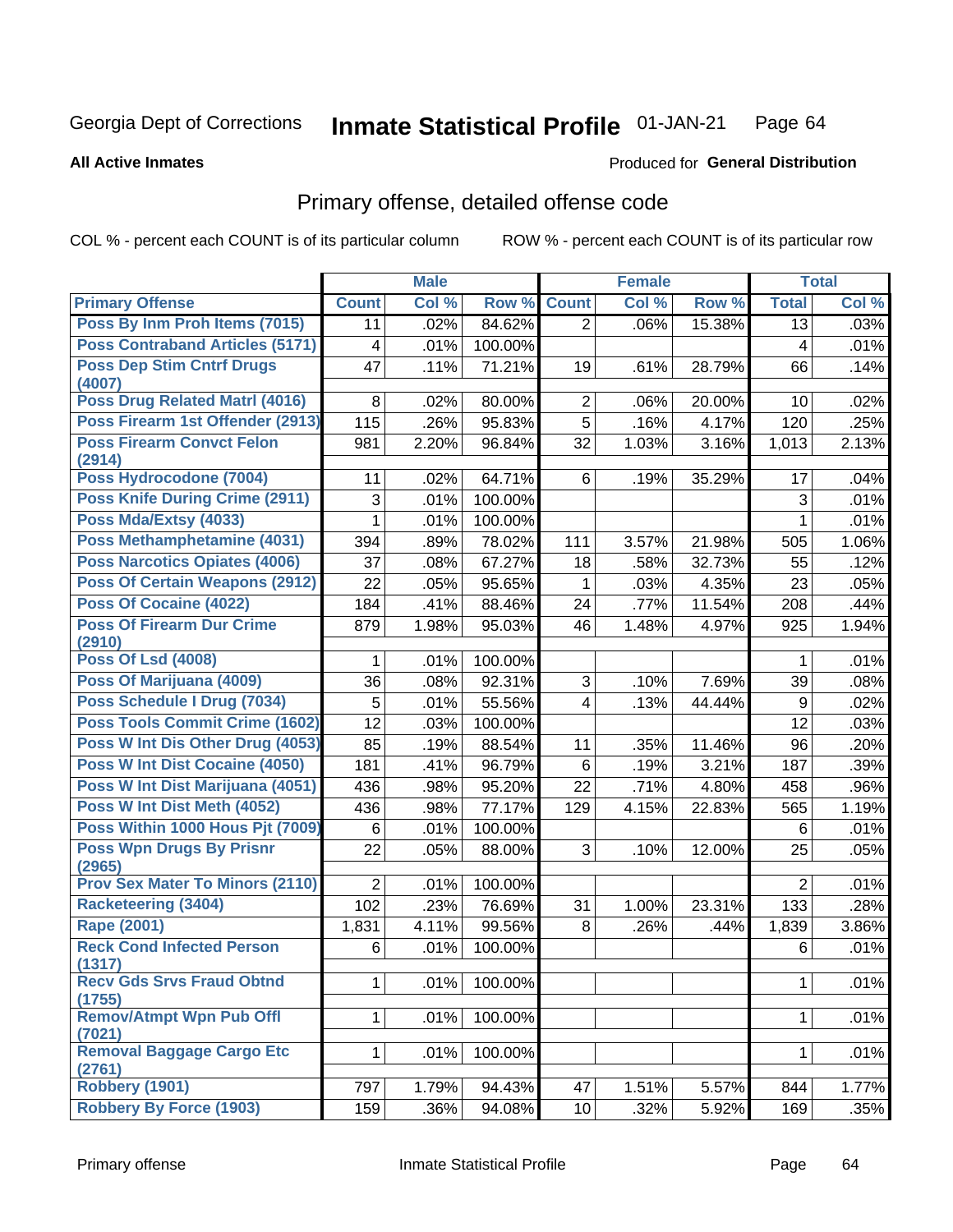#### **Inmate Statistical Profile 01-JAN-21** Page 65

### **All Active Inmates**

## **Produced for General Distribution**

# Primary offense, detailed offense code

COL % - percent each COUNT is of its particular column

|                                            |                | <b>Male</b> |         |                | <b>Female</b> |        |                | <b>Total</b> |
|--------------------------------------------|----------------|-------------|---------|----------------|---------------|--------|----------------|--------------|
| <b>Primary Offense</b>                     | <b>Count</b>   | Col %       | Row %   | <b>Count</b>   | Col %         | Row %  | <b>Total</b>   | Col %        |
| <b>Robbery By Intimidation (1904)</b>      | 226            | .51%        | 92.62%  | 18             | .58%          | 7.38%  | 244            | .51%         |
| <b>Robbery By Sudden Snatch</b><br>(1905)  | 109            | .24%        | 93.16%  | 8              | .26%          | 6.84%  | 117            | .25%         |
| S/D Cocaine (4021)                         | 265            | .60%        | 98.15%  | 5              | .16%          | 1.85%  | 270            | .57%         |
| S/D Cont Sub Public (4017)                 | 18             | .04%        | 100.00% |                |               |        | 18             | .04%         |
| S/D Cont Sub School (4018)                 | 15             | .03%        | 100.00% |                |               |        | 15             | .03%         |
| S/D Dep Stim Cntrf Drugs (4002)            | 16             | .04%        | 76.19%  | 5              | .16%          | 23.81% | 21             | .04%         |
| <b>S/D Narcotics Opiates (4001)</b>        | 14             | .03%        | 70.00%  | 6              | .19%          | 30.00% | 20             | .04%         |
| S/D Of Marijuana (4004)                    | 103            | .23%        | 97.17%  | 3              | .10%          | 2.83%  | 106            | .22%         |
| Sale Mda/Extsy (4034)                      | 1              | .01%        | 100.00% |                |               |        | 1              | .01%         |
| Sale Methamphetamine (4032)                | 160            | .36%        | 79.21%  | 42             | 1.35%         | 20.79% | 202            | .42%         |
| <b>Sex Exploitation Child (2843)</b>       | 249            | .56%        | 100.00% |                |               |        | 249            | .52%         |
| Sex Offender Fail Registr (2026)           | 445            | 1.00%       | 98.45%  | 7              | .22%          | 1.55%  | 452            | .95%         |
| <b>Sex Offender Fail To Move (2028)</b>    | 5              | .01%        | 100.00% |                |               |        | 5              | .01%         |
| Sexl/Asslt/Agn/Pers/Cstdy (2023)           | 22             | .05%        | 91.67%  | $\overline{2}$ | .06%          | 8.33%  | 24             | .05%         |
| <b>Sexual Battery (2011)</b>               | 137            | .31%        | 98.56%  | $\overline{c}$ | .06%          | 1.44%  | 139            | .29%         |
| <b>Simple Battery (1316)</b>               | 12             | .03%        | 92.31%  | 1              | .03%          | 7.69%  | 13             | .03%         |
| <b>Sodomy (2002)</b>                       | 19             | .04%        | 100.00% |                |               |        | 19             | .04%         |
| <b>Solicit Sodomy From Minor</b><br>(2025) | 3              | .01%        | 75.00%  | 1              | .03%          | 25.00% | 4              | .01%         |
| Stalking (1320)                            | $\overline{2}$ | .01%        | 100.00% |                |               |        | $\overline{2}$ | .01%         |
| <b>Statutory Rape (2018)</b>               | 667            | 1.50%       | 98.52%  | 10             | .32%          | 1.48%  | 677            | 1.42%        |
| <b>Tampering With Evidence (2315)</b>      | 10             | .02%        | 76.92%  | 3              | .10%          | 23.08% | 13             | .03%         |
| <b>Telecommunications Fraud</b><br>(1759)  | 1              | .01%        | 50.00%  | 1              | .03%          | 50.00% | $\overline{2}$ | .01%         |
| <b>Terrorist Threats &amp; Acts (1307)</b> | 294            | .66%        | 95.45%  | 14             | .45%          | 4.55%  | 308            | .65%         |
| <b>Theft Bring Prop In State (1815)</b>    | 6              | .01%        | 66.67%  | 3              | .10%          | 33.33% | 9              | .02%         |
| <b>Theft By Conversion (1808)</b>          | 16             | .04%        | 88.89%  | $\overline{c}$ | .06%          | 11.11% | 18             | .04%         |
| <b>Theft By Deception (1803)</b>           | 23             | .05%        | 79.31%  | 6              | .19%          | 20.69% | 29             | .06%         |
| <b>Theft By Rec Stolen Prop (1806)</b>     | 367            | .82%        | 92.91%  | 28             | .90%          | 7.09%  | 395            | .83%         |
| <b>Theft By Shoplifting (1821)</b>         | 271            | .61%        | 76.55%  | 83             | 2.67%         | 23.45% | 354            | .74%         |
| <b>Theft By Taking (1802)</b>              | 430            | .97%        | 82.69%  | 90             | 2.89%         | 17.31% | 520            | 1.09%        |
| <b>Theft Credit Card (1751)</b>            | 10             | .02%        | 71.43%  | 4              | .13%          | 28.57% | 14             | .03%         |
| <b>Theft Motorveh Or Part (1813)</b>       | 18             | .04%        | 90.00%  | $\overline{2}$ | .06%          | 10.00% | 20             | .04%         |
| <b>Theft Of Lost Property (1805)</b>       | $\sqrt{3}$     | .01%        | 100.00% |                |               |        | 3              | .01%         |
| <b>Theft Of Services (1807)</b>            | 2              | .01%        | 100.00% |                |               |        | $\overline{2}$ | .01%         |
| <b>Theft Recv Prop Out State (1816)</b>    | $\overline{3}$ | .01%        | 100.00% |                |               |        | $\overline{3}$ | .01%         |
| <b>Traf Amphtmine 200-399 Gm</b><br>(4127) | 6              | .01%        | 75.00%  | $\overline{2}$ | .06%          | 25.00% | 8              | .02%         |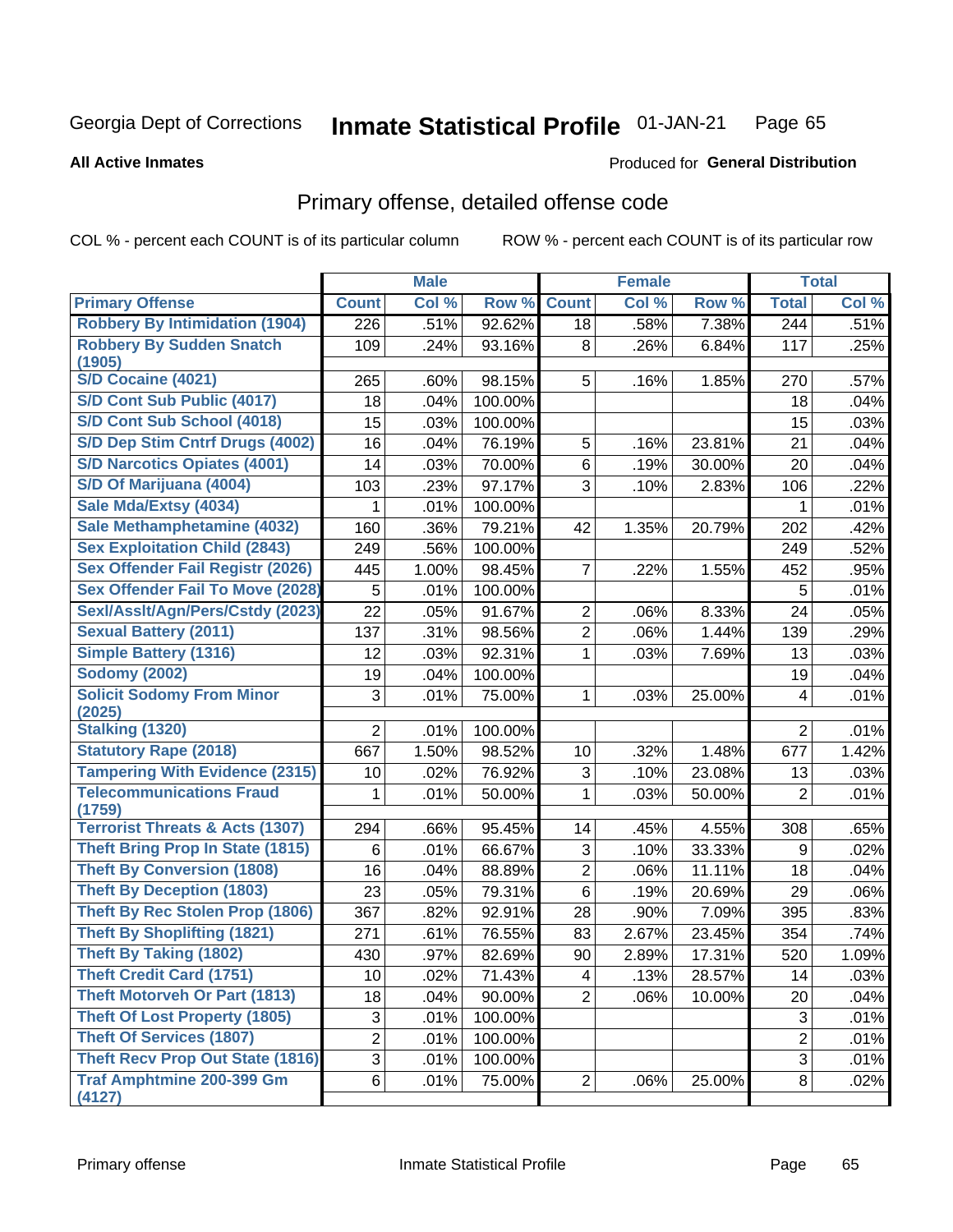#### **Inmate Statistical Profile 01-JAN-21** Page 66

### **All Active Inmates**

## **Produced for General Distribution**

# Primary offense, detailed offense code

COL % - percent each COUNT is of its particular column

|                                               |                | <b>Male</b> |         |                | <b>Female</b> |         |                | <b>Total</b> |
|-----------------------------------------------|----------------|-------------|---------|----------------|---------------|---------|----------------|--------------|
| <b>Primary Offense</b>                        | <b>Count</b>   | Col %       | Row %   | <b>Count</b>   | Col %         | Row %   | <b>Total</b>   | Col %        |
| <b>Traf Amphtmine 28-199 Gm</b>               | 8              | .02%        | 72.73%  | 3 <sup>1</sup> | .10%          | 27.27%  | 11             | .02%         |
| (4126)                                        |                |             |         |                |               |         |                |              |
| Traf Amphtmine 400+ Gm (4128)                 | 3              | .01%        | 100.00% |                |               |         | $\mathbf{3}$   | .01%         |
| <b>Traf Cocaine 201-400 Gm (4102)</b>         | 92             | .21%        | 94.85%  | 5              | .16%          | 5.15%   | 97             | .20%         |
| <b>Traf Cocaine 401+ Gm (4103)</b>            | 76             | .17%        | 96.20%  | 3              | .10%          | 3.80%   | 79             | .17%         |
| Traf Cocaine Less 200 Gm (4101)               | 143            | .32%        | 95.97%  | 6              | .19%          | 4.03%   | 149            | .31%         |
| <b>Traf Marijna 10-2000 Lb (4121)</b>         | 40             | .09%        | 86.96%  | 6              | .19%          | 13.04%  | 46             | .10%         |
| <b>Traf Marijna 10001+ Lb (4123)</b>          |                |             |         | $\mathbf 1$    | .03%          | 100.00% | $\mathbf{1}$   | .01%         |
| Traf Mda/Extsy 200-399gm                      | $\overline{2}$ | .01%        | 100.00% |                |               |         | $\overline{2}$ | .01%         |
| (4151)                                        |                |             |         |                |               |         |                |              |
| <b>Traf Mda/Extsy 28-199gm (4150)</b>         | 13             | .03%        | 92.86%  | $\mathbf{1}$   | .03%          | 7.14%   | 14             | .03%         |
| Traf Mda/Extsy 400+Gm (4152)                  | 3              | .01%        | 100.00% |                |               |         | 3              | .01%         |
| Traf Methamph 200-399 Gm<br>(4141)            | 146            | .33%        | 85.38%  | 25             | .80%          | 14.62%  | 171            | .36%         |
| <b>Traf Methamph 28-199 Gm</b>                | 432            | .97%        | 80.00%  | 108            | 3.47%         | 20.00%  | 540            | 1.13%        |
| (4140)<br>Traf Methamph 400+ Gm (4142)        | 97             | .22%        | 87.39%  | 14             | .45%          | 12.61%  | 111            | .23%         |
| <b>Traf Methamph Unspec Amt</b>               | 89             | .20%        | 78.76%  | 24             | .77%          | 21.24%  | 113            | .24%         |
| (4146)                                        |                |             |         |                |               |         |                |              |
| <b>Traf Methaqualone&lt; 400 Gm</b><br>(4124) | $\overline{2}$ | .01%        | 100.00% |                |               |         | $\overline{2}$ | .01%         |
| <b>Traf Narcotic 15-28 Gm (4112)</b>          | 32             | .07%        | 91.43%  | 3              | .10%          | 8.57%   | 35             | .07%         |
| Traf Narcotic 29+ Gm (4113)                   | 37             | .08%        | 97.37%  | $\mathbf{1}$   | .03%          | 2.63%   | 38             | .08%         |
| Traf Narcotic Less 14 Gm (4111)               | 46             | .10%        | 85.19%  | 8              | .26%          | 14.81%  | 54             | .11%         |
| <b>Traffick Labor Servitude (1330)</b>        | 1              | .01%        | 100.00% |                |               |         | 1              | .01%         |
| <b>Traffick Sexual Servitude (1331)</b>       | 23             | .05%        | 92.00%  | $\overline{2}$ | .06%          | 8.00%   | 25             | .05%         |
| <b>Unknown Offense (9999)</b>                 | 6              | .01%        | 100.00% |                |               |         | 6              | .01%         |
| Uniwfl Mfg/Del/Dist N-C S (4014)              | 5              | .01%        | 100.00% |                |               |         | 5              | .01%         |
| <b>Use Comm Facity Vio C Sub</b>              | 10             | .02%        | 90.91%  | $\mathbf{1}$   | .03%          | 9.09%   | 11             | .02%         |
| (4133)<br><b>Vehicular Homicide (1123)</b>    |                |             | 77.31%  |                |               | 22.69%  |                |              |
| <b>Viol Dngrous Drgs Act (4013)</b>           | 293            | .66%        |         | 86             | 2.76%         |         | 379            | .80%         |
| Viol Ga Cntrl Sbst Act (4012)                 | 127            | .29%        | 83.55%  | 25             | .80%          | 16.45%  | 152            | .32%         |
|                                               | 1              | .01%        | 100.00% |                |               |         | 1              | .01%         |
| <b>Viol Ga Securities Act (1800)</b>          | $\mathbf 1$    | .01%        | 100.00% |                |               |         | $\mathbf 1$    | .01%         |
| <b>Viol Motor Vehicle Laws (5001)</b>         | 18             | .04%        | 94.74%  | $\mathbf{1}$   | .03%          | 5.26%   | 19             | .04%         |
| <b>Violatn Othr States Law (8001)</b>         | 35             | .08%        | 94.59%  | $\overline{2}$ | .06%          | 5.41%   | 37             | .08%         |
| <b>Vol Manslaughter Of Fetus</b><br>(1119)    | $\mathbf{3}$   | .01%        | 100.00% |                |               |         | 3              | .01%         |
| <b>Voluntary Manslaughter (1102)</b>          | 1,078          | 2.42%       | 88.72%  | 137            | 4.40%         | 11.28%  | 1,215          | 2.55%        |
| <b>Abandonment Of Dep Child (11)</b>          | 4              | .01%        | 100.00% |                |               |         | 4              | .01%         |
| <b>Assault &amp; Battery (21)</b>             | 5              | .01%        | 100.00% |                |               |         | 5              | .01%         |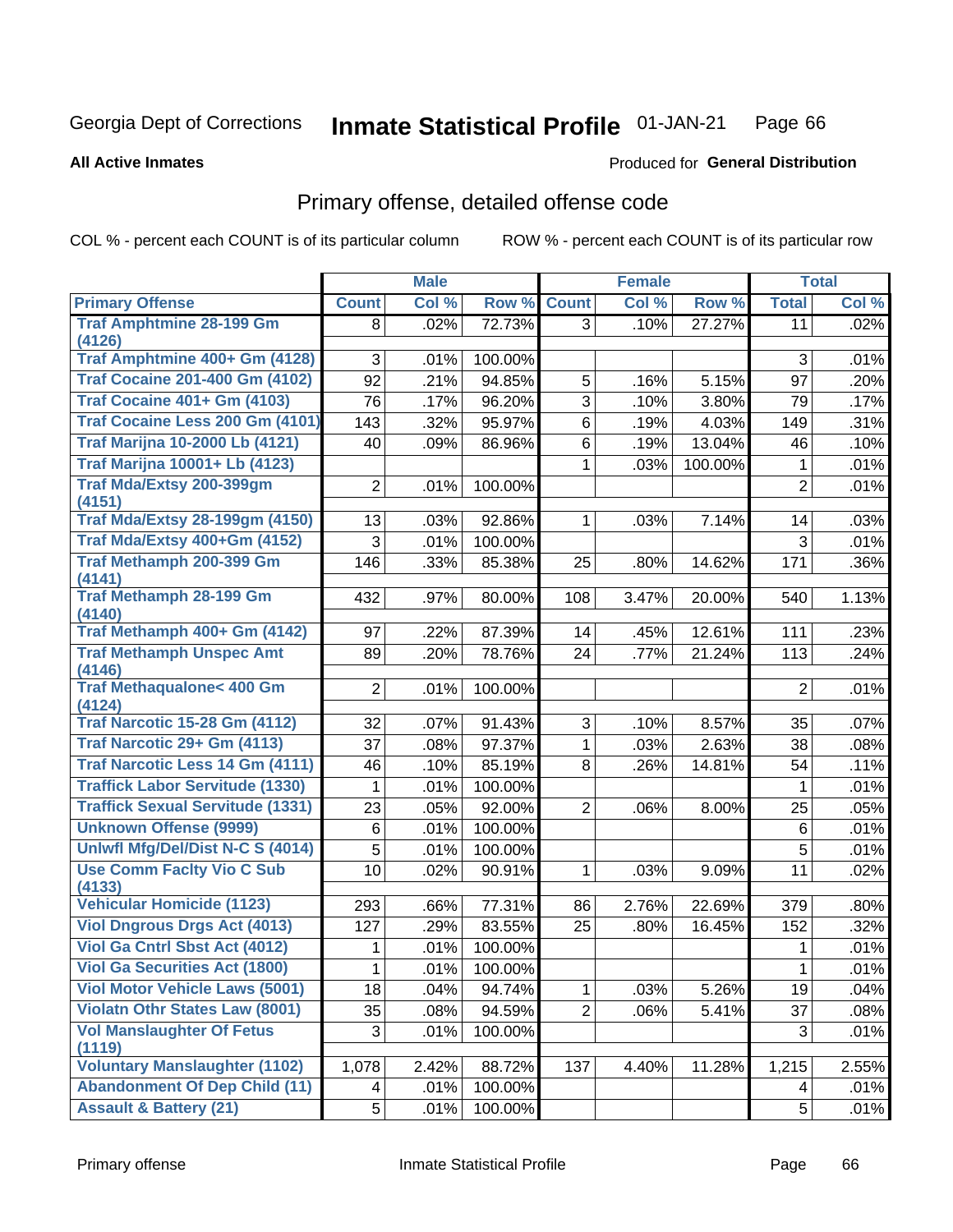### Inmate Statistical Profile 01-JAN-21 Page 67

**All Active Inmates** 

## **Produced for General Distribution**

# Primary offense, detailed offense code

COL % - percent each COUNT is of its particular column

|                                         |                | <b>Male</b> |         |              | <b>Female</b> |         |                | <b>Total</b> |
|-----------------------------------------|----------------|-------------|---------|--------------|---------------|---------|----------------|--------------|
| <b>Primary Offense</b>                  | <b>Count</b>   | Col %       | Row %   | <b>Count</b> | Col %         | Row %   | <b>Total</b>   | Col %        |
| <b>Bad Checks (52)</b>                  | 2              | .01%        | 66.67%  |              | .03%          | 33.33%  | 3              | .01%         |
| <b>Burglary (45)</b>                    | 9              | .02%        | 100.00% |              |               |         | 9              | .02%         |
| <b>Cheating &amp; Swindling (51)</b>    |                | .01%        | 100.00% |              |               |         |                | .01%         |
| <b>Cpwl &amp; Concealed Weapon (93)</b> | 6              | .01%        | 100.00% |              |               |         | 6              | .01%         |
| <b>Crmnl Attempt (98)</b>               |                | .01%        | 100.00% |              |               |         |                | .01%         |
| <b>Dui (72)</b>                         | 4              | .01%        | 100.00% |              |               |         | 4              | .01%         |
| Escape (92)                             | 3              | .01%        | 100.00% |              |               |         | 3              | .01%         |
| Forgery (55)                            | 4              | .01%        | 100.00% |              |               |         | 4              | .01%         |
| Lottery (54)                            |                | .01%        | 100.00% |              |               |         |                | .01%         |
| <b>Misc Misdemeanor (500)</b>           | 2              | .01%        | 100.00% |              |               |         | 2              | .01%         |
| <b>Other Misdemeanor (99)</b>           | 17             | .04%        | 94.44%  | 1            | .03%          | 5.56%   | 18             | .04%         |
| <b>Pointing Gun At Another (96)</b>     |                | .01%        | 100.00% |              |               |         |                | .01%         |
| Poss Ntp Whiskey (64)                   | $\overline{2}$ | .01%        | 100.00% |              |               |         | $\overline{2}$ | .01%         |
| <b>Prostitution (81)</b>                |                |             |         | 1.           | .03%          | 100.00% |                | .01%         |
| <b>Public Drunkenness (61)</b>          | 4              | .01%        | 100.00% |              |               |         | 4              | .01%         |
| <b>Simple Assault (24)</b>              |                | .01%        | 100.00% |              |               |         |                | .01%         |
| <b>Simple Battery (25)</b>              | 2              | .01%        | 100.00% |              |               |         | $\overline{2}$ | .01%         |
| <b>Theft By Taking - Larceny (41)</b>   | 31             | .07%        | 100.00% |              |               |         | 31             | .07%         |
| Viol Motor Veh Law (71)                 | 3              | .01%        | 100.00% |              |               |         | 3              | .01%         |
| <b>Wife Beating (28)</b>                | 2              | .01%        | 100.00% |              |               |         | $\overline{2}$ | .01%         |
| <b>Total Rported</b>                    | 44,496         | 100%        | 93.46%  | 3,112        | 100%          | 6.54%   | 47,608         | 101%         |

| Not I<br>Reported<br> | ، Λ<br>וטו |                          | 1 N 1<br>ו טו |
|-----------------------|------------|--------------------------|---------------|
| <b>Total</b><br>Gra   | 44,597     | <b>2440</b><br>14<br>. . | 47,709        |

| Mode (most frequent) | 1101 Murder |  | 1101 Murder |
|----------------------|-------------|--|-------------|
|                      |             |  |             |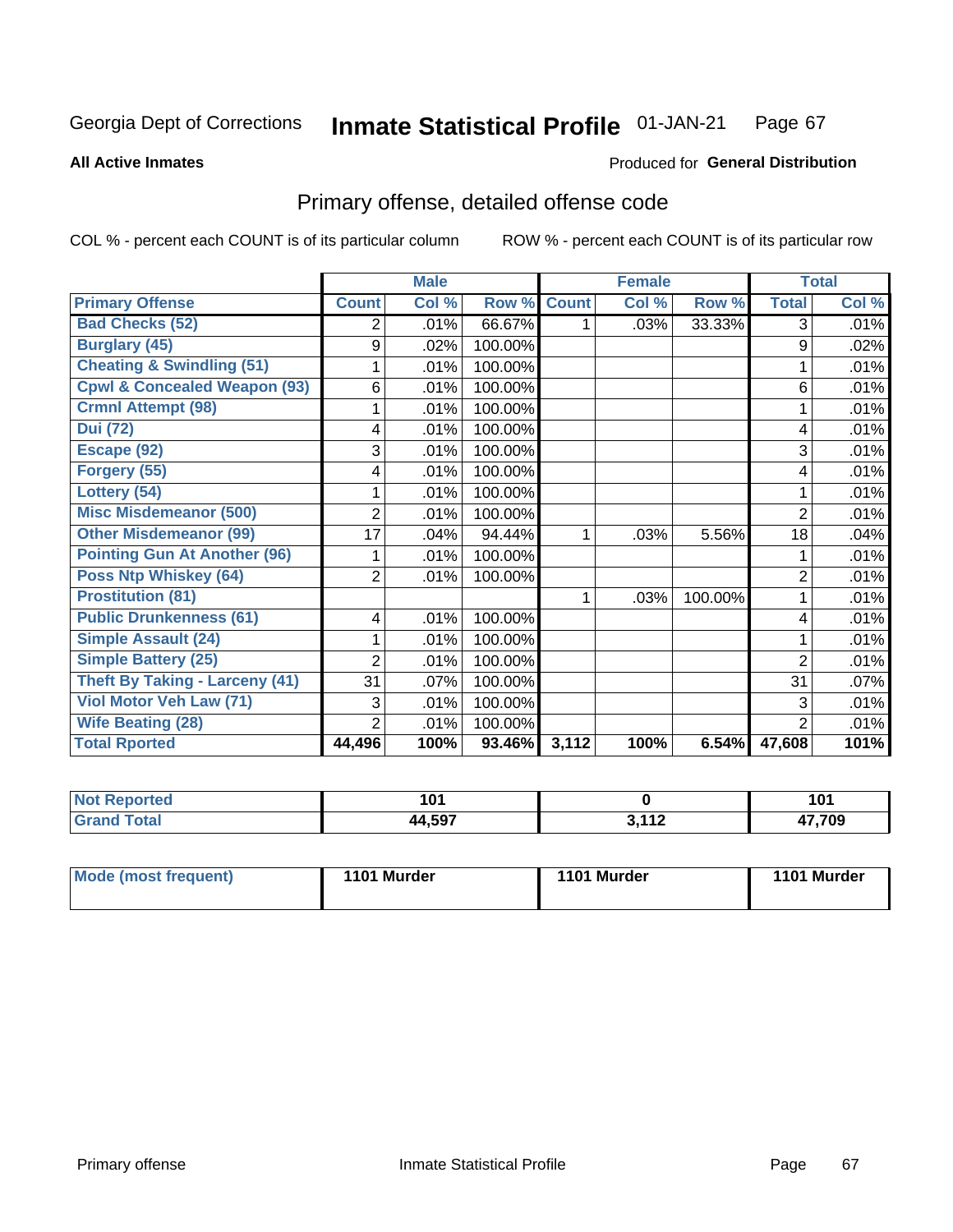#### Inmate Statistical Profile 01-JAN-21 Page 68

Produced for General Distribution

### **All Active Inmates**

# County of conviction of primary offense

COL % - percent each COUNT is of its particular column

|                                    |              | <b>Male</b> |         |                         | <b>Female</b> |        |              | <b>Total</b> |
|------------------------------------|--------------|-------------|---------|-------------------------|---------------|--------|--------------|--------------|
| <b>County of Conviction</b>        | <b>Count</b> | Col %       | Row %   | <b>Count</b>            | Col %         | Row %  | <b>Total</b> | Col %        |
| <b>Unknown</b><br>000              | 179          | .40%        | 95.72%  | 8                       | .26%          | 4.28%  | 187          | .39%         |
| <b>Appling County</b><br>001       | 105          | .24%        | 94.59%  | 6                       | .19%          | 5.41%  | 111          | .23%         |
| <b>Atkinson County</b><br>002      | 39           | .09%        | 90.70%  | 4                       | .13%          | 9.30%  | 43           | .09%         |
| <b>Bacon County</b><br>003         | 72           | .16%        | 96.00%  | 3                       | .10%          | 4.00%  | 75           | .16%         |
| <b>Baker County</b><br>004         | 13           | .03%        | 81.25%  | 3                       | .10%          | 18.75% | 16           | .03%         |
| <b>Baldwin County</b><br>005       | 283          | .63%        | 92.48%  | 23                      | .74%          | 7.52%  | 306          | .64%         |
| <b>Banks County</b><br>006         | 55           | .12%        | 88.71%  | $\overline{7}$          | .22%          | 11.29% | 62           | .13%         |
| <b>Barrow County</b><br>007        | 292          | .65%        | 89.30%  | 35                      | 1.12%         | 10.70% | 327          | .69%         |
| <b>Bartow County</b><br>008        | 575          | 1.29%       | 89.29%  | 69                      | 2.22%         | 10.71% | 644          | 1.35%        |
| <b>Ben Hill County</b><br>009      | 214          | $.48\%$     | 94.27%  | 13                      | .42%          | 5.73%  | 227          | .48%         |
| <b>Berrien County</b><br>010       | 97           | .22%        | 97.00%  | 3                       | .10%          | 3.00%  | 100          | .21%         |
| <b>Bibb County</b><br>011          | 988          | 2.22%       | 94.91%  | 53                      | 1.70%         | 5.09%  | 1,041        | 2.18%        |
| <b>Bleckley County</b><br>012      | 51           | .11%        | 92.73%  | 4                       | .13%          | 7.27%  | 55           | .12%         |
| <b>Brantley County</b><br>013      | 81           | .18%        | 90.00%  | 9                       | .29%          | 10.00% | 90           | .19%         |
| <b>Brooks County</b><br>014        | 44           | .10%        | 100.00% |                         |               |        | 44           | .09%         |
| 015<br><b>Bryan County</b>         | 42           | .09%        | 97.67%  | 1                       | .03%          | 2.33%  | 43           | .09%         |
| <b>Bulloch County</b><br>016       | 463          | 1.04%       | 93.16%  | 34                      | 1.09%         | 6.84%  | 497          | 1.04%        |
| <b>Burke County</b><br>017         | 215          | .48%        | 95.98%  | 9                       | .29%          | 4.02%  | 224          | .47%         |
| <b>Butts County</b><br>018         | 117          | .26%        | 92.13%  | 10                      | .32%          | 7.87%  | 127          | .27%         |
| <b>Calhoun County</b><br>019       | 22           | .05%        | 84.62%  | 4                       | .13%          | 15.38% | 26           | .05%         |
| <b>Camden County</b><br>020        | 159          | .36%        | 91.38%  | 15                      | .48%          | 8.62%  | 174          | .36%         |
| <b>Candler County</b><br>021       | 97           | .22%        | 92.38%  | 8                       | .26%          | 7.62%  | 105          | .22%         |
| <b>Carroll County</b><br>022       | 518          | 1.16%       | 92.34%  | 43                      | 1.38%         | 7.66%  | 561          | 1.18%        |
| <b>Catoosa County</b><br>023       | 309          | .69%        | 90.35%  | 33                      | 1.06%         | 9.65%  | 342          | .72%         |
| <b>Charlton County</b><br>024      | 56           | .13%        | 88.89%  | $\overline{7}$          | .22%          | 11.11% | 63           | .13%         |
| 025<br><b>Chatham County</b>       | 1,659        | 3.72%       | 96.51%  | 60                      | 1.93%         | 3.49%  | 1,719        | 3.60%        |
| <b>Chattahoochee County</b><br>026 | 17           | .04%        | 100.00% |                         |               |        | 17           | .04%         |
| <b>Chattooga County</b><br>027     | 196          | .44%        | 92.89%  | 15                      | .48%          | 7.11%  | 211          | .44%         |
| <b>Cherokee County</b><br>028      | 497          | 1.11%       | 91.70%  | 45                      | 1.45%         | 8.30%  | 542          | 1.14%        |
| <b>Clarke County</b><br>029        | 478          | 1.07%       | 93.18%  | 35                      | 1.12%         | 6.82%  | 513          | 1.08%        |
| <b>Clay County</b><br>030          | 20           | .04%        | 83.33%  | $\overline{\mathbf{4}}$ | .13%          | 16.67% | 24           | .05%         |
| 031<br><b>Clayton County</b>       | 1,216        | 2.73%       | 93.04%  | 91                      | 2.92%         | 6.96%  | 1,307        | 2.74%        |
| <b>Clinch County</b><br>032        | 37           | .08%        | 92.50%  | 3                       | .10%          | 7.50%  | 40           | .08%         |
| <b>Cobb County</b><br>033          | 2,203        | 4.94%       | 93.03%  | 165                     | 5.30%         | 6.97%  | 2,368        | 4.96%        |
| <b>Coffee County</b><br>034        | 229          | .51%        | 94.24%  | 14                      | .45%          | 5.76%  | 243          | .51%         |
| <b>Colquitt County</b><br>035      | 206          | .46%        | 96.26%  | 8                       | .26%          | 3.74%  | 214          | .45%         |
| <b>Columbia County</b><br>036      | 350          | .78%        | 90.44%  | 37                      | 1.19%         | 9.56%  | 387          | .81%         |
| <b>Cook County</b><br>037          | 106          | .24%        | 92.17%  | 9                       | .29%          | 7.83%  | 115          | .24%         |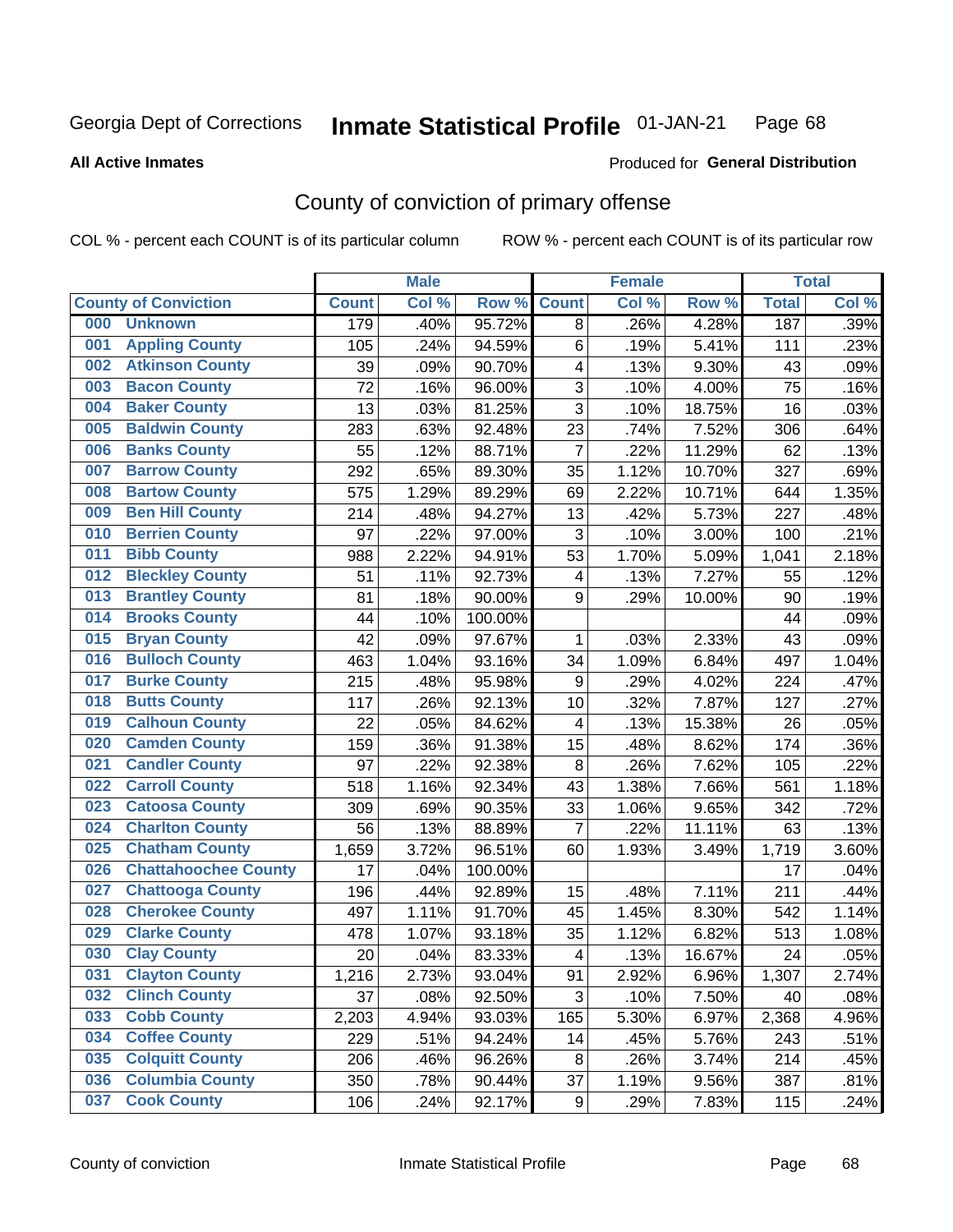#### Inmate Statistical Profile 01-JAN-21 Page 69

### **All Active Inmates**

## Produced for General Distribution

# County of conviction of primary offense

COL % - percent each COUNT is of its particular column

|                                |              | <b>Male</b> |         |                           | <b>Female</b> |        |              | <b>Total</b> |
|--------------------------------|--------------|-------------|---------|---------------------------|---------------|--------|--------------|--------------|
| <b>County of Conviction</b>    | <b>Count</b> | Col %       | Row %   | <b>Count</b>              | Col %         | Row %  | <b>Total</b> | Col %        |
| <b>Coweta County</b><br>038    | 550          | 1.23%       | 94.83%  | 30                        | .96%          | 5.17%  | 580          | 1.22%        |
| <b>Crawford County</b><br>039  | 19           | .04%        | 90.48%  | $\overline{2}$            | .06%          | 9.52%  | 21           | .04%         |
| <b>Crisp County</b><br>040     | 321          | .72%        | 93.86%  | 21                        | .67%          | 6.14%  | 342          | .72%         |
| <b>Dade County</b><br>041      | 78           | .17%        | 97.50%  | $\overline{2}$            | .06%          | 2.50%  | 80           | .17%         |
| <b>Dawson County</b><br>042    | 91           | .20%        | 92.86%  | $\overline{7}$            | .22%          | 7.14%  | 98           | .21%         |
| 043<br><b>Decatur County</b>   | 227          | .51%        | 95.78%  | 10                        | .32%          | 4.22%  | 237          | .50%         |
| <b>Dekalb County</b><br>044    | 2,529        | 5.67%       | 95.00%  | 133                       | 4.27%         | 5.00%  | 2,662        | 5.58%        |
| 045<br><b>Dodge County</b>     | 104          | .23%        | 95.41%  | 5                         | .16%          | 4.59%  | 109          | .23%         |
| <b>Dooly County</b><br>046     | 107          | .24%        | 93.86%  | $\overline{7}$            | .22%          | 6.14%  | 114          | .24%         |
| 047<br><b>Dougherty County</b> | 733          | 1.64%       | 96.19%  | 29                        | .93%          | 3.81%  | 762          | 1.60%        |
| <b>Douglas County</b><br>048   | 941          | 2.11%       | 91.18%  | 91                        | 2.92%         | 8.82%  | 1,032        | 2.16%        |
| <b>Early County</b><br>049     | 78           | .17%        | 96.30%  | $\ensuremath{\mathsf{3}}$ | .10%          | 3.70%  | 81           | .17%         |
| <b>Echols County</b><br>050    | 11           | .02%        | 84.62%  | $\overline{2}$            | .06%          | 15.38% | 13           | .03%         |
| 051<br><b>Effingham County</b> | 203          | .46%        | 90.22%  | 22                        | .71%          | 9.78%  | 225          | .47%         |
| 052<br><b>Elbert County</b>    | 128          | .29%        | 93.43%  | 9                         | .29%          | 6.57%  | 137          | .29%         |
| <b>Emanuel County</b><br>053   | 140          | .31%        | 91.50%  | 13                        | .42%          | 8.50%  | 153          | .32%         |
| <b>Evans County</b><br>054     | 78           | .17%        | 95.12%  | $\overline{\mathbf{4}}$   | .13%          | 4.88%  | 82           | .17%         |
| <b>Fannin County</b><br>055    | 87           | .20%        | 87.88%  | 12                        | .39%          | 12.12% | 99           | .21%         |
| <b>Fayette County</b><br>056   | 294          | .66%        | 95.45%  | 14                        | .45%          | 4.55%  | 308          | .65%         |
| <b>Floyd County</b><br>057     | 825          | 1.85%       | 91.06%  | 81                        | 2.60%         | 8.94%  | 906          | 1.90%        |
| <b>Forsyth County</b><br>058   | 335          | .75%        | 91.03%  | 33                        | 1.06%         | 8.97%  | 368          | .77%         |
| <b>Franklin County</b><br>059  | 135          | .30%        | 85.44%  | 23                        | .74%          | 14.56% | 158          | .33%         |
| <b>Fulton County</b><br>060    | 4,448        | 9.97%       | 96.34%  | 169                       | 5.43%         | 3.66%  | 4,617        | 9.68%        |
| <b>Gilmer County</b><br>061    | 94           | .21%        | 91.26%  | 9                         | .29%          | 8.74%  | 103          | .22%         |
| <b>Glascock County</b><br>062  | 8            | .02%        | 100.00% |                           |               |        | 8            | .02%         |
| <b>Glynn County</b><br>063     | 505          | 1.13%       | 93.69%  | 34                        | 1.09%         | 6.31%  | 539          | 1.13%        |
| <b>Gordon County</b><br>064    | 324          | .73%        | 90.00%  | 36                        | 1.16%         | 10.00% | 360          | .75%         |
| <b>Grady County</b><br>065     | 136          | .30%        | 96.45%  | 5                         | .16%          | 3.55%  | 141          | .30%         |
| <b>Greene County</b><br>066    | 89           | .20%        | 95.70%  | 4                         | .13%          | 4.30%  | 93           | .19%         |
| <b>Gwinnett County</b><br>067  | 2,327        | 5.22%       | 94.10%  | 146                       | 4.69%         | 5.90%  | 2,473        | 5.18%        |
| <b>Habersham County</b><br>068 | 108          | .24%        | 90.76%  | 11                        | .35%          | 9.24%  | 119          | .25%         |
| <b>Hall County</b><br>069      | 620          | 1.39%       | 92.81%  | 48                        | 1.54%         | 7.19%  | 668          | 1.40%        |
| <b>Hancock County</b><br>070   | 33           | .07%        | 89.19%  | 4                         | .13%          | 10.81% | 37           | .08%         |
| 071<br><b>Haralson County</b>  | 114          | .26%        | 92.68%  | 9                         | .29%          | 7.32%  | 123          | .26%         |
| 072<br><b>Harris County</b>    | 94           | .21%        | 93.07%  | $\overline{7}$            | .22%          | 6.93%  | 101          | .21%         |
| <b>Hart County</b><br>073      | 160          | .36%        | 93.02%  | 12                        | .39%          | 6.98%  | 172          | .36%         |
| <b>Heard County</b><br>074     | 40           | .09%        | 95.24%  | $\overline{2}$            | .06%          | 4.76%  | 42           | .09%         |
| <b>Henry County</b><br>075     | 579          | 1.30%       | 92.05%  | 50                        | 1.61%         | 7.95%  | 629          | 1.32%        |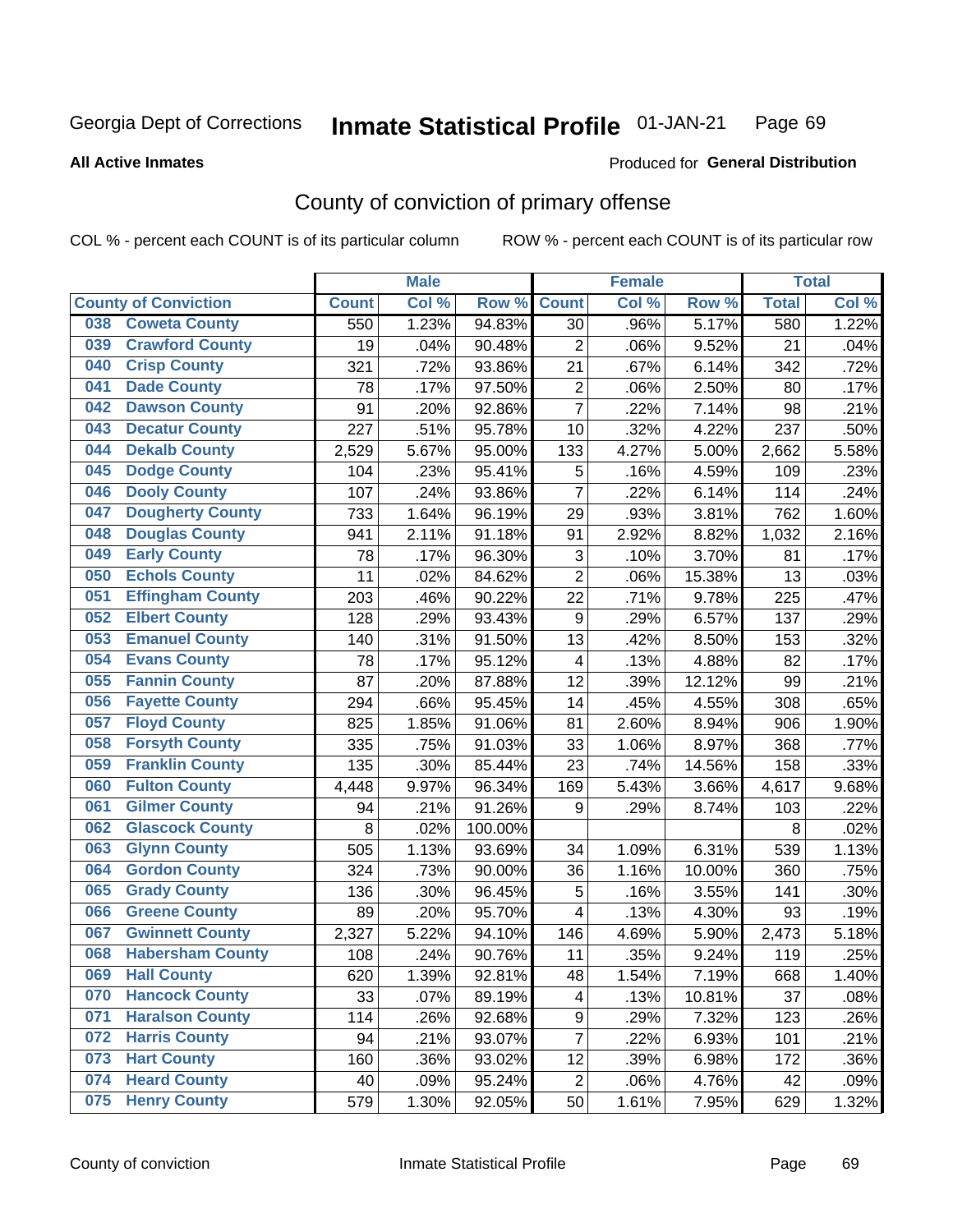#### Inmate Statistical Profile 01-JAN-21 Page 70

### **All Active Inmates**

## Produced for General Distribution

# County of conviction of primary offense

COL % - percent each COUNT is of its particular column

|                                           |              | <b>Male</b> |         |                  | <b>Female</b> |        |              | <b>Total</b> |
|-------------------------------------------|--------------|-------------|---------|------------------|---------------|--------|--------------|--------------|
| <b>County of Conviction</b>               | <b>Count</b> | Col %       | Row %   | <b>Count</b>     | Col %         | Row %  | <b>Total</b> | Col %        |
| <b>Houston County</b><br>076              | 675          | 1.51%       | 91.96%  | 59               | 1.90%         | 8.04%  | 734          | 1.54%        |
| <b>Irwin County</b><br>077                | 52           | .12%        | 100.00% |                  |               |        | 52           | .11%         |
| <b>Jackson County</b><br>078              | 249          | .56%        | 93.26%  | 18               | .58%          | 6.74%  | 267          | .56%         |
| <b>Jasper County</b><br>079               | 52           | .12%        | 98.11%  | 1                | .03%          | 1.89%  | 53           | .11%         |
| <b>Jeff Davis County</b><br>080           | 84           | .19%        | 96.55%  | 3                | .10%          | 3.45%  | 87           | .18%         |
| 081<br><b>Jefferson County</b>            | 146          | .33%        | 94.81%  | 8                | .26%          | 5.19%  | 154          | .32%         |
| <b>Jenkins County</b><br>082              | 67           | .15%        | 93.06%  | 5                | .16%          | 6.94%  | 72           | .15%         |
| <b>Johnson County</b><br>083              | 40           | .09%        | 95.24%  | $\overline{2}$   | .06%          | 4.76%  | 42           | .09%         |
| <b>Jones County</b><br>084                | 160          | .36%        | 86.49%  | 25               | .80%          | 13.51% | 185          | .39%         |
| <b>Lamar County</b><br>085                | 69           | .15%        | 92.00%  | 6                | .19%          | 8.00%  | 75           | .16%         |
| <b>Lanier County</b><br>086               | 41           | .09%        | 93.18%  | 3                | .10%          | 6.82%  | 44           | .09%         |
| <b>Laurens County</b><br>087              | 271          | .61%        | 92.81%  | 21               | .67%          | 7.19%  | 292          | .61%         |
| <b>Lee County</b><br>088                  | 58           | .13%        | 86.57%  | $\boldsymbol{9}$ | .29%          | 13.43% | 67           | .14%         |
| <b>Liberty County</b><br>089              | 191          | .43%        | 94.09%  | 12               | .39%          | 5.91%  | 203          | .43%         |
| <b>Lincoln County</b><br>090              | 32           | .07%        | 100.00% |                  |               |        | 32           | .07%         |
| <b>Long County</b><br>091                 | 56           | .13%        | 94.92%  | 3                | .10%          | 5.08%  | 59           | .12%         |
| <b>Lowndes County</b><br>092              | 450          | 1.01%       | 96.77%  | 15               | .48%          | 3.23%  | 465          | .97%         |
| <b>Lumpkin County</b><br>093              | 81           | .18%        | 92.05%  | $\overline{7}$   | .22%          | 7.95%  | 88           | .18%         |
| <b>Macon County</b><br>094                | 49           | .11%        | 96.08%  | $\overline{2}$   | .06%          | 3.92%  | 51           | .11%         |
| <b>Madison County</b><br>095              | 116          | .26%        | 89.92%  | 13               | .42%          | 10.08% | 129          | .27%         |
| <b>Marion County</b><br>096               | 28           | .06%        | 90.32%  | 3                | .10%          | 9.68%  | 31           | .06%         |
| <b>Mcduffie County</b><br>097             | 166          | .37%        | 94.86%  | 9                | .29%          | 5.14%  | 175          | .37%         |
| <b>Mcintosh County</b><br>098             | 48           | .11%        | 90.57%  | 5                | .16%          | 9.43%  | 53           | .11%         |
| <b>Meriwether County</b><br>099           | 142          | .32%        | 92.81%  | 11               | .35%          | 7.19%  | 153          | .32%         |
| <b>Miller County</b><br>100               | 25           | .06%        | 96.15%  | $\mathbf{1}$     | .03%          | 3.85%  | 26           | .05%         |
| <b>Mitchell County</b><br>101             | 131          | .29%        | 94.93%  | $\overline{7}$   | .22%          | 5.07%  | 138          | .29%         |
| <b>Monroe County</b><br>102               | 140          | .31%        | 91.50%  | 13               | .42%          | 8.50%  | 153          | .32%         |
| <b>Montgomery County</b><br>103           | 24           | .05%        | 85.71%  | 4                | .13%          | 14.29% | 28           | .06%         |
| <b>Morgan County</b><br>104               | 131          | .29%        | 92.91%  | 10               | .32%          | 7.09%  | 141          | .30%         |
| <b>Murray County</b><br>105               | 186          | .42%        | 88.15%  | 25               | .80%          | 11.85% | 211          | .44%         |
| <b>Muscogee County</b><br>106             | 1,054        | 2.36%       | 95.21%  | 53               | 1.70%         | 4.79%  | 1,107        | 2.32%        |
| 107<br><b>Newton County</b>               | 612          | 1.37%       | 91.21%  | 59               | 1.90%         | 8.79%  | 671          | 1.41%        |
| <b>Oconee County</b><br>108               | 46           | .10%        | 100.00% |                  |               |        | 46           | .10%         |
| <b>Oglethorpe County</b><br>109           | 63           | .14%        | 96.92%  | $\overline{2}$   | .06%          | 3.08%  | 65           | .14%         |
| <b>Paulding County</b><br>110             | 218          | .49%        | 94.37%  | 13               | .42%          | 5.63%  | 231          | .48%         |
| <b>Peach County</b><br>111                | 70           | .16%        | 90.91%  | $\overline{7}$   | .22%          | 9.09%  | 77           | .16%         |
| <b>Pickens County</b><br>$\overline{112}$ | 94           | .21%        | 94.00%  | 6                | .19%          | 6.00%  | 100          | .21%         |
| <b>Pierce County</b><br>$113$             | 110          | .25%        | 90.16%  | 12               | .39%          | 9.84%  | 122          | .26%         |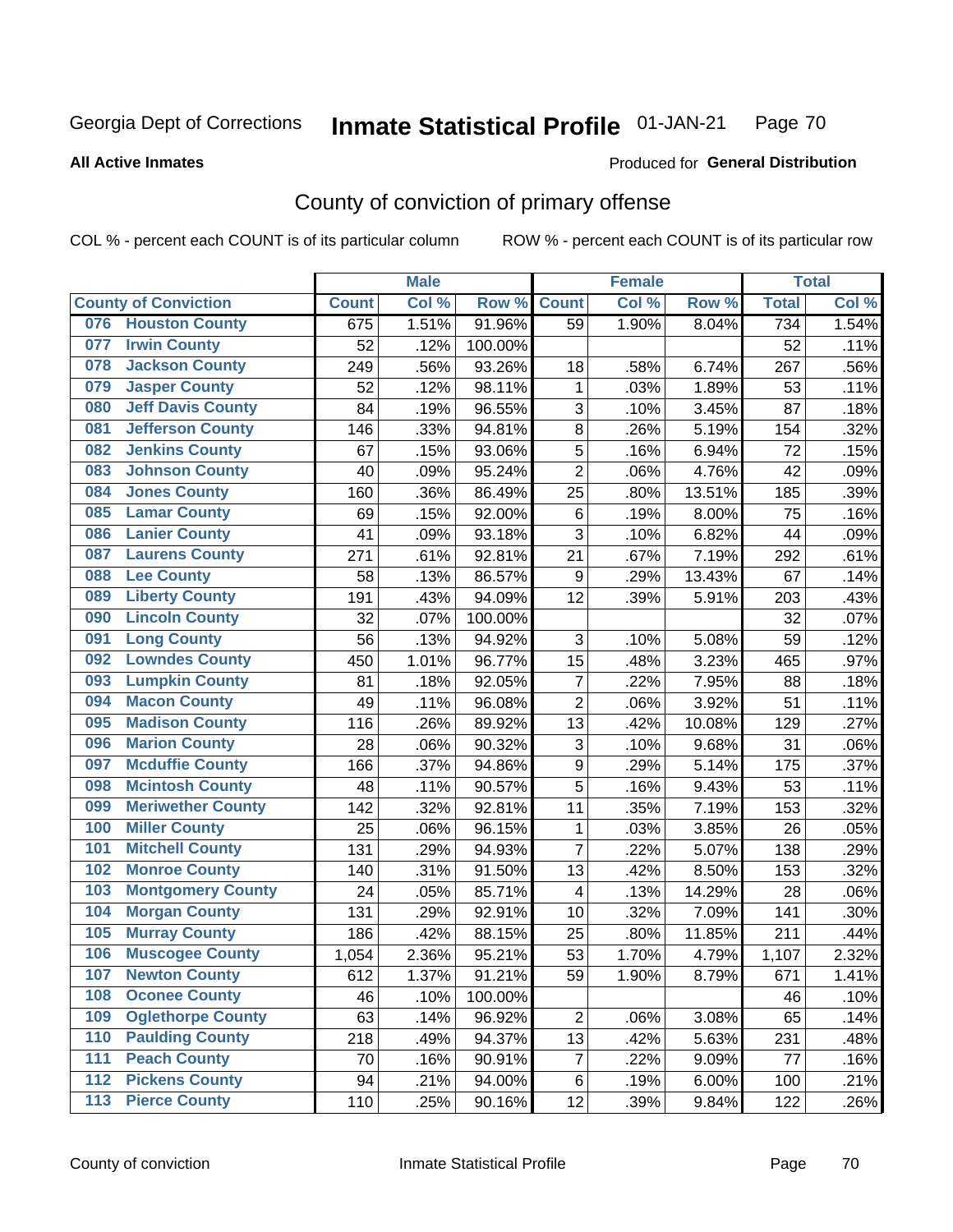#### Inmate Statistical Profile 01-JAN-21 Page 71

### **All Active Inmates**

## Produced for General Distribution

# County of conviction of primary offense

COL % - percent each COUNT is of its particular column

|                                          |                  | <b>Male</b> |         |                | <b>Female</b> |        |                 | <b>Total</b> |
|------------------------------------------|------------------|-------------|---------|----------------|---------------|--------|-----------------|--------------|
| <b>County of Conviction</b>              | <b>Count</b>     | Col %       | Row %   | <b>Count</b>   | Col %         | Row %  | <b>Total</b>    | Col %        |
| <b>Pike County</b><br>114                | 40               | .09%        | 88.89%  | 5              | .16%          | 11.11% | $\overline{45}$ | .09%         |
| <b>Polk County</b><br>$\overline{115}$   | 195              | .44%        | 90.28%  | 21             | .67%          | 9.72%  | 216             | .45%         |
| <b>Pulaski County</b><br>116             | 42               | .09%        | 93.33%  | 3              | .10%          | 6.67%  | 45              | .09%         |
| <b>Putnam County</b><br>117              | 143              | .32%        | 94.08%  | 9              | .29%          | 5.92%  | 152             | .32%         |
| <b>Quitman County</b><br>118             | 14               | .03%        | 100.00% |                |               |        | 14              | .03%         |
| <b>Rabun County</b><br>119               | 47               | .11%        | 88.68%  | 6              | .19%          | 11.32% | 53              | .11%         |
| <b>Randolph County</b><br>120            | 44               | .10%        | 97.78%  | $\mathbf{1}$   | .03%          | 2.22%  | 45              | .09%         |
| <b>Richmond County</b><br>121            | 1,668            | 3.74%       | 94.08%  | 105            | 3.37%         | 5.92%  | 1,773           | 3.72%        |
| <b>Rockdale County</b><br>122            | 379              | .85%        | 94.04%  | 24             | .77%          | 5.96%  | 403             | .84%         |
| $\overline{123}$<br><b>Schley County</b> | 11               | .02%        | 100.00% |                |               |        | 11              | .02%         |
| <b>Screven County</b><br>124             | 104              | .23%        | 94.55%  | $\,6$          | .19%          | 5.45%  | 110             | .23%         |
| <b>Seminole County</b><br>125            | 55               | .12%        | 85.94%  | 9              | .29%          | 14.06% | 64              | .13%         |
| <b>Spalding County</b><br>126            | 393              | .88%        | 93.13%  | 29             | .93%          | 6.87%  | 422             | .88%         |
| 127<br><b>Stephens County</b>            | 119              | .27%        | 93.70%  | 8              | .26%          | 6.30%  | 127             | .27%         |
| <b>Stewart County</b><br>128             | 26               | .06%        | 89.66%  | 3              | .10%          | 10.34% | 29              | .06%         |
| <b>Sumter County</b><br>129              | 198              | .44%        | 96.12%  | 8              | .26%          | 3.88%  | 206             | .43%         |
| <b>Talbot County</b><br>130              | 26               | .06%        | 92.86%  | $\overline{2}$ | .06%          | 7.14%  | 28              | .06%         |
| <b>Taliaferro County</b><br>131          | 15               | .03%        | 100.00% |                |               |        | 15              | .03%         |
| <b>Tattnall County</b><br>132            | 178              | .40%        | 90.82%  | 18             | .58%          | 9.18%  | 196             | .41%         |
| <b>Taylor County</b><br>133              | 51               | .11%        | 91.07%  | $\mathbf 5$    | .16%          | 8.93%  | 56              | .12%         |
| <b>Telfair County</b><br>134             | 89               | .20%        | 96.74%  | 3              | .10%          | 3.26%  | 92              | .19%         |
| <b>Terrell County</b><br>135             | 80               | .18%        | 96.39%  | 3              | .10%          | 3.61%  | 83              | .17%         |
| <b>Thomas County</b><br>136              | 173              | .39%        | 96.65%  | 6              | .19%          | 3.35%  | 179             | .38%         |
| <b>Tift County</b><br>137                | 307              | .69%        | 95.94%  | 13             | .42%          | 4.06%  | 320             | .67%         |
| <b>Toombs County</b><br>138              | 282              | .63%        | 92.46%  | 23             | .74%          | 7.54%  | 305             | .64%         |
| <b>Towns County</b><br>139               | 49               | .11%        | 74.24%  | 17             | .55%          | 25.76% | 66              | .14%         |
| <b>Treutlen County</b><br>140            | 68               | .15%        | 97.14%  | $\overline{2}$ | .06%          | 2.86%  | 70              | .15%         |
| <b>Troup County</b><br>141               | 558              | 1.25%       | 93.62%  | 38             | 1.22%         | 6.38%  | 596             | 1.25%        |
| <b>Turner County</b><br>142              | 72               | .16%        | 97.30%  | $\overline{2}$ | .06%          | 2.70%  | 74              | .16%         |
| $\overline{143}$<br><b>Twiggs County</b> | 46               | .10%        | 95.83%  | $\overline{2}$ | .06%          | 4.17%  | 48              | .10%         |
| <b>Union County</b><br>144               | 94               | .21%        | 85.45%  | 16             | .51%          | 14.55% | 110             | .23%         |
| $\overline{145}$<br><b>Upson County</b>  | $\overline{146}$ | .33%        | 91.82%  | 13             | .42%          | 8.18%  | 159             | .33%         |
| <b>Walker County</b><br>146              | 401              | .90%        | 90.93%  | 40             | 1.29%         | 9.07%  | 441             | .92%         |
| <b>Walton County</b><br>147              | 597              | 1.34%       | 91.56%  | 55             | 1.77%         | 8.44%  | 652             | 1.37%        |
| <b>Ware County</b><br>148                | 252              | .57%        | 93.33%  | 18             | .58%          | 6.67%  | 270             | .57%         |
| <b>Warren County</b><br>149              | 31               | .07%        | 88.57%  | 4              | .13%          | 11.43% | 35              | .07%         |
| <b>Washington County</b><br>150          | 167              | .37%        | 93.30%  | 12             | .39%          | 6.70%  | 179             | .38%         |
| <b>Wayne County</b><br>151               | 190              | .43%        | 91.79%  | 17             | .55%          | 8.21%  | 207             | .43%         |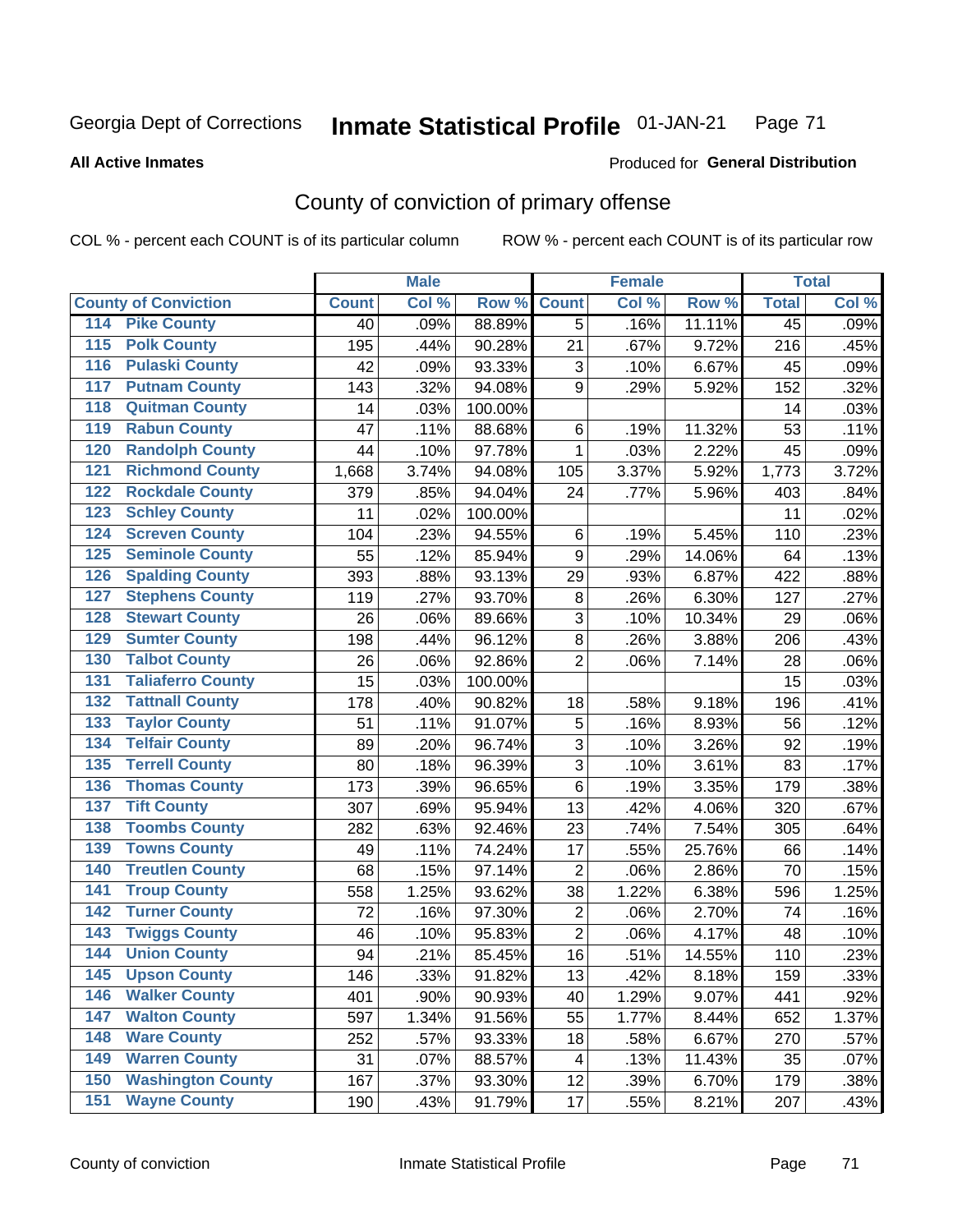#### Inmate Statistical Profile 01-JAN-21 Page 72

**All Active Inmates** 

### Produced for General Distribution

# County of conviction of primary offense

COL % - percent each COUNT is of its particular column

|                                |                 | <b>Male</b> |             |       | <b>Female</b> |        |              | <b>Total</b> |
|--------------------------------|-----------------|-------------|-------------|-------|---------------|--------|--------------|--------------|
| <b>County of Conviction</b>    | <b>Count</b>    | Col %       | Row % Count |       | Col %         | Row %  | <b>Total</b> | Col %        |
| <b>Webster County</b><br>152   | 5               | .01%        | 71.43%      | 2     | $.06\%$       | 28.57% |              | .01%         |
| <b>Wheeler County</b><br>153   | 18 <sub>1</sub> | .04%        | 100.00%     |       |               |        | 18           | .04%         |
| <b>White County</b><br>154     | 81              | .18%        | 92.05%      |       | $.22\%$       | 7.95%  | 88           | .18%         |
| <b>Whitfield County</b><br>155 | 649             | 1.46%       | 86.76%      | 99    | 3.18%         | 13.24% | 748          | 1.57%        |
| <b>Wilcox County</b><br>156    | 50              | .11%        | 94.34%      | 3     | .10%          | 5.66%  | 53           | .11%         |
| <b>Wilkes County</b><br>157    | 58              | .13%        | 96.67%      | 2     | $.06\%$       | 3.33%  | 60           | .13%         |
| <b>Wilkinson County</b><br>158 | 36              | .08%        | 97.30%      |       | .03%          | 2.70%  | 37           | .08%         |
| <b>Worth County</b><br>159     | 130             | .29%        | 92.20%      | 11    | .35%          | 7.80%  | 141          | .30%         |
| <b>Total Rported</b>           | 44,597          | 100%        | 93.48%      | 3,112 | 100%          | 6.52%  | 47,709       | 100%         |

| <b>Not Reported</b> |        |     |        |
|---------------------|--------|-----|--------|
| <b>Total</b>        | 44,597 | 113 | 17,709 |

| Mode (most frequent) | <b>Fulton County</b> | <b>Fulton County</b> | <b>Fulton County</b> |
|----------------------|----------------------|----------------------|----------------------|
|                      |                      |                      |                      |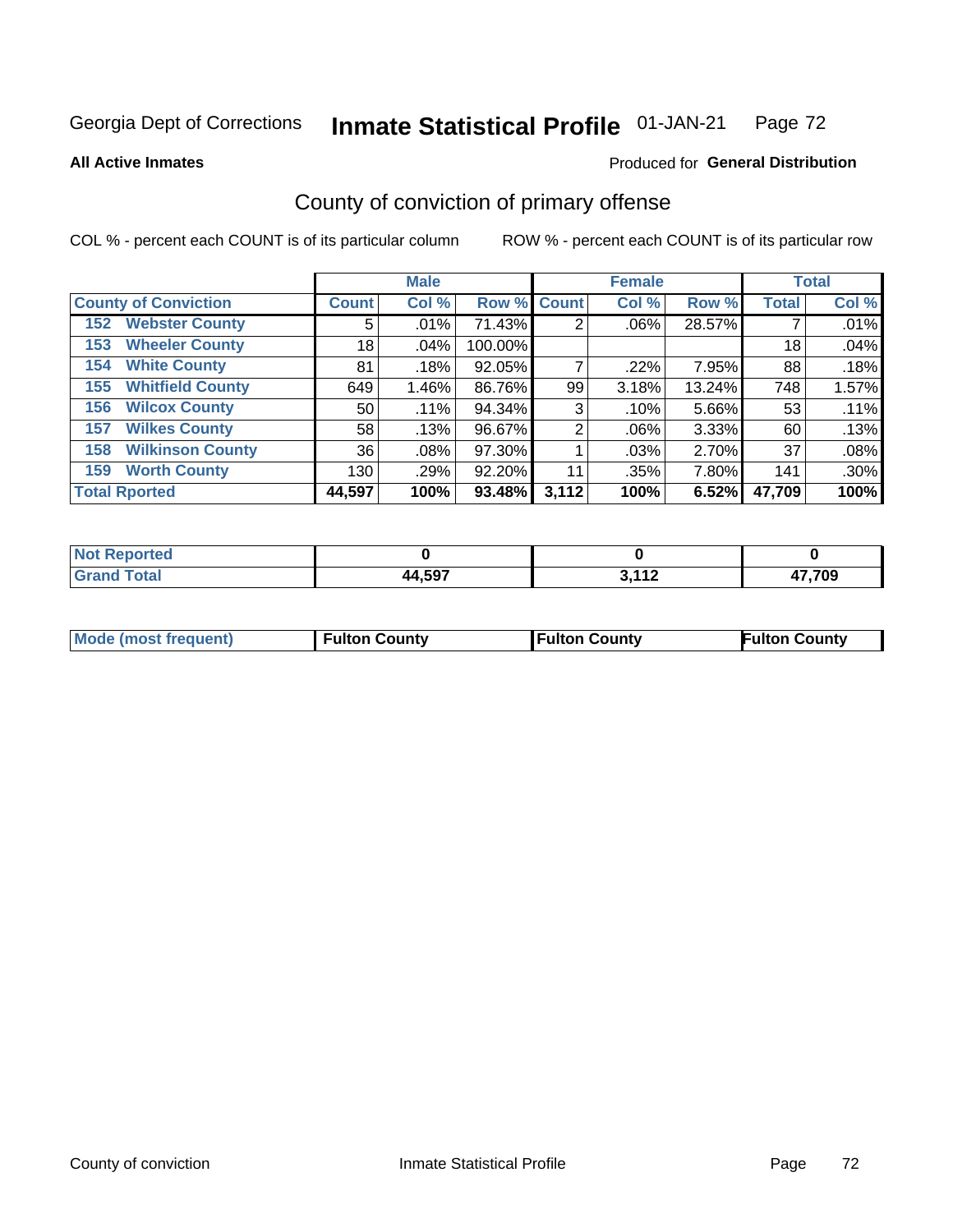# Georgia Dept of Corrections **All Active Inmates**

### **Inmate Statistical Profile 01-JAN-21** Page 73

Produced for General Distribution

# Circuit of conviction of primary offense

COL % - percent each COUNT is of its particular column ROW % - percent each COUNT is of its particular row

|                         |                                 | <b>Male</b>  |        |        | <b>Female</b>   |       |        | <b>Total</b>       |       |
|-------------------------|---------------------------------|--------------|--------|--------|-----------------|-------|--------|--------------------|-------|
|                         | <b>Circuit of Conviction</b>    | <b>Count</b> | Col %  | Row %  | <b>Count</b>    | Col % | Row %  | <b>Total</b>       | Col % |
| $\overline{1}$          | <b>Alapaha Circuit</b>          | 320          | .72%   | 93.57% | $\overline{22}$ | .71%  | 6.43%  | $\overline{342}$   | .72%  |
| $\overline{2}$          | <b>Alcovy Circuit</b>           | 1,209        | 2.72%  | 91.38% | 114             | 3.67% | 8.62%  | 1,323              | 2.78% |
| $\overline{\mathbf{3}}$ | <b>Atlanta Circuit</b>          | 4,448        | 10.01% | 96.34% | 169             | 5.44% | 3.66%  | 4,617              | 9.72% |
| 4                       | <b>Atlantic Circuit</b>         | 593          | 1.34%  | 93.24% | 43              | 1.39% | 6.76%  | 636                | 1.34% |
| 5                       | <b>Augusta Circuit</b>          | 2,233        | 5.03%  | 93.67% | 151             | 4.86% | 6.33%  | $\overline{2,}384$ | 5.02% |
| $6\phantom{a}$          | <b>Blue Ridge Circuit</b>       | 497          | 1.12%  | 91.70% | 45              | 1.45% | 8.30%  | 542                | 1.14% |
| 7                       | <b>Brunswick Circuit</b>        | 1,043        | 2.35%  | 93.29% | 75              | 2.42% | 6.71%  | 1,118              | 2.35% |
| 8                       | <b>Chattahoochee Circuit</b>    | 1,270        | 2.86%  | 94.78% | 70              | 2.26% | 5.22%  | 1,340              | 2.82% |
| $\overline{9}$          | <b>Cherokee Circuit</b>         | 899          | 2.02%  | 89.54% | 105             | 3.38% | 10.46% | 1,004              | 2.11% |
| 10                      | <b>Clayton Circuit</b>          | 1,216        | 2.74%  | 93.04% | 91              | 2.93% | 6.96%  | 1,307              | 2.75% |
| 11                      | <b>Cobb Circuit</b>             | 2,203        | 4.96%  | 93.03% | 165             | 5.32% | 6.97%  | 2,368              | 4.98% |
| 12                      | <b>Conasauga Circuit</b>        | 835          | 1.88%  | 87.07% | 124             | 3.99% | 12.93% | 959                | 2.02% |
| $\overline{13}$         | <b>Cordele Circuit</b>          | 692          | 1.56%  | 94.02% | 44              | 1.42% | 5.98%  | 736                | 1.55% |
| 14                      | <b>Coweta Circuit</b>           | 1,808        | 4.07%  | 93.58% | 124             | 3.99% | 6.42%  | 1,932              | 4.07% |
| 15                      | <b>Dougherty Circuit</b>        | 733          | 1.65%  | 96.19% | 29              | .93%  | 3.81%  | 762                | 1.60% |
| 16                      | <b>Dublin Circuit</b>           | 425          | .96%   | 94.03% | 27              | .87%  | 5.97%  | 452                | .95%  |
| 17                      | <b>Eastern Circuit</b>          | 1,659        | 3.73%  | 96.51% | 60              | 1.93% | 3.49%  | 1,719              | 3.62% |
| 18                      | <b>Flint Circuit</b>            | 579          | 1.30%  | 92.05% | 50              | 1.61% | 7.95%  | 629                | 1.32% |
| 19                      | <b>Griffin Circuit</b>          | 873          | 1.97%  | 93.47% | 61              | 1.97% | 6.53%  | 934                | 1.97% |
| 20                      | <b>Gwinnett Circuit</b>         | 2,327        | 5.24%  | 94.10% | 146             | 4.70% | 5.90%  | 2,473              | 5.20% |
| $\overline{21}$         | <b>Houston Circuit</b>          | 675          | 1.52%  | 91.96% | 59              | 1.90% | 8.04%  | 734                | 1.54% |
| $\overline{22}$         | <b>Lookout Mountain Circuit</b> | 984          | 2.22%  | 91.62% | 90              | 2.90% | 8.38%  | 1,074              | 2.26% |
| 23                      | <b>Macon Circuit</b>            | 1,077        | 2.42%  | 94.56% | 62              | 2.00% | 5.44%  | 1,139              | 2.40% |
| $\overline{24}$         | <b>Middle Circuit</b>           | 832          | 1.87%  | 92.86% | 64              | 2.06% | 7.14%  | 896                | 1.89% |
| 25                      | <b>Mountain Circuit</b>         | 274          | .62%   | 91.64% | 25              | .81%  | 8.36%  | 299                | .63%  |
| 26                      | <b>Northeastern Circuit</b>     | 711          | 1.60%  | 92.82% | 55              | 1.77% | 7.18%  | 766                | 1.61% |
| $\overline{27}$         | <b>Northern Circuit</b>         | 602          | 1.36%  | 91.07% | 59              | 1.90% | 8.93%  | 661                | 1.39% |
| 28                      | <b>Ocmulgee Circuit</b>         | 927          | 2.09%  | 92.33% | 77              | 2.48% | 7.67%  | 1,004              | 2.11% |
| 29                      | <b>Oconee Circuit</b>           | 328          | .74%   | 94.52% | 19              | .61%  | 5.48%  | 347                | .73%  |
| 30                      | <b>Ogeechee Circuit</b>         | 837          | 1.88%  | 92.59% | 67              | 2.16% | 7.41%  | 904                | 1.90% |
| $\overline{31}$         | <b>Pataula Circuit</b>          | 316          | .71%   | 93.77% | 21              | .68%  | 6.23%  | 337                | .71%  |
| 32                      | <b>Piedmont Circuit</b>         | 596          | 1.34%  | 90.85% | 60              | 1.93% | 9.15%  | 656                | 1.38% |
| 33                      | <b>Rome Circuit</b>             | 825          | 1.86%  | 91.06% | 81              | 2.61% | 8.94%  | 906                | 1.91% |
| 34                      | <b>South Georgia Circuit</b>    | 529          | 1.19%  | 94.80% | 29              | .93%  | 5.20%  | 558                | 1.17% |
| 35                      | <b>Southern Circuit</b>         | 884          | 1.99%  | 96.61% | 31              | 1.00% | 3.39%  | 915                | 1.93% |
| 36                      | <b>Southwestern Circuit</b>     | 347          | .78%   | 93.53% | 24              | .77%  | 6.47%  | 371                | .78%  |
| 37                      | <b>Stone Mountain Circuit</b>   | 2,529        | 5.69%  | 95.00% | 133             | 4.28% | 5.00%  | 2,662              | 5.60% |
| 38                      | <b>Tallapoosa Circuit</b>       | 309          | .70%   | 91.15% | 30              | .97%  | 8.85%  | 339                | .71%  |
| 39                      | <b>Tifton Circuit</b>           | 561          | 1.26%  | 95.57% | 26              | .84%  | 4.43%  | 587                | 1.24% |
| 40                      | <b>Toombs Circuit</b>           | 310          | .70%   | 95.38% | 15              | .48%  | 4.62%  | 325                | .68%  |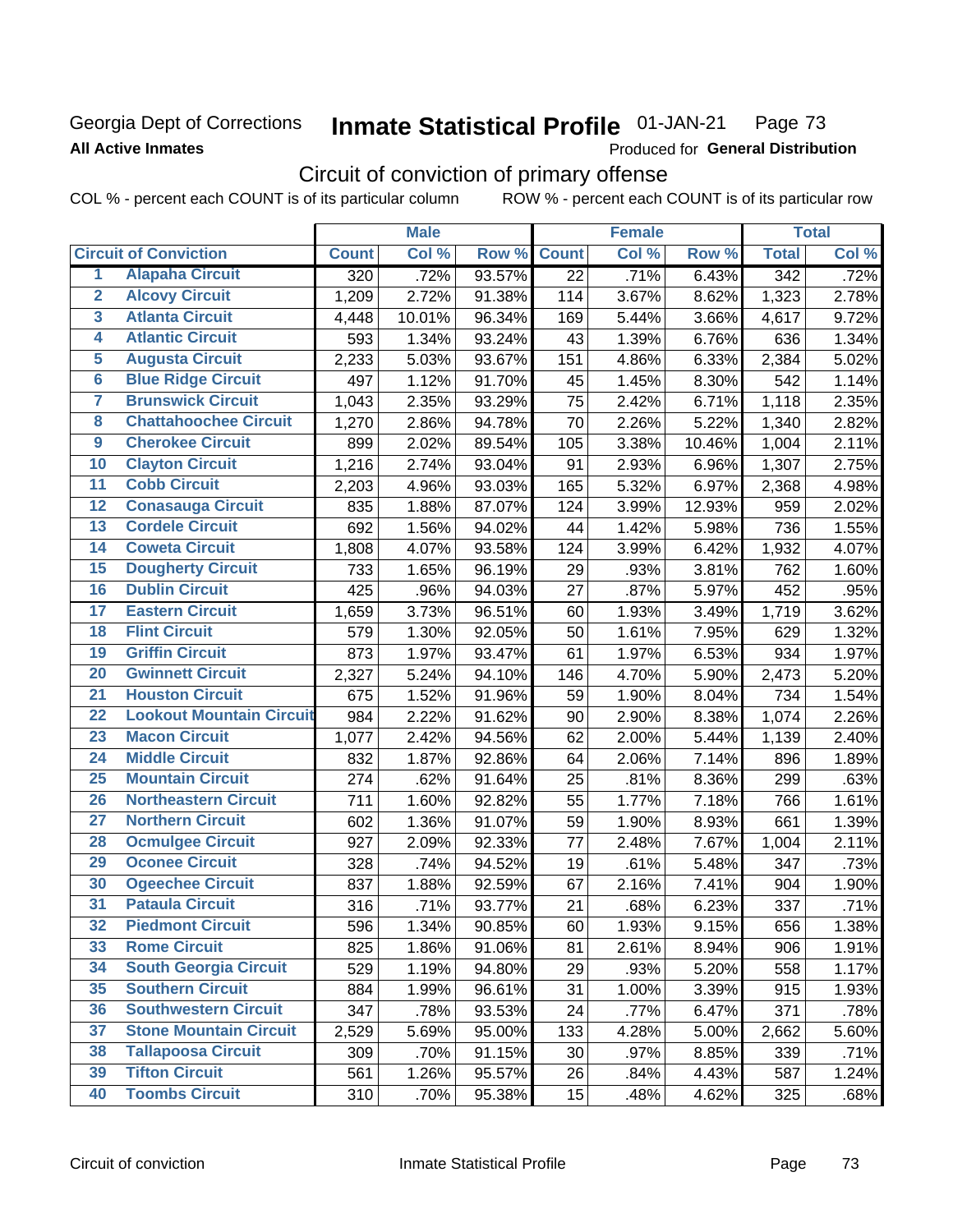### **Georgia Dept of Corrections All Active Inmates**

#### Inmate Statistical Profile 01-JAN-21 Page 74

Produced for General Distribution

# Circuit of conviction of primary offense

|                      |                                  |              | <b>Male</b> |        |              | <b>Female</b> |        | <b>Total</b> |        |
|----------------------|----------------------------------|--------------|-------------|--------|--------------|---------------|--------|--------------|--------|
|                      | <b>Circuit of Conviction</b>     | <b>Count</b> | Col %       | Row %  | <b>Count</b> | Col %         | Row %  | <b>Total</b> | Col %  |
| 41                   | <b>Waycross Circuit</b>          | 800          | 1.80%       | 92.70% | 63           | 2.03%         | 7.30%  | 863          | 1.82%  |
| 42                   | <b>Western Circuit</b>           | 524          | 1.18%       | 93.74% | 35           | 1.13%         | 6.26%  | 559          | 1.18%  |
| 43                   | <b>Rockdale Circuit</b>          | 379          | .85%        | 94.04% | 24           | .77%          | 5.96%  | 403          | .85%   |
| 44                   | <b>Douglas Circuit</b>           | 941          | 2.12%       | 91.18% | 91           | 2.93%         | 8.82%  | 1,032        | 2.17%  |
| 45                   | <b>Appalachian Circuit</b>       | 275          | .62%        | 91.06% | 27           | $.87\%$       | 8.94%  | 302          | .64%   |
| 46                   | <b>Enotah Circuit</b>            | 305          | .69%        | 86.65% | 47           | 1.51%         | 13.35% | 352          | .74%   |
| 47                   | <b>Bell-Forsyth J.C.</b>         | 335          | .75%        | 91.03% | 33           | 1.06%         | 8.97%  | 368          | .77%   |
| 48                   | <b>Towaliga Judicial Circuit</b> | 326          | .73%        | 91.83% | 29           | .93%          | 8.17%  | 355          | .75%   |
| 49                   | <b>Paulding Circuit</b>          | 218          | .49%        | 94.37% | 13           | .42%          | 5.63%  | 231          | .49%   |
| <b>Total Rported</b> |                                  | 44,418       | 100%        | 93.47% | 3,104        | 100%          | 6.53%  | 47,522       | 100%   |
|                      | <b>Not Reported</b>              |              | 179         |        |              | 8             |        |              | 187    |
|                      | <b>Grand Total</b>               |              | 44,597      |        |              | 3,112         |        |              | 47,709 |

| <b>Mode (most frequent)</b> | <b>Atlanta</b> | Atlanta | Atlanta |
|-----------------------------|----------------|---------|---------|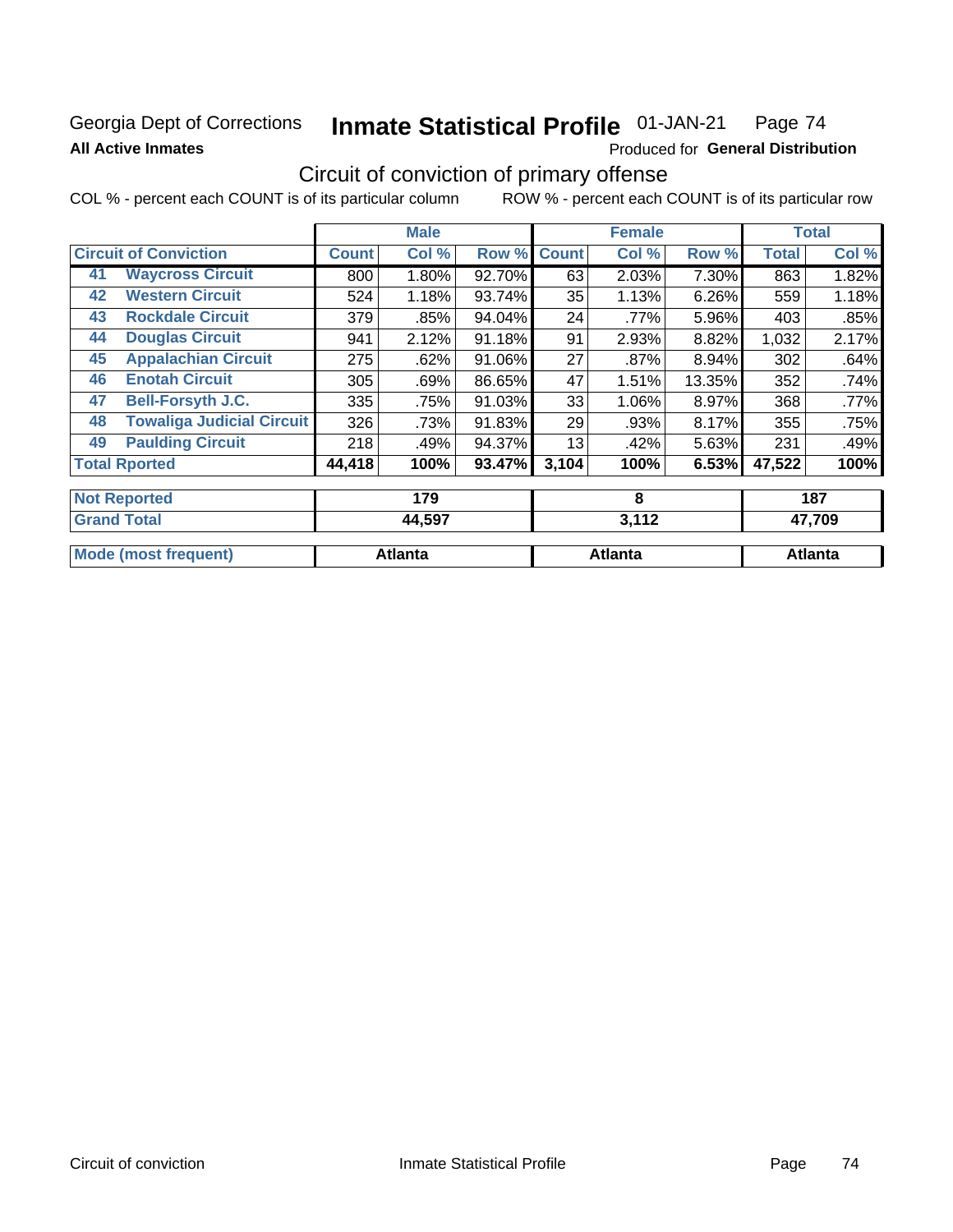### **All Active Inmates**

### Produced for **General Distribution**

## Years served (jail + prison) in this incarceration

|                        |              | <b>Male</b> |        |              | <b>Female</b> |       |              | <b>Total</b> |
|------------------------|--------------|-------------|--------|--------------|---------------|-------|--------------|--------------|
| <b>Years Served</b>    | <b>Count</b> | Col %       | Row %  | <b>Count</b> | Col %         | Row % | <b>Total</b> | Col %        |
| Less than one year     | 5,271        | 11.83%      | 91.15% | 512          | 16.46%        | 8.85% | 5,783        | 12.13%       |
| 1 to 1.99 years        | 6,774        | 15.20%      | 91.32% | 644          | 20.71%        | 8.68% | 7,418        | 15.56%       |
| 2 to 2.99 years        | 4,936        | 11.08%      | 91.48% | 460          | 14.79%        | 8.52% | 5,396        | 11.32%       |
| 3 to 3.99 years        | 3,967        | 8.90%       | 92.90% | 303          | 9.74%         | 7.10% | 4,270        | 8.96%        |
| 4 to 4.99 years        | 3,171        | 7.12%       | 94.07% | 200          | 6.43%         | 5.93% | 3,371        | 7.07%        |
| 5 to 5.99 years        | 2,503        | 5.62%       | 93.71% | 168          | 5.40%         | 6.29% | 2,671        | 5.60%        |
| $6$ to $6.99$ years    | 2,116        | 4.75%       | 93.92% | 137          | 4.41%         | 6.08% | 2,253        | 4.73%        |
| 7 to 7.99 years        | 1,881        | 4.22%       | 95.00% | 99           | 3.18%         | 5.00% | 1,980        | 4.15%        |
| <b>8 to 8.99 years</b> | 1,696        | 3.81%       | 94.75% | 94           | 3.02%         | 5.25% | 1,790        | 3.76%        |
| 9 to 9.99 years        | 1,453        | 3.26%       | 94.91% | 78           | 2.51%         | 5.09% | 1,531        | 3.21%        |
| 10 to 10.99 years      | 1,086        | 2.44%       | 95.10% | 56           | 1.80%         | 4.90% | 1,142        | 2.40%        |
| 11 to 11.99 years      | 957          | 2.15%       | 95.41% | 46           | 1.48%         | 4.59% | 1,003        | 2.10%        |
| 12 to 12.99 years      | 812          | 1.82%       | 95.98% | 34           | 1.09%         | 4.02% | 846          | 1.77%        |
| 13 to 13.99 years      | 874          | 1.96%       | 95.94% | 37           | 1.19%         | 4.06% | 911          | 1.91%        |
| 14 to 14.99 years      | 711          | 1.60%       | 96.21% | 28           | 0.90%         | 3.79% | 739          | 1.55%        |
| 15 to 15.99 years      | 547          | 1.23%       | 94.80% | 30           | 0.96%         | 5.20% | 577          | 1.21%        |
| 16 to 16.99 years      | 468          | 1.05%       | 94.35% | 28           | 0.90%         | 5.65% | 496          | 1.04%        |
| 17 to 17.99 years      | 490          | 1.10%       | 95.70% | 22           | 0.71%         | 4.30% | 512          | 1.07%        |
| 18 to 18.99 years      | 452          | 1.01%       | 94.76% | 25           | 0.80%         | 5.24% | 477          | 1.00%        |
| 19 to 19.99 years      | 447          | 1.00%       | 97.60% | 11           | 0.35%         | 2.40% | 458          | 0.96%        |
| 20 to 20.99 years      | 361          | 0.81%       | 96.27% | 14           | 0.45%         | 3.73% | 375          | 0.79%        |
| 21 to 21.99 years      | 322          | 0.72%       | 95.55% | 15           | 0.48%         | 4.45% | 337          | 0.71%        |
| 22 to 22.99 years      | 311          | 0.70%       | 95.40% | 15           | 0.48%         | 4.60% | 326          | 0.68%        |
| 23 to 23.99 years      | 340          | 0.76%       | 97.42% | 9            | 0.29%         | 2.58% | 349          | 0.73%        |
| 24 to 24.99 years      | 343          | 0.77%       | 97.72% | 8            | 0.26%         | 2.28% | 351          | 0.74%        |
| 25 to 25.99 years      | 300          | 0.67%       | 97.72% | 7            | 0.23%         | 2.28% | 307          | 0.64%        |
| 26 to 26.99 years      | 260          | 0.58%       | 97.74% | 6            | 0.19%         | 2.26% | 266          | 0.56%        |
| 27 to 27.99 years      | 224          | 0.50%       | 97.82% | 5            | 0.16%         | 2.18% | 229          | 0.48%        |
| 28 to 28.99 years      | 160          | 0.36%       | 97.56% | 4            | 0.13%         | 2.44% | 164          | 0.34%        |
| 29 to 29.99 years      | 171          | 0.38%       | 97.16% | 5            | 0.16%         | 2.84% | 176          | 0.37%        |
| Thirty + years         | 1,148        | 2.58%       | 99.14% | 10           | 0.32%         | 0.86% | 1,158        | 2.43%        |
| <b>Total Reported</b>  | 44,552       | 100%        | 93.47% | 3,110        | 100%          | 6.53% | 47,662       | 100%         |

| <b>Not Reported</b>                               | 43     |            | 4,     |
|---------------------------------------------------|--------|------------|--------|
| <b>Grand Total</b>                                | 44,597 | 3,112      | 47,709 |
|                                                   |        |            |        |
| 1.002222<br>$\lambda$ and $\lambda$ and $\lambda$ | 770    | $\sqrt{2}$ | 7 F F  |

| ∣Mean<br>(average)   | 7.73               | 4.93              | 7.55          |
|----------------------|--------------------|-------------------|---------------|
| Median (middle)      | 4.39               | 2.85              | 4.28          |
| Mode (most frequent) | Less than one year | 1 to $1.99$ years | Less than one |
|                      |                    |                   | vear          |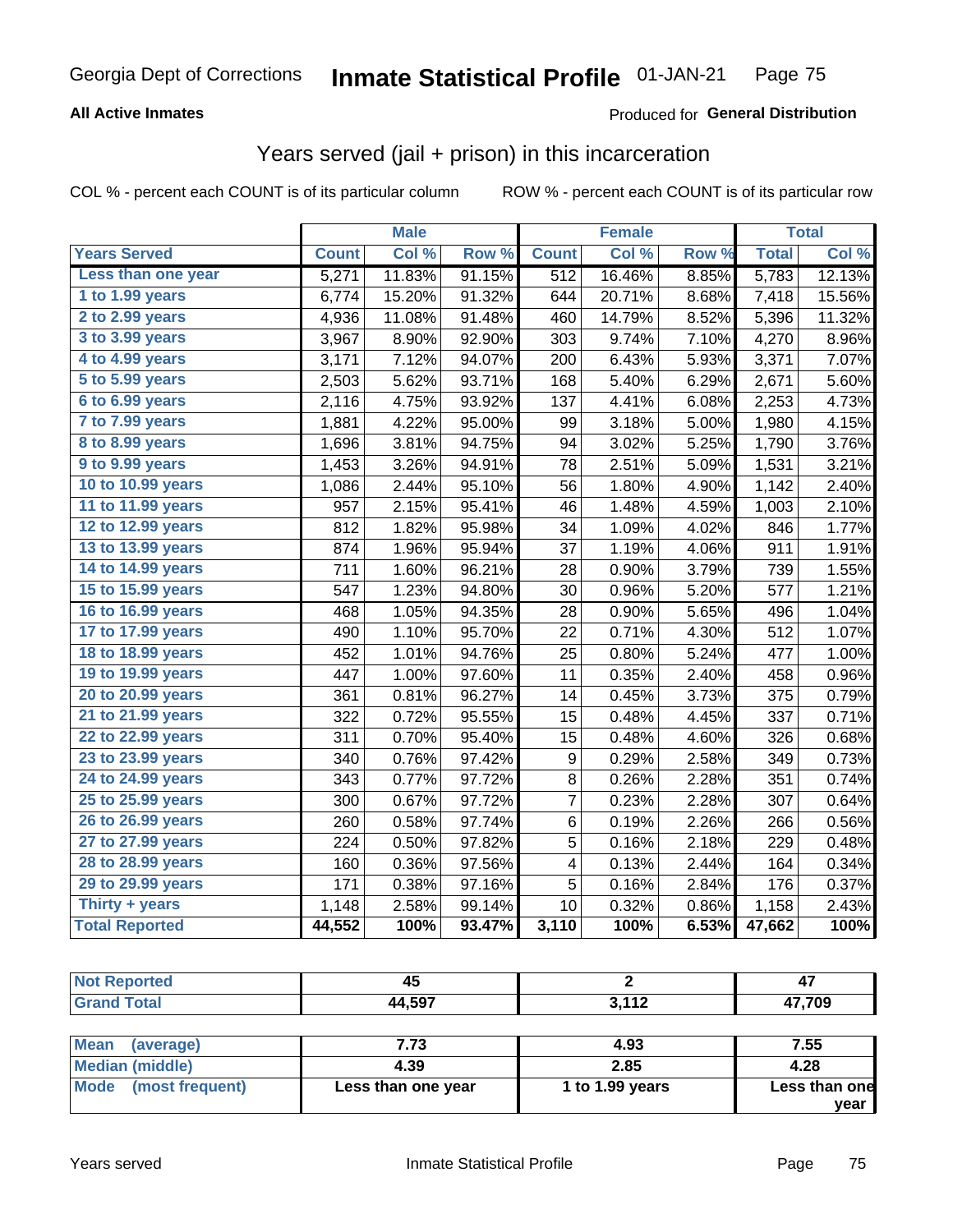#### **All Active Inmates**

Produced for **General Distribution**

### Results of most recent HIV tests

|                         | <b>Male</b>  |           | <b>Female</b> |              |           | <b>Total</b> |        |        |
|-------------------------|--------------|-----------|---------------|--------------|-----------|--------------|--------|--------|
| <b>HIV Test Results</b> | <b>Count</b> | Col %     | Row %I        | <b>Count</b> | Col %     | Row %        | Total  | Col %  |
| <b>Positive</b>         | 528          | 1.33%     | 93.29%        | 38           | 1.41%     | 6.71%        | 566    | 1.34%  |
| <b>Negative</b>         | 39,123       | $98.66\%$ | 93.64%        | 2,658        | $98.59\%$ | 6.36%        | 41,781 | 98.66% |
| <b>Indeterminate</b>    | ີ            | 0.01%     | 100.00%       |              |           |              |        | 0.01%  |
| <b>Total Reported</b>   | 39,654       | 100%      | $93.63\%$     | 2,696        | 100%      | $6.37\%$     | 42,350 | 100.0% |

| <b>Not Reported</b> | 4,943  | .<br>л.<br>41 L | 5,359  |
|---------------------|--------|-----------------|--------|
| Гоtal               | 44,597 | 113             | 17,709 |
| Gran                |        | $\blacksquare$  | - 71 - |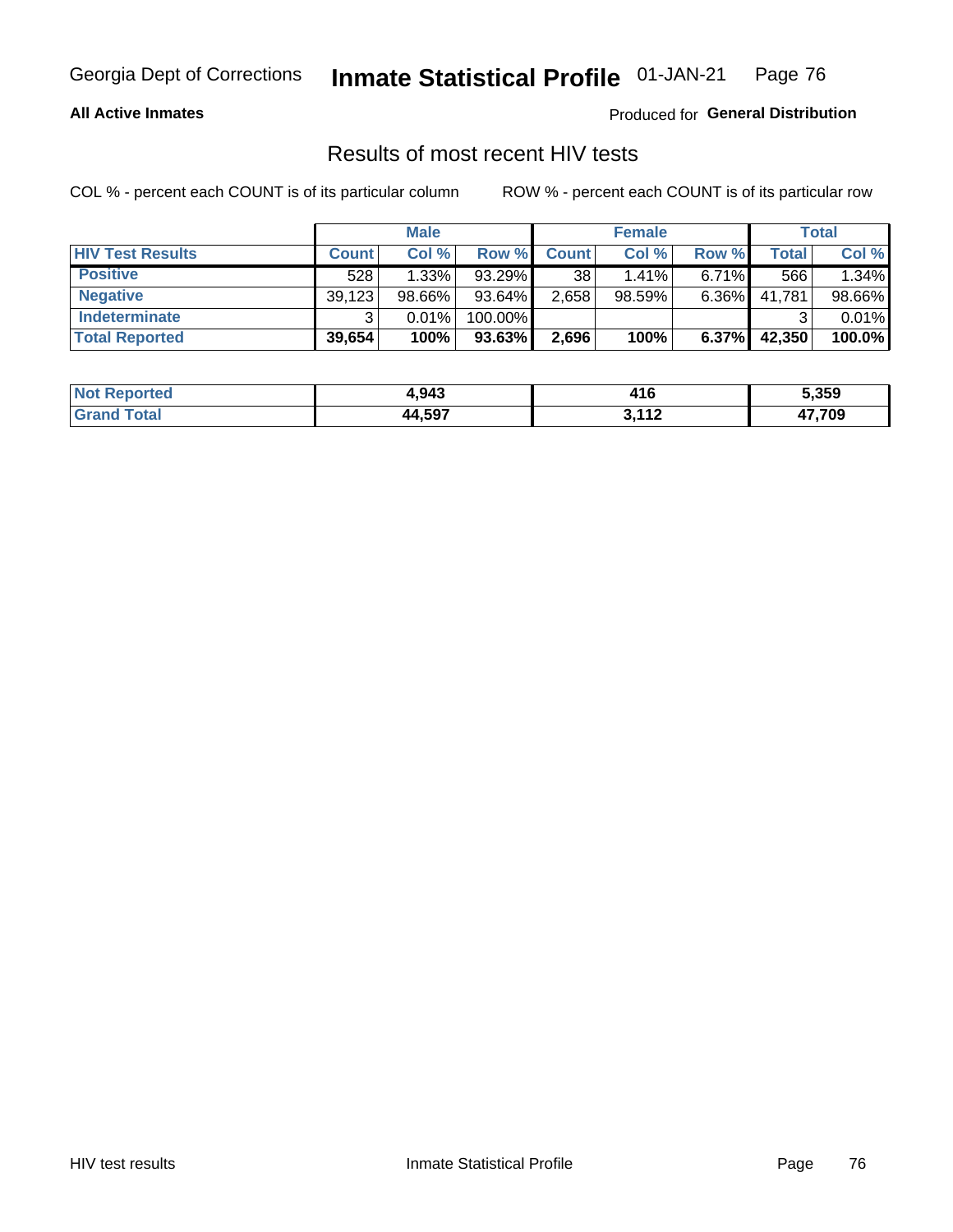### **All Active Inmates**

### Produced for **General Distribution**

### Results of most recent tuberculosis test

|                                  | <b>Male</b>  |           | <b>Female</b> |              |           | Total    |              |        |
|----------------------------------|--------------|-----------|---------------|--------------|-----------|----------|--------------|--------|
| <b>Tuberculosis Test Results</b> | <b>Count</b> | Col%      | Row %I        | <b>Count</b> | Col%      | Row %    | <b>Total</b> | Col %  |
| <b>Positive on current test</b>  | 5,338        | $12.86\%$ | 97.96%        | 111          | $3.76\%$  | 2.04%    | 5,449        | 12.25% |
| <b>Positive on previous test</b> | ົ            | $0.01\%$  | 100.00%       |              |           |          |              | 0.01%  |
| <b>Negative</b>                  | 36.179       | $87.14\%$ | 92.72%        | 2,839        | $96.24\%$ | $7.28\%$ | 39,018       | 87.74% |
| <b>Total Reported</b>            | 41,519       | 100%      | 93.37%        | 2,950        | 100%      | 6.63%    | 44,469       | 100%   |

| <b>Not Reported</b> | 3,078  | 162                      | 3,240            |
|---------------------|--------|--------------------------|------------------|
| Total<br>Gran       | 44,597 | .119<br>$\mathbf{L}$<br> | 17,709<br>- 71 - |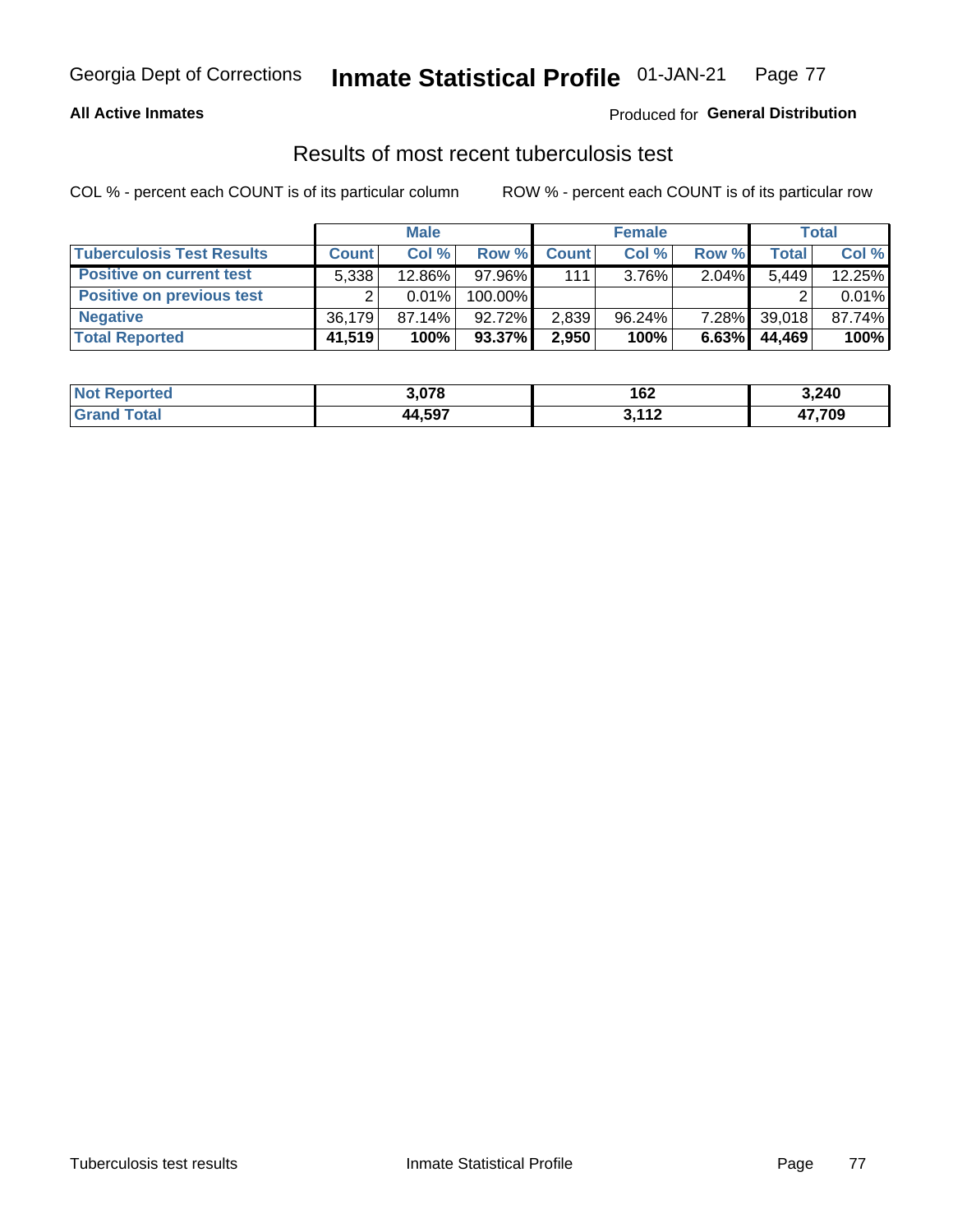#### **All Active Inmates**

Produced for **General Distribution**

### Results of most recent syphilis test

|                                 | <b>Male</b>  |        |        | <b>Female</b> | Total     |          |        |        |
|---------------------------------|--------------|--------|--------|---------------|-----------|----------|--------|--------|
| <b>Syphilis Test Results</b>    | <b>Count</b> | Col%   | Row %I | <b>Count</b>  | Col %     | Row %I   | Total  | Col %  |
| <b>Positive on current test</b> | 138          | 1.43%  | 95.17% |               | $2.06\%$  | $4.83\%$ | 145    | 1.45%  |
| <b>Negative</b>                 | 9.544        | 98.57% | 96.64% | 332           | $97.94\%$ | $3.36\%$ | 9,876  | 98.55% |
| <b>Total Reported</b>           | 9,682        | 100%   | 96.62% | 339           | 100%      | $3.38\%$ | 10,021 | 100%   |

| <b>Not Reported</b> | 34,915 | 2,773     | 37,688 |
|---------------------|--------|-----------|--------|
| <b>Grand Total</b>  | 44,597 | .447<br>. | 47,709 |